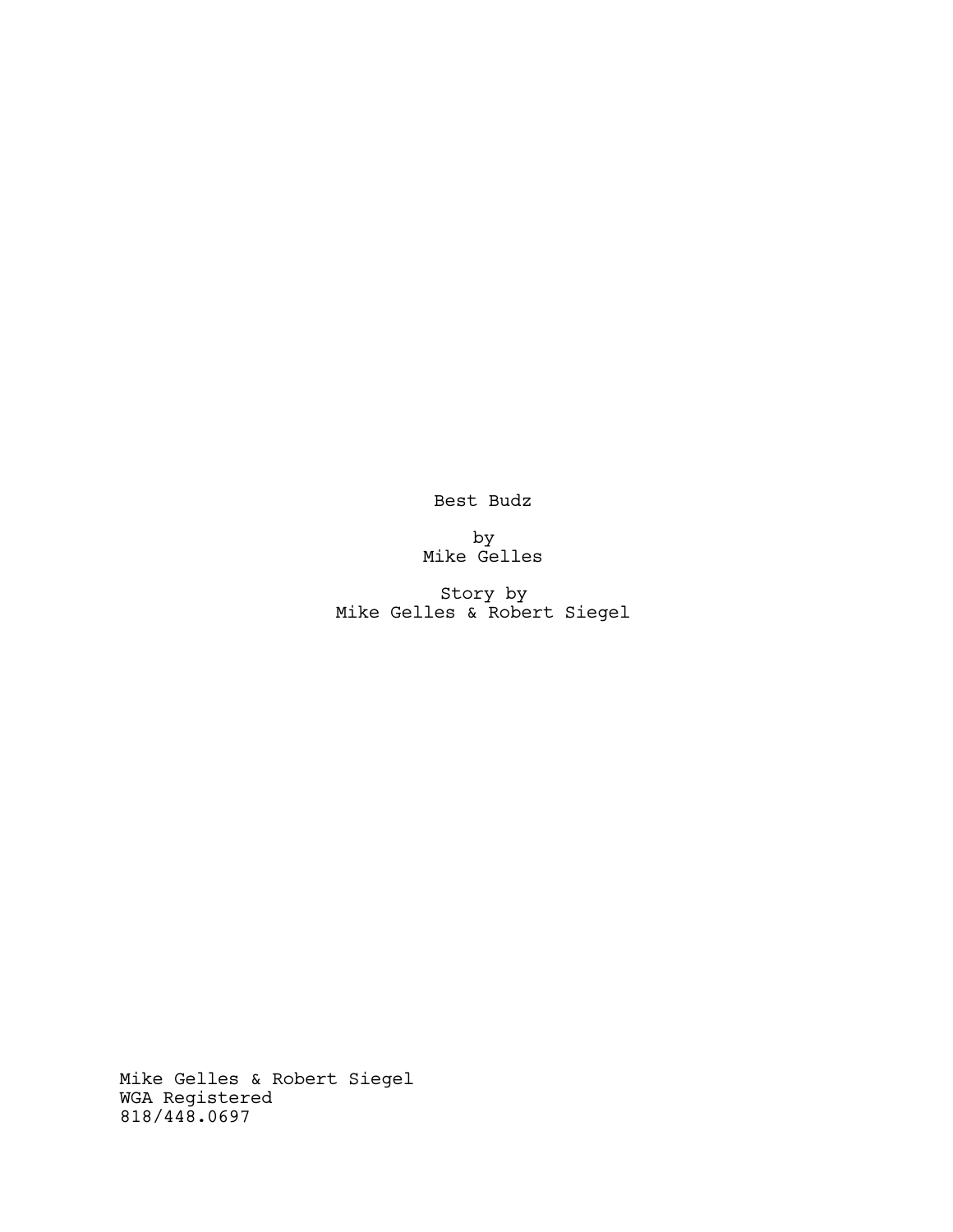INT. BEST BUDZ COLLECTIVE - DAY

A 60" LCD screen - the doors to Willy Wonka's factory open as Gene Wilder begins to sing Pure Imagination.

The music continues as a set of eyes gaze with wonder through a display case with several jars filled marijuana and bricks of hash.

They move from jar to jar-

The eyes almost pop out of the persons head when they finally stop on particular jar.

A set of hands reach for the jar and remove it from the display case.

JOSHUA "BERGER" ROSENBERG, a heavyset schlubby Jew, places the jar carefully on the counter.

He opens it up and pulls out the largest bud. His nose twitches as the scent fills the room.

A BEAUTIFUL BLONDE BOMBSHELL stares at the alluring crystalcovered buds.

> BERGER And this, my dear, is The Golden Ticket.

> > BLONDE

And...?

BERGER And? It's only the greatest strain of Cannabaceae Cannabis ruderalis

known to man.

The Blonde reaches for the pinecone-sized bud. Berger quickly slaps her hand away-

> BERGER (CONT'D) Stop that! What do you think this is, the fucking Exploratorium? You can't just go around touching everything like some snot-nosed kid at FAO Schwartz.

> > BLONDE

Why not?

BERGER Because you broke the rules.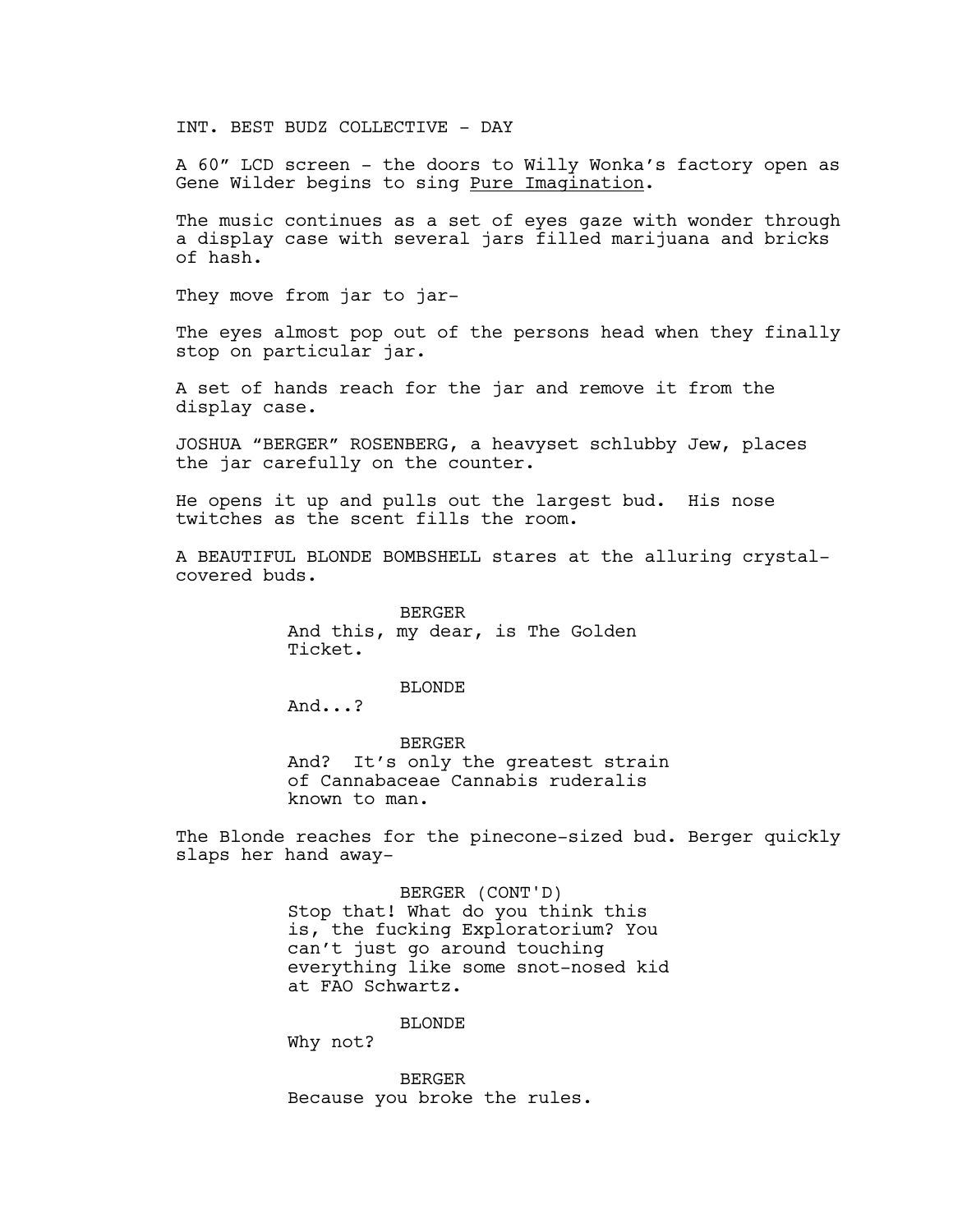BLONDE What rules? I didn't see any rules.

BERGER Wrong, sir! Wrong! Under section thirty seven B of the contract signed by you, it states quite clearly that all offers shall become null and void if, and you can read it for yourself in this photostatic copy-

Berger reaches into a filing cabinet, pulls out a copy of the collective's contract, and a magnifying glass.

> BERGER (CONT'D) I, the undersigned, shall forfeit all rights, privileges, and licenses herein and herein contained, et cetera, et cetera, fax mentis incendium gloria cultum, et cetera, et cetera, memo bis punitor delicatum!

He slams the magnifying glass and contract down on the counter.

> BERGER (CONT'D) It's all there, black and white, clear as crystal! You stole fizzy lifting drinks-

BLONDE Fizzy lifting drinks?

BERGER You bumped into the ceiling which now has to be washed and sterilized, so you get nothing. You lose! Good day, sir!

BLONDE But I haven't even bought anything-

BERGER I said good day!

The Blonde stands silently in shock.

Just at that moment, SAMUEL "SAMMY" STEINS, Berger's skinny and unassuming best friend and business partner, enters with a BANK AUDITOR.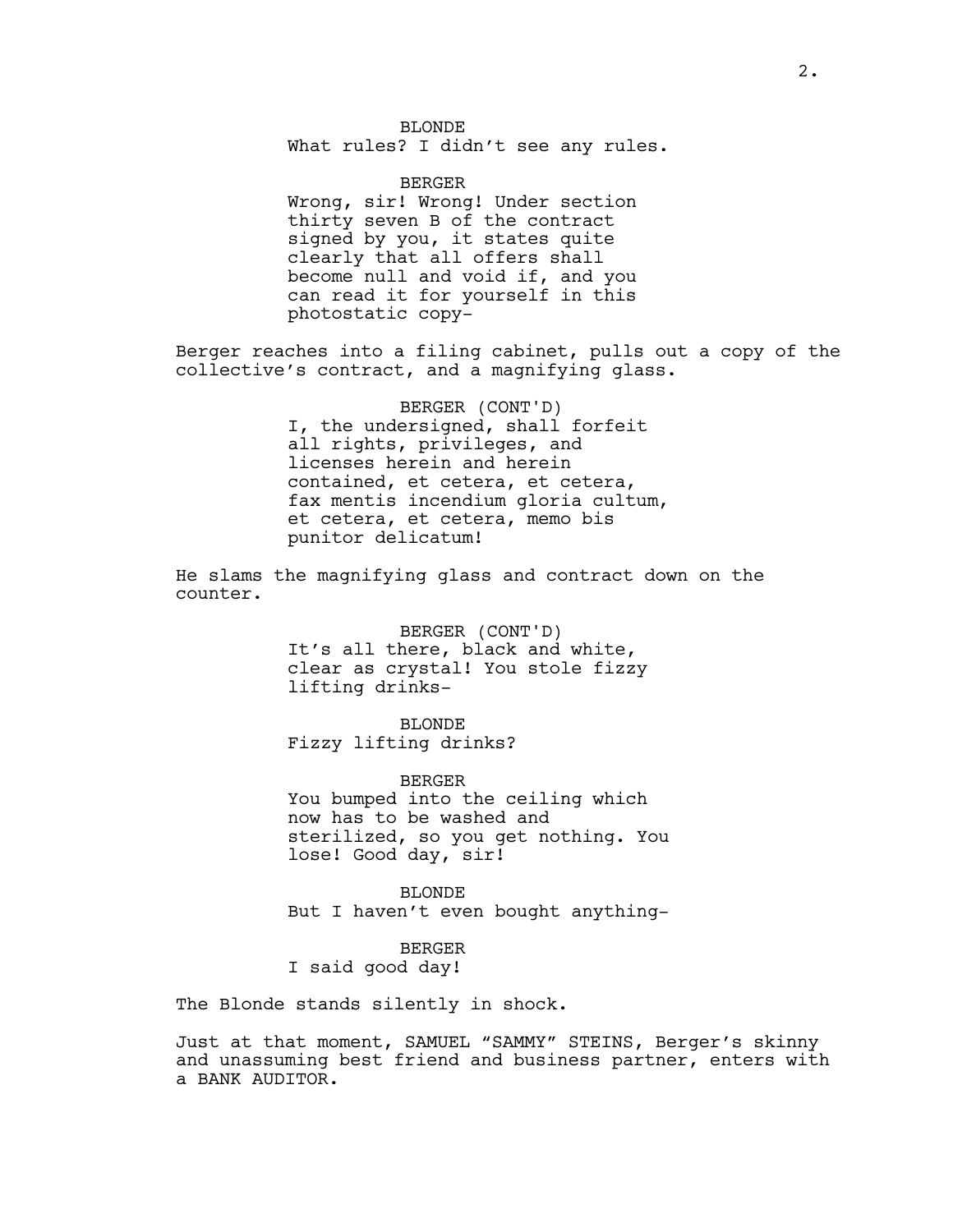Sammy trips over a box that has fallen from a barrel labeled "Donations for the Troops".

He puts the box back in the barrel as he fumbles with a bunch of paperwork. Sammy looks up to see the Blond starring in shock.

> SAMMY Berger what did you do?

BERGER I didn't do nuthin'. This girl tried to snag a nug.

BLOND You lying sack of shit-

SAMMY Miss I'm sorry, here on the house.

Sammy grabs a plastic pill bottle, prepackaged with weed.

She gives both Sammy and Berger a look of disdain, grabs the bottle and walks out.

> BANKER If this is how you treat customers, I can understand why you continue to miss payments on your loan.

> > SAMMY

I'm sure there is some way we can resolve this.

BANKER You knew the terms of the contract when you signed it.

BERGER That contract is looser than Sammy's mom's vagina.

## SAMMY

Berger!

BANKER (embarrassed) I have no foreknowledge of the state of said vag-

The Banker tries to spit out the word, but his lips won't form them.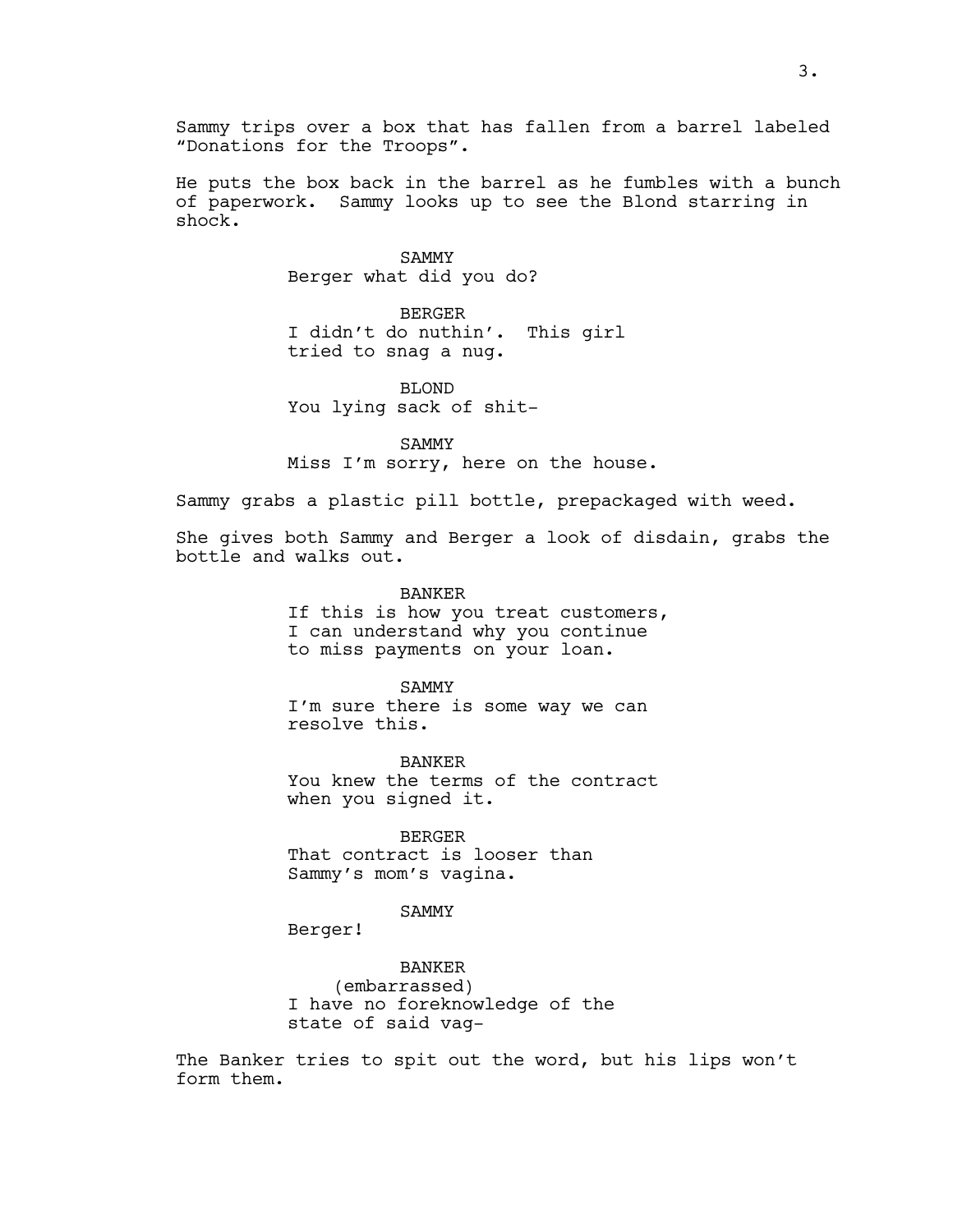# BANKER (CONT'D)

I'm only here to take inventory of the assets the items you own. They will be seized and auctioned next week. There's nothing I can do, my hands are tied.

#### BERGER

I know what you mean, man. I've had my hands tied by some freaky chicks and the best way to get out of that situation is to use your safety word.

#### SAMMY

Berger-

BERGER You know what my safety word is?

#### SAMMY

Berger, shut up-

## BERGER

Weed.

Berger reaches into the cabinet behind him and pulls out the acrylic jar filled with The Golden Ticket.

He pulls out the huge nug and the Banker's eyes light up-

BANKER Are you trying to... bribe me?

Berger scoffs.

BERGER Sir, I am offended! This is merely a gift from us to our most favorite Banker for, losing our paperwork.

BANKER

I'm pretty sure that's the definition of a bribe.

SAMMY Don't listen to him, he doesn't know what he's talking about.

The Banker stares longingly at the bud.

BANKER Even if I did take it, which I won't, I can't smoke it. (MORE)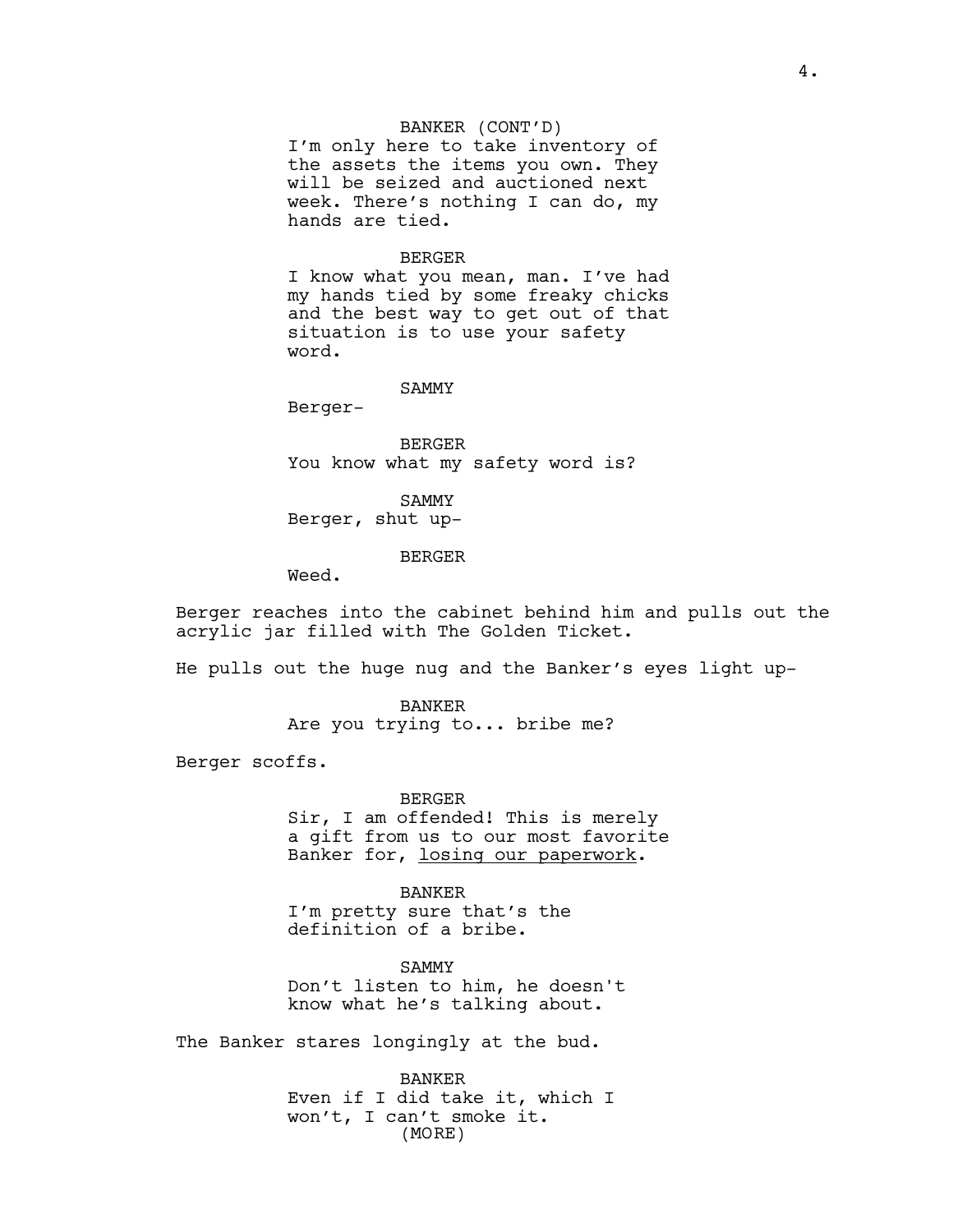My company, and the State perform random drug tests on a regular basis. BANKER (CONT'D)

Berger puts his arm around the Banker.

BERGER

That, my friend, won't be of any concern.

BANKER What are you talking about?

BERGER This bud is going to change the world. It's just as powerful as White Widow yet just as smooth as Granddaddy Purps. But when you smoke this bud, it cleans your system.

Berger opens the jar, waffing the smell into the face of the Banker-

> BERGER (CONT'D) It's like you never smoked anything at all. It's The Golden Ticket.

# BANKER

That's... impossible.

Berger starts to put the massive nug into a plastic baggy.

BERGER Two weeks. That's all we need. You lose our paperwork for two weeks while we take this bud to Amsterdam to win the Cannabis Cup.

BANKER How do I know it'll work?

Berger opens the display case and pulls out a fresh Instant Drug Test. He rips open the container-

Pulls out his dick, and starts peeing into the little cup.

BANKER (CONT'D) What the hell-!

The Banker takes two steps back, shielding his eyes from Berger's glory.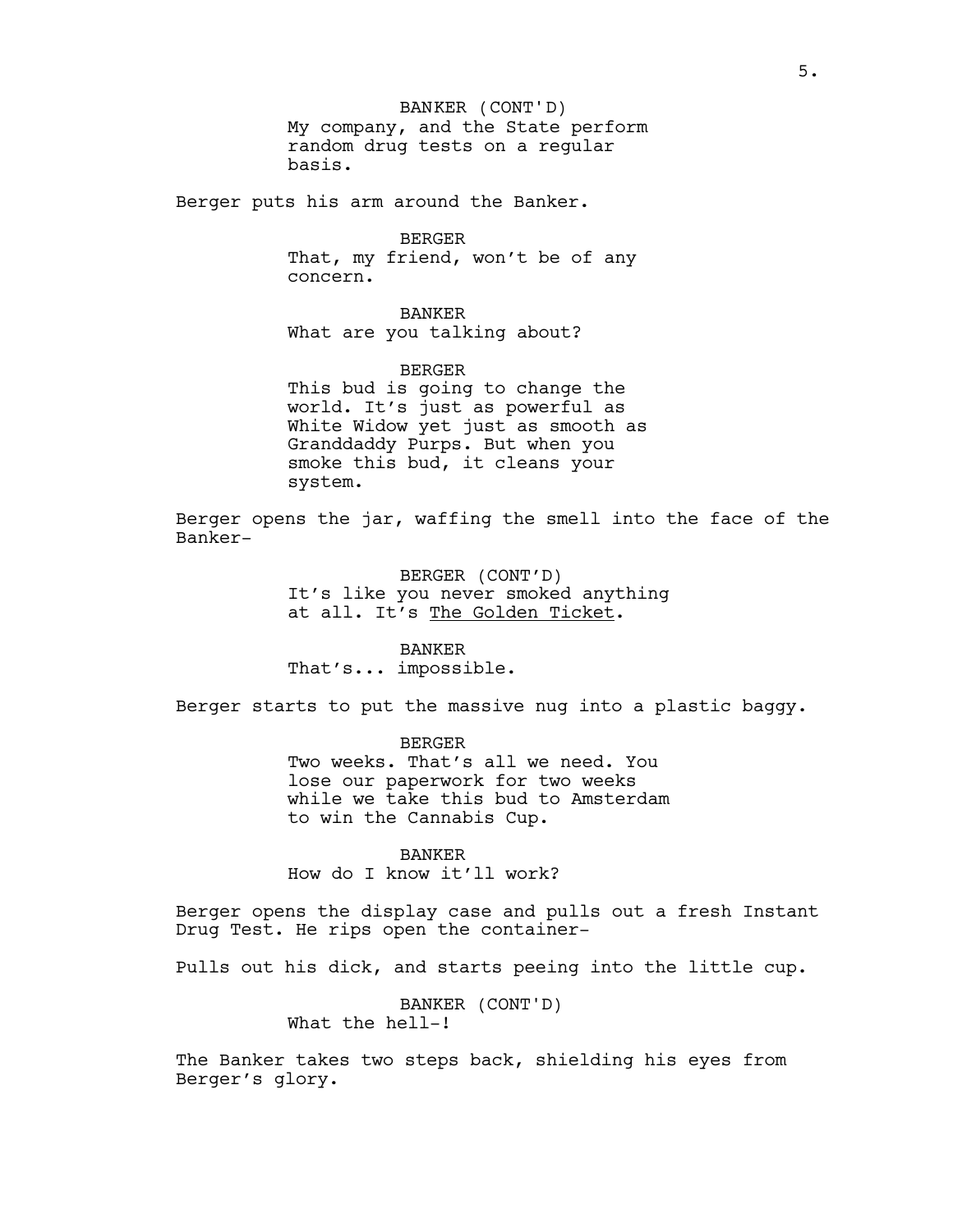Berger zips up his pants and dips the test strip into the urine.

# **AN AGONIZING BEAT-**

It comes out clean.

The Banker looks at Sammy who slowly nods his head "yes". The Banker looks back over at Berger.

#### BERGER

Two weeks.

INT. BEST BUDZ COLLECTIVE OFFICE - MOMENTS LATER

The untidy office has several file cabinets against the wall overflowing with papers.

The walls are stained and A Cheech and Chong Up In Smoke poster hangs above the decrepit desk.

Several boxes addressed to the troops in Afghanistan are piled in the corner near the door.

Berger lounges in a chair behind the desk while Sammy paces nervously.

> SAMMY I can't believe you did that, he's probably already on his way!

BERGER No he's not.

SAMMY You just exposed yourself!

BERGER You stress way too much, Sammy.

## SAMMY

Only because you're heads in the clouds.

BERGER

Not yet...

SAMMY

(sarcasticly) I'm surprised. I would have figured after what I just witnessed you're perma-stoned.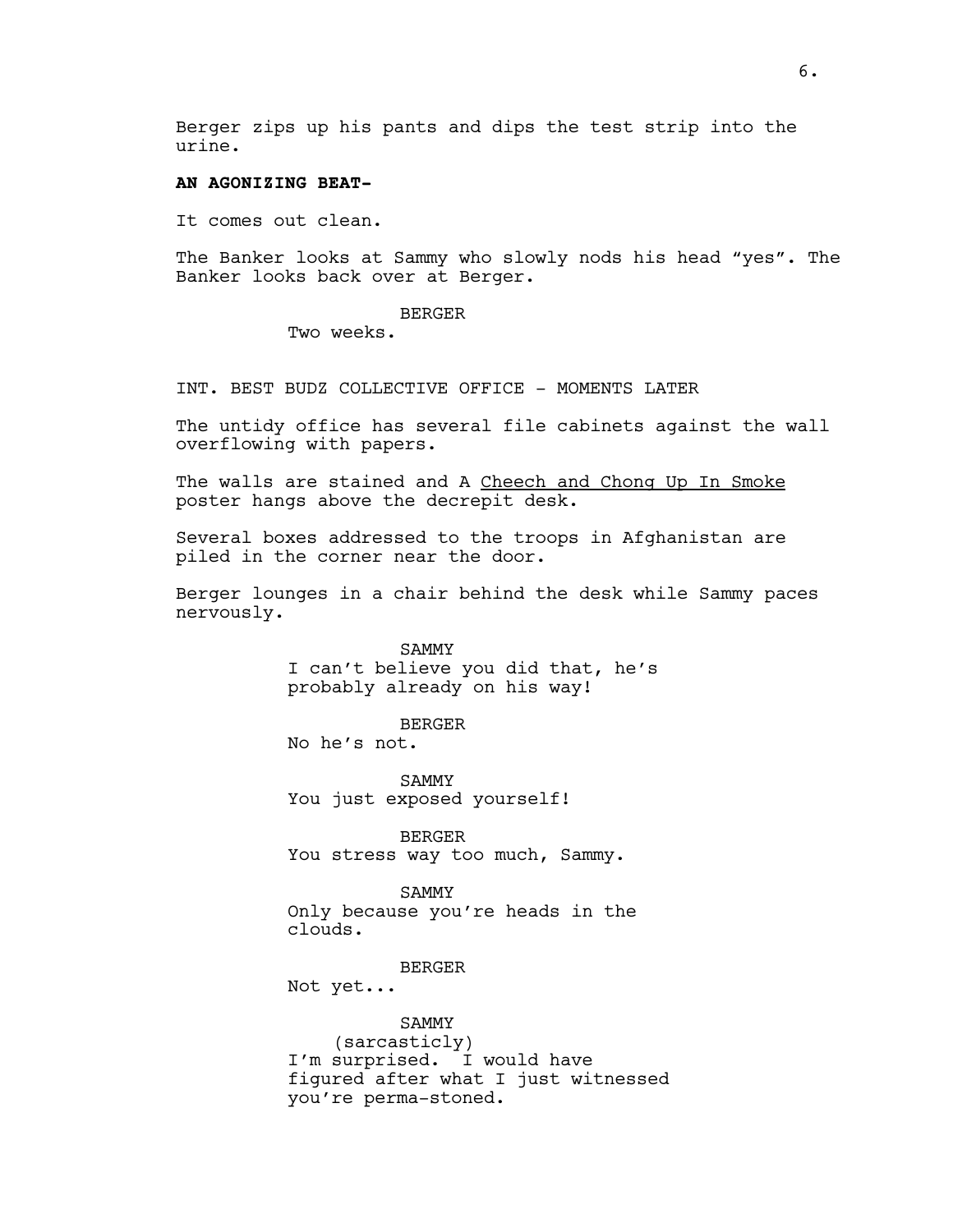BERGER He took the bud, didn't he?

SAMMY What if he gets drug tested and it comes out positive? We're going to jail!

Berger sits up from his chair and begins to rifle through his "Cann'idor".

> BERGER Sammy, we've been pissin' clean for three months. We've got nothing to worry about.

He pulls out a joint, sits back, lights it.

A monstrous puff of smoke flows out of Berger's mouth and nose.

He hands the joint to Sammy but drops it in his lap.

BERGER (CONT'D) Shit my balls!

Berger quickly jumps out of his seat causing his chair to fly back, nearly knocking everything off on the filing cabinet behind him.

Berger regains his composure, picks up the joint, and takes another rip.

> BERGER (CONT'D) (containing his cough) We're going to ship the bud sealed safely inside that can of coffee. All we have to do is fly to Amsterdam, pick it up at the front desk of hotel and win the Cannabis Cup. It's full-proof.

He offers the joint to Sammy, who after a moment, takes it.

Sammy and Berger's assistant, GARY BUSEY, yes the Gary Busey, wearing army fatigues and combat boots, comes into the office carrying several boxes of canned goods and supplies.

> GARY Here are the last of the donations for my brothers-in-arms.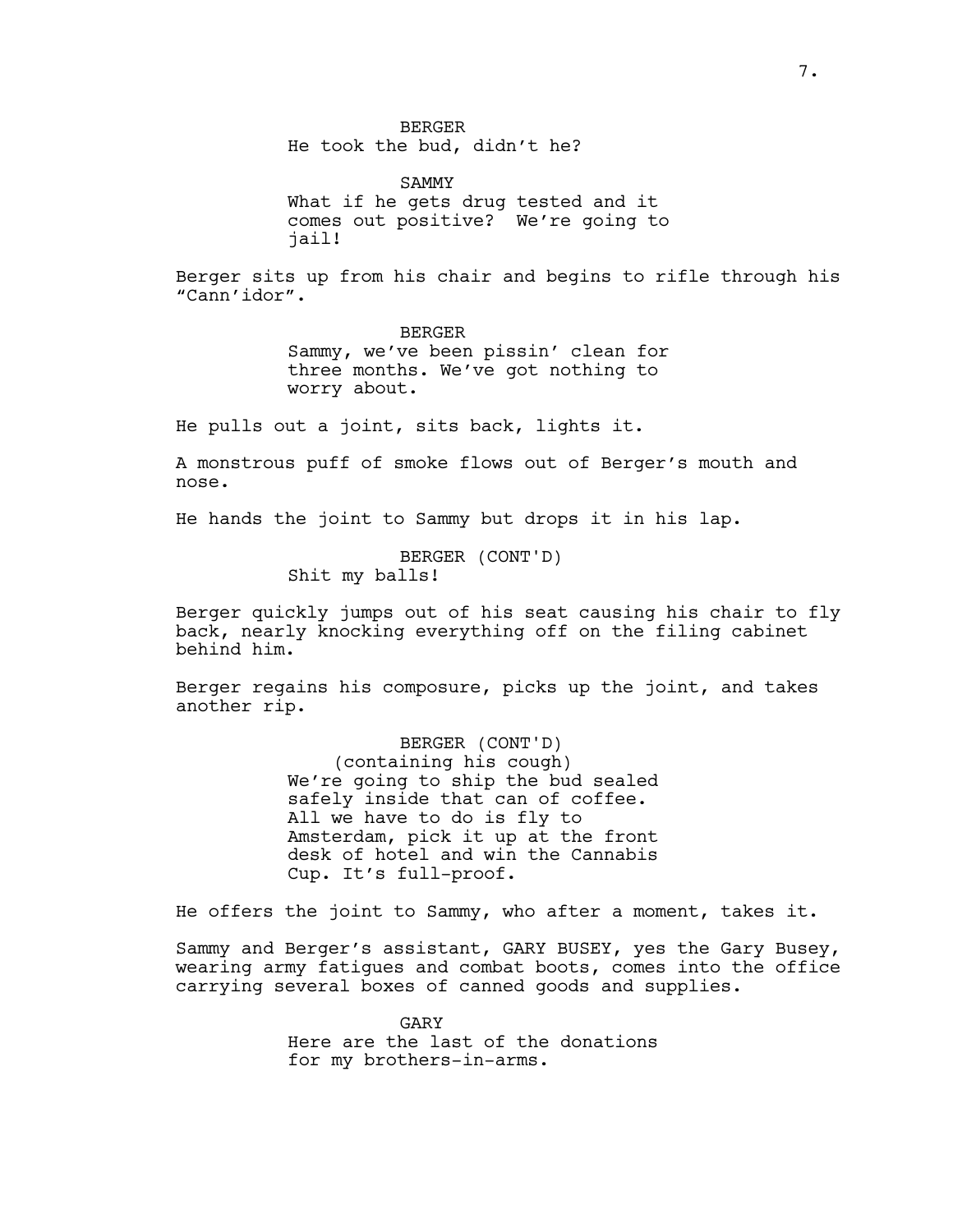Just put them with the rest of the boxes in the corner-

BEFORE SAMMY CAN REACT, GARY COMES RIGHT UP BEHIND HIM, DROPS THE BOXES AND GRABS HIM BY THE SHOULDERS.

> GARY I just wanted to say, on behalf of the troops, thank you. You have no idea how hard it is to find a Trojan in the middle of the desert.

SAMMY Is this another Busyism, cause I'm getting real tired of-

Gary let's go of him and reaches into an open box addressed for the troops producing a pack of RIBBED CONDOMS WITH VIBRATING PLEASURE RINGS.

GARY

You boys are gunna need these if you're heading to the Red Light District. Take it from me, you don't want to come home with a three year itch that you picked up from some Ladyboy in Saigon.

SAMMY

Oh dear God... Berger, did you donate vibrating condoms?

BERGER

Don't ask, don't tell.

Sammy takes the condoms from Gary and puts them back in the open box for the troops.

THE BOX OF CONDOMS BEGINS TO AUDIBLY VIBRATE.

Sammy hits the package and the vibrating stops. He puts it on the table in front of him, directly next to a second, closed, box.

> SAMMY We're not going to Amsterdam to solicit prostitutes and smoke weed.

BERGER Don't let the fear of vagina take over Sammy.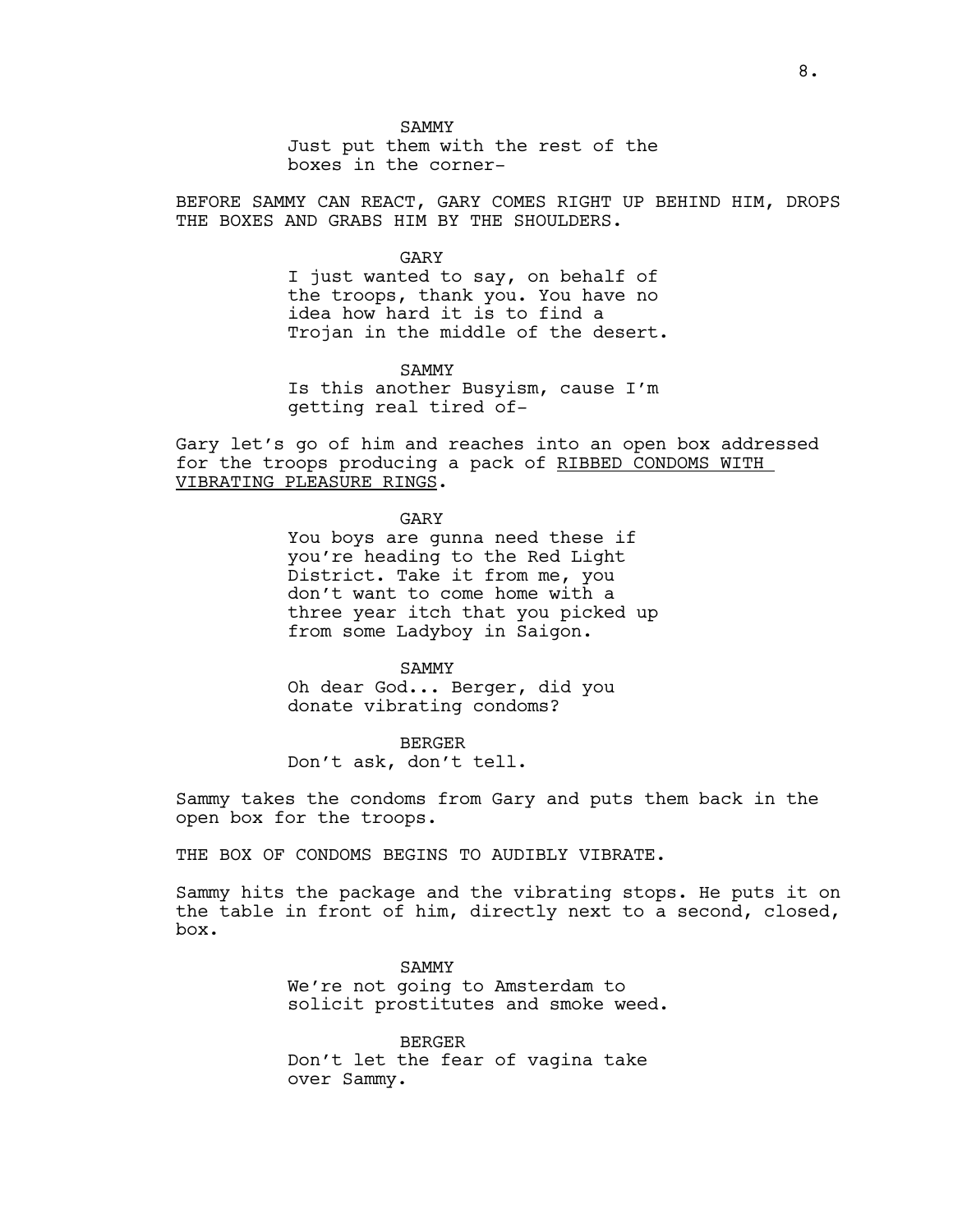GARY Buseyism number eighty-three. Fear, false evidence appearing real.

SAMMY Enough with the bullshit Buseyims!

GARY Suit yourself, Nancy-boy. They might just get you out of a hairy situation.

SAMMY Where's the box that's going to Amsterdam?

Berger points to the box directly in front of Sammy.

# BERGER

I'm three steps ahead of you.

Sammy takes a shipping label reading "AMSTERDAM" off of the desk and affixes it to the box. He hands the box to Gary and a buzzer rings on his desk.

Sammy and Berger glance at a black and white monitor, a FEDEX GUY stares into the camera.

> SAMMY Gary, help take those boxes out to the truck.

Gary takes Sammy and Berger in either arm, nearly putting them in a headlock.

> GARY Just know we're in this together. We're a team. Buseyism number twenty-six, together everyone achieves more.

BEAT.

SAMMY Gary, the door-

GARY It can wait.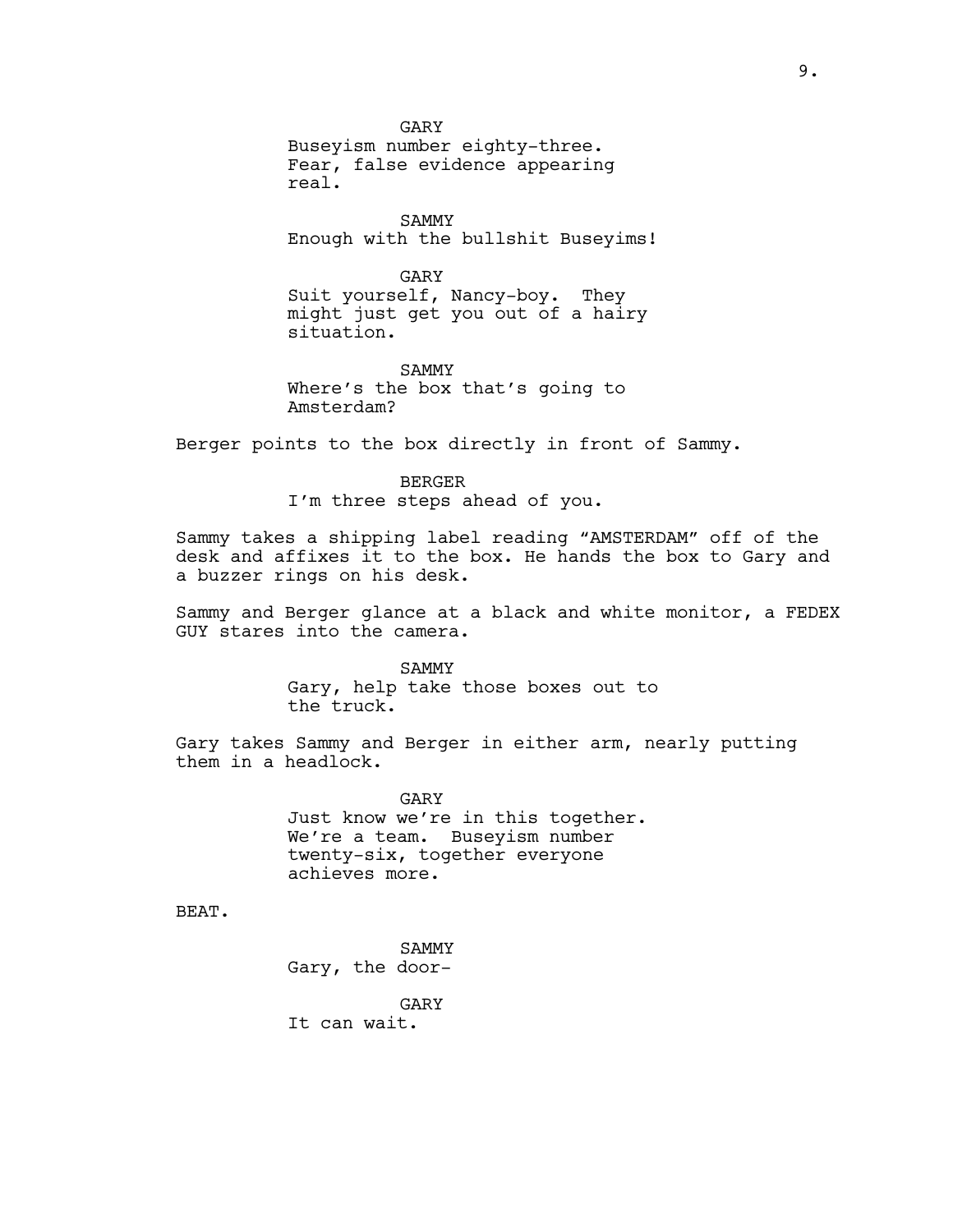EXT. LOS ANGELES INTERNATIONAL AIRPORT - LATER

Sammy and Berger step out of Gary's baby blue 1989 Chrysler LaBaron convertible. The paint is rusting and the canvas top is being held together with duct tape.

Gary gets out of the driver's seat.

# GARY

Well I guess this is it, boys.

SAMMY We are entrusting you with the entire dispensary.

GARY Don't worry. Being an entrepreneur takes 80 percent hard work, 50 percent luck, and accountants that make math work.

It takes a moment before Sammy can comprehend what Gary just said-

He hands Gary the keys to the club and scribbles on a piece of paper.

> SAMMY This is my number in Europe. Call me if ANYTHING comes up.

Gary takes the paper and stares at it intensely.

SAMMY (CONT'D) I don't want to come back to a to the place burned to the ground.

# **BEAT**-

GARY SUDDENLY CRUMPLES THE PIECE OF PAPER UP AND PUTS IT IN HIS MOUTH-

> SAMMY (CONT'D) What the hell-

GARY We don't want a paper trail.

Gary painfully swallows and grins.

Sammy pulls Burger towards the check-in, as Garry pulls their bags out of the back seat.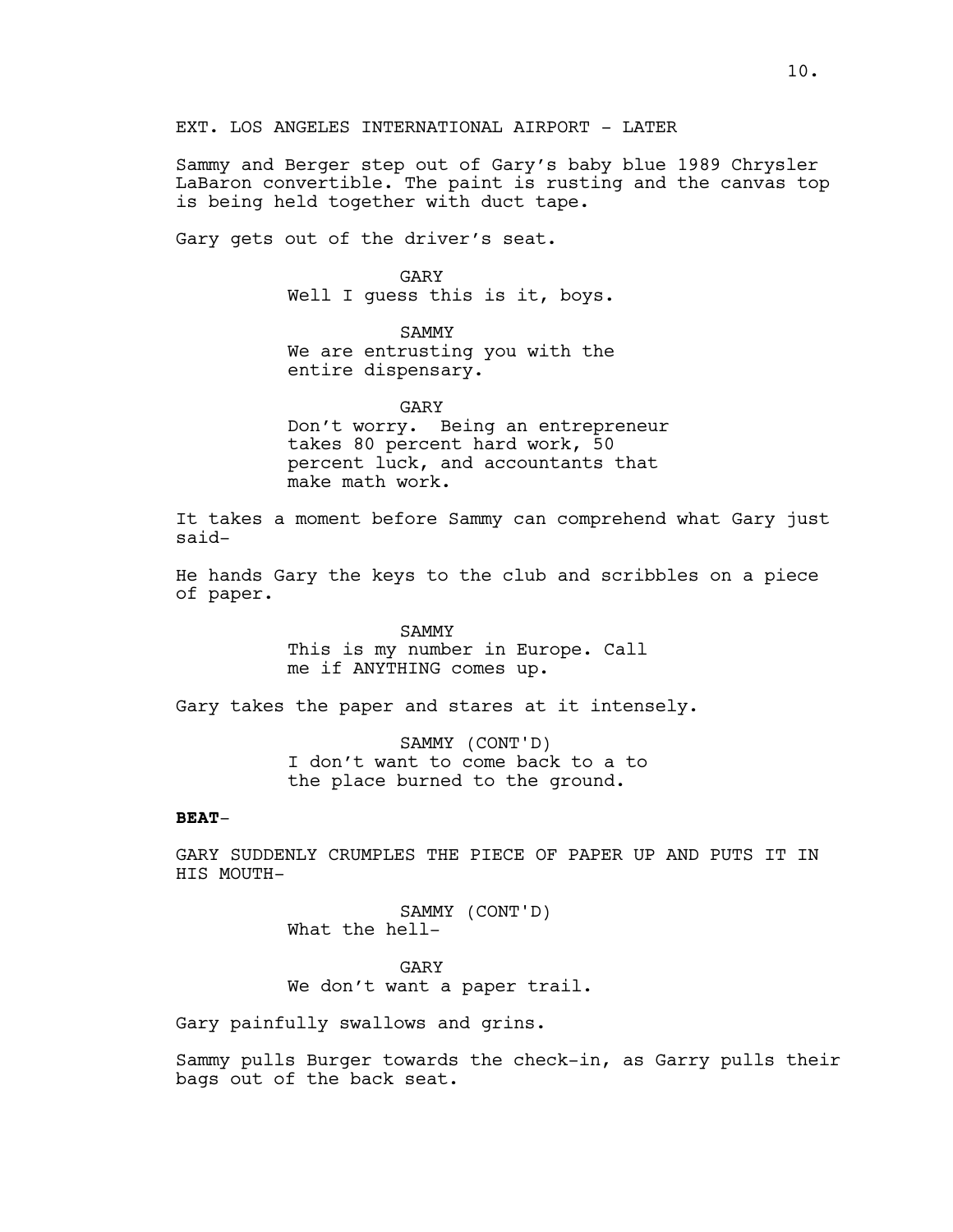Your cousin is going to be OK without us, right?

BERGER He'll be fine. He's Gary Busey.

They look back at Gary who fumbles with his keys trying to unlock his convertible. The top is down, he could very easily jump into the driver seat. He doesn't-

# SAMMY

That's what I'm worried about.

INT. LOS ANGELES INTERNATIONAL AIRPORT - LATER

Sammy and Berger are wait in line to pass through the security check point.

Passengers empty their pockets and take off their shoes in preparation for the metal detectors.

> SAMMY We've got twenty seven minutes to make it to the gate.

BERGER Perfect, that's just enough time grab a Cinnabon.

Sammy just roles his eyes-

Berger looks around at all the TSA agents.

BERGER (CONT'D) Just play it cool in front of these guys. We don't need any problems.

SAMMY What do you mean problems?

BERGER I put a joint in your carry on.

SAMMY

You WHAT?!?

A SECURITY GUARD points at Sammy.

SECURITY GUARD

Next.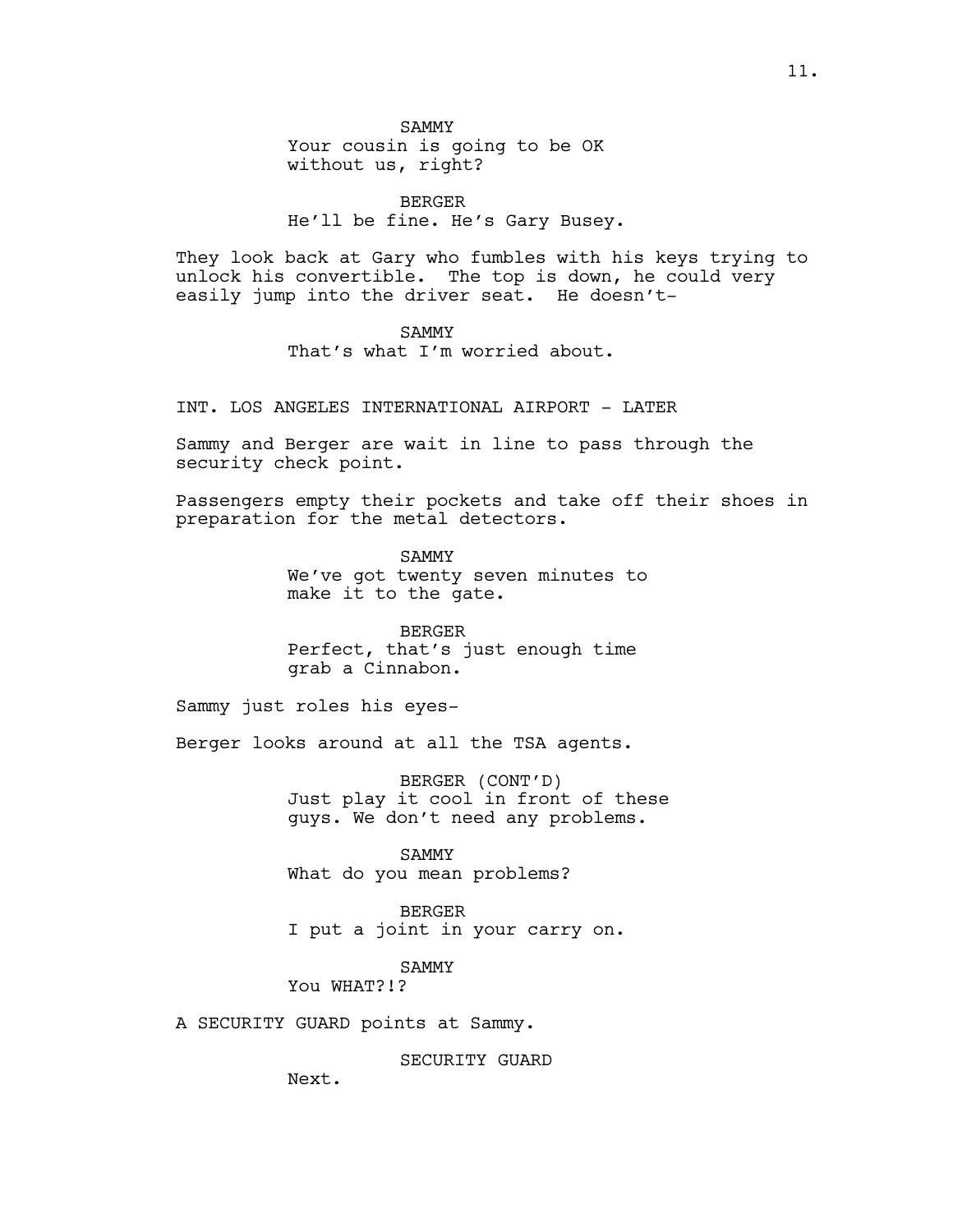Be cool.

Sammy's heart starts racing, he's clearly on edge-

Sammy empties his pockets into a small tray and puts his back pack on the conveyor belt.

He nervously watches it disappear through the X-Ray machine.

A second SECURITY GUARD beckons Sammy through.

Sammy takes a deep breath and passes through the machine without incident.

He sighs a breath of relief.

Sammy looks over at the X-Ray machine. The X-RAY OPERATOR squints at his screen.

He calls over a SUPERVISOR (early 40's), a greasy man with a mullet, and they both peer at the image. The two look over at Sammy whispering to one other.

The Supervisor picks up Sammy's bag.

SUPERVISOR Is this your bag, sir?

SAMMY

Yes...

SUPERVISOR I'm going to need you to open it up for me.

Sammy glares back at Burger.

INT. AIRPORT SECURITY SEARCH DESK- CONTINUOUS

Sammy and Berger stand off to the side with the Supervisor is already rooting through the backpack.

Sammy can barely move-

SUPERVISOR Care to explain... this?

BEAT-

The Supervisor pulls a large tube of toothpaste out from Sammy's bag.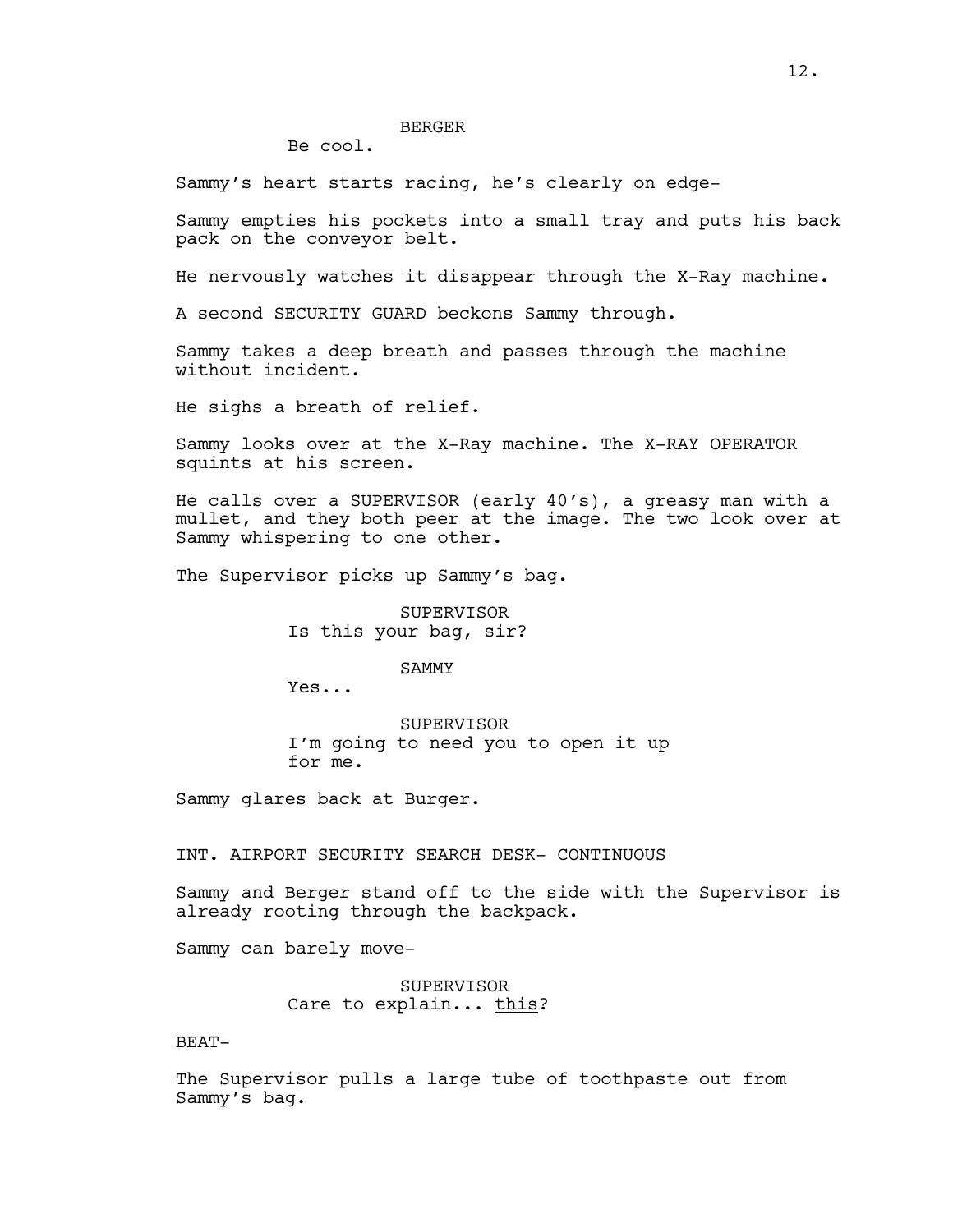It's... toothpaste.

SUPERVISOR Sir, you're not allowed to travel with a container larger than three ounces. I'm going to have to confiscate this.

#### SAMMY

OK...

SUPERVISOR (calm/jovial) Believe me, I know how stupid this is. Things got real weird after 9/11.

The Supervisor leans in close to Sammy, keeping his voice down.

> SUPERVISOR (CONT'D) (serious) Between you and me, I think it's a conspiracy between the American Dental Association and the government.

Sammy is taken back by the Supervisors candor.

SUPERVISOR (CONT'D) Think about it. If people can't travel with toothpaste they get cavities. If they get cavities they have to go to the dentist. If they go to the dentist they have to...

The Supervisor thinks for a moment-

SUPERVISOR (CONT'D) It's a Ponzie Scheme that goes all the way up to the President.

Sammy stairs dumbfounded, Berger on the other hand is mesmerized

An alarm goes off on one of the metal detectors.

SUPERVISOR (CONT'D) Gotta go. Stay strong.

The Supervisor puts his fist up for a 'fist bump'. Sammy slowly raises his fist.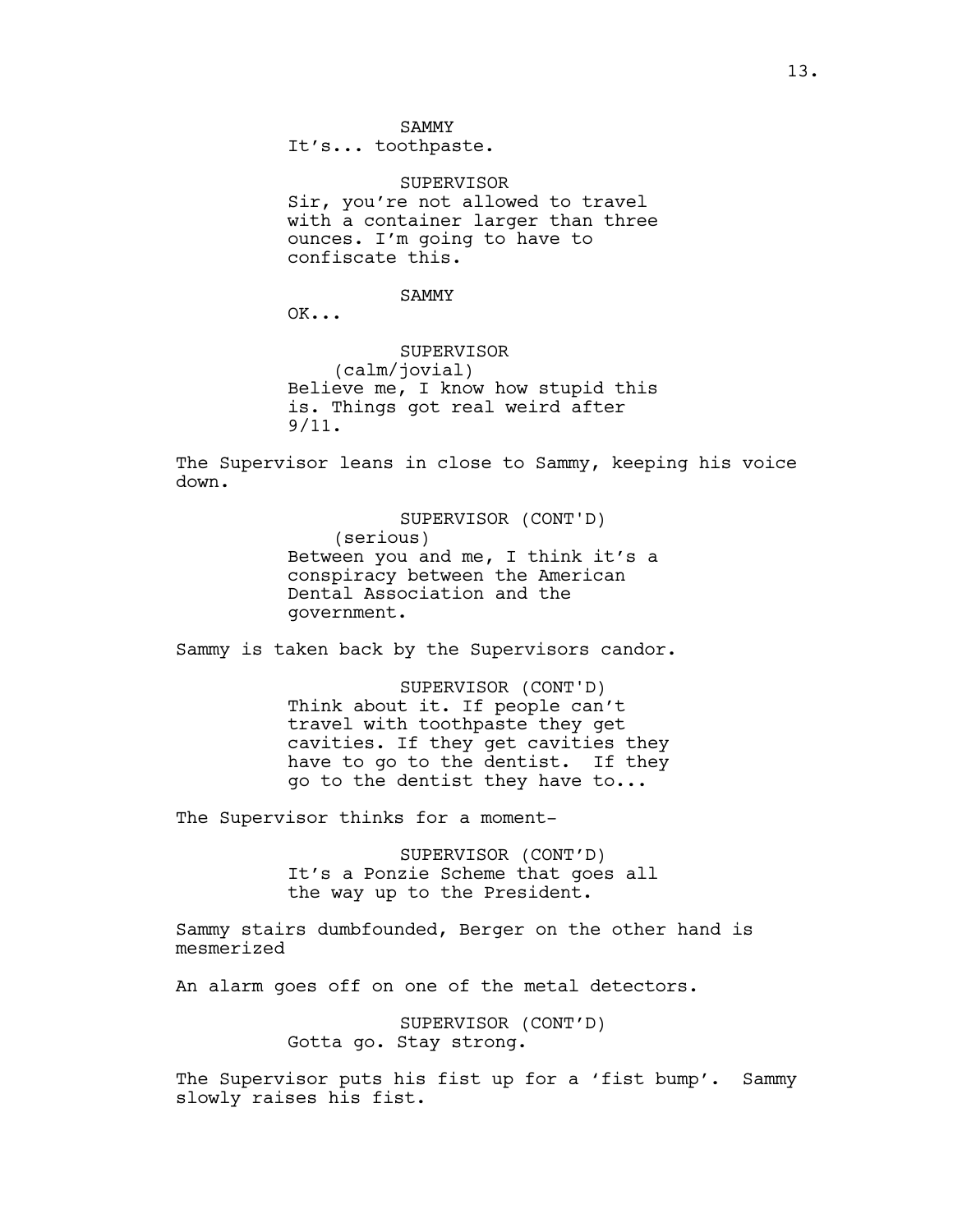```
BERGER
Well that went surprisingly well.
```
SAMMY You idiot! You could have gotten me arrested!

BERGER It's the US government, for God's sake. It took them ten years to find some camel jockey in the desert shitting in the bucket.

SAMMY Will you shut the hell up?

# INT. AIRPORT TERMINAL - CONTINUOUS

The terminal bustles with activity as people go to and from their flights. A giant board of arrival and departure times glows down on Sammy and Berger.

> BERGER Let's hit the bathroom and spark that jay. It's gunna be a long flight.

SAMMY This is an airport, Berger.

BERGER Fine. I'm getting Panda Express.

Berger heads off towards the food court.

SAMMY Boarding starts in 15 minutes, don't be late!

As Sammy fumbles with his carryon a beautiful YOUNG WOMAN (early 20's) with shoulder-length dirty blonde hair stares hopelessly up at the departure board.

She finally notices Sammy standing next to her-

She speaks with a European accent.

YOUNG WOMAN I can't make anything of all these flights?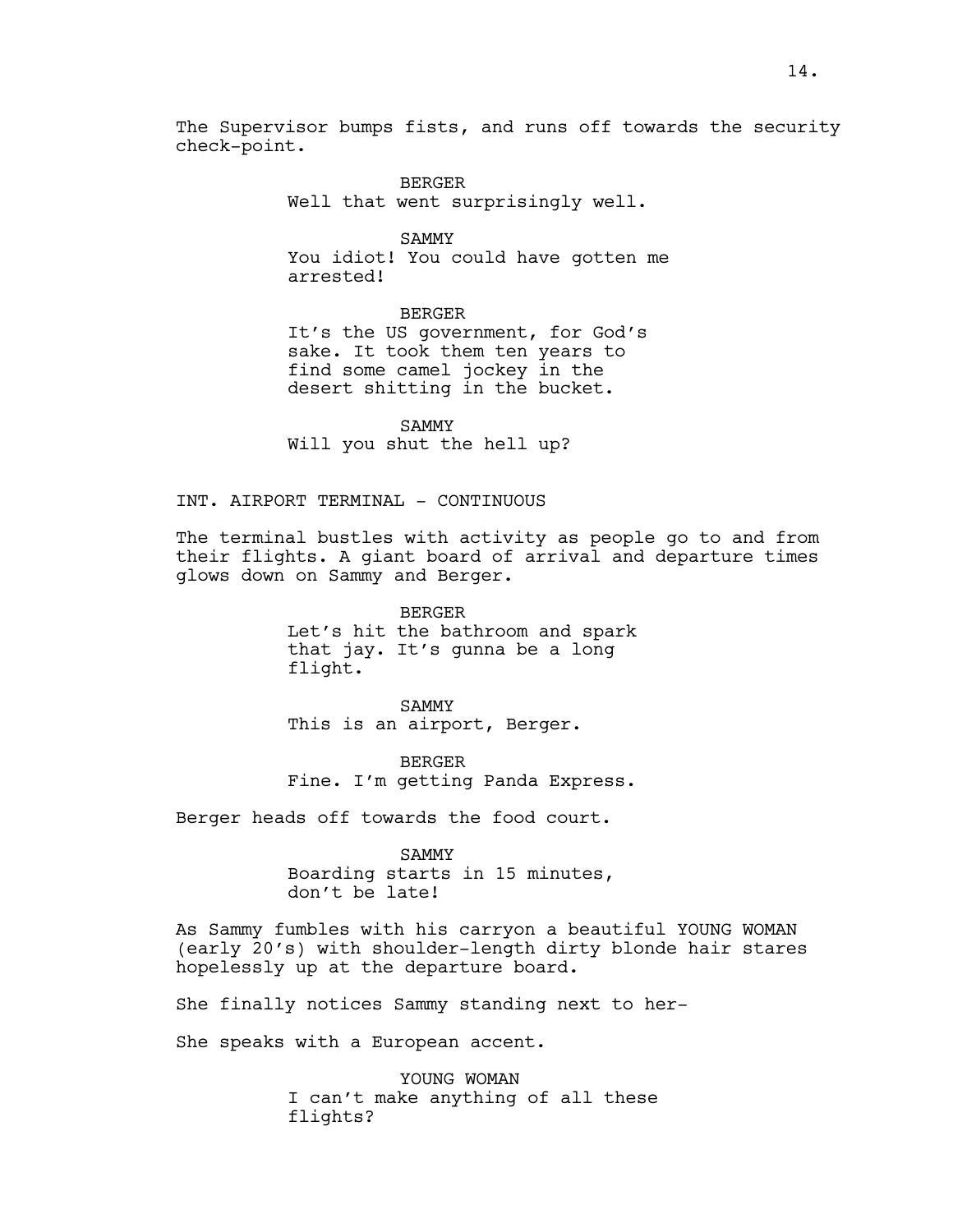YOUNG WOMAN (CONT'D) My flight leaves in 20 minutes and I can't find the gate.

She hands him her boarding pass.

Sammy looks at her, taken by her beauty.

She shoves her ticket into his hands, forcing Sammy to finally snap out of his trance.

> SAMMY Amsterdam? Gate thirteen.

He points to the gate, just across the way. She smiles and starts to relax.

> YOUNG WOMAN Thank you so much. I thought I might miss my plane back home. I'm Abigael.

She offers her hand to Sammy. He shakes it, nervously.

SAMMY

Sammy.

She smiles.

Berger comes walking up, Cheetos in hand, fingers covered in Cheetos dust.

> BERGER I leave you alone for three minutes and you're already picking up chicks? You gotta save your strength for the Red Light District, man!

Abigael looks at Sammy as the color drains out of his face.

SAMMY

Nope, no Red Light for me, I'm just a normal guy that doesn't pay money to have sex with prostitutes.

BERGER Come on, Sammy, not fucking a whore in Amsterdam is like not getting AIDS in Africa, am I right?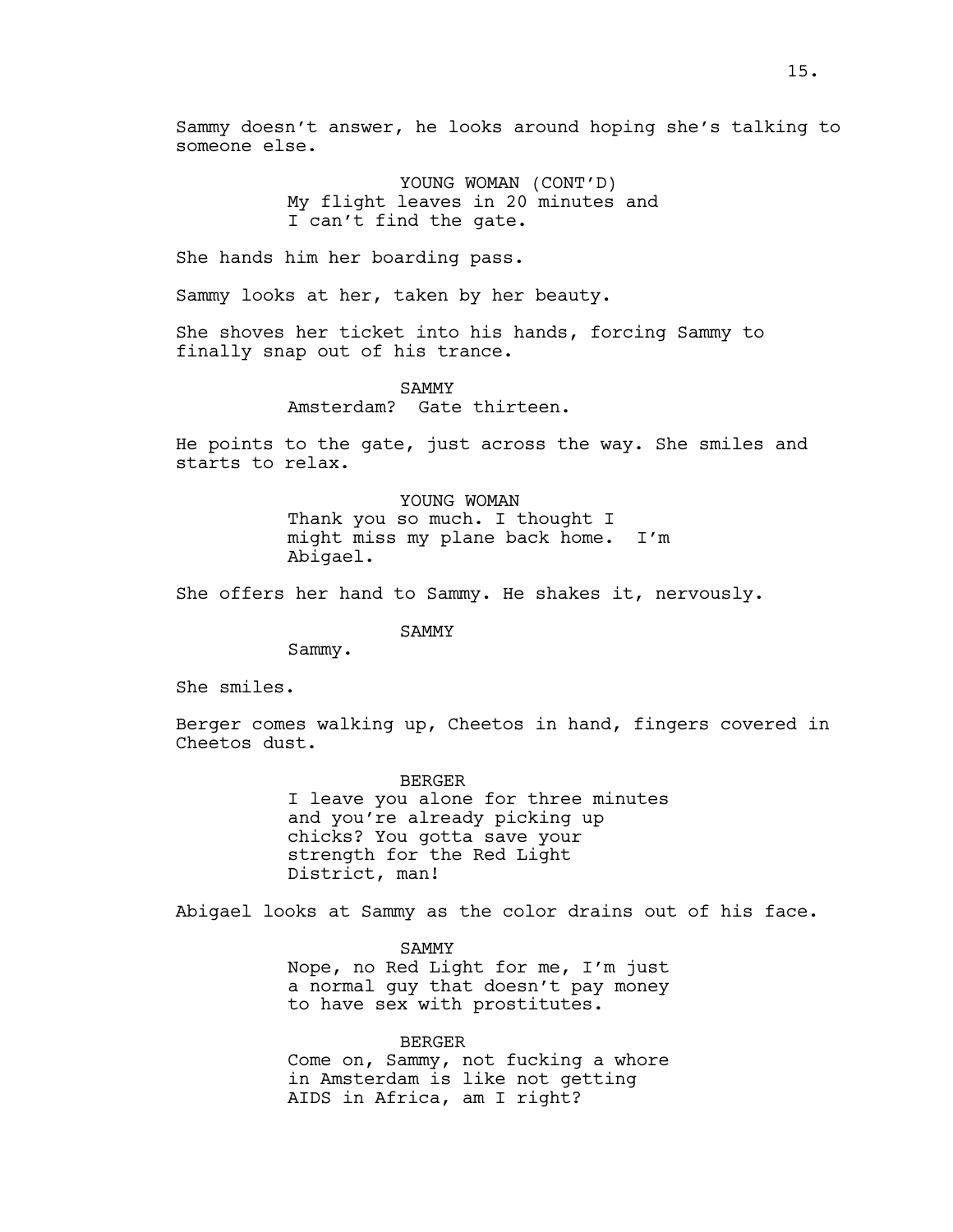SAMMY (irritated) Weren't you going to get food or something?

BERGER I left my wallet at home. Spot me a twenty?

Sammy points to the Cheetos-

BERGER (CONT'D) I had some change...

Berger offers a Cheeto to the Girl and Sammy-

Sammy can only shake his head in embarrassment, as an announcement comes over the PA system.

> FLIGHT ATTENDANT Ladies and gentlemen, flight 420 to Amsterdam will now begin boarding, you may approach the gate.

Sammy points at the girl's boarding pass.

SAMMY That's you, I guess.

Abigael looks at her ticket, and starts to gather her things.

#### ABIGAEL

It was nice to meet you...

Berger licks his fingers before offering a greasy hand to her.

## BERGER

Berger.

Abigael avoids touching Berger with a little wave.

ABIGAEL Bye, Sammy. Thanks again.

Abigael starts to walk towards the gate.

Sammy waits until she is out of ear shot to say anything.

SAMMY

You are such an idiot sometimes.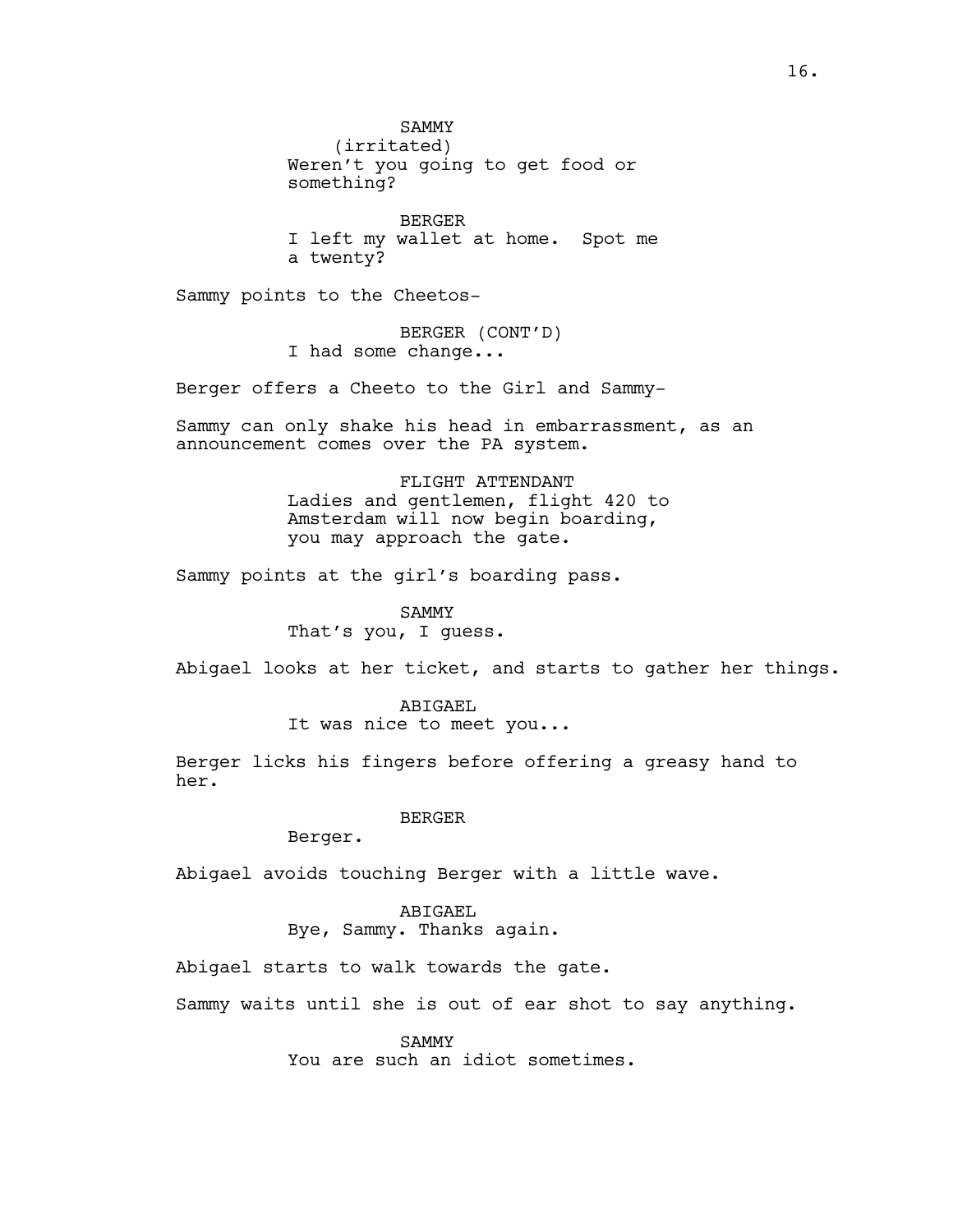Like you were gunna stick it in her anyways.

INT. AIRPLANE TO AMSTERDAM - LATER

Flight attendants pour beverages for passengers as Berger is fast asleep and snoring loudly by the window. He leans on Sammy who is trying to push him the opposite direction.

A sudden bump of turbulence and Berger awakens from his slumber.

He wipes drool off of his face-

#### BERGER

We there yet?

Sammy uses a napkin to dab some saliva off of his sleeve.

SAMMY

Not for another couple-a-hours.

Sammy looks up and sees Abigael walking back to her seat from the rest room.

She smiles and tries to make eye contact with Sammy but he looks away.

#### BERGER

You should talk to her.

SAMMY What's the point? Once we get off this plane I'll never see her again.

BERGER That attitude is only going to bring you bad luck.

There is a tone from the sound system and the speakers buzz to life as THE CAPTAIN makes an announcement.

> CAPTAIN (O.C.) Ladies and gentlemen, I've got some bad news. An electrical storm is brewing over Amsterdam and we have to reroute to Paris. I'll keep you posted on our progress into Charles de Gualle.

There is a collective sigh of exasperation from the cabin.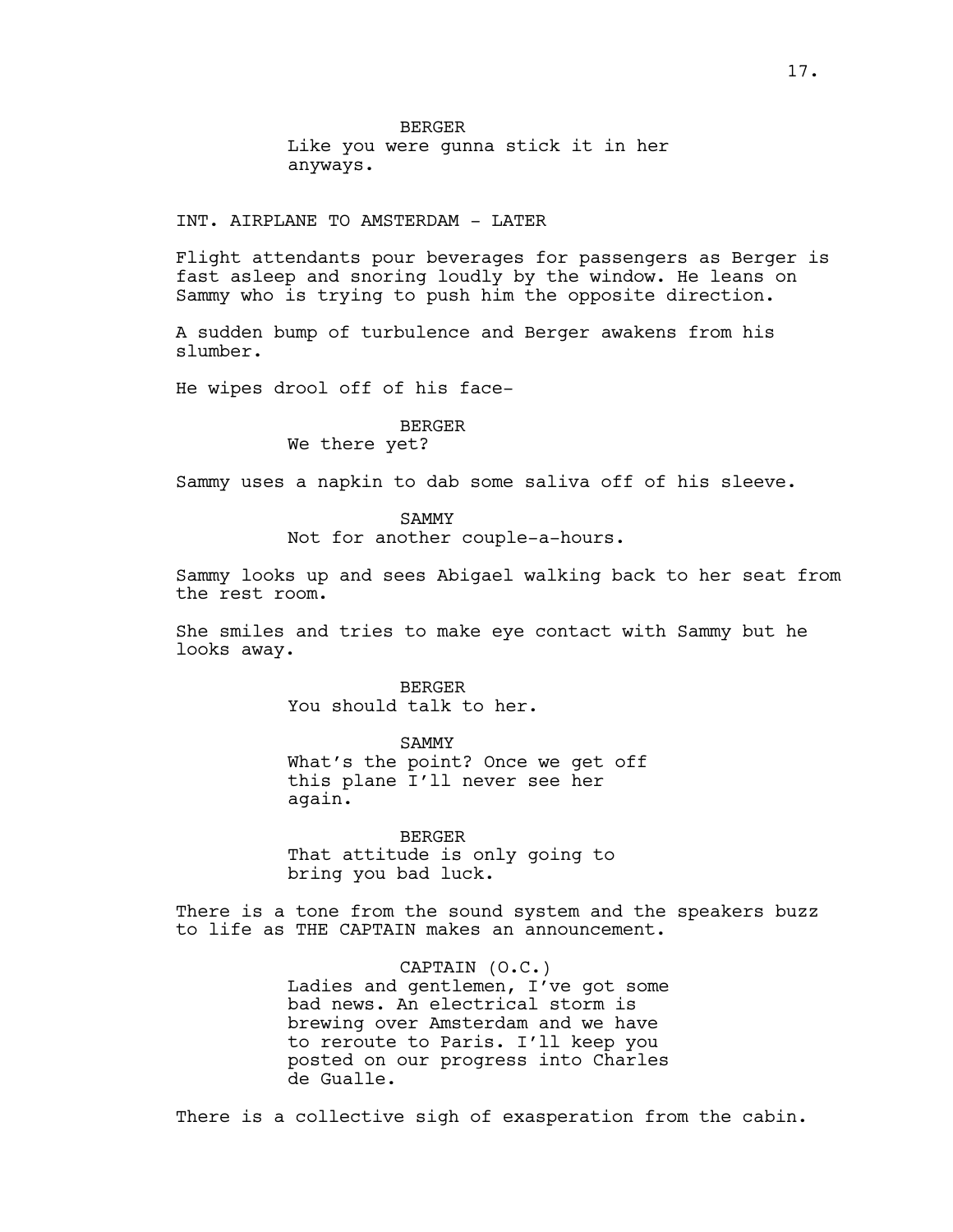BERGER

(to Sammy) Told you.

SAMMY What the hell are we going to do?

BERGER No point in stressing out about it, there's nothing we can do.

INT. CHARLES DE GUALLE AIRPORT - DAY - LATER

Sammy and Berger stand in front of the counter arguing with a male FRENCH FLIGHT ATTENDANT. He is doing his best to remain polite, but all of the angry passengers have taken their toll.

> SAMMY What do you mean there's nothing you can do?

FRENCH FLIGHT ATTENDANT I'm sorry, sir, but we don't control the weather.

SAMMY

I can't believe there isn't another flight that can get us closer.

FRENCH FLIGHT ATTENDANT If you Americans actually learned geography, you would know that this is the closet major Airport.

SAMMY How long till the next flight?

FRENCH FLIGHT ATTENDANT It could be a few hours or a couple days. Like I said I don't-

SAMMY Control the weather I got that. But-

Berger looks around the terminal and sees Abigael sitting by herself reading a book.

BERGER

I have an idea.

Berger makes a bee-line straight towards her.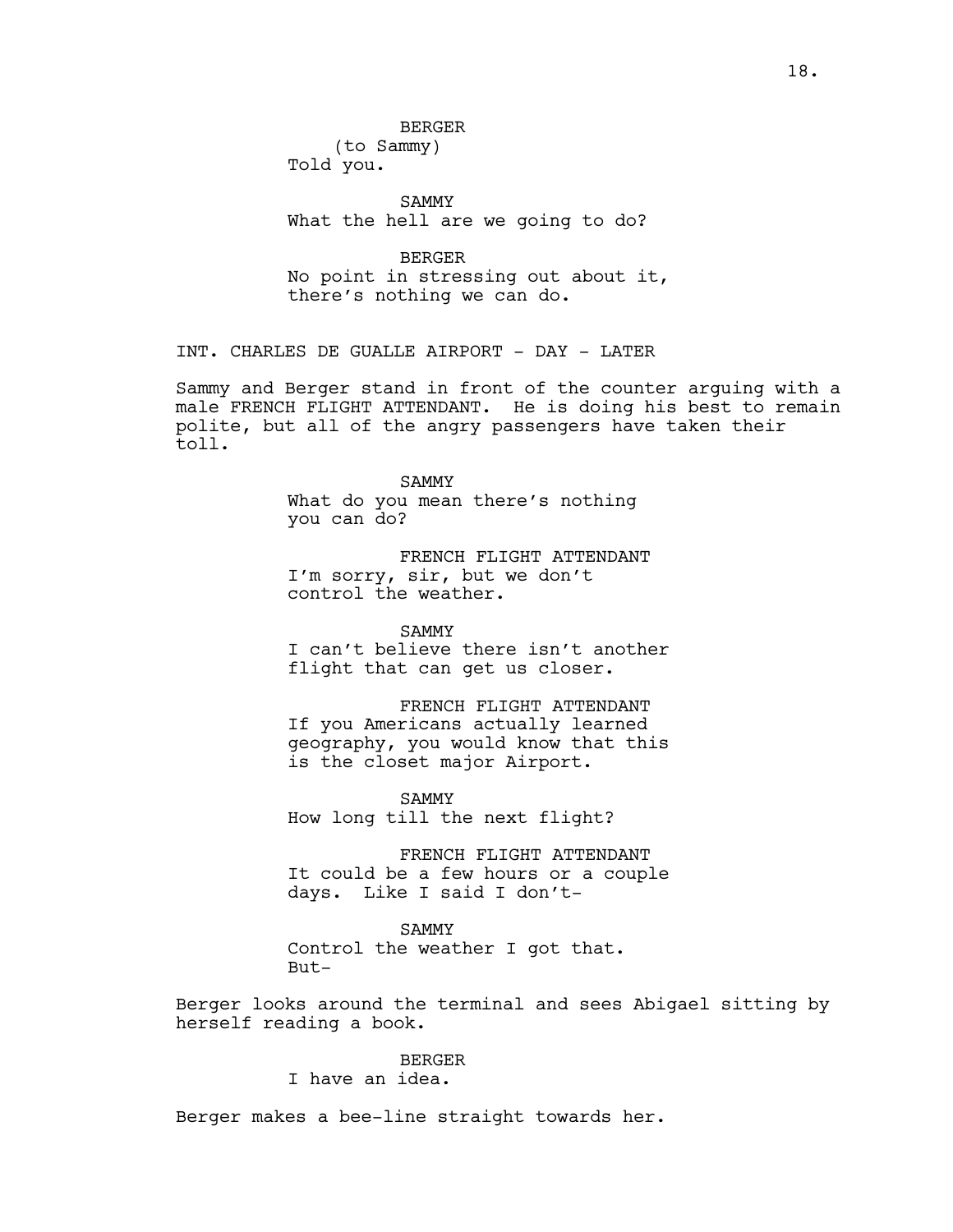Where the hell are you going, Berger? We need to figure this out!

INT. TERMINAL WAIT AREA - CONTINUOUS Berger approaches Abigael standing directly in her light. She looks up-

BERGER

Hi there.

ABIGAEL I'm still good on the Cheetos.

BERGER Awesome- I was just wondering, if there was another way to get to Amsterdam from here?

Abigael thinks about this for a moment.

ABIGAEL Well you could take the train but I really don't think-

Sammy rushes over looking horrified. Abigael smiles.

#### SAMMY

I'm sorry, Berger's isn't bothering you, is he?

BERGER You act like I'm some sort of juvenile delinquent.

## SAMMY

You pulled your penis out in front of customer, I think that says all it needs to about your age.

## BERGER

One time! I pull it out one time, and you act like it's the end of the world.

SAMMY Do you not remember the Tijuana incident.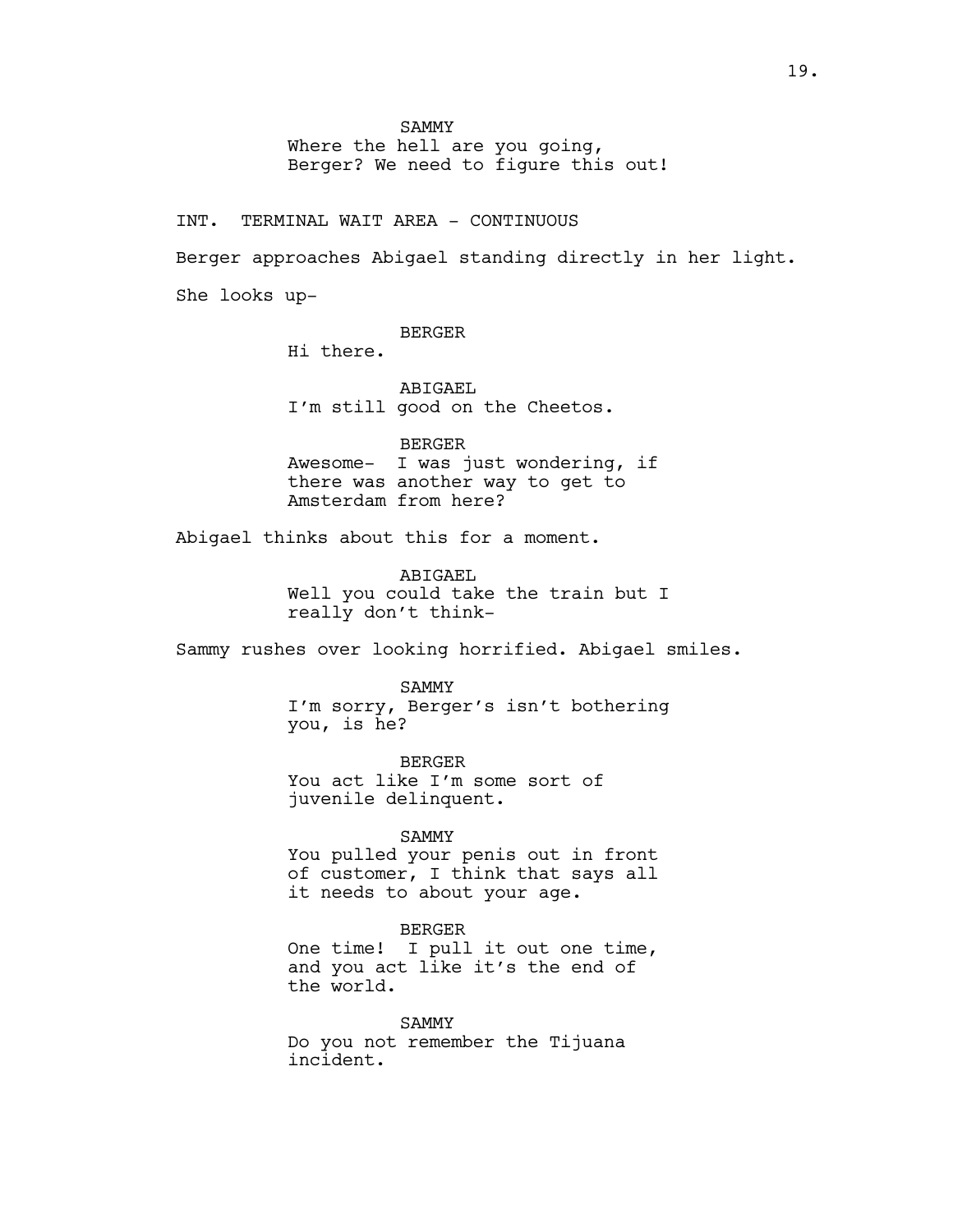BERGER

Look the whore had it coming. She used teeth-

ABIGAEL Well that's about all I needed to hear...

Abigael starts to pack her things up and walk away.

Sammy stops her-

SAMMY

I'm sorry, please don't go. You really gotta ignore Berger, he can be kind of... crude...

ABIGAEL

It's fine, I was just explaining that there's a train. But I really don't-

## BERGER

What do you say, Sammy? Stick around with the froggies or hightail it outta here?

Sammy looks at Abigael who smiles sheepishly.

SAMMY Let's wait for the plane.

BERGER

You heard what the gay flight guy said, we could be stuck here for days. No way am I missing all that fine Amsterdam ass.

Before Sammy has anything to say-

BERGER (CONT'D) The train it is!

Abigael looks a little disappointed.

# ABIGAEL

Good luck.

Berger starts to walk down the gate. Sammy hesitates and glances back at Abigael.

> BERGER Come on, dude.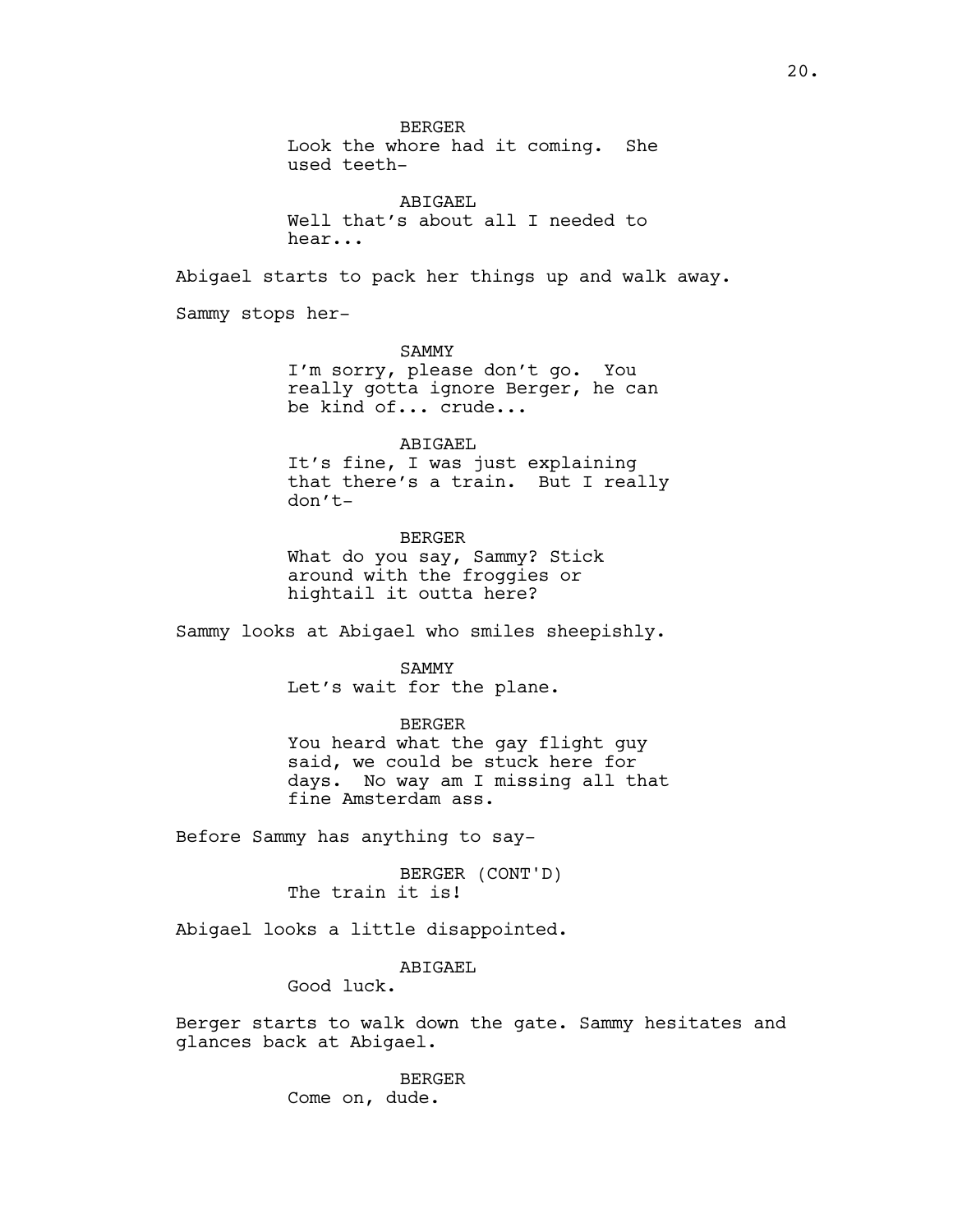Sammy starts walking towards Berger.

# ABIGAEL

Bye.

He manages an awkward wave, leaving her at the terminal.

INT. GARE DU NORD TRAIN STATION - CONTINUOUS

Sammy and Berger are walking to the platform. Berger pushes his way through the crowd with Sammy in tow.

> SAMMY Maybe we should have waited at the airport with Abigael.

BERGER Sammy, in three hours we'll be in Amsterdam and she'll probably still be stuck at the airport. Fuck bitches, get money.

INT. TRAIN DINING CAR - DAY - CONTINUOUS

Berger and Sammy take a seat at one of the tables. The dining car is relatively lavish for a train with tasteful arrangements on the tables.

A MALE FOOD SERVER stands, already taking their order.

SAMMY I'll have a granola bar and a bottle of water.

FOOD SERVER Anything else?

# BERGER

Let me have a ham sandwich, a hamburger, a bag of chips, a Coke and a chocolate bar. I've got to eat a lot to keep up with my boyfriend.

Berger rubs Sammy's belly who quickly bats his hand away.

The Food Server just shakes his head, and makes his way towards the kitchen.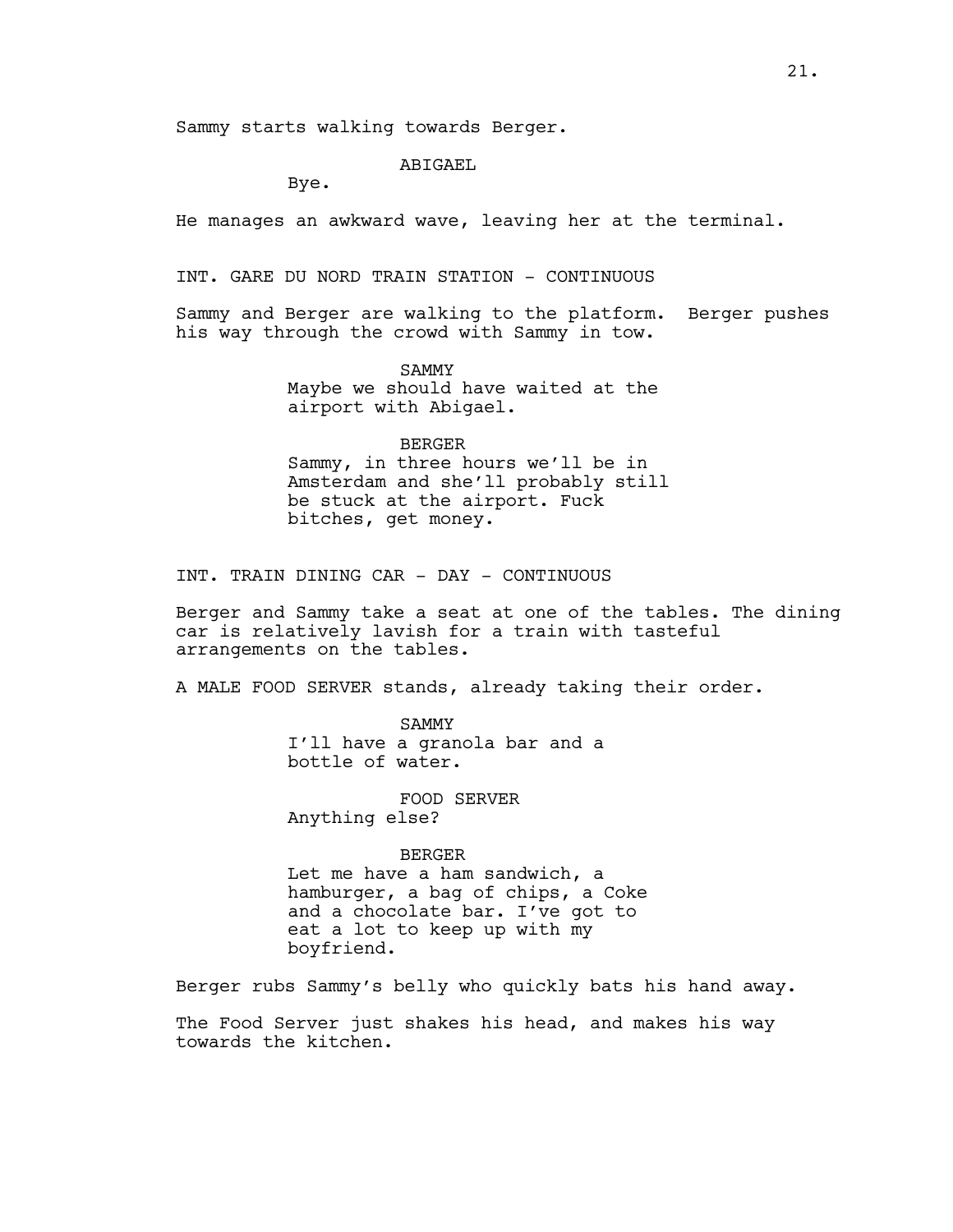## SAMMY

This is exactly what I'm talking about. Just try and quit joking around for five minutes.

## BERGER

Don't worry, everyone's a little gay in Europe.

#### SAMMY

You know what I mean.

# BERGER

Relax, broseph. By the end of the weekend we'll be famous.

#### SAMMY

Berger, this is really important to me. I put my life savings into opening the dispensary. I haven't taken a day off in three years and if this doesn't pay off I could lose everything.

BERGER Correction. We could lose everything.

#### SAMMY

My point is we're taking a huge risk and if we fail I don't know what I'd do with myself.

#### BERGER

This is just like high school.

SAMMY

Not this again.

# BERGER

Sarah Cummings?

# SAMMY

We've gone over this, I spent the last six years trying to forget her.

#### BERGER

That's my point. You went all the way through high school wanting to tell her how you really felt but you were too chicken shit to say anything.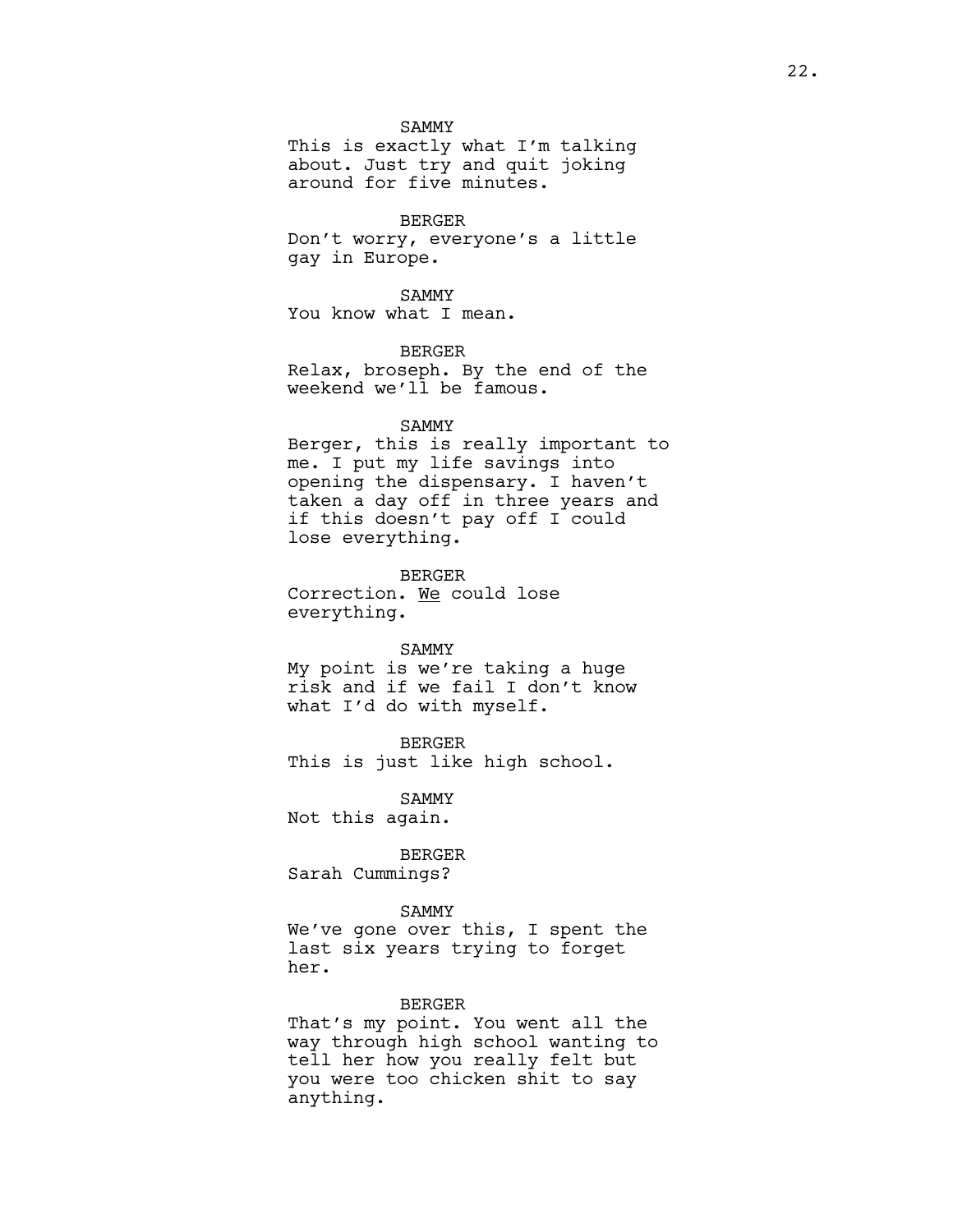Get to the point.

BERGER Don't go through life wondering what if.

SAMMY

This isn't some high school crush, Berger. This is our livelihood on the line.

BERGER People have been trying to grow what we grew for years. This is going to change the way people perceive marijuana, you know that.

**BEAT.**

BERGER (CONT'D) We took a huge step coming this far. It's time to unlock the handcuffs. It might just pay off.

SAMMY And what if it doesn't?

The Food Server returns to the table.

FOOD SERVER A Coke and a water for the gentlemen.

The Food Server leaves dropping a couple of straws onto the table.

SAMMY

Just try and take this seriously. You have a real talent of screwing things up.

BERGER Sammy, fame and fortune are waiting for us at the end of these tracks. There is no possible way to screw that up.

AN ANNOUNCEMENT COMES OVER THE LOUD SPEAKERS IN FRENCH.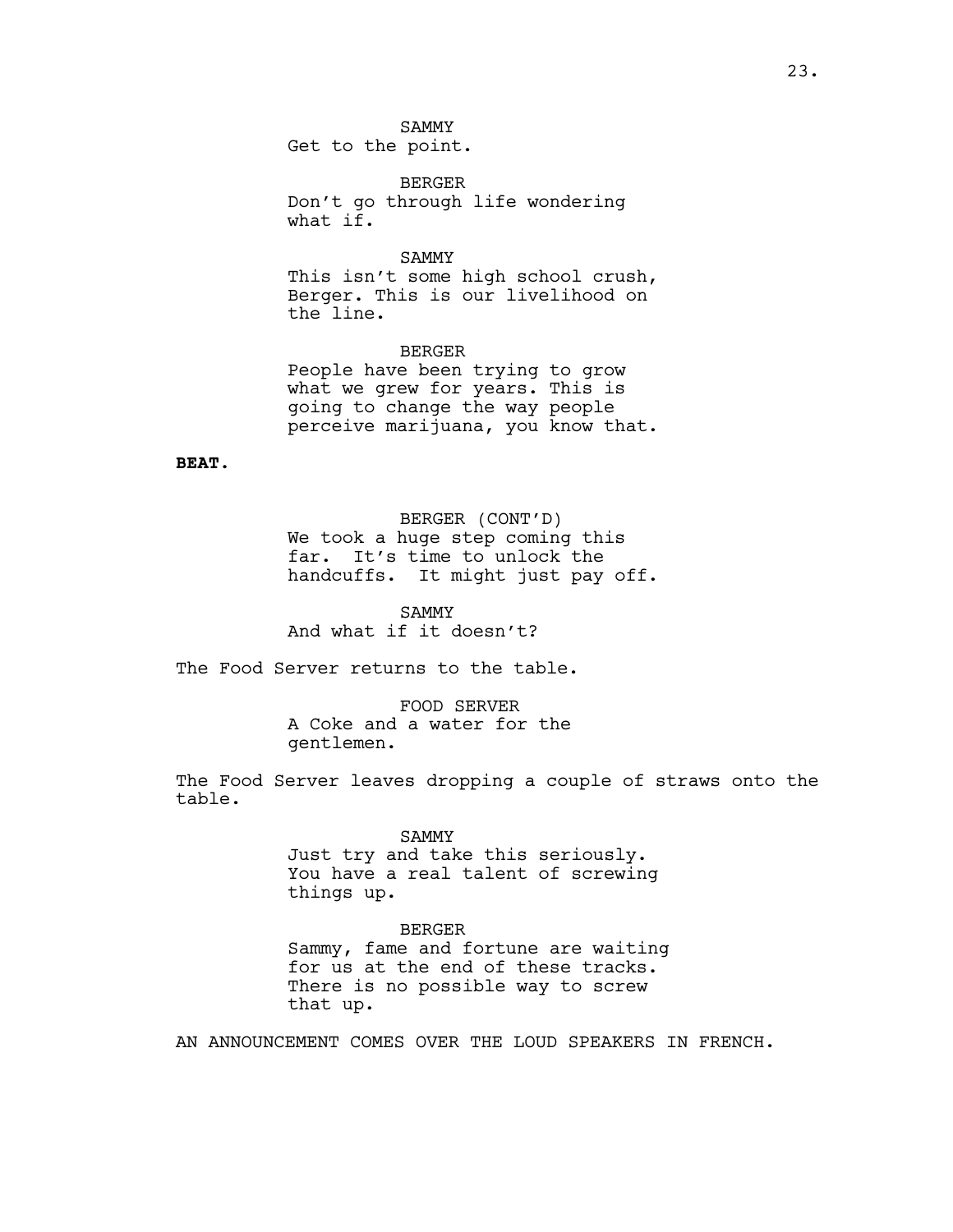CONDUCTOR (V.O.) (subtitled) Ladies and gentlemen our train is about to split in half. If you are heading to Amsterdam please move to the back.

SAMMY What'd he say?

BERGER Next stop, Amsterdam!

Berger holds up his Coke to toast their journey.

Dash Rip Rock's LET'S GO SMOKE SOME POT, a parody of LET'S GO TO THE HOP, begins to play as the train splits in two, sending them in the wrong direction.

EXT. MADRID TRAIN STATION - NIGHT

All the passengers exit the train. The Grand Station is still lively, even at two in the morning.

An escalator brings everyone up to the top floor. A few people rush via the stairs.

Sammy hasn't slept at all and looks haggard. Berger, on the other hand-

> BERGER So what are we gonna do first? Hash bar? Prostitutes?

SAMMY I just wanna find our hotel, pick up our package, and hit the sack.

As they step onto the escalator, a COUPLE passes them speaking Spanish. Sammy's ears perk up at the familiar sound. Berger pays no attention to the two.

> BERGER Let's at least go window shopping for vaj!

Sammy is paying no attention to Berger. He looks around, starting to take in the Spanish conversations around him.

> BERGER (CONT'D) There is no way we're not picking up some of Amsterdam's finest.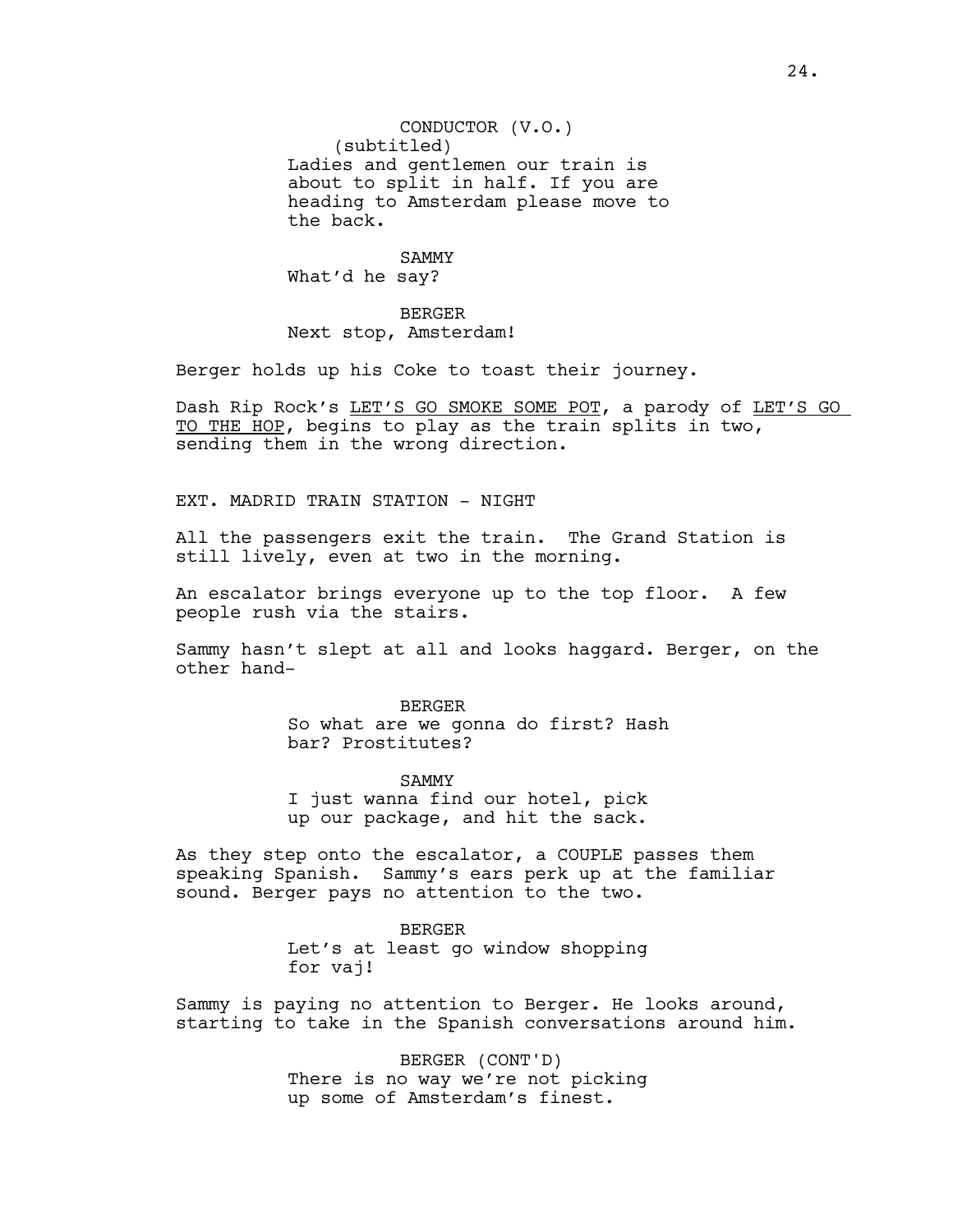Berger and Sammy get off the escalator and continue to walk towards the exit.

> SAMMY You hear that?

# BERGER

Hear what?

SAMMY Those people. Everyone's speaking Spanish.

BERGER Yeah, I've never seen so many white Mexicans before.

SAMMY White Mexicans?

BERGER Yeah, all the white ones are on vacation, just like us.

They continue to the street.

EXT. MADRID TRAIN STATION - CONTINUOUS

The city is bustling with PARTY-GOERS and REVELLERS.

CAB DRIVERS hang out in front of the station, hustling people into their taxis.

> BERGER The brown Mexicans are back home working.

SAMMY This isn't right.

## BERGER

Of course it's right, it's just like in the good 'ol U S of A. White people relax and brown people mow lawns and serve Slurpees.

SAMMY No, I don't think we're in Amsterdam.

BERGER That's impossible.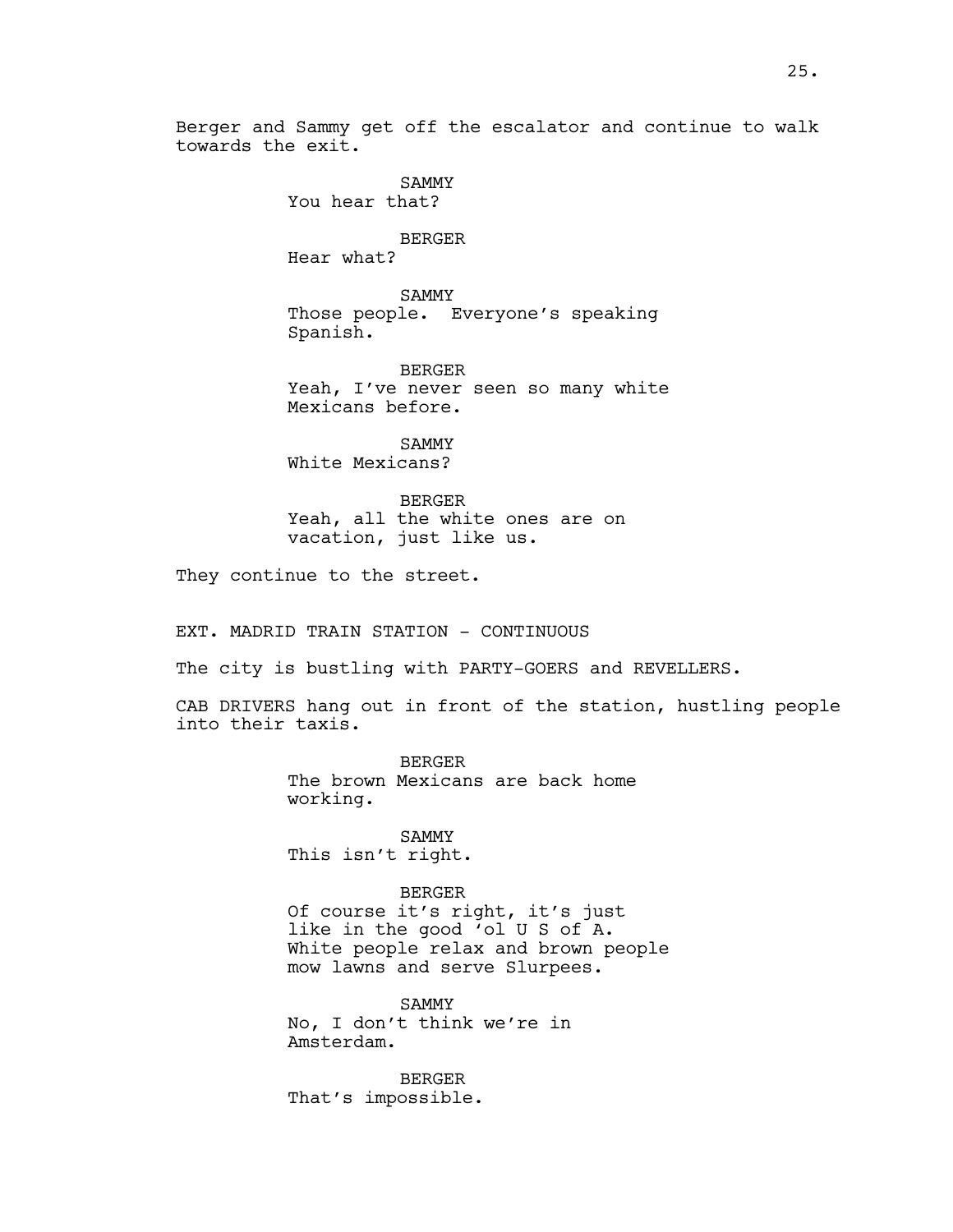Sammy stops in front of a shoe shop. A neon sign glows the words "Zapatos Para Todos".

> SAMMY Look at that sign.

BERGER So they have one Mexican food place here. Big deal.

SAMMY No, moron, that says shoes for everyone.

BERGER OK so they have one Mexican shoe store here.

SAMMY We're not in Amsterdam, Berger.

BERGER So where are we?

They both turn around and notice the sign leading into the train station which reads BIENVENIDOS A MADRID.

Their mouths hang agape.

SAMMY We're in Spain!

BERGER

Oops.

# SAMMY

Oops?!?

At that moment the gates to the train station slam shut.

Sammy runs back to the locked gates of the train station trying to pry them open.

> SAMMY (CONT'D) It's locked! We can't be in Spain, we need to be in Amsterdam!

BERGER We'll just have to chill here for the night.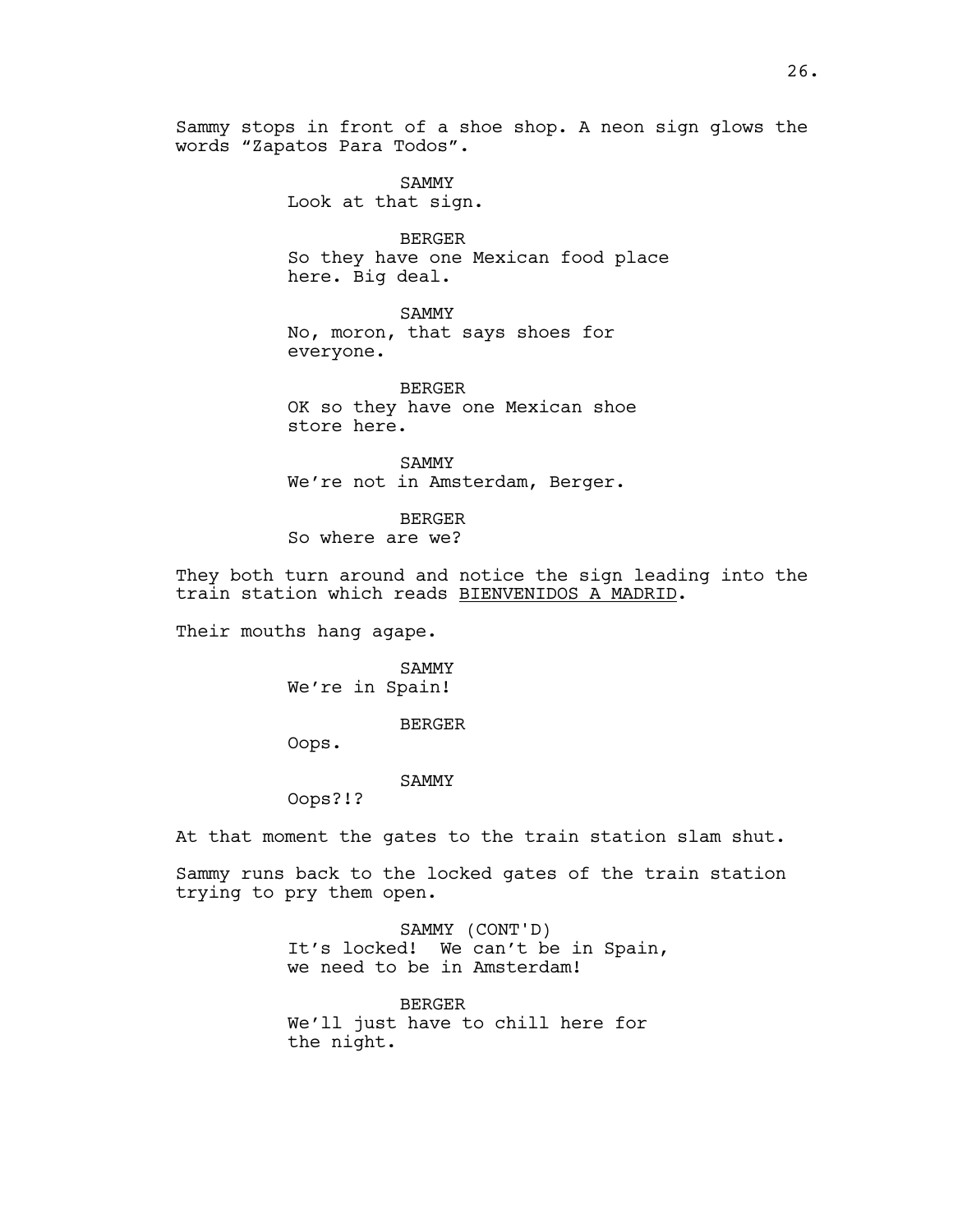SAMMY

Where the hell are we going to do that? We don't have enough money for a room.

Berger's eyes light up, a huge grin spreading across his face.

> SAMMY (CONT'D) What is it?

Berger shakes his head delightfully. He spins Sammy around, and grabs his bag searching for something.

> SAMMY (CONT'D) Please tell me that brain of yours is finally working and you've thought of something besides pussy.

BERGER Of course. My life doesn't revolve around chicks dude.

Berger continues to rummage around in Sammy's bag.

BERGER (CONT'D)

Got it!

Berger's eyes light up as he reveals the joint.

SAMMY You actually put that in my bag?!?

BERGER Good call right?

SAMMY Are you kidding me?!?! If I had been caught-

BERGER But you weren't. Now give me a lighter, this will help.

SAMMY How the hell is that going to help?

BERGER How the hell is it NOT going to help?

Berger puts the joint to his lips and lights it.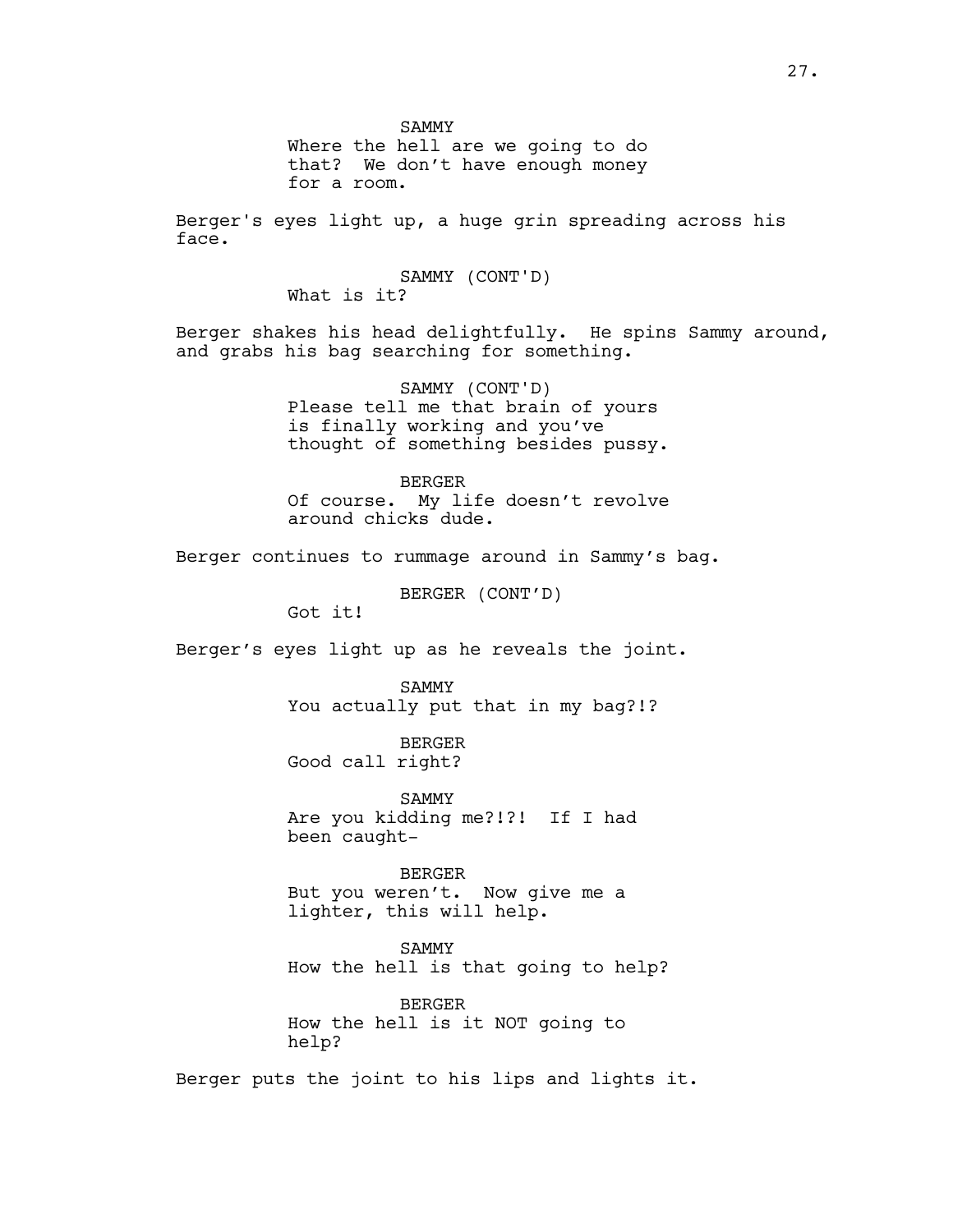SAMMY We need a place to stay, we don't need to get fucked up right now.

Berger takes in the smoke and exhales. He hands the joint to Sammy.

> BERGER Take a hit and chill.

Sammy takes the joint just as a SPANISH POLICE OFFICER comes around the corner sniffing the smoke in the air.

He notices Sammy and Berger.

SPANISH POLICE OFFICER (subtitled) You two! Stop! Police!

The Officer starts quickly walks towards them.

SAMMY What did he say?

BERGER I don't know but I'm pretty sure we're in trouble. Run!

Sammy and Berger take off down the street as the cop chases after them.

EXT. MADRID STREET - CONTINUOUS

As they continue to run, Berger spots a small night club with a few MALE PATRONS smoking cigarettes outside.

> BERGER Inside quick!

They both bolt inside the club.

INT. GAY SPANISH BAR - CONTINUOUS

The club is dark and loud. Strobes and lasers flash all around. The DJ spins Dub Step music.

Sammy and Berger look around at a sea of YOUNG GAY MEN bumping and grinding on the dance floor.

> BERGER We'll be safe in here.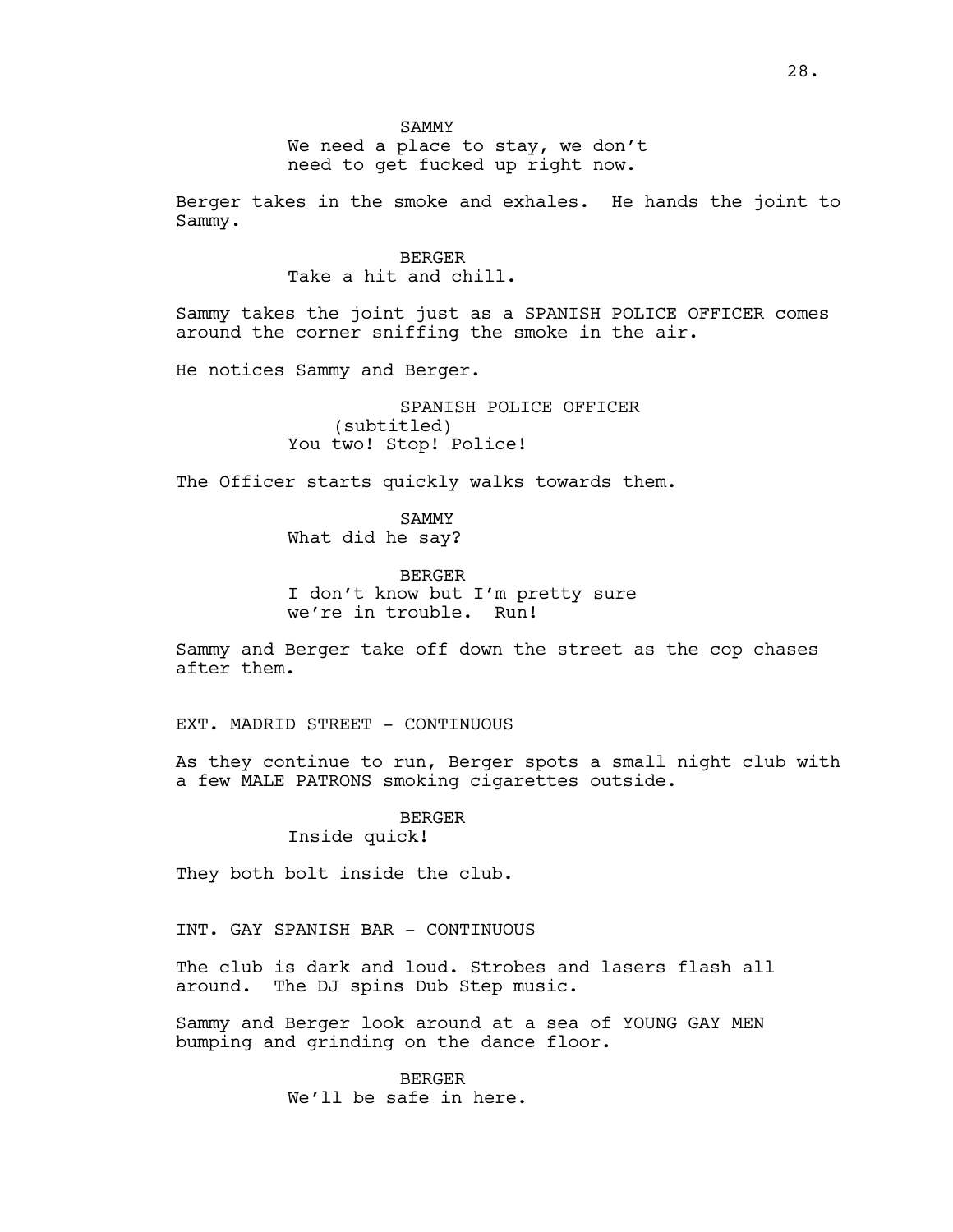Sammy looks around at everyone.

SAMMY There sure are a lot of guys in this place.

A hot, shirtless, LATINO comes up to Berger holding a drink.

LATINO (subtitled) Can I buy you a drink hot pants?

## BERGER

What?

# LATINO

Drink.

The Latino holds up his drink, trying to show him what he is talking about over the loud music.

# BERGER Drink! Yes please!

Berger smiles as the Latino heads towards the bar.

The Spanish Police Officer opens the door looking around for Sammy and Berger.

A moment, then Sammy spots the Officer.

SAMMY It's the cop. Out the back!

BERGER But this nice gay Mexican is going to buy me a drink.

SAMMY

Now!

Sammy drags Berger towards the door.

The Spanish Police Officer sees them and makes his way after them.

He has a hard time getting through the sea of men dancing. A few of them even try to grind on the Officer.

EXT. BACK ALLEY - CONTINUOUS

Sammy and Berger bolt into the decrepit alley like a bat out of hell. It dead ends into a brick wall.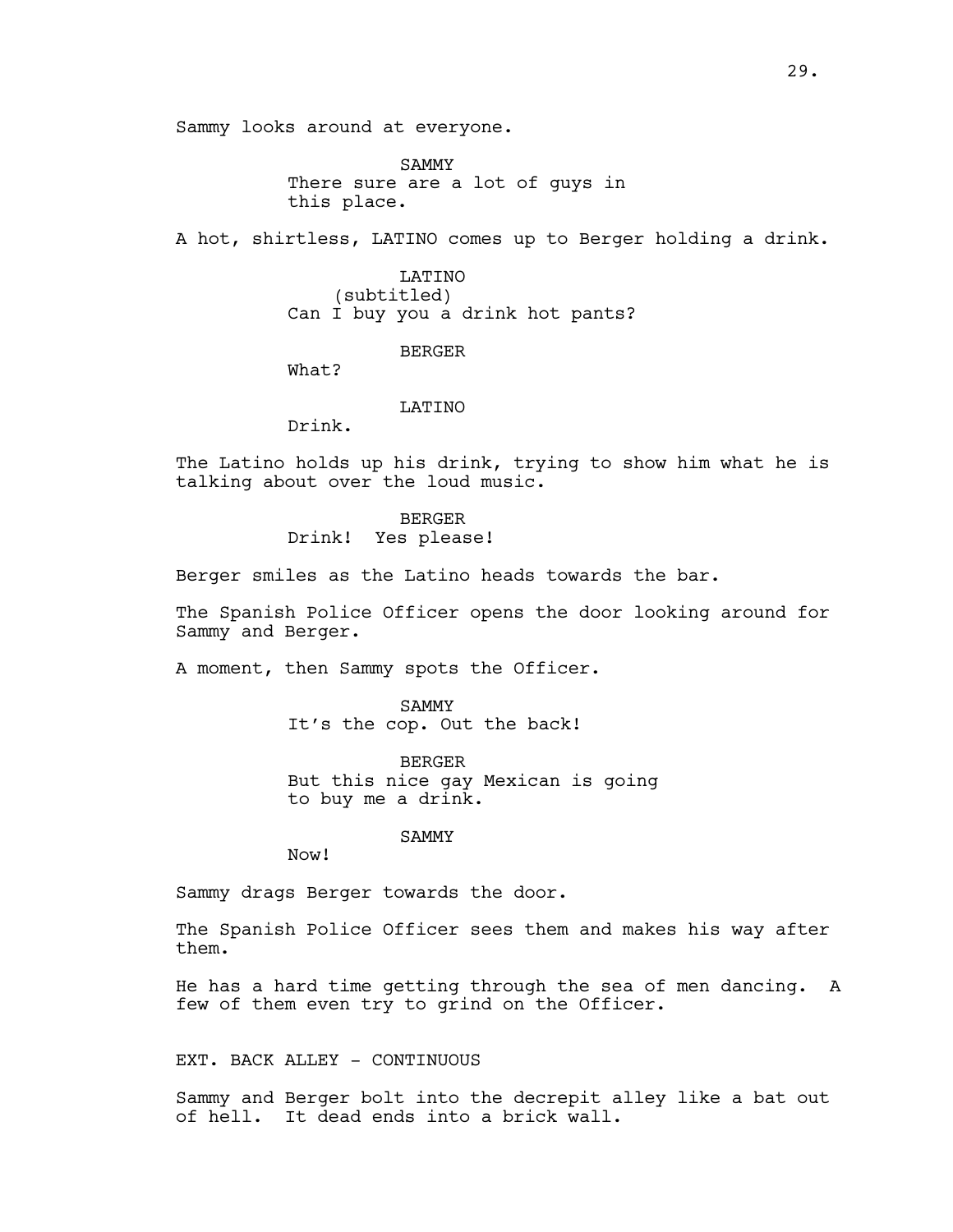A single dumpster sits next to the door. Berger opens the top.

#### BERGER

Jump in.

SAMMY No way, I'm no dumpster diver.

BERGER Would you rather be an ankle grabber?

SAMMY You have a point.

Sammy jumps in, followed by Berger.

The Officer comes out just as the top of the dumpster closes.

He looks to the dead end of the alley, sees nothing, and disappears down the street.

INT. DUMPSTER - CONTINUOUS

Sammy and Berger sit in a pile of old food, trash, and cockroaches.

Berger pulls out his lighter, illuminating the small cabin.

SAMMY This place smells like your apartment.

BERGER Yeah I just busted ass, sorry. Let's just finish that joint and figure out what we're going to do for the next eight hours.

SAMMY Are you kidding me? I threw it out when we saw that cop.

BERGER You did what?!?

Berger peeks out the top of the dumpster-

SAMMY What was I supposed to do, let him pin us with possession?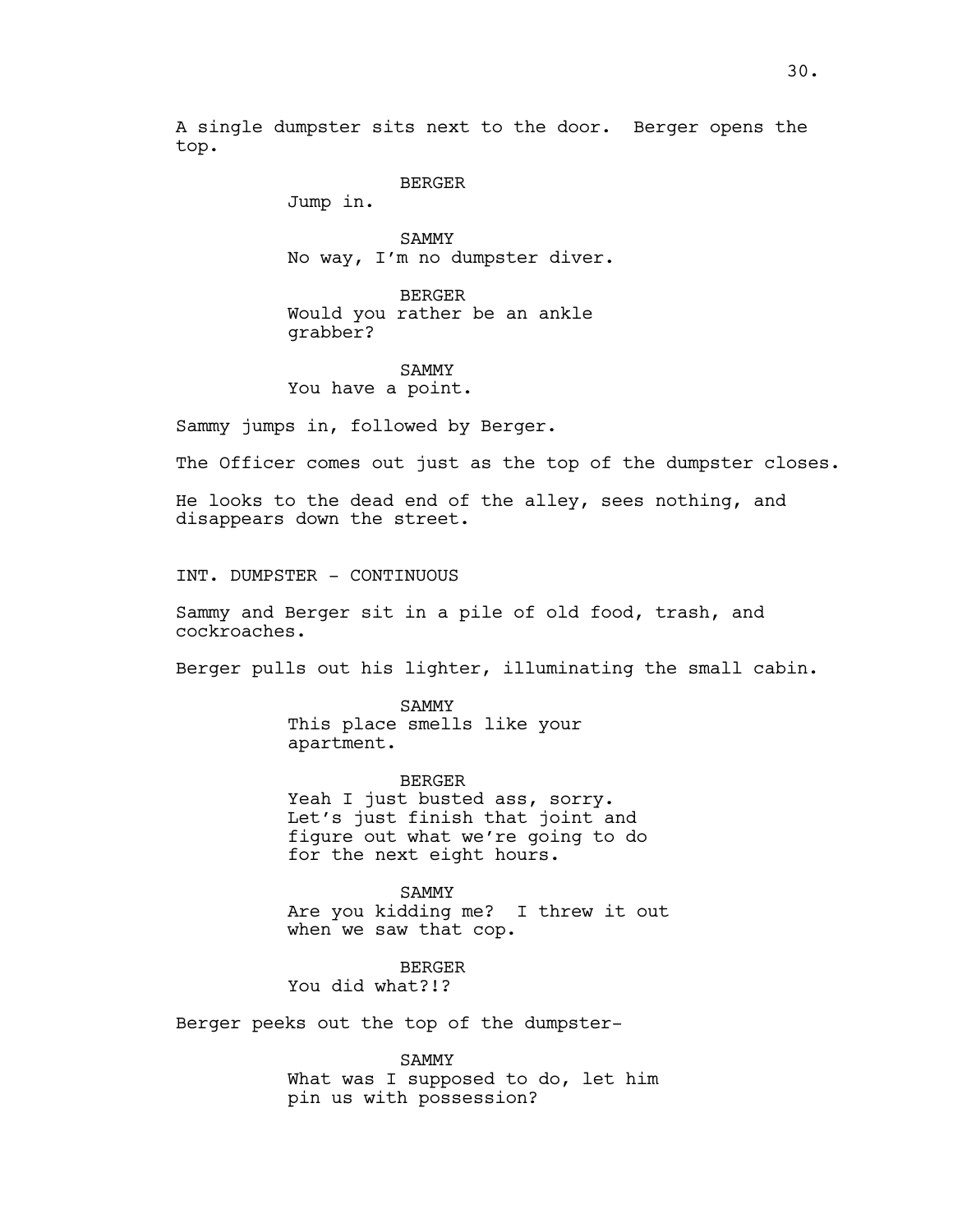Well, we'll need to find more.

Sammy gags on the putrid stench.

# SAMMY I CAN'T TAKE IT, I NEED AIR!

Sammy bursts through the top, taking in a huge breath. The top of the trash can slams back against the wall, hitting Sammy on the head.

# EXT. MADRID ALLY - CONTINUOUS

Berger calmly jumps out and brushes himself off. He looks around.

> BERGER I think we lost him.

Sammy climbs out of the dumpster rubbing his head.

They look around and see a gaggle of haggard looking PROSTITUTES hanging out in the back of the alley, calling out to them in Spanish.

On the street in front of them a HOMELESS MAN struggles with a syringe and tourniquet.

They walk down the alley. Sammy notices a HOBO wearing a trench coat.

HOBO

(subtitled) Come here, I have something to show you.

The Hobo starts walking towards Sammy and Berger, opening his trench coat to reveal he is masturbating furiously.

# SAMMY

Get the fuck away!

Sammy picks up an empty beer bottle and throws it at the Hobo.

EXT. MADRID STREET - CONTINUOUS

They walk out of the alley and into a grungy neighborhood.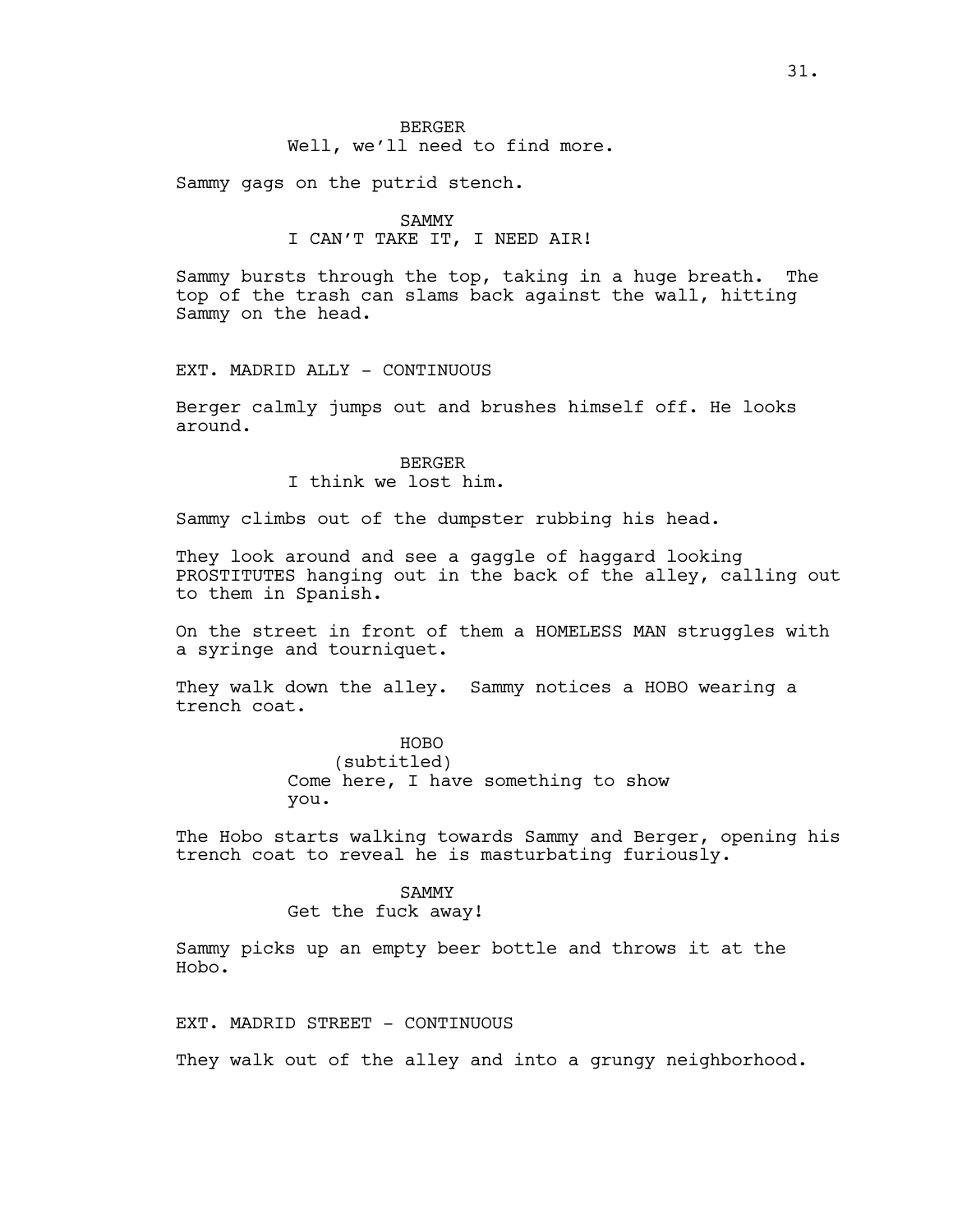SAMMY

It's getting cold, Berger and this place is giving me the creeps. Let's go back to the train station.

BERGER And risk seeing that cop again? Hell no.

A ringing starts.

SAMMY

You hear that? The entire police force is on their way to us!

BERGER

For one joint?

SAMMY We have to go now!

Sammy starts to run. As he does, Berger notices the ringing is coming from Sammy's bag.

BERGER

Hold up!

Sammy stops, and Berger rips open his bag.

SAMMY No more pot Berger!

Berger pulls the out CELLPHONE. Sammy looks at it.

SAMMY (CONT'D)

Who is it?

BERGER

Gary...

The color drains from Sammy's face as Berger picks up the call.

INT. BEST BUDZ DISPENSARY - [INTERCUT]

Gary is sitting at Berger's desk with his feet up. The office has been transformed.

It is now clean and tidy. Papers have been organized and filed, several office plants are in full bloom, and a sippybird dips his beak into a tray of water on the desk.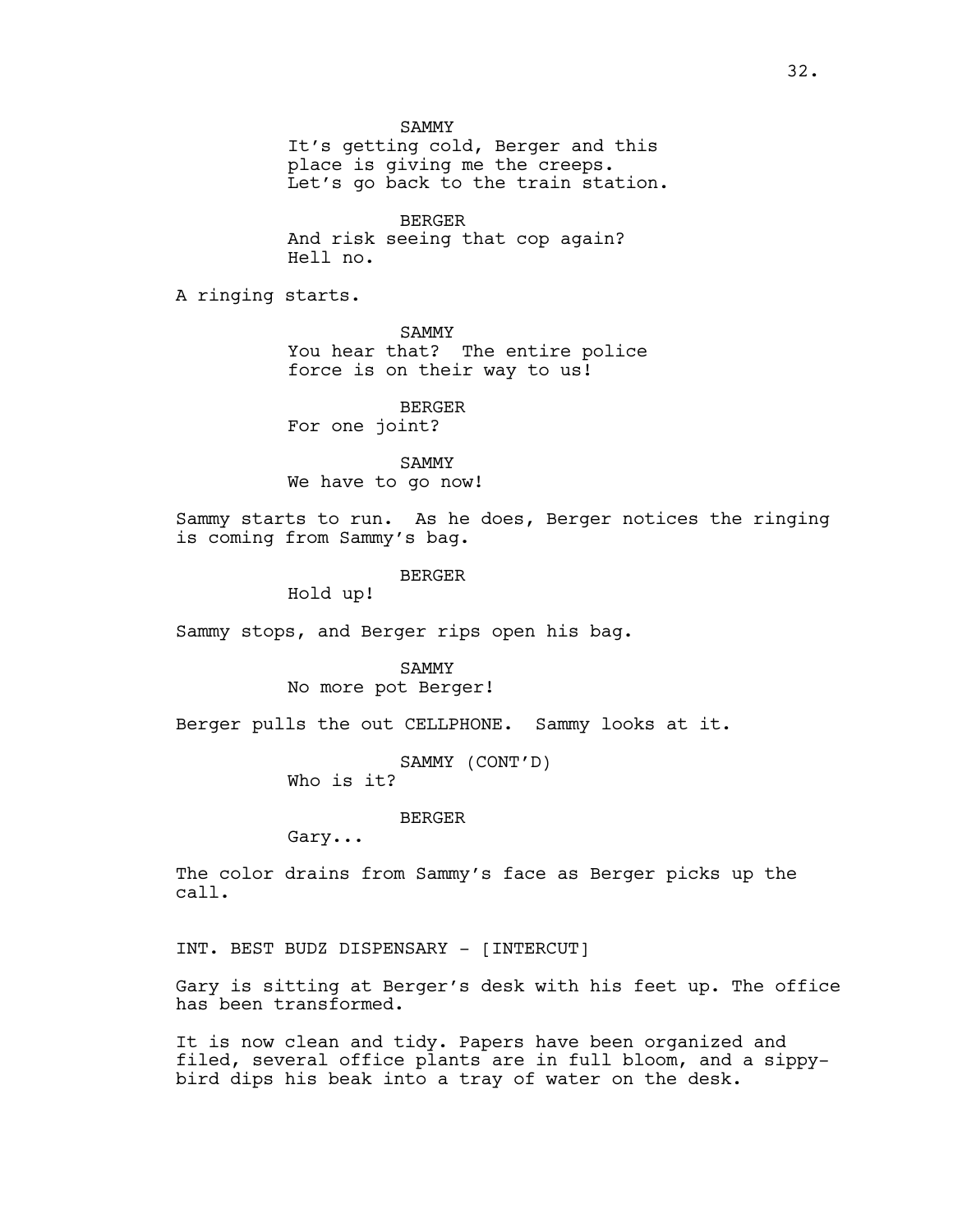Hey, cuz. I've got a bit of a problem.

# BERGER

What's wrong?

GARY

I'm painting the office and I can't decide between Almond Toast or black.

BERGER Hold on, let me ask.

Berger covers up the mouth piece to the cellphone.

BERGER (CONT'D) Do you prefer Almond Toast or black?

SAMMY What the hell are you talking about? Give me the phone!

Sammy grabs the phone out of Berger's hand.

SAMMY (CONT'D) Gary, what's going on?

# GARY

Hey, Sam-meister. How's Amsterdam? You didn't fuck a prostitute without me, did you, Cousin?

SAMMY

We're in Madrid.

# GARY

I've been to Madrid. Those Spanish boys know how to party.

## SAMMY

What's wrong with the club, Gary?

## GARY

Well I can't decide what color to paint the office.

## SAMMY

You painted the office?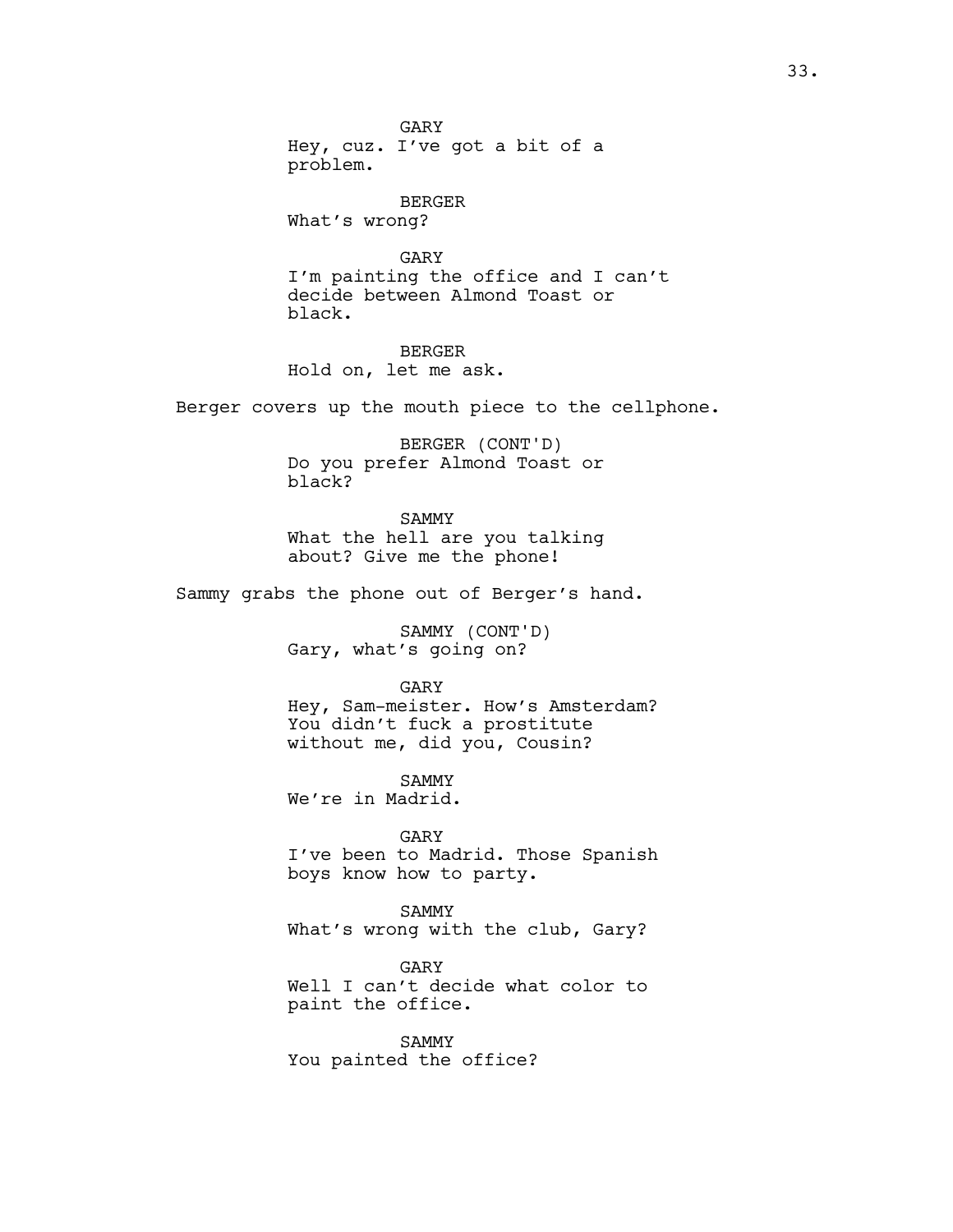GARY Well not yet. You haven't told me what color you like, Toasted Almond or black?

SAMMY We don't have time for this. We're

stranded in Madrid with no money.

GARY Well why didn't you say so?

SAMMY Because I thought there was something wrong with the club!

GARY There is! Toasted Almond or black?

SAMMY

Gary, I'm hanging up unless you can tell us where to a find a place to stay tonight.

GARY Hmmm... I was there about twenty years ago. If the place is still around, you should be able to get a room fairly cheap.

Sammy puts his hand over the receiver.

SAMMY He knows where we can stay!

GARY It's called Hostel Esperanza-

Berger starts tugging on Sammy's sleeve.

BERGER Let me talk to him, I gotta ask him something.

SAMMY Where is the hostel?

GARY It's at La Plaza del Dos de Mayo-

Berger starts tugging even harder.

BERGER Come on, let me talk to him.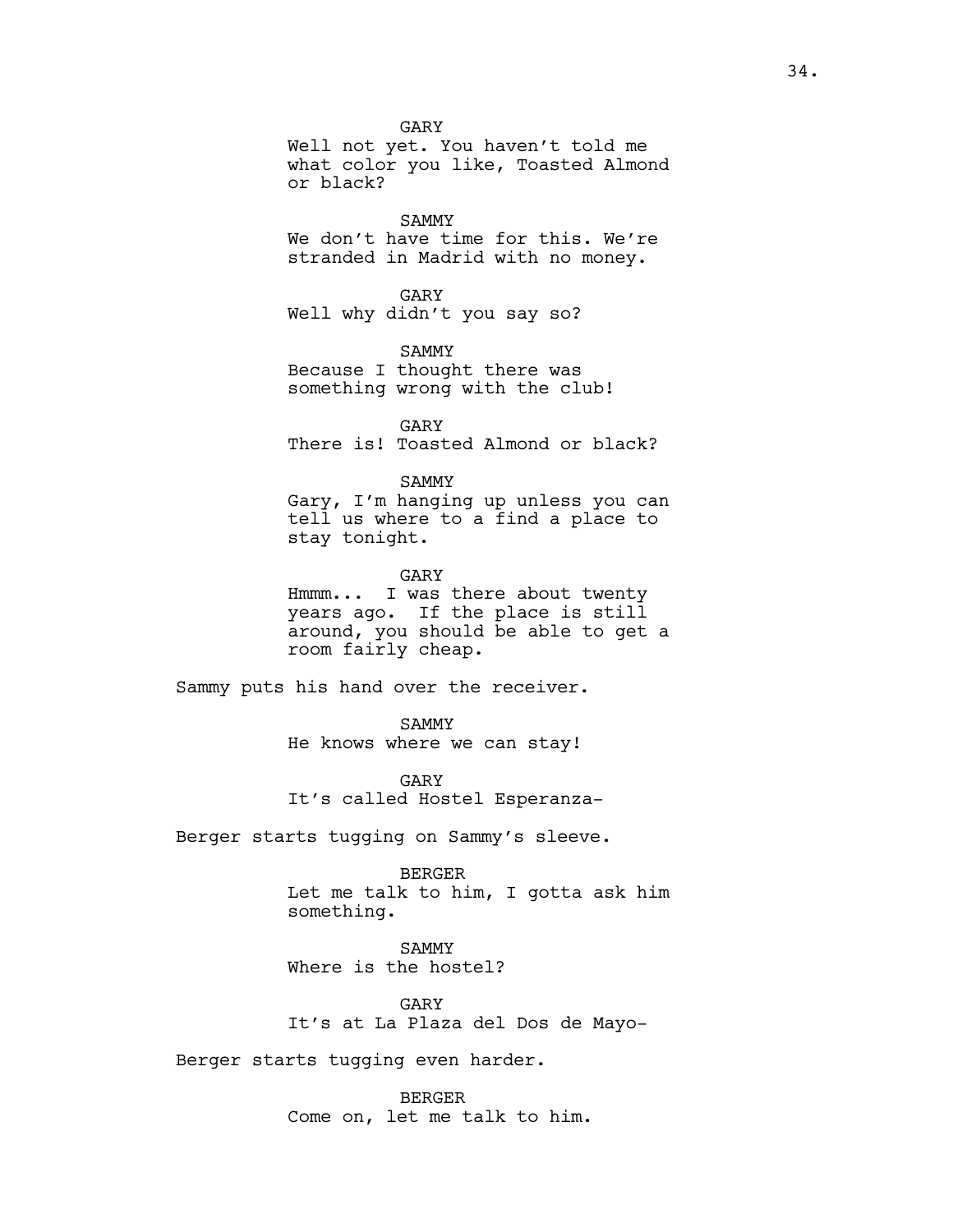SAMMY

Berger, hold on a second.

BERGER Come on, man, I really need to ask him something!

Sammy has trouble pay attention to Gary with Berger pestering him-

> GARY The girls there let me stay for free but I had to work for it and man, did I work for it...

BERGER Give me the phone, Sammy.

GARY Tell them I sent you. They'll remember me.

BERGER For the last time give me the fucking phone!

Sammy thrusts the phone into Berger's hands and pulls out a map of Spain.

> BERGER (CONT'D) Hey Gary, where can we find some weed?

Sammy looks up from the map.

SAMMY That's what was so important?

BERGER It's extremely important.

GARY There is no weed in Spain.

BERGER

No weed?

#### GARY

No, but you can definitely find some hash. Look for a Moroccan hanging out near the plaza. They always got somthin'.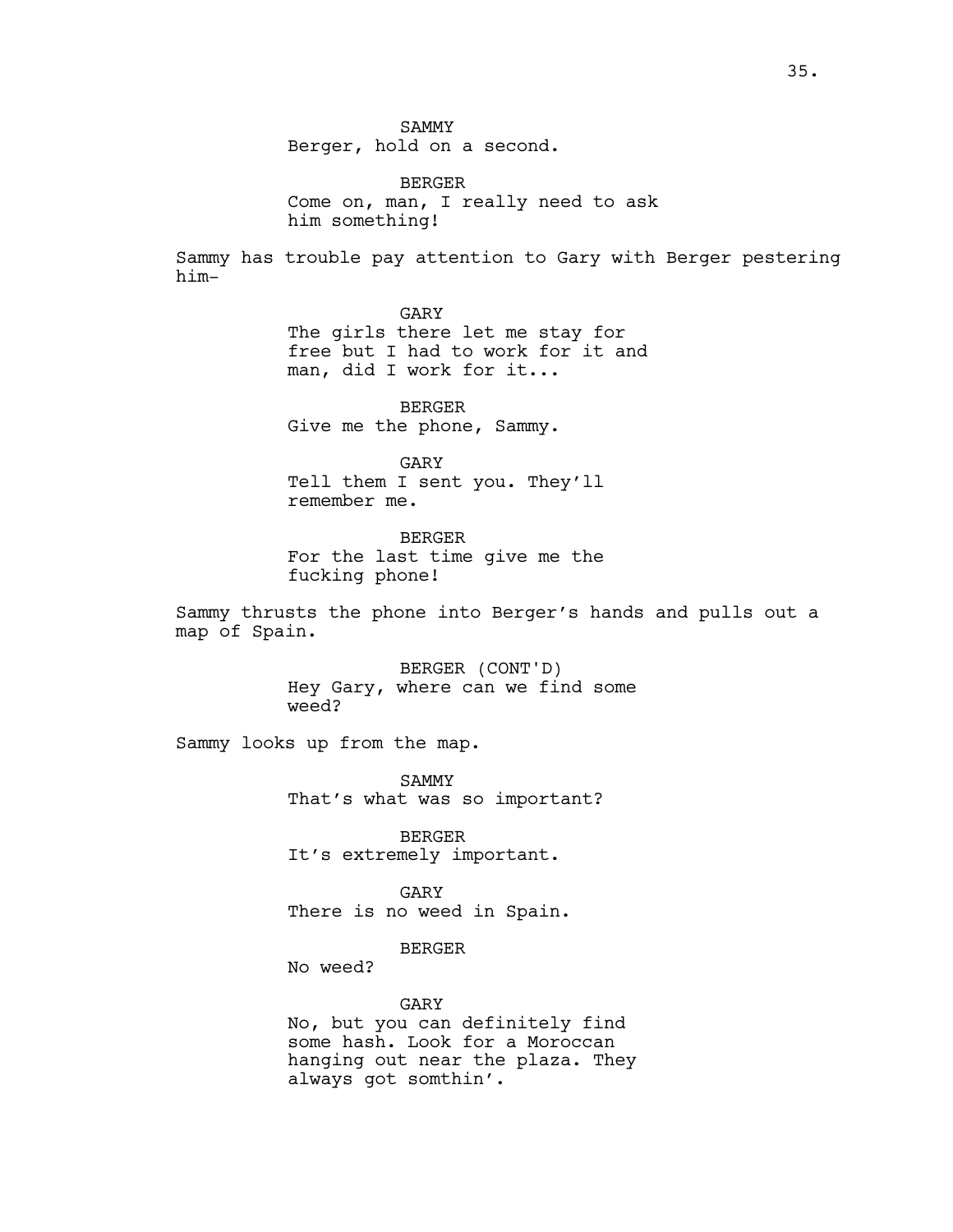(to Sammy) He said we can score some hash from some dude playing the maracas.

Sammy rolls his eyes and goes back to reading the map.

GARY

Not maracas, Moroccans. They're black, they might have dreads, the one I saw was wearing a heavy trenchcoat.

SAMMY Found it. Let's go.

BERGER Alright Gary, gotta go.

GARY

Take it easy, Cousin. I'm going with Toasted Almond. Later!

Gary hangs up before Berger can respond-

SAMMY Berger, we're not scoring hash from some guy playing the maracas.

BERGER Not maracas, idiot. Moroccans.

EXT. LA PLAZA DEL DOS DE MAYO - NIGHT

Sammy and Berger turn the corner. The plaza is completely empty.

Across, is HOSTEL ESPERANZA. Sammy points to a bright neon sign.

> SAMMY Look, the hostel. Let's get some sleep and we can try again in the morning.

Sammy starts towards the Hostel.

BERGER But what about the Moroccan?

SAMMY Forget it!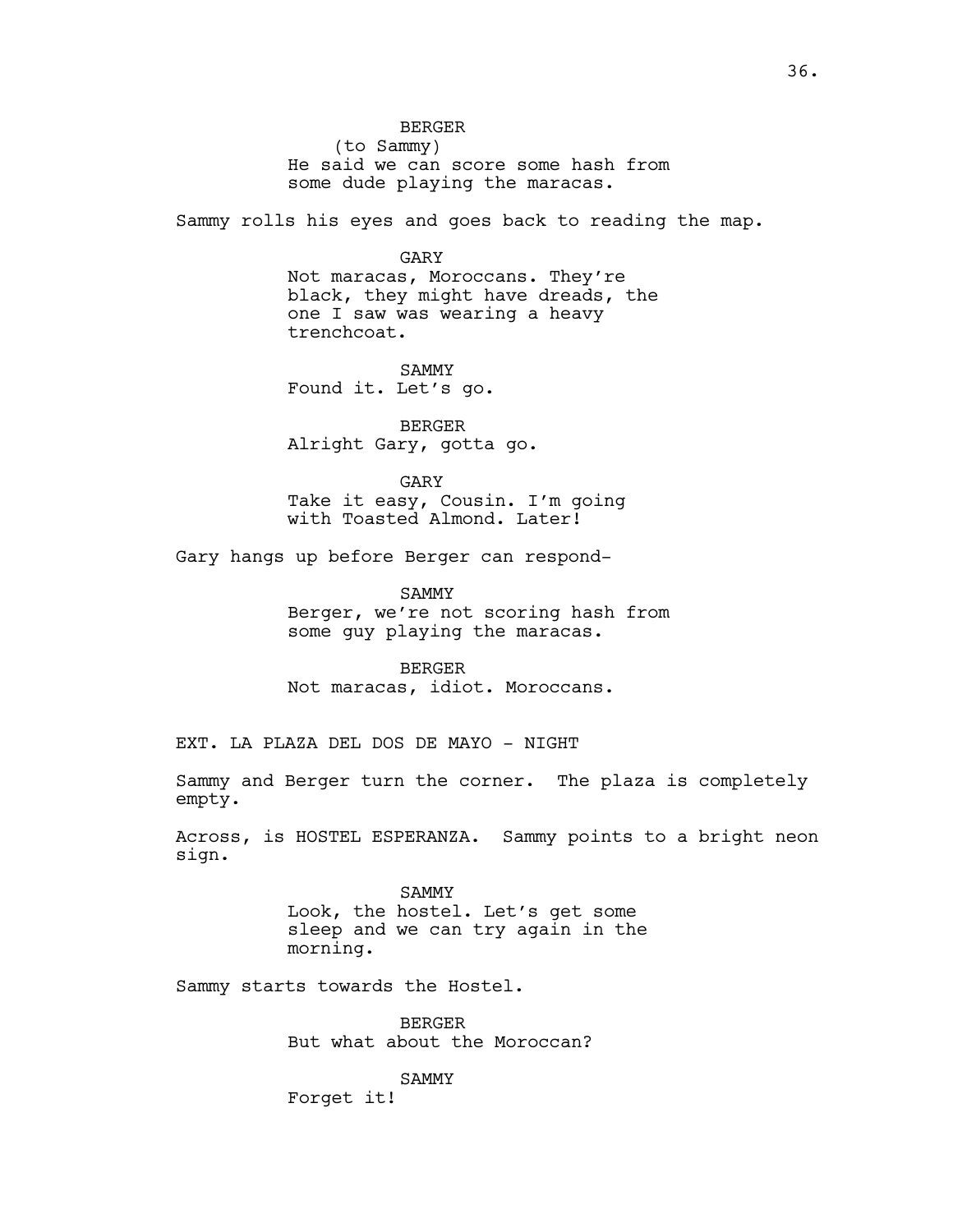Berger looks around desperately one last time.

SAMMY (CONT'D)

Berger!

## BERGER

Yeah, fine.

Berger catches up to Sammy when they hear something moving behind them.

# VOICE

Are you looking for someone?

Sammy and Berger turn around and see a MOROCCAN (mid 30s) materialize out of the darkness-

Dark skin, long dreadlocks, carrying a backpack. The MOROCCAN speaks English with an African accent.

> BERGER Jesus, you scared me, bro!

MOROCCAN You didn't answer my question. Are you looking for someone?

Berger lowers his voice.

BERGER We're looking for some hash.

MOROCCAN You aren't a cop, are you?

BERGER Are you kidding me? What police force would hire my fat ass?

The Moroccan stares at them for an uncomfortable moment.

BEAT-

He then swings his backpack around and unzips it. The Moroccan reaches down into the bag and produces a dark ball wrapped in plastic.

> BERGER (CONT'D) How much?

MOROCCAN Forty Euro.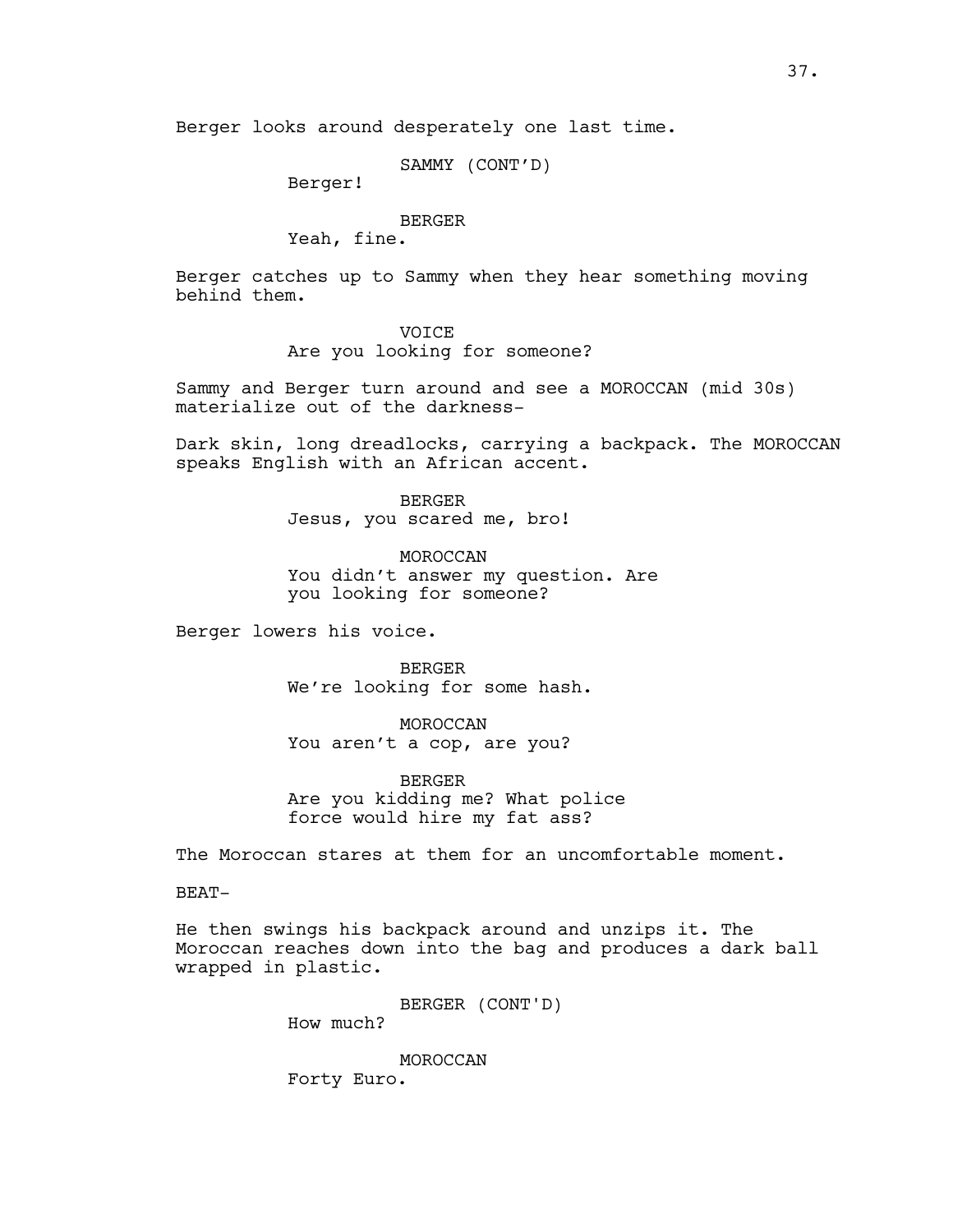Forty Euros? Are you fucking kidding me?

MOROCCAN If you don't want it somebody else will.

The Moroccan starts to put the dark ball back in his bag.

#### BERGER

No! Wait!

The Moroccan looks up at them. Berger pulls Sammy aside.

SAMMY Dude, in no universe is that worth forty Euros.

BERGER What other choice do we have?

SAMMY Oh, I don't know, stay in doors tonight.

BERGER We'll be fine. Besides Gary said we could end up staying for free.

SAMMY And what about our train tickets for tomorrow.

BERGER We just tell them we got on the wrong train. I'll take care of it. You can't tell me after all we went through tonight you don't need to take a fat hit and chillax.

Berger grabs Sammy's wallet before he has a chance to say anything-

> BERGER (CONT'D) When have I ever been wrong?

Sammy gives Berger a look-

MOROCCAN

Enjoy.

The Moroccan drops the ball into Sammy's hands and disappears back into the darkness.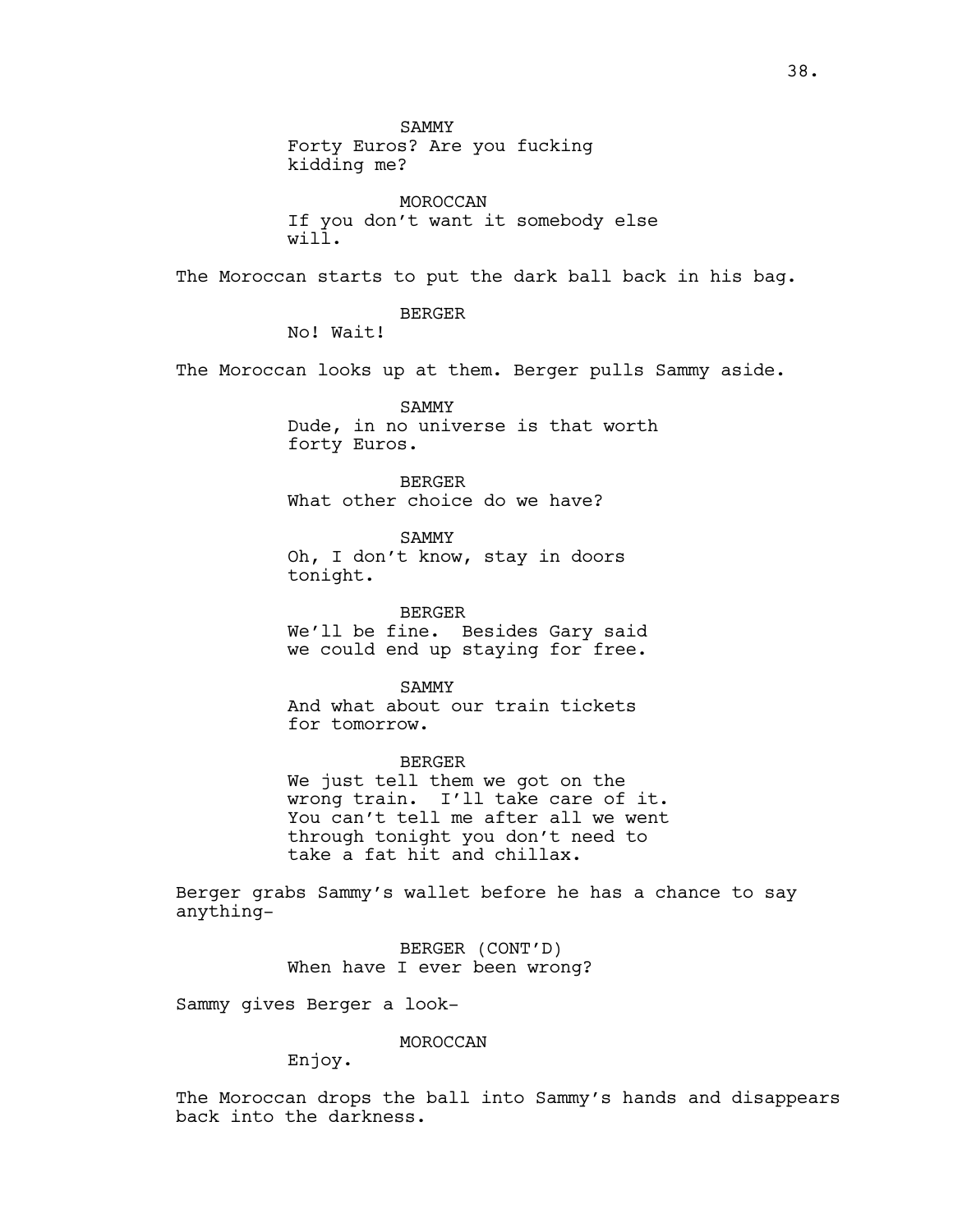I'll grab the papers, we'll role a spliff.

Berger runs to a nearby bench and starts to root through his bag. Sammy takes a closer look at the ball.

> SAMMY Jesus, this shit is hard as a rock.

Sammy peels the plastic off of the ball revealing the dark matter inside.

He smells it-

SAMMY (CONT'D) This shit is a rock!

BERGER What? Let me see that.

Sammy hands Berger the ball.

He takes a good look at it, turning it in his hands. Berger licks it, getting the taste in his mouth. He gags.

> BERGER (CONT'D) Mother fucker! Find the Moroccan, quick!

Sammy and Berger look around the plaza but the Moroccan is nowhere to be seen.

> SAMMY You made me pay forty Euro for a rock?

BERGER I didn't make you do anything. You should have checked it.

Sammy blows a gasket. He takes the rock and throws it across the plaza.

SAMMY

I should have checked it? You told me I was doing the right thing! I'm going to kill you!

Sammy starts running after Berger. Rain starts to pour down on the two drenching them.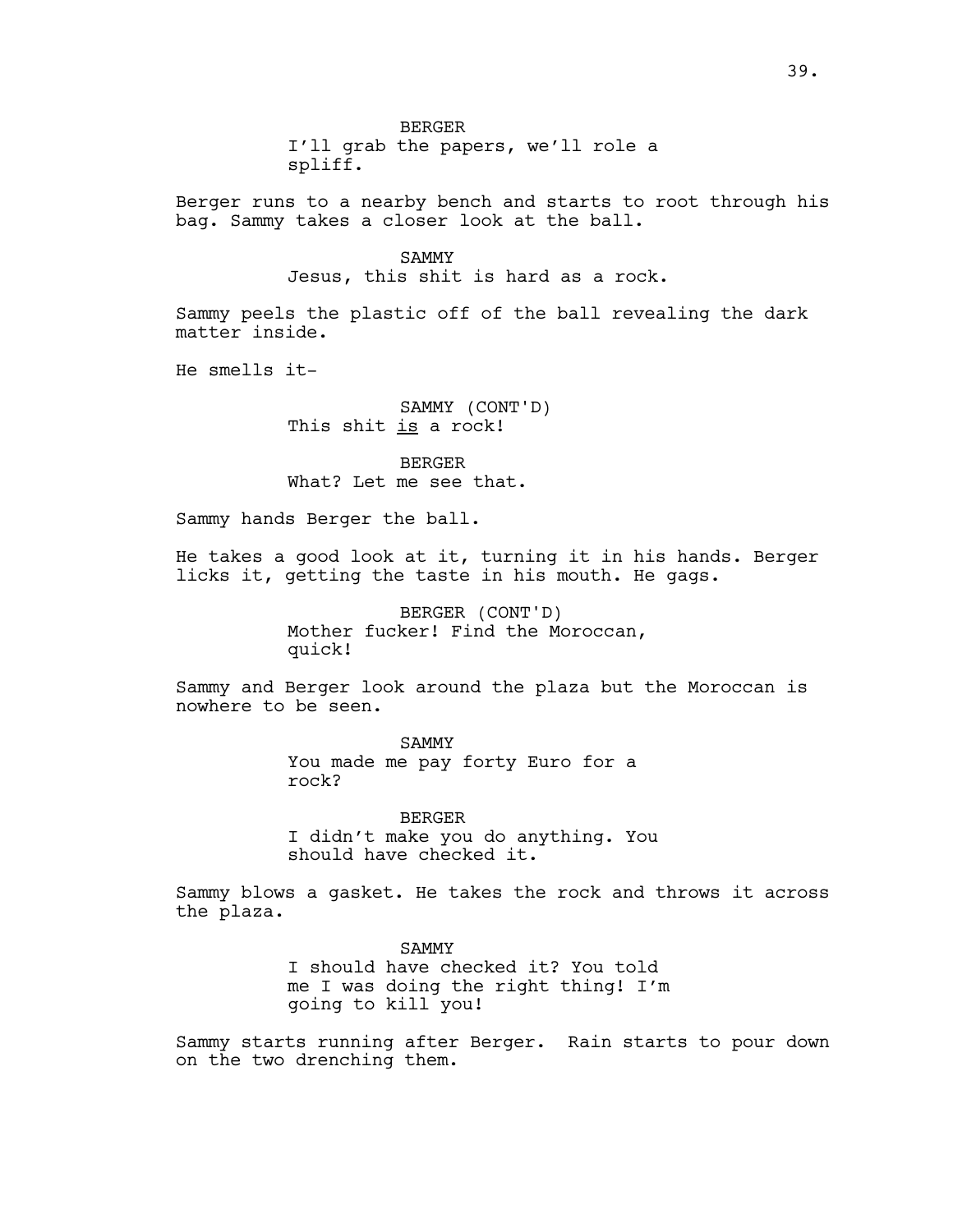## SAMMY (CONT'D)

Great! Fan fucking tastic. Not only do we have no bud, and no money, but we're stuck in the god damn rain!

### BERGER

Could be worse. We both could be in jail right now getting mouth raped.

## SAMMY

You are such a fuck, you know that?

BERGER Look, the Hostel is right there. Let's see if we can snag a room.

# INT. HOSTEL ESPERANZA - CONTINUOUS

Sammy and Berger enter the makeshift lobby soaked. Some folding chairs sit around a milk crate with stacks of ancient magazines on it. Loose papers are strewn across the front desk but nobody can be seen.

> BERGER This place is a dump.

#### SAMMY

This dump might be our only shot at sleeping indoors tonight.

Berger walks over to the desk and rings a bell. The ringing seems to reverberate through the entire room, shaking the rickety walls.

ROSA, (40), comes through the door. She is surprisingly cute for her age and wears her brown hair in pig tails. Her shirt sports a unicorn and rainbows. She seems incredibly out of place in this sleazy hostel.

> ROSA (subtitled) Can I help you?

SAMMY My name is Sammy and this is my associate Berger. We're looking for a place to stay for the night.

ROSA Do you have a reservation?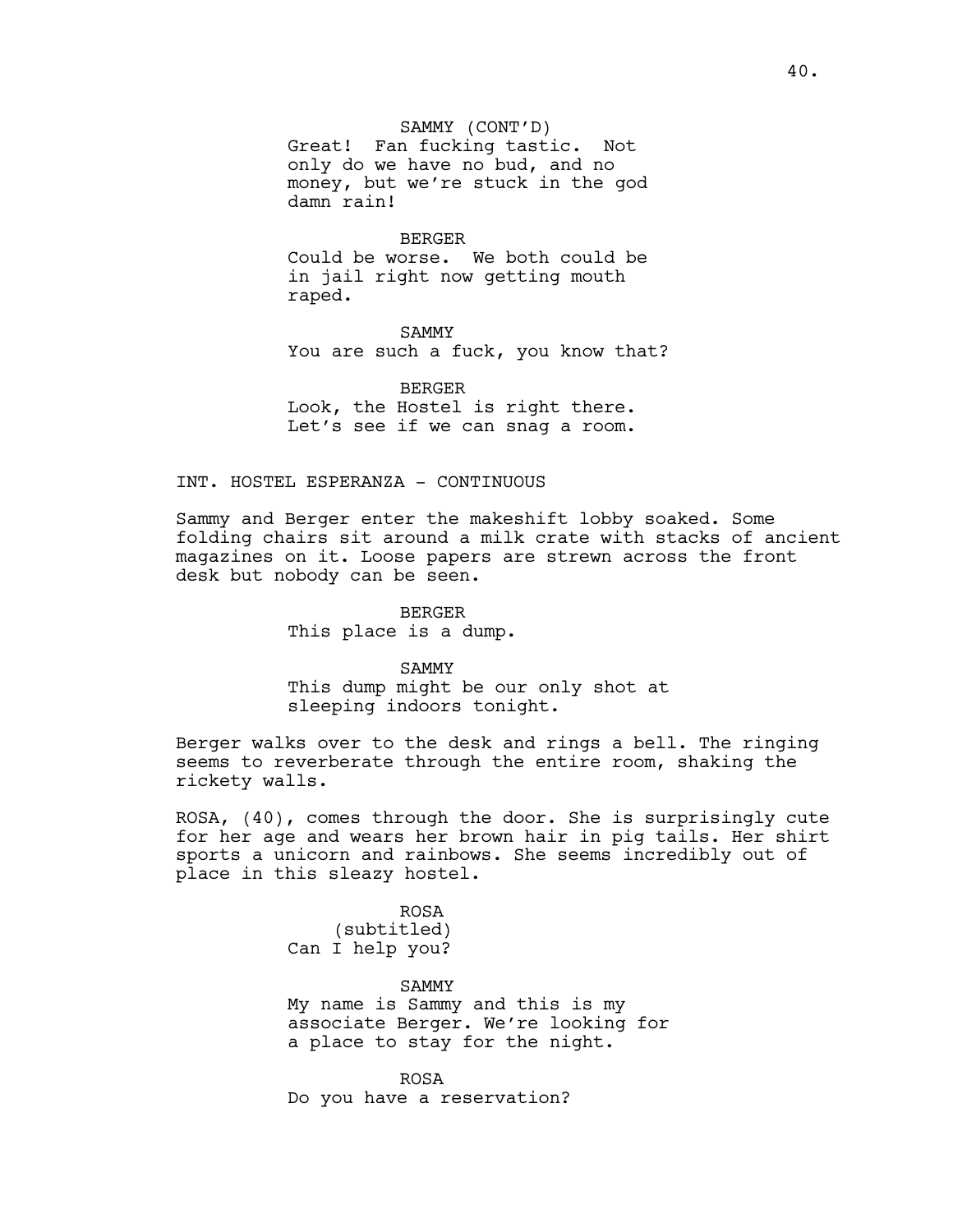No, but-

ROSA I'm sorry but all of our beds are taken.

#### SAMMY

I understand. But it's raining and we really just need a place to stay for the night.

ROSA There really isn't anything I can do. By law we have to keep our occupancy below a certain number.

SAMMY We don't even need a bed, we can sleep on the ground.

ROSA A couple of miles down the road, there's a couple more Hostels. They might have something-

Berger barges in front of Sammy.

#### BERGER

Listen, toots, let me tell it to you straight. We're stranded here for the night, a Moroccan stole the last of our money, and we really don't want to sleep outside in the rain.

Sammy's eyes light up.

SAMMY

Gary...Gary Busey. He sent us!

Rosa's ears perk up at the sound of Gary's name.

ROSA You know Gary Busey? The actor?

BERGER Yeah he's my cousin!

Rosa considers this for a moment.

ROSA

Wait here.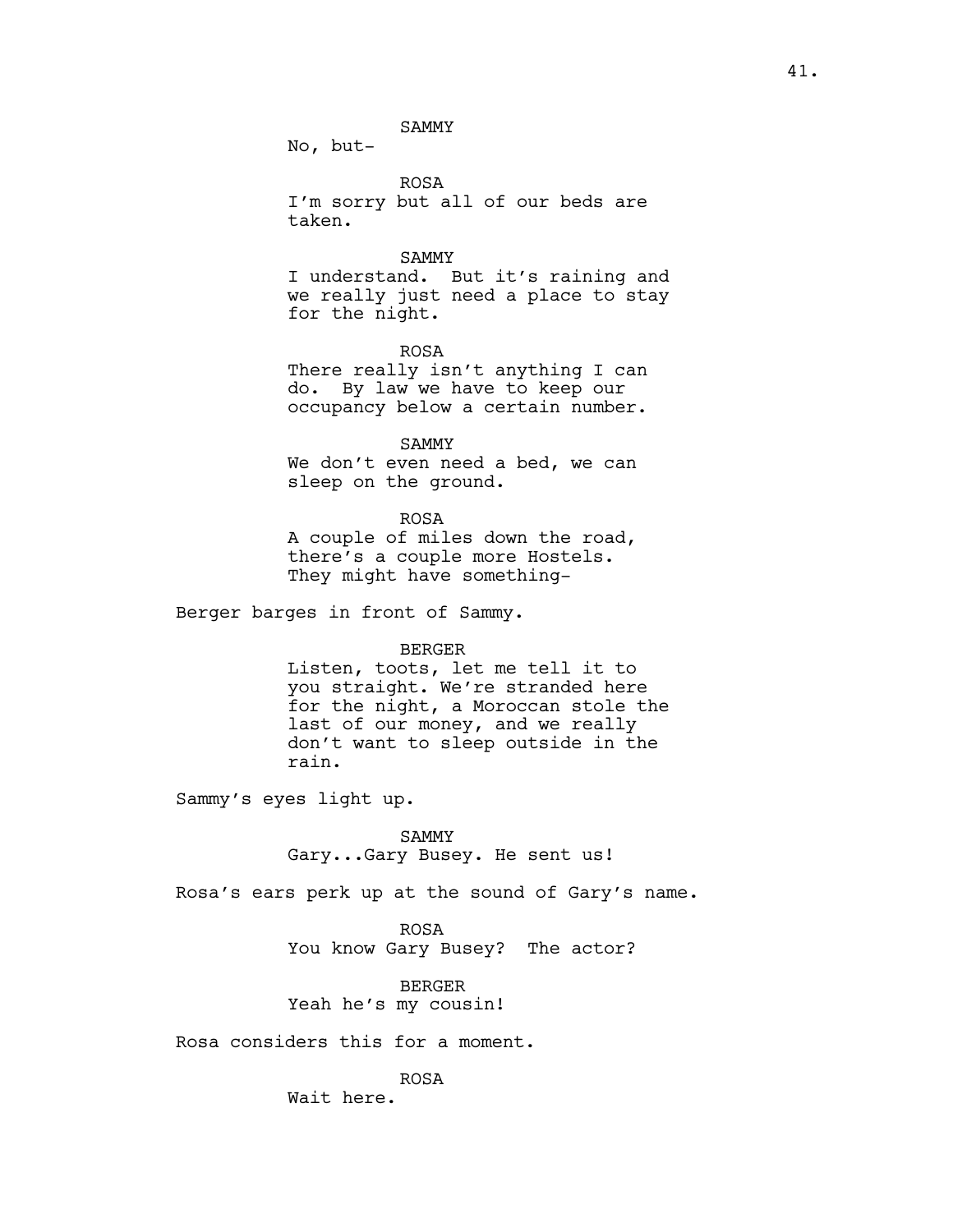She heads off to a back room. She takes another look at the two, smiles and closes the door behind her.

SAMMY

Nice lady.

BERGER You have a crush on Rosa.

SAMMY

No I don't.

BERGER Sammy has some mommy issues.

SAMMY

Shut up!

BERGER Sammy and Rosa sitting in a tree, K- $I-S-S-I-N-G!$ 

SAMMY Knock it off!

Sammy punches Berger in the arm.

BERGER

Ow!

Rosa returns, followed by MARIA (40), the manager, an equally attractive steam-punk woman wearing a black T-shirt, combat boots, and a bright pink pixie cut.

They both look over Sammy and Berger, measuring them up.

MARIA You know Gary Busey?

BERGER Yeah. He told us that we could come to some sort of- (clears throat) Arrangement...

Berger offers a goofy smile.

ROSA I think we can figure something out, can't we, Maria?

Maria looks them up and down.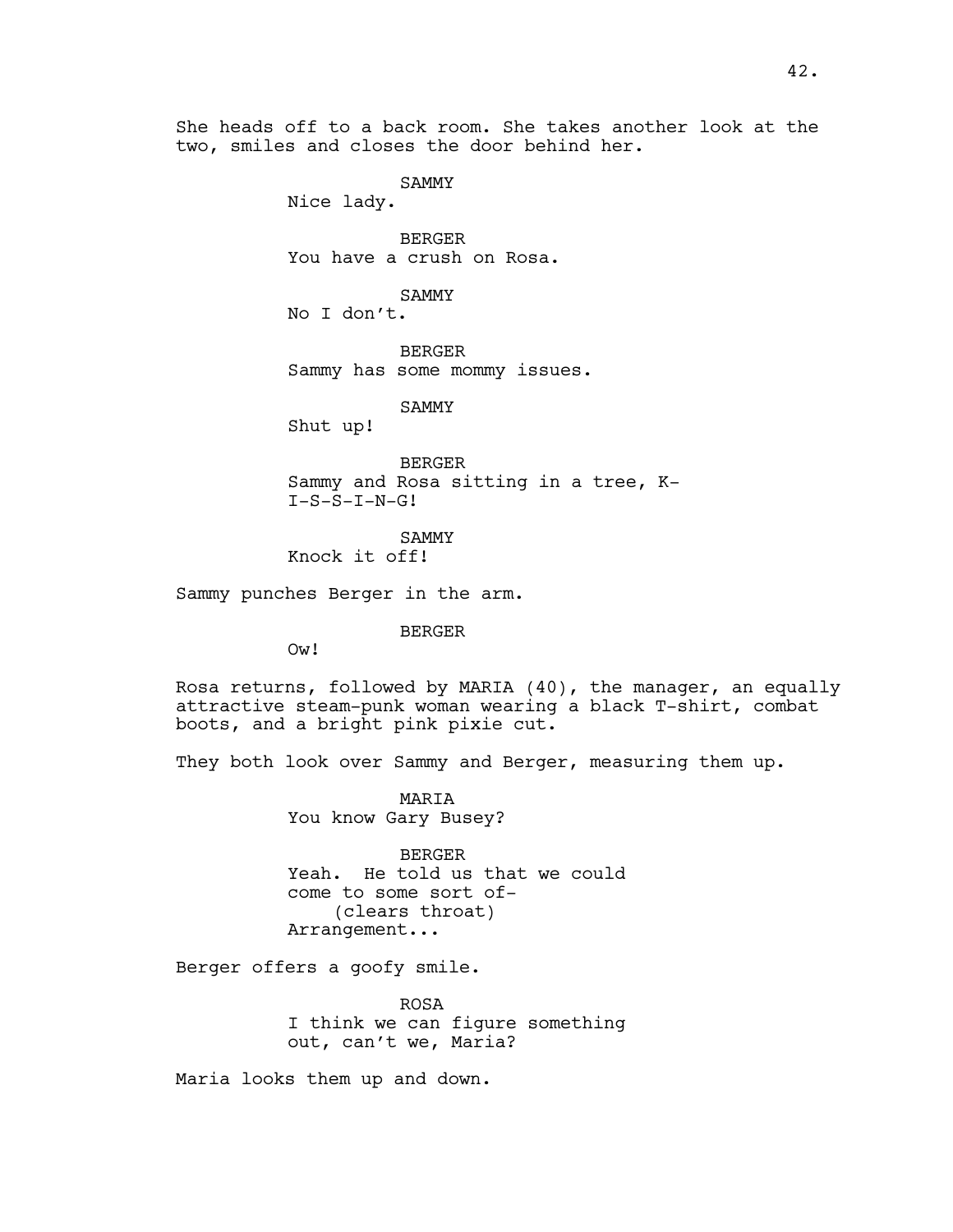## MARIA

I think so.

Sammy and Berger both breathe a sigh of relief.

### SAMMY

# Oh thank God!

INT. PRIVATE OFFICE LOUNGE - CONTINUOUS

Sammy and Berger follow Maria and Rosa into their private office.

Two red leather couches sit in the matching red leather room. It looks like the TACK ROOM at the Madana Inn, very Dominatrix like.

As Sammy and Berger take everything in, Maria sits down and pulls out a METAL LOCK BOX from behind the couch.

She takes a KEY FROM AROUND HER NECK, opens it, and reveals a half ounce of fresh green marijuana and a wad of cash.

Sammy and Berger's eyes light up.

MARIA Do you boys smoke?

BERGER Does the Pope rape little boys?

Maria reaches behind her and grabs a three foot glass bong. She starts to pack a bowl.

> SAMMY I thought there was only hash in Spain.

> MARIA We have a little garden. You can smoke if you promise not to tell the police.

She winks at Sammy and Berger.

BERGER Cross my heart and hope to die.

Maria hands Berger the bong and he takes a big hit.

MARIA You said you're stranded?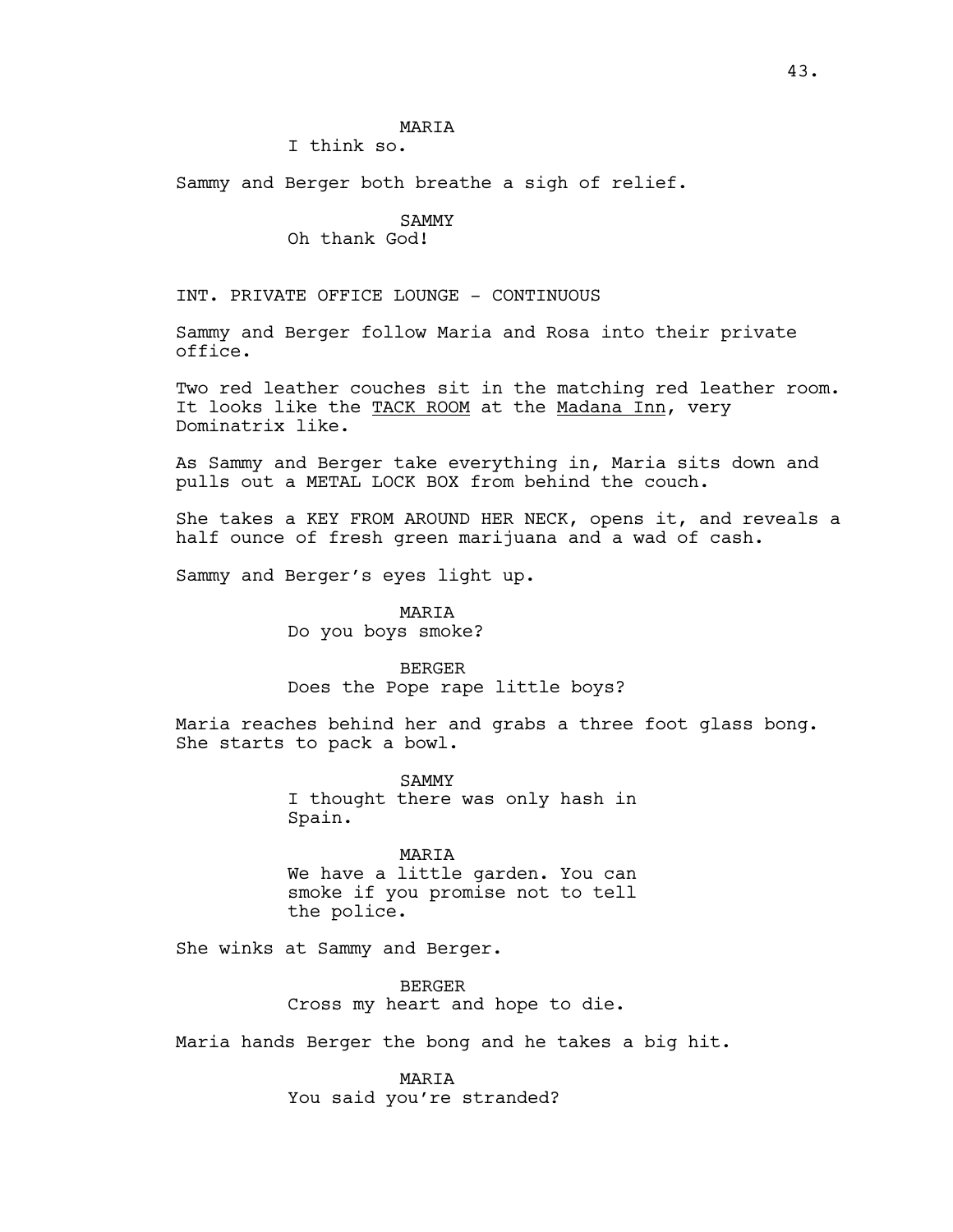SAMMY We got on the wrong train in Paris. We're supposed to be in Amsterdam right now. Berger hands Sammy the bong who takes a hit. ROSA Oh, pobrecitos. BERGER No no, I'm Berger and this is Sammy. SSAAMMYY. We're on our way to the Canibus Cup. I grow this stuff you know. MARIA Is it any good? BERGER The best. It won't show up on any drug test. It's the-SAMMY Berger! Sammy smacks Berger on the arm. ROSA Don't worry we won't tell the 'C-I- $A'$ . Rosa and Maria giggle. Maria hands Rosa the bong and she takes a hit. MARIA So now that we're all acquainted let's discuss payment. SAMMY Gary mentioned something about doing some handy work? MARIA What did you have in mind? SAMMY

Anything really. Dishes, laundry, tidy up the place. You were nice enough to let us stay, whatever you girls need, we'll do.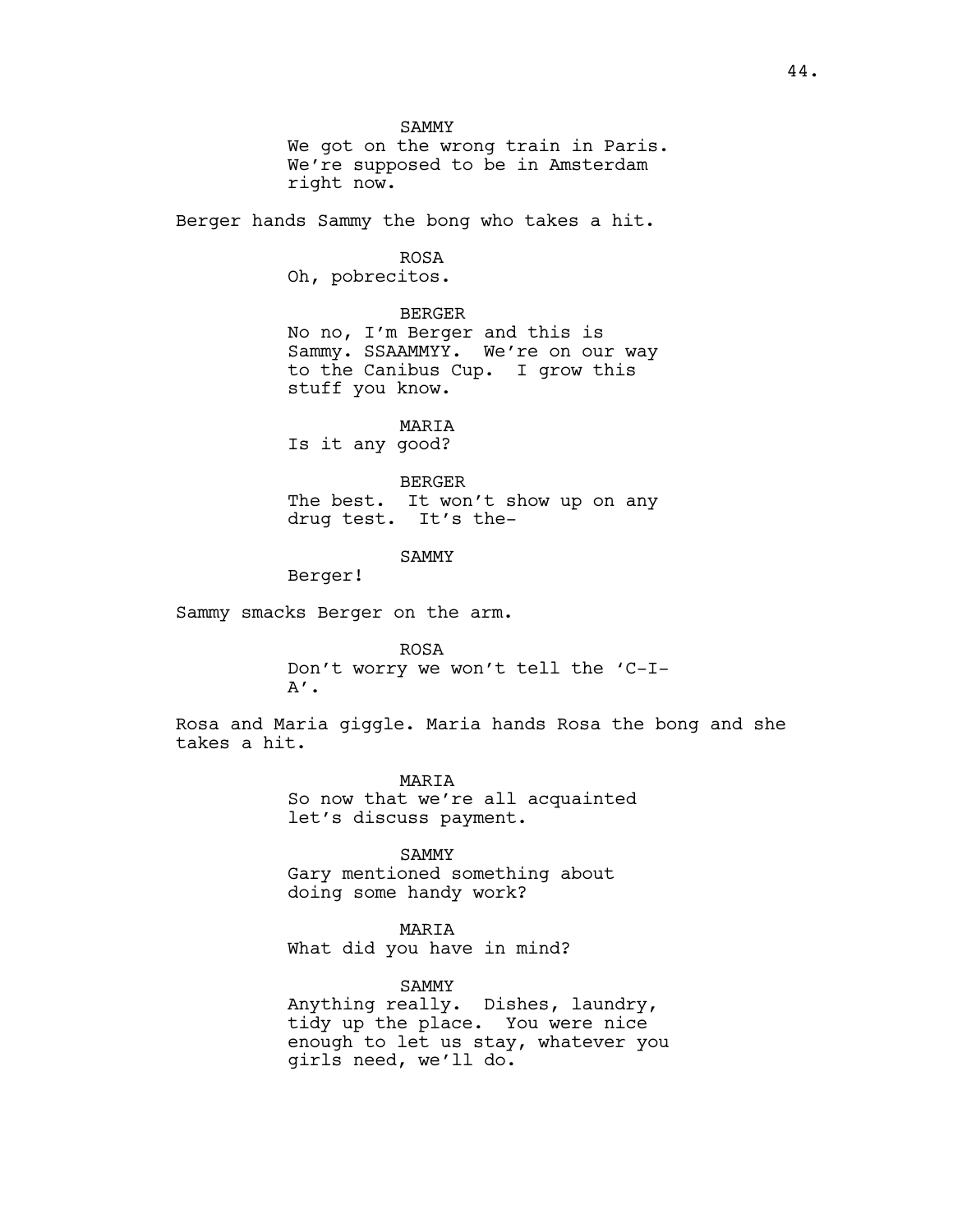ROSA Hmmmm... What about the pipes? They haven't been clean in a long time.

SAMMY Like roter-rooter stuff?

# MARIA

No. More like hammering.

### SAMMY

Well I've never really used a hammer but Berger's great with his hands.

Maria looks to Berger and smiles seductively.

MARIA Oh yeah? What kind of experience do you have... pounding things?

Berger leans in a little closer to Maria.

BERGER I can pound all... night... long.

Sammy turns to Rosa.

SAMMY So where do you keep the tools?

Rosa puts her hand on Sammy's thigh.

ROSA Tonight you're the tool.

SAMMY

What?

MARIA You boys want to stay here for free? You're going to have to fuck us.

Sammy looks at Berger.

SAMMY We're going to have to fuck them?

Berger smiles.

BERGER We're going to have to fuck them.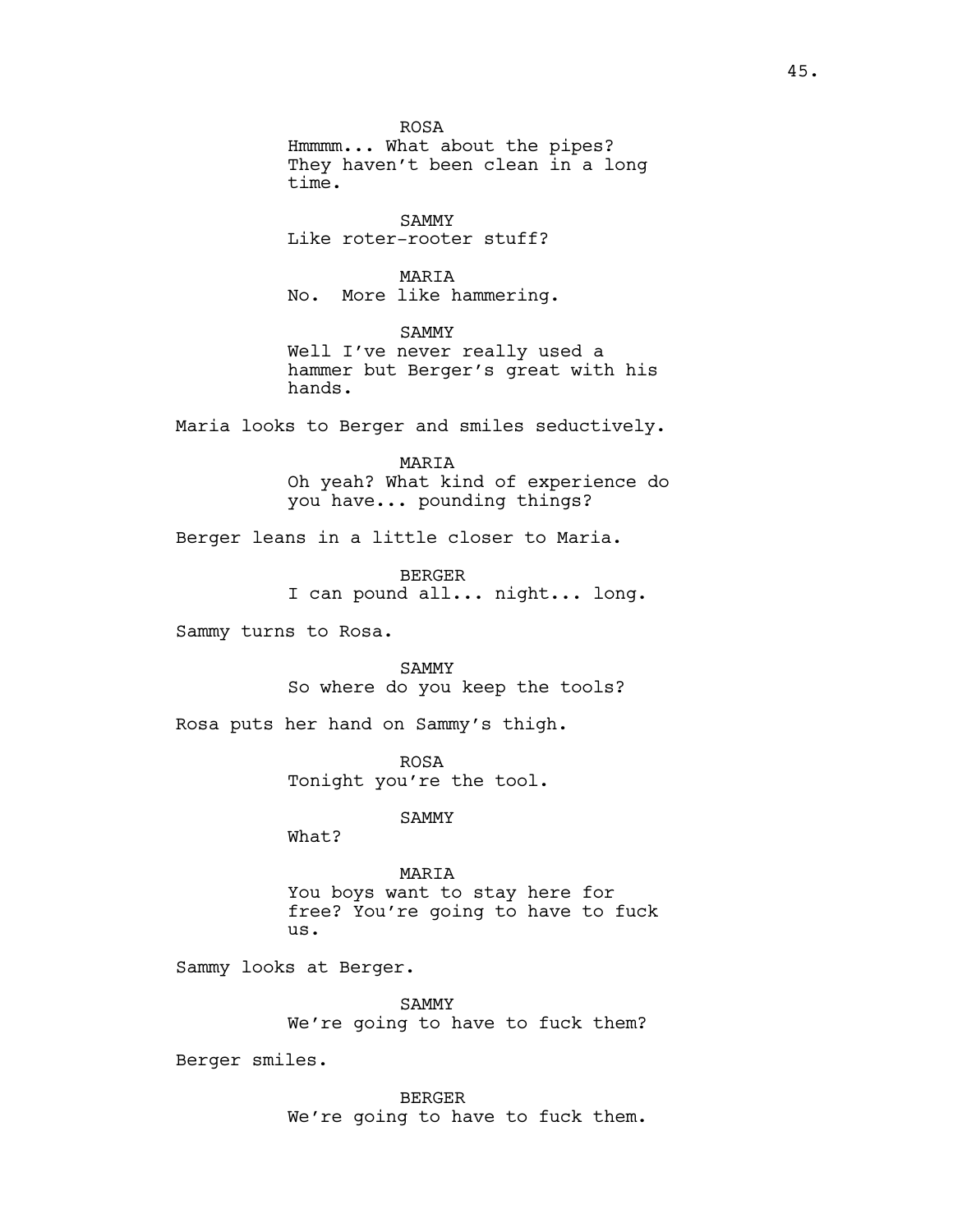You two go ahead and... how do you say in English... Make yourselves comfortable. We'll be right back.

Maria and Rosa head off to a back room, looking back at Sammy and Berger. Berger immediately takes off his shirt.

### BERGER

We hit the jackpot, dude!

## SAMMY

The plan this trip was to lose my virginity to a prostitute, not be a prostitute. This isn't right.

#### BERGER

The only thing that isn't right are the things we're going to do to these poor cougars. You're always talking about letting loose, man. This is your chance!

### SAMMY

This doesn't happen to real people, it only happens in those fake ass short stories in Penthouse.

BERGER This is how they start.

#### SAMMY

No, this is how horror movies start.

AT THAT MOMENT A SUDDEN BLAST OF DEATH METAL MUSIC COMES FROM WHERE MARIA AND ROSA RUSHED OFF TO-

THE DOOR BURSTS OPEN REVEALING MARIA AND ROSA WEARING LEATHER DOMINATRIX OUTFITS.

Maria is holding a giant whip and Rosa has a ball gag.

Sammy and Berger just about jump out of their skins-

## BERGER Sweet fancy Moses!

Sammy goes to stand up.

## CRACK!

Maria whips the air right in front of Sammy's face. He quickly sits back down.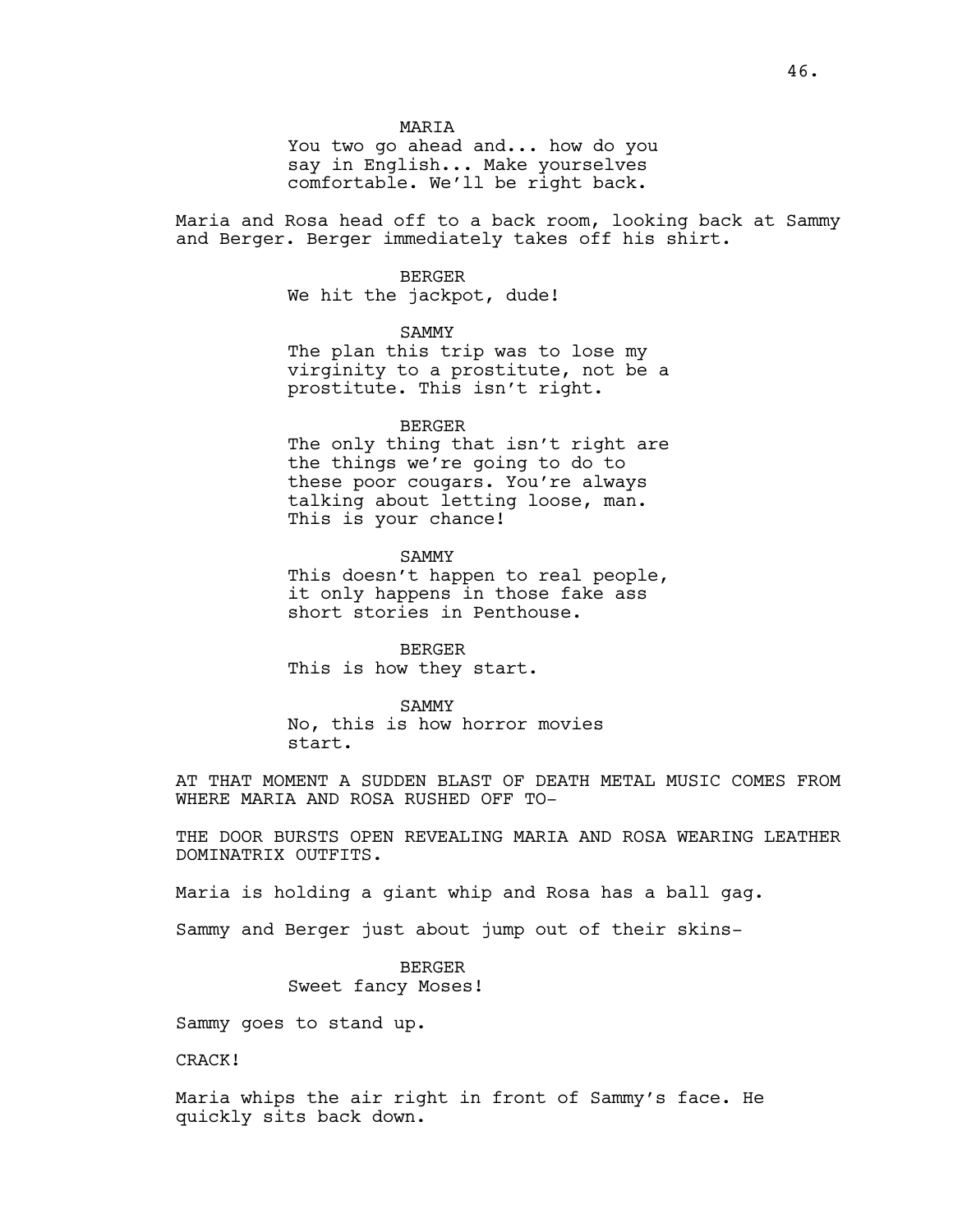MARIA

Surprised?

SAMMY

Extremely!

Berger jumps up, strips down to his underwear, and puts his hands on his hips.

> BERGER All right, ladies! You wanna play hardball. What's it gunna be? Face sitting? Brazilian farting? Bukake?

Maria drags the whip across her bare feet.

MARIA First you're going to suck our feet.

Sammy and Berger look at each other.

BERGER (whispering) I love feet!

ROSA On your knees.

Berger immediately crawls over to Maria's feet, staring at them longingly.

He looks back at Sammy who is still on the couch.

BERGER Come on, dude.

Sammy reluctantly crawls towards Rosa.

ROSA

Suck it.

Sammy stares at Rosa's foot taking in how big it is. He looks over at Berger who is already going to town on Maria.

Sammy looks back down at the gigantic foot, swallows hard, puckers up, and kisses Rosa's big toe.

> ROSA (CONT'D) No, no, no. Suck it.

Sammy hesitates but finally starts to suck her big toe.

Maria moans in pleasure from Berger's mouth to foot action.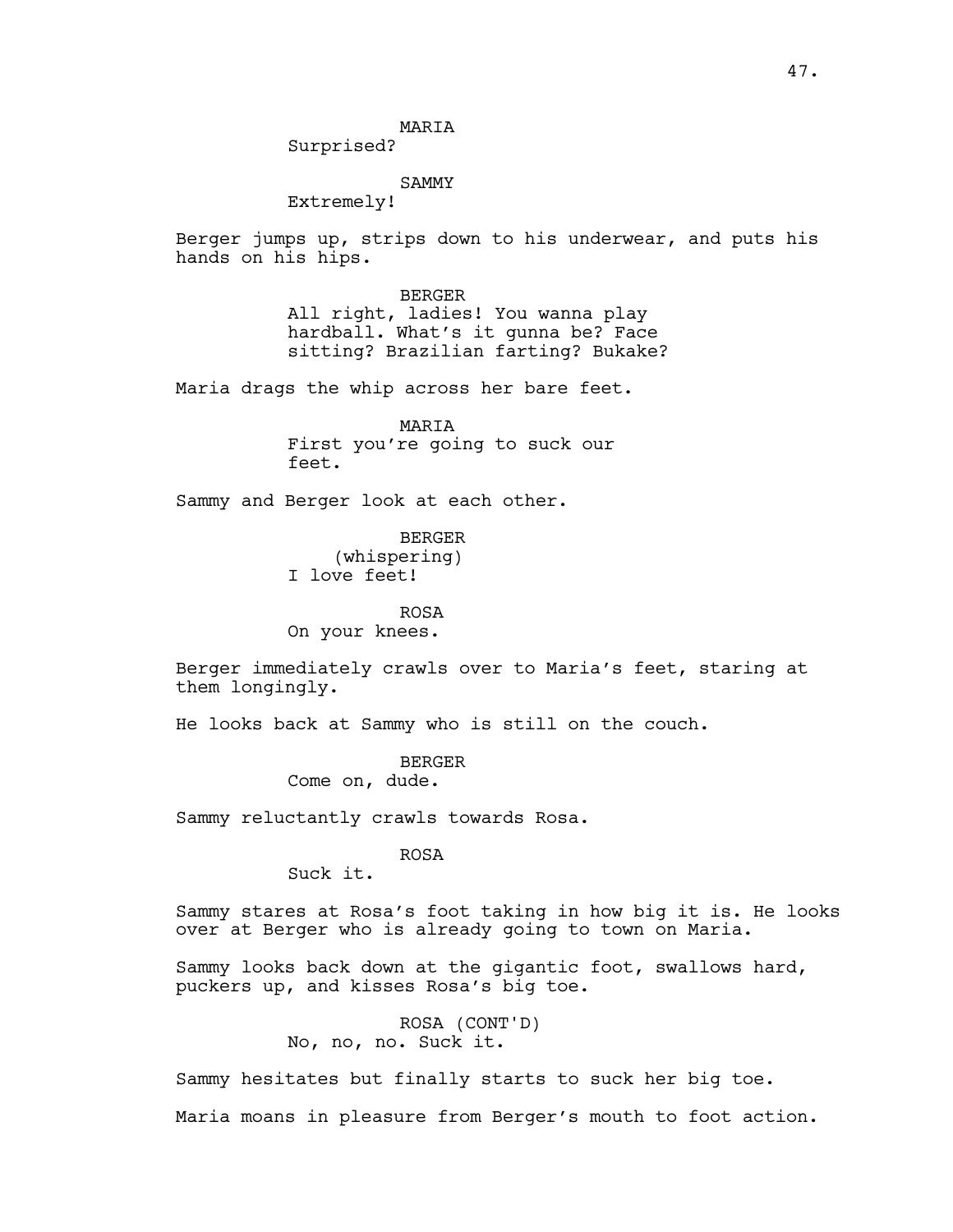## MARIA

Aye, papi!

Maria pushes Berger back to the couch where she climbs on top of him. They start to make out.

Sammy's face contorts. He stops sucking Rosa's toe and pulls a thick black hair from out of his teeth. He looks at it confused.

Rosa leans down to Sammy and starts nibbling on his ear. Sammy's eyes roll into the back of his head as he forgets about the hair.

Rosa hands Sammy the ball-gag.

ROSA (in a baritone voice) Put it on.

Sammy seems confused by Rosa's deep voice.

ROSA (CONT'D) (a more lady like tone) You wanted a place to stay, right?

Sammy looks back over at Berger and Maria who are violently feeling each other up on the couch and reluctantly puts the ball-gag in his mouth.

Rosa fastens the Velcro straps around the back of his head and throws him on the couch.

She taps Maria on the shoulder who gets off of Berger and the two start making out.

> BERGER Oh fuck yeah. So hot.

Sammy makes an inaudible noise through the ball-gag.

Maria turns Rosa around so her back is facing Sammy and Berger.

Berger checks out Rosa's ass and sees a massive bulge under her panties.

> BERGER (CONT'D) (whispering) Dude, I think your chick just shit herself.

Sammy looks down and notices the bulge. His eyes widen as he lets loose a muffled scream of horror. This is no turd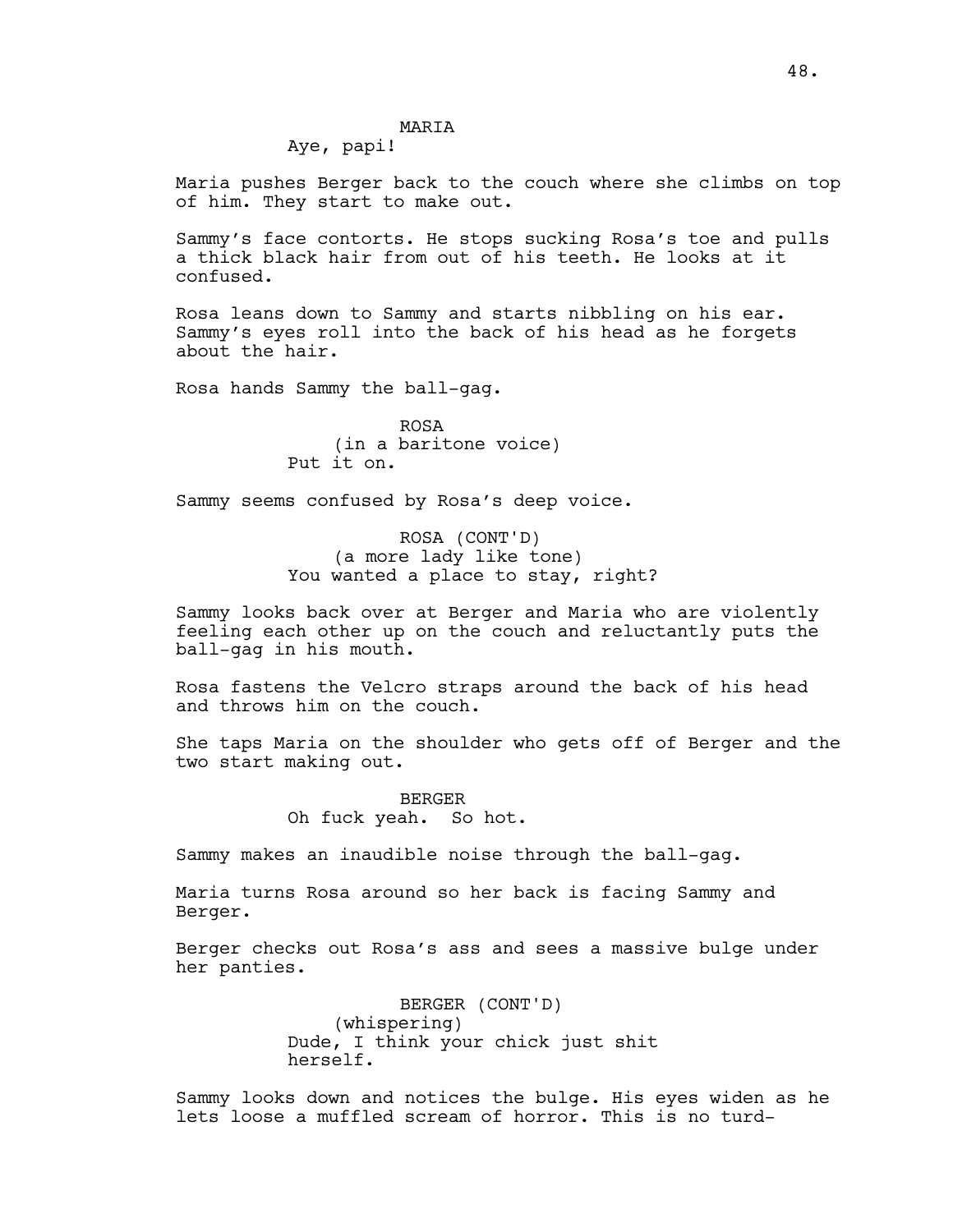Maria pulls off Rosa's underwear and a huge cock falls out.

BERGER (CONT'D) Oh my God! A mangina!

Rosa takes off Maria's underwear and another huge cock flops out.

> BERGER (CONT'D) OH MY GOD! Another mangina!

Sammy rips the ball-gag out of his mouth.

SAMMY

They're guys!

BERGER Well technically Rosa is a crossdresser and Maria is a transvestite. They're actually very different segments of the LGBT community...

## CRACK!

Maria whips Berger across the cheek.

BERGER (CONT'D) Take it easy! We haven't even set a safety word yet.

## CRACK!

Maria cracks the whip again. Rosa tosses Sammy and Berger a canvas bag while Maria locks the front door she puts the key around her neck.

> ROSA Put these on.

Sammy looks back into the bag.

SAMMY You've got to be kidding me.

He pulls out a massive black strap-on dildo.

BERGER

Impressive.

SAMMY Is this really necessary?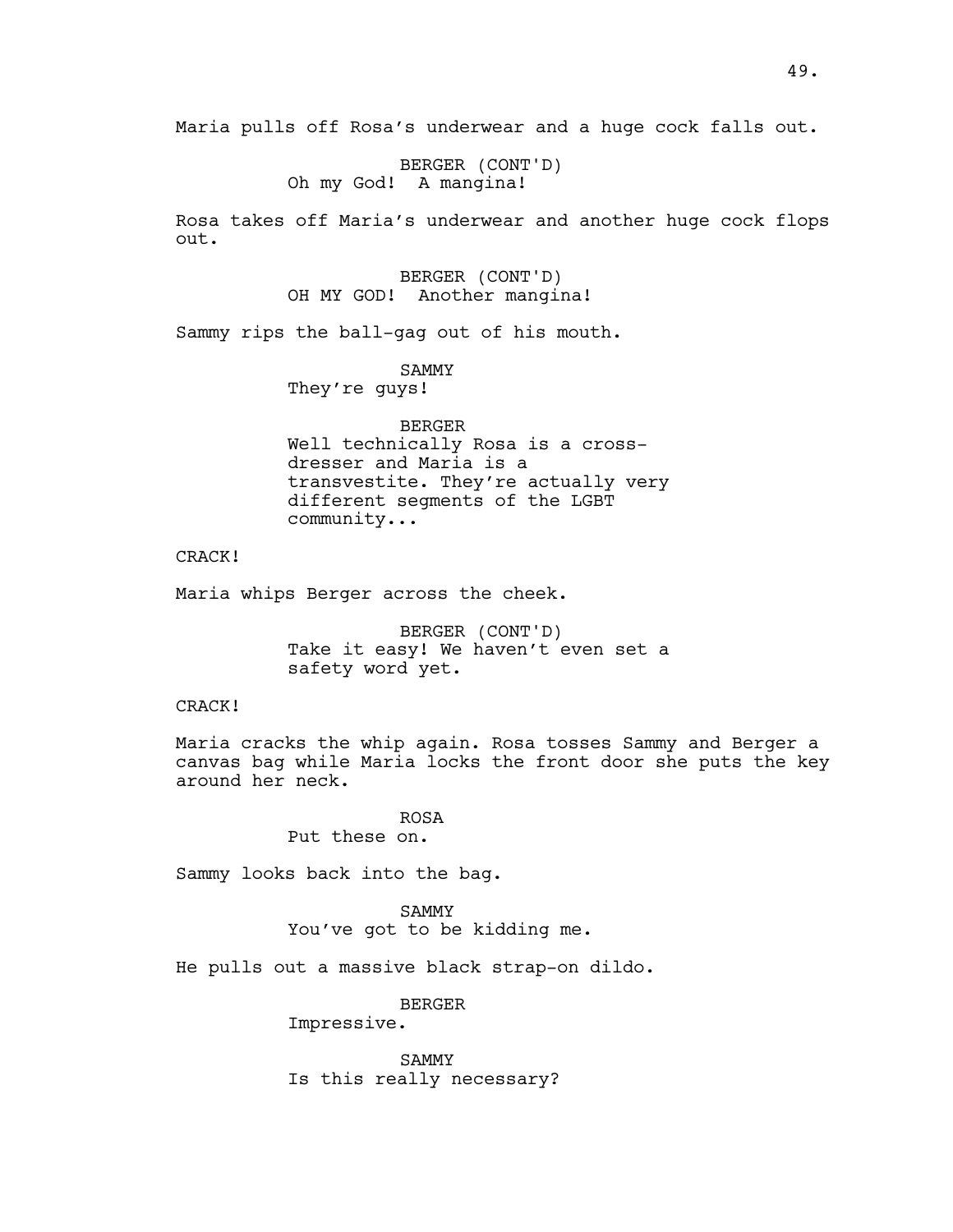MARIA

If you ever want to leave, you'll do as we say.

Maria dangles the key around her neck in front of Sammy and Berger.

Sammy looks helplessly at Berger who nods with approval.

BERGER Don't worry, I'll do all the heavy lifting.

Sammy steps into the strap-on dildo, securing the Velcro belts around his waist and either leg.

> BERGER (CONT'D) Hey Sammy, how's it feel to finally have a horse dong?

> > SAMMY

Shut up!

Maria snaps her fingers.

MARIA Rosa, the camera.

Rosa grabs a BRIGHT PINK CAMERA from the nearby desk and focuses it on Sammy and Berger. She takes a photo.

> SAMMY Whoa whoa, what's the camera for?

> ROSA We want something to remember you by.

Rosa opens an armoire full of photos of other men in the exact same position as Sammy and Berger. There are noticeably more of Gary Busey than anyone else.

Maria snaps a photo of Berger making a funny face and Sammy looking terrified.

## SAMMY

What?!?

ROSA

Kisses for the camera.

Berger sticks out his tongue and moves closer to Sammy. Sammy recoils violently.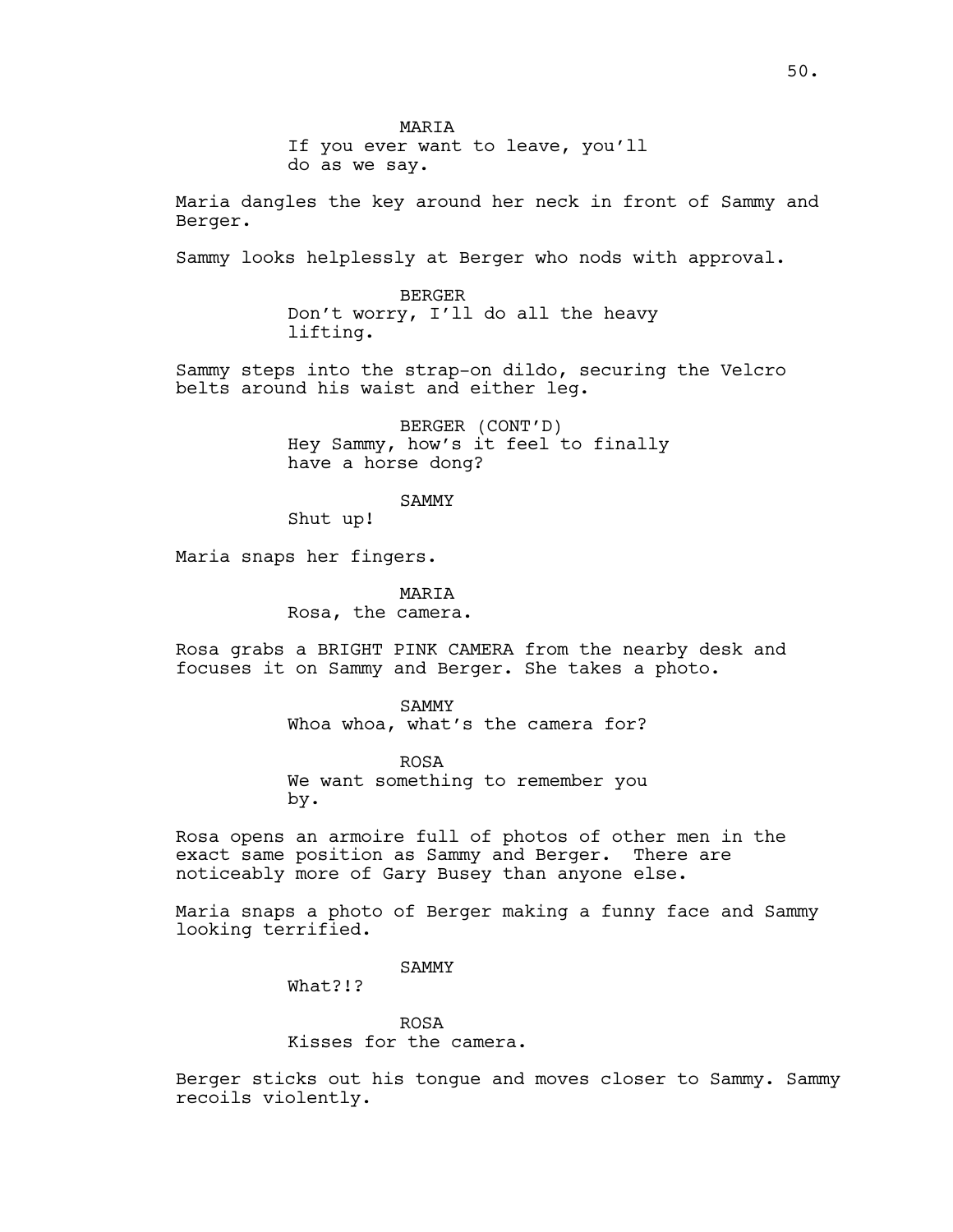SAMMY No way. I am not kissing him.

MARIA You kiss or you sleep on the street.

BERGER Just go with it, bro.

Sammy shuts his eyes as Berger makes his move.

Berger's tongue is all over Sammy's face, trying to force its way into Sammy's shut mouth. Maria clicks several pictures and snickers.

Sammy pushes Berger away and wipes copious amounts of saliva off of his face.

## SAMMY

Jesus Christ...

Maria presses the butt of the whip between Berger's eyes.

## MARIA

Now dance for us.

Berger starts dancing in his underwear, trying to be seductive. Sammy just sways back and forth awkwardly.

### ROSA

More effort, pretty boy.

Sammy starts to sway his hips a little harder.

Berger grabs Sammy's strap on and starts to swing it around.

BERGER Check it out, Sammy! It's the helicopter!

Sammy looks disgusted.

MARIA Suck his plastic dick.

SAMMY No way. Absolutely not.

BERGER It's fine Sammy.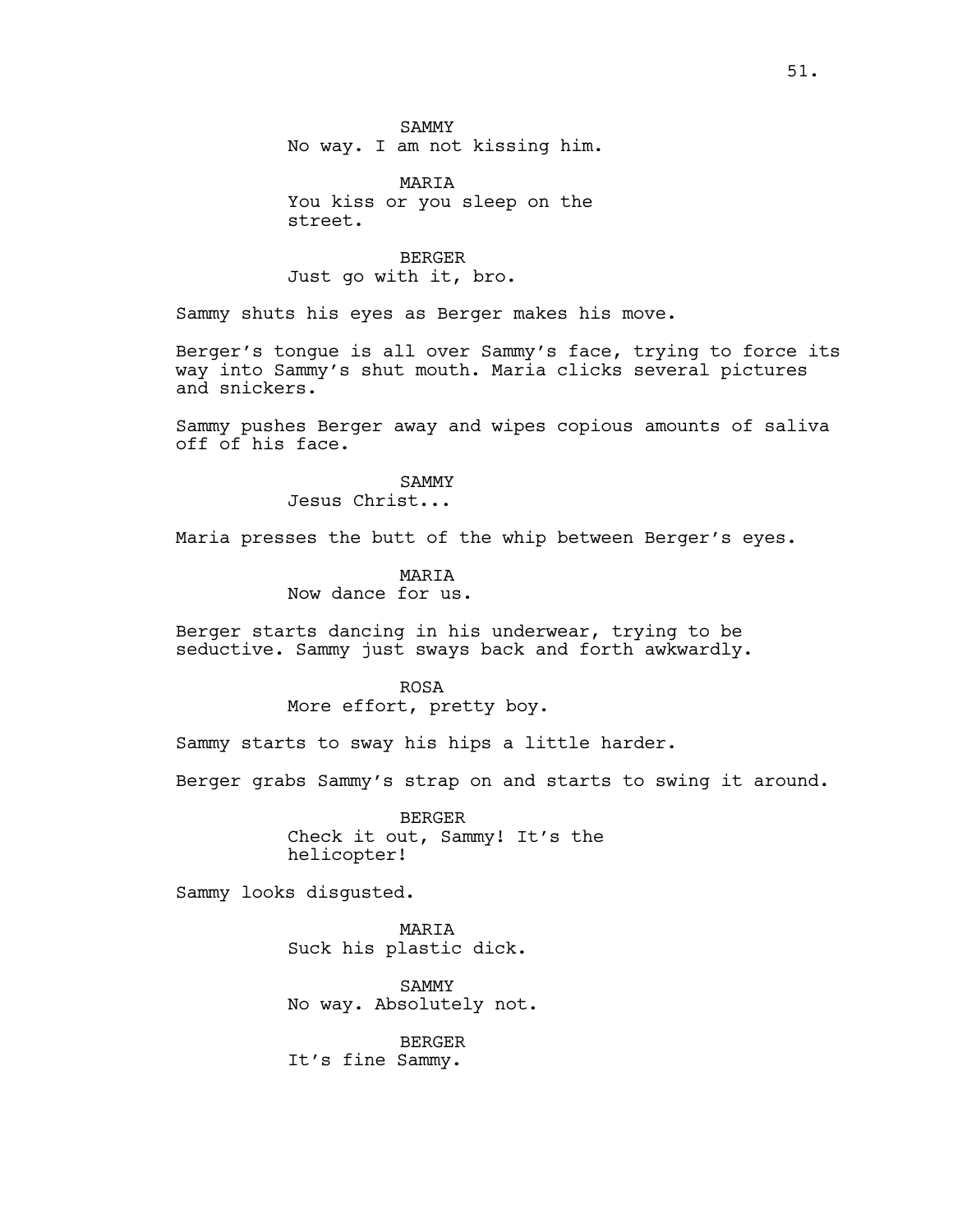They want you to give me head with a plastic cock.

Berger gets on his knees, looking up at Sammy.

BERGER Just relax, I know what I'm doing.

He flutters his tongue on the tip and plays with the plastic balls with considerable skill. Sammy looks horrified.

Rosa takes more pictures as Maria watches.

MARIA Now fuck his face.

SAMMY What? I can't face fuck my best friend!

BERGER Just pretend it's late at night, your thinking of that chick from the plane, and your going to town on your teddy bear.

Sammy reluctantly starts thrusting his hips and Berger makes gagging sounds.

The noise activates Sammy's gag reflex.

SAMMY

Oh God...

Rosa takes close up photos of Berger choking on the dildo. His eyes are red and watering.

> ROSA You like that, don't you?

> > SAMMY

I hate it!

ROSA You want more.

SAMMY I'm good, we can stop now.

ROSA Hump! Hump! Hump!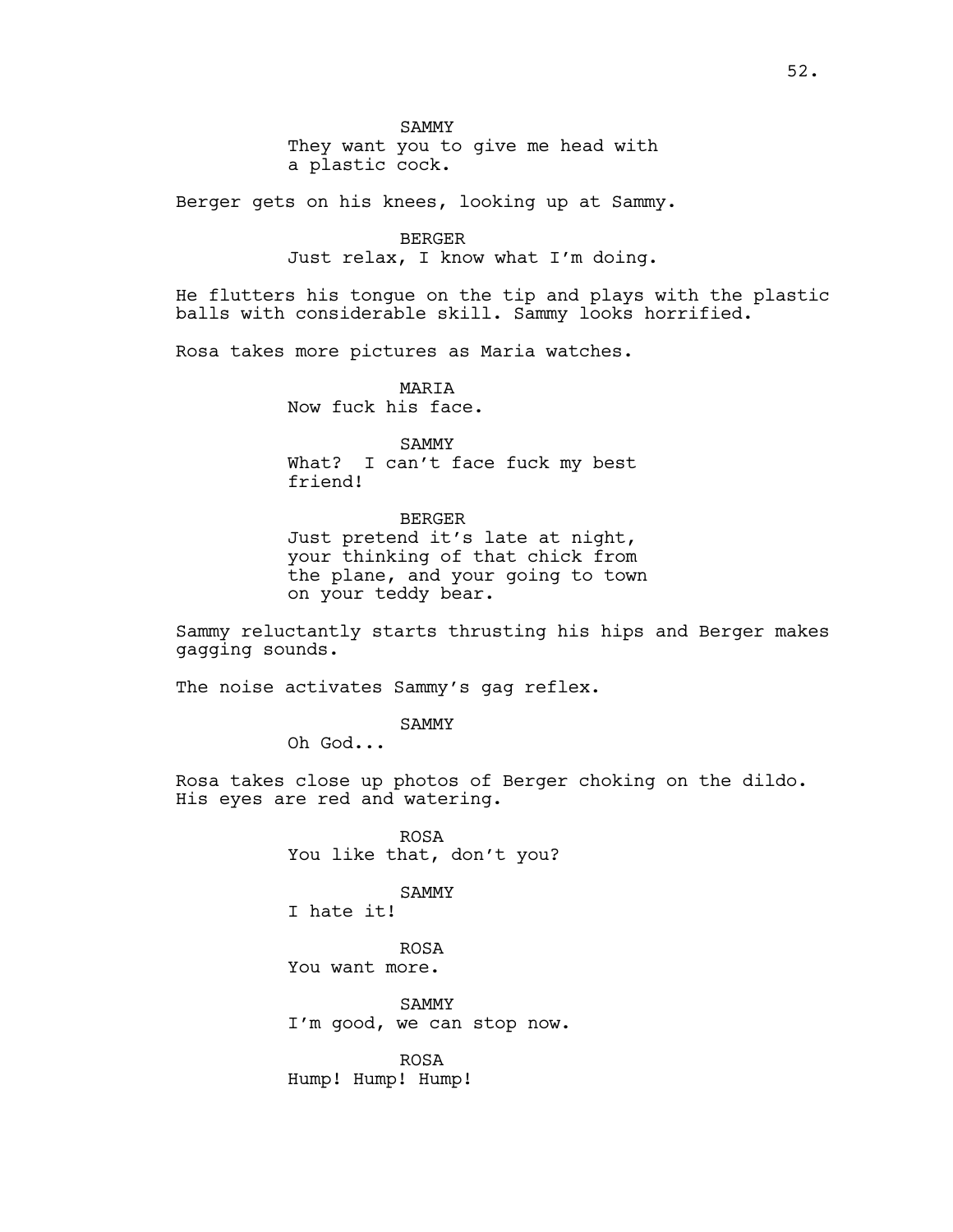No! No! No!

MARIA

Enough!

Berger stops and catches his breath. Maria points to Sammy.

MARIA (CONT'D) You. On the couch.

SAMMY I thought you said that was enough...

MARIA We're done when I say we're done. Couch. Now.

Sammy sits down on the couch, the strap on standing at attention around his waist.

Maria walks towards Sammy seductively, Sammy's eyes wide with fear.

> SAMMY What are you doing?

Rosa tosses the camera to Berger and makes her way towards Sammy.

> MARIA We're going to fuck you.

ROSA And your friend is going to take pictures.

Sammy looks at Berger horrified who snaps a photo.

BERGER

Sorry, bro.

SAMMY No sorry bro! Help me!

Berger snaps another photo as Maria climbs on top of Sammy.

ROSA I'm so wet right now.

SAMMY How is that even possible?!?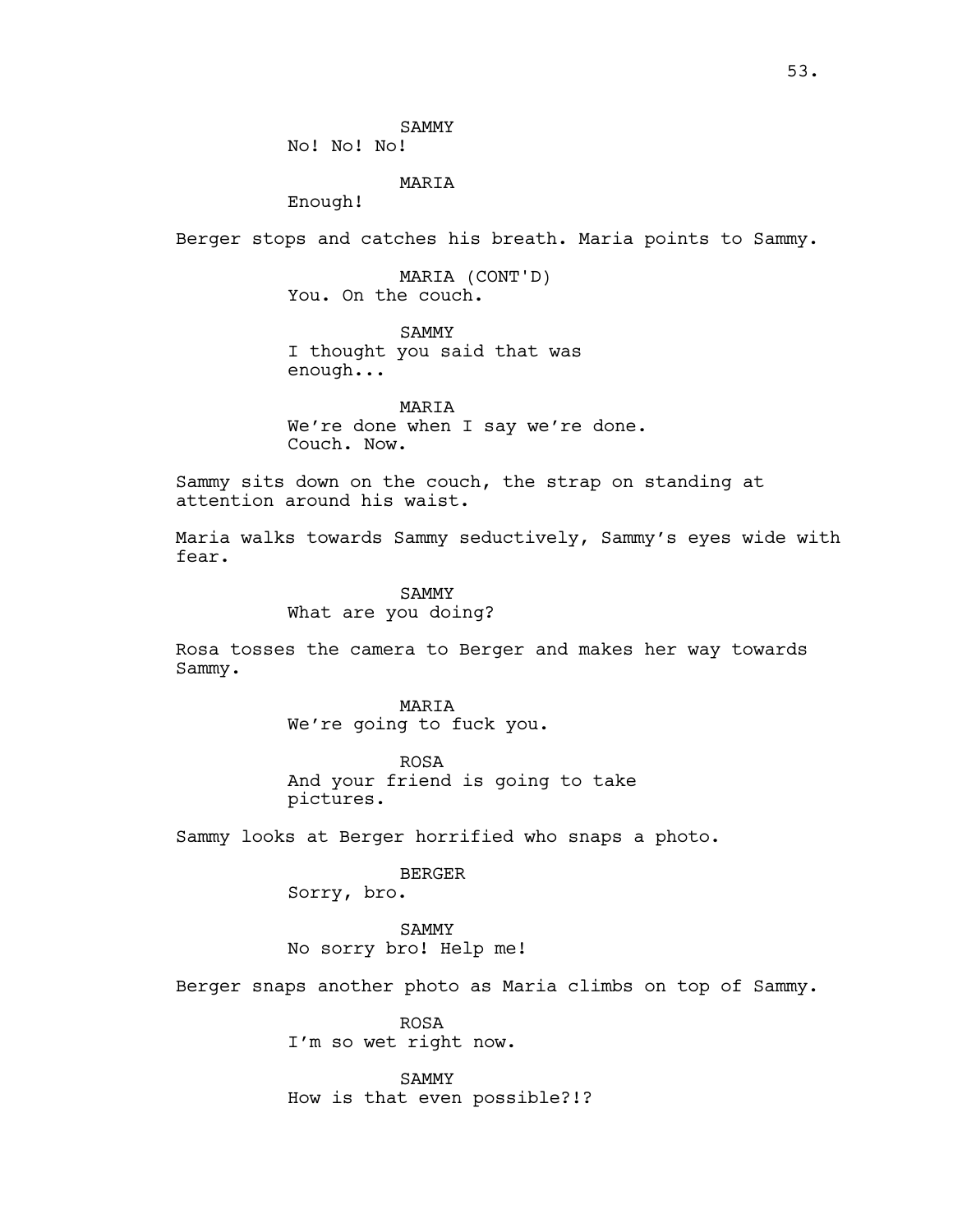MARIA Are you ready for me?

SAMMY I have never been less ready in my life.

MARIA You're so hard.

SAMMY No I'm not!

BERGER

I am.

Maria dry humps the strap on dildo as Rosa kisses her passionately.

Sammy longingly stares at Berger for help.

As Berger snaps another photo the glass bong comes into focus.

Maria starts making high pitched noises.

MARIA Yes, yes baby!

SAMMY Make it stop! Make it stop!

ROSA Ride that plastic penis!

Maria starts to ride Sammy harder. Her face contorts. Just as she is about to orgasm-

## CRASH!

OUT OF NOWHERE BERGER BUSTS THE GLASS BONG OVER ROSA'S HEAD. SHE FALLS TO THE GROUND UNCONSCIOUS.

Maria stands up and turns around. Before she has time to react Berger rips the strap-on dildo off of Sammy and hits her over the head, knocking her out cold.

> SAMMY Holy shit!

BERGER Let's get out of here!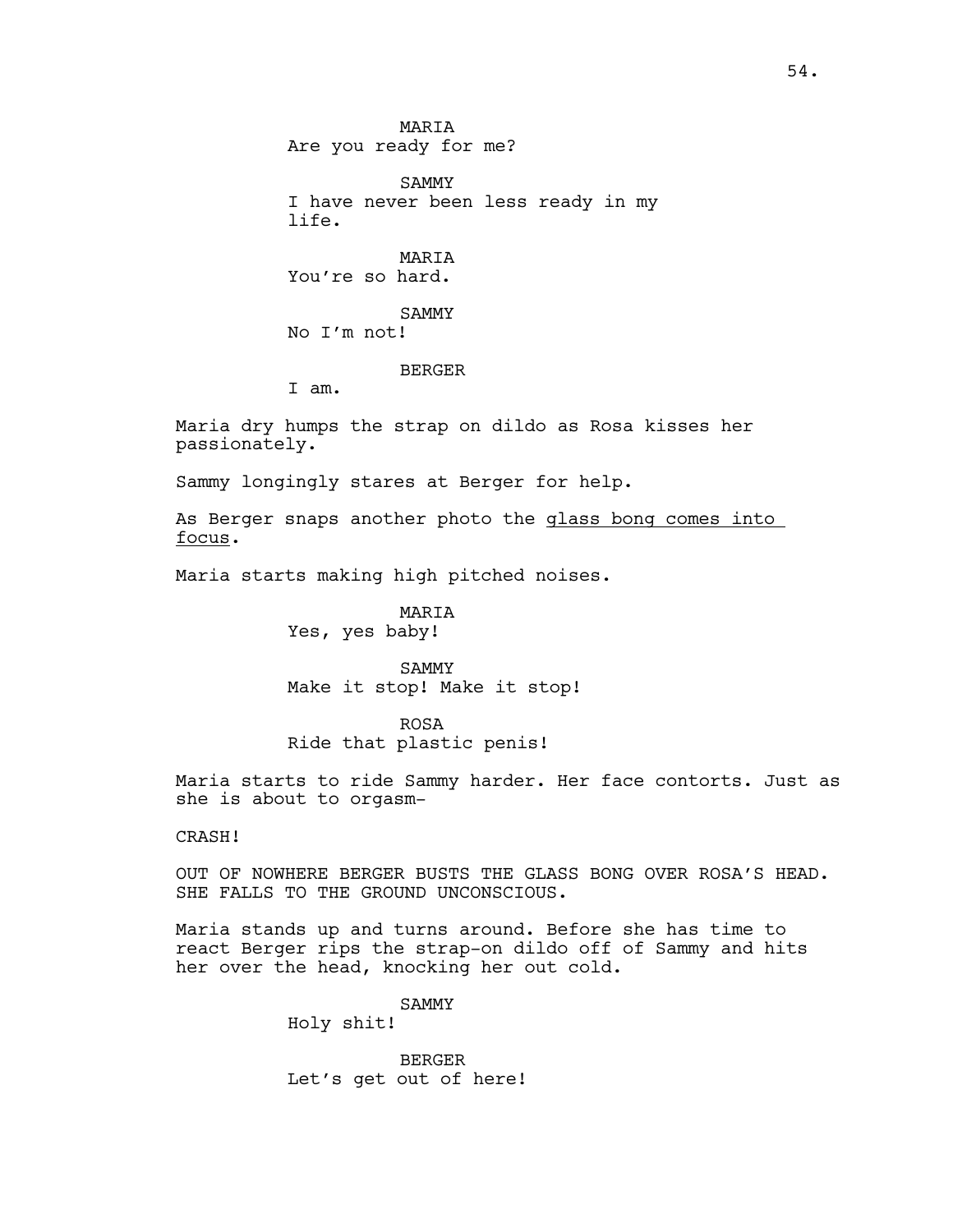Sammy and Berger grab their backpacks, clothes, and rush to the door. Sammy tries to open it but it wont budge.

# SAMMY

It's locked!

Sammy spots the key around Maria's neck.

# SAMMY (CONT'D) Quick, the key!

Berger rips the key off of Maria's neck and tosses it to Sammy. He unlocks the door and they rush out.

EXT. MADRID STREET - CONTINUOUS

Berger rushes out into the empty street followed by Sammy.

Sammy stops dead in his tracks.

BERGER What are you waiting for, let's fucking go!

Sammy takes off his backpack and hands it to Berger.

## SAMMY

Wait here.

He runs back in, leaving Berger waiting in the street.

AN AGONIZING MOMENT-

### BERGER

Sammy!

No response-

BEAT-

Berger can't wait any longer. He looks back one last time when Sammy comes bolting around the corner carrying THE METAL LOCK BOX.

> BERGER (CONT'D) Holy shit, dude!

> > SAMMY

Go go go!

Sammy and Berger run from the Hostel Esperanza as fast as they can.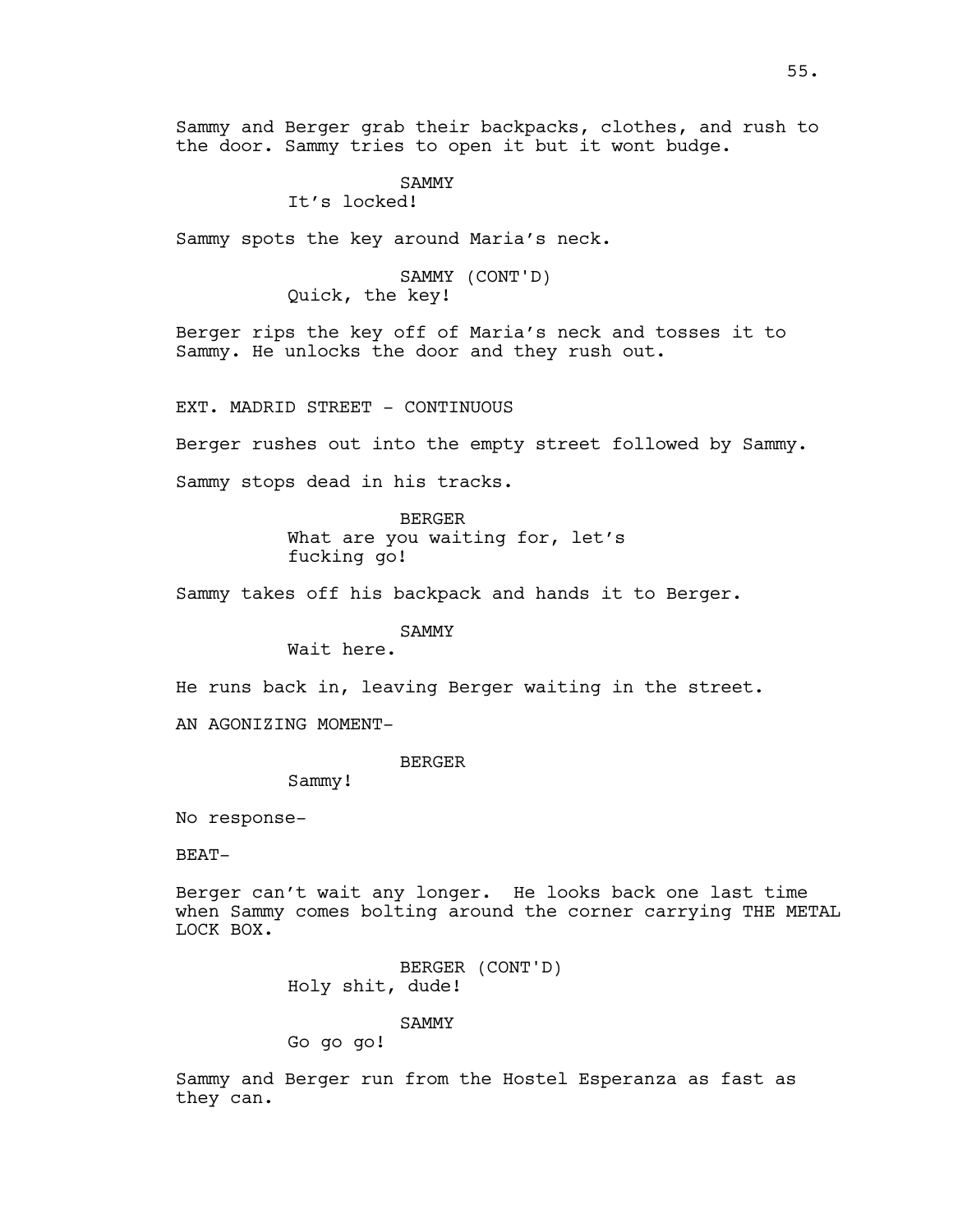Sammy and Berger find a subway entrance and slow down to catch their breath at the top of the stairs.

### SAMMY

Dude! That was incredible! You should have seen the look on her face when you smashed that bong over her head.

### BERGER

I didn't even think about grabbing that lock box!

SAMMY Now we have enough cash to get to Amsterdam.

BERGER And some bomb ass weed.

## INT. MADRID SUBWAY STATION - CONTINUOUS

They walk down the stairs into the desolate subway station. Berger pulls the BRIGHT PINK CAMERA out from his pocket and starts reviewing the photos.

## BERGER These pictures are pretty hot.

SAMMY Delete them right now!

BERGER Come on, dude, these are memories. You can't throw away memories.

SAMMY This stays between us, we take this to the grave.

### BERGER

Alright, fine.

Berger starts fumbling around with the camera.

They head down into the subway as Berger continues to mess with the settings.

> BERGER (CONT'D) What the hell is the Spanish word for delete?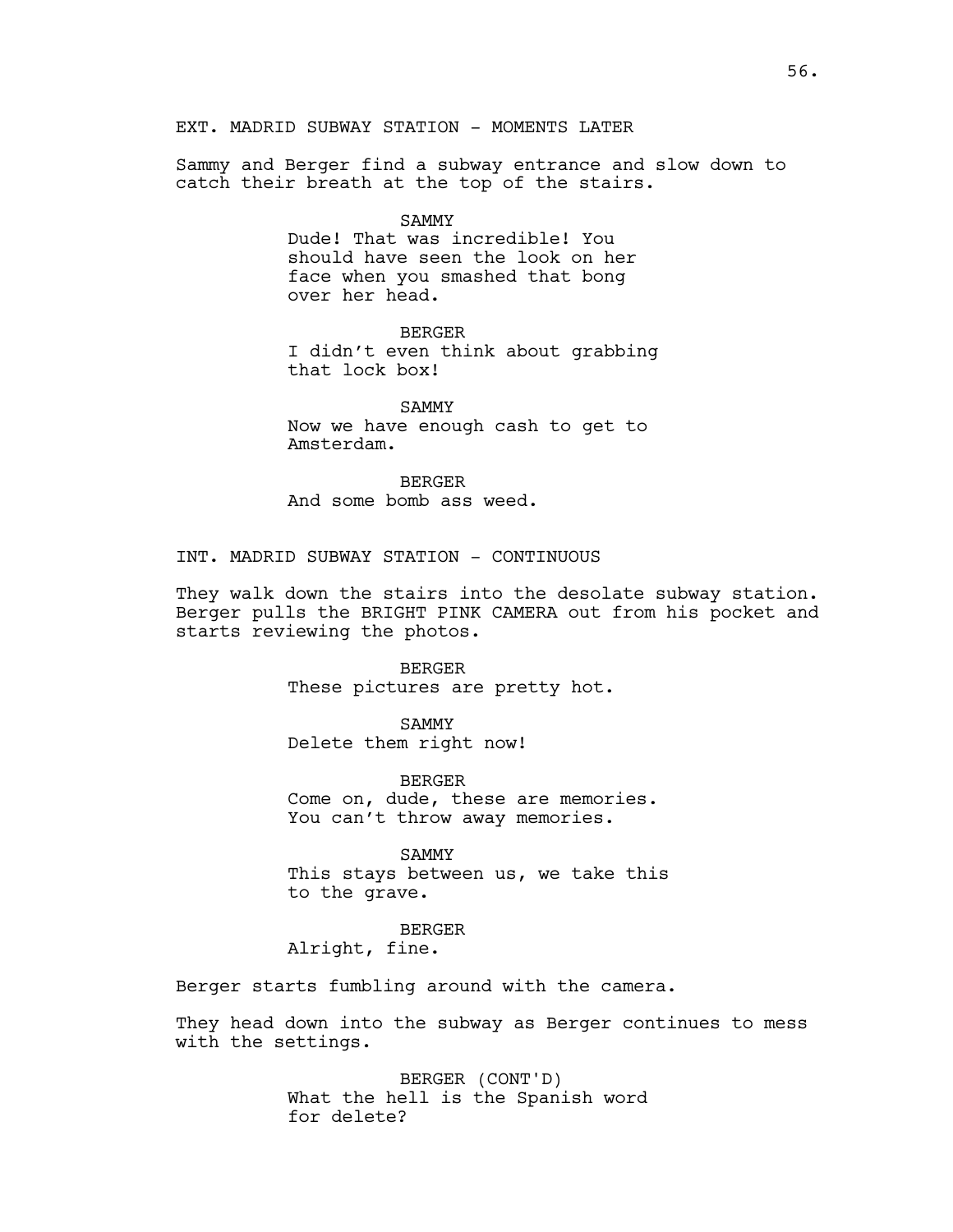The train station bustles with commuters and tourists. Sammy and Berger are trying to buy their tickets at an automated ticket machine.

### SAMMY

We still don't have enough cash.

Berger looks over at the train platform and sees a line forming to get on the train.

#### BERGER

Follow my lead.

INT. MADRID TRAIN PLATFORM - CONTINUOUS

Sammy and Berger wait in line to get on the train. A LITTLE SPANISH BOY (about 10) and his PARENTS stand in front of them.

The boy stares at Berger. Berger tips an imaginary hat.

OUT OF NOWHERE THE KID REACHES UP AND PUNCHES BERGER RIGHT IN THE GROIN.

Berger's eyes cross as he doubles over in pain.

### BERGER You little shit!

The father ushers the boy into the train.

BERGER (CONT'D) Give me a hand here.

Berger leans on Sammy who struggles to help him into the train.

INT. TRAIN CAR - CONTINUOUS

The luxurious train has two levels and first class amenities. The cabins are like individual hotel rooms.

The dining car is more like a four star restaurant.

One car is even a devoted Discoteque complete with bar and dance floor.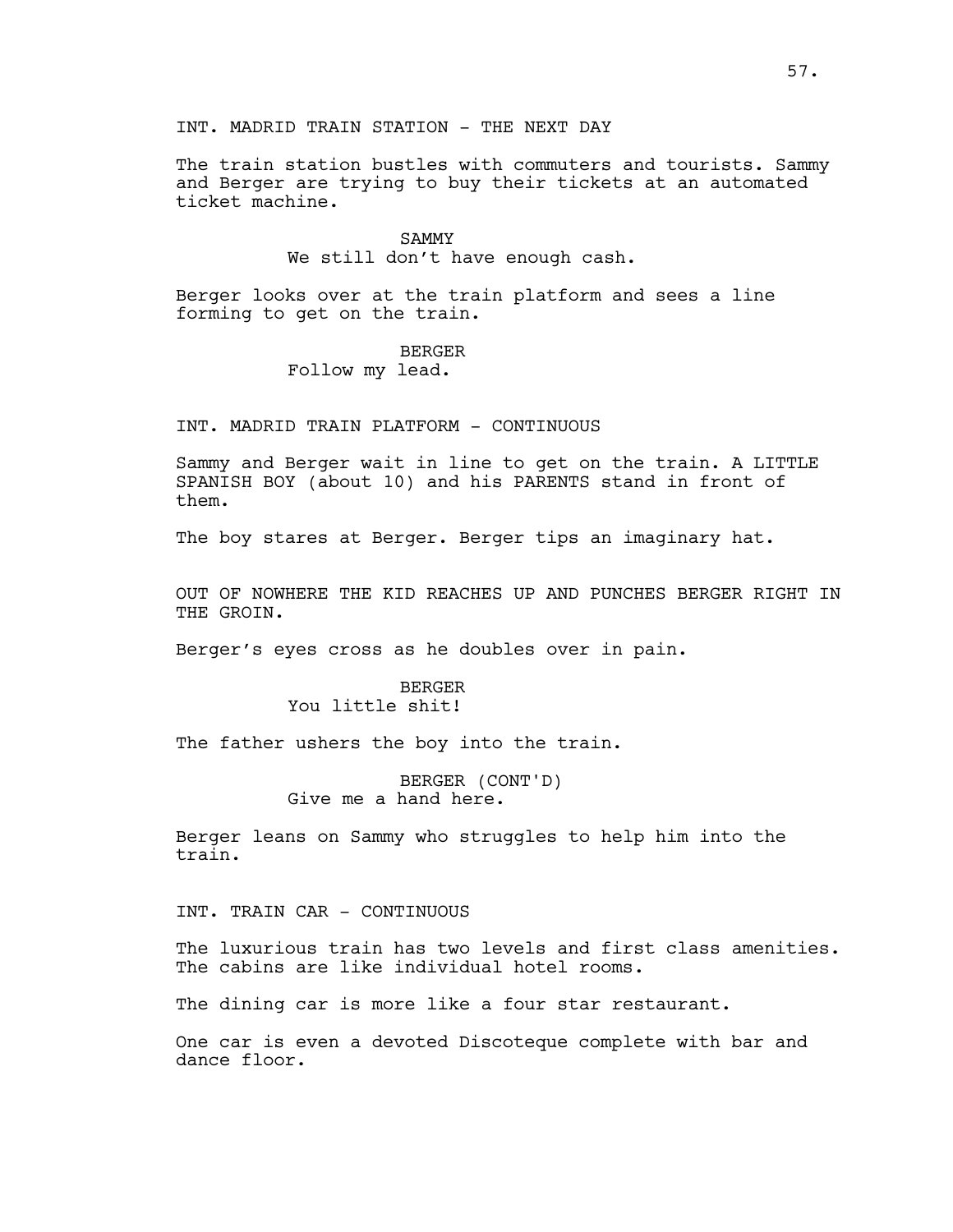Berger starts to look pale as Sammy helps him inside. He waddles through the car looking for seats but everything is taken.

BERGER

That little fucker got me good. I don't know whether I gotta puke or take a shit.

Sammy notices a conductor checking tickets slowly coming their direction.

SAMMY

Snap out of it dude, we gotta move.

BERGER Take me to the dining car, I gotta sit down.

The Conductor, standing directly in their path, inches closer to them.

## SAMMY

We can't go that way.

Berger starts breathing heavily. Sammy looks around and sees the HANDICAPPED BATHROOM.

A sign taped to it says "Out of Order" in Spanish and English but the door hangs slightly ajar.

> SAMMY (CONT'D) Quick, in here.

Sammy pulls Berger into the bathroom.

INT. TRAIN HANDICAP BATHROOM - CONTINUOUS

Sammy shuts the door behind Berger.

The bathroom is fit for a king, fluffy clean towels and rugs.

An unused role of toilet paper sits next to an antique looking pull chain toilet.

> SAMMY Dude, this place is nice.

BERGER I don't care, I just need to sit down.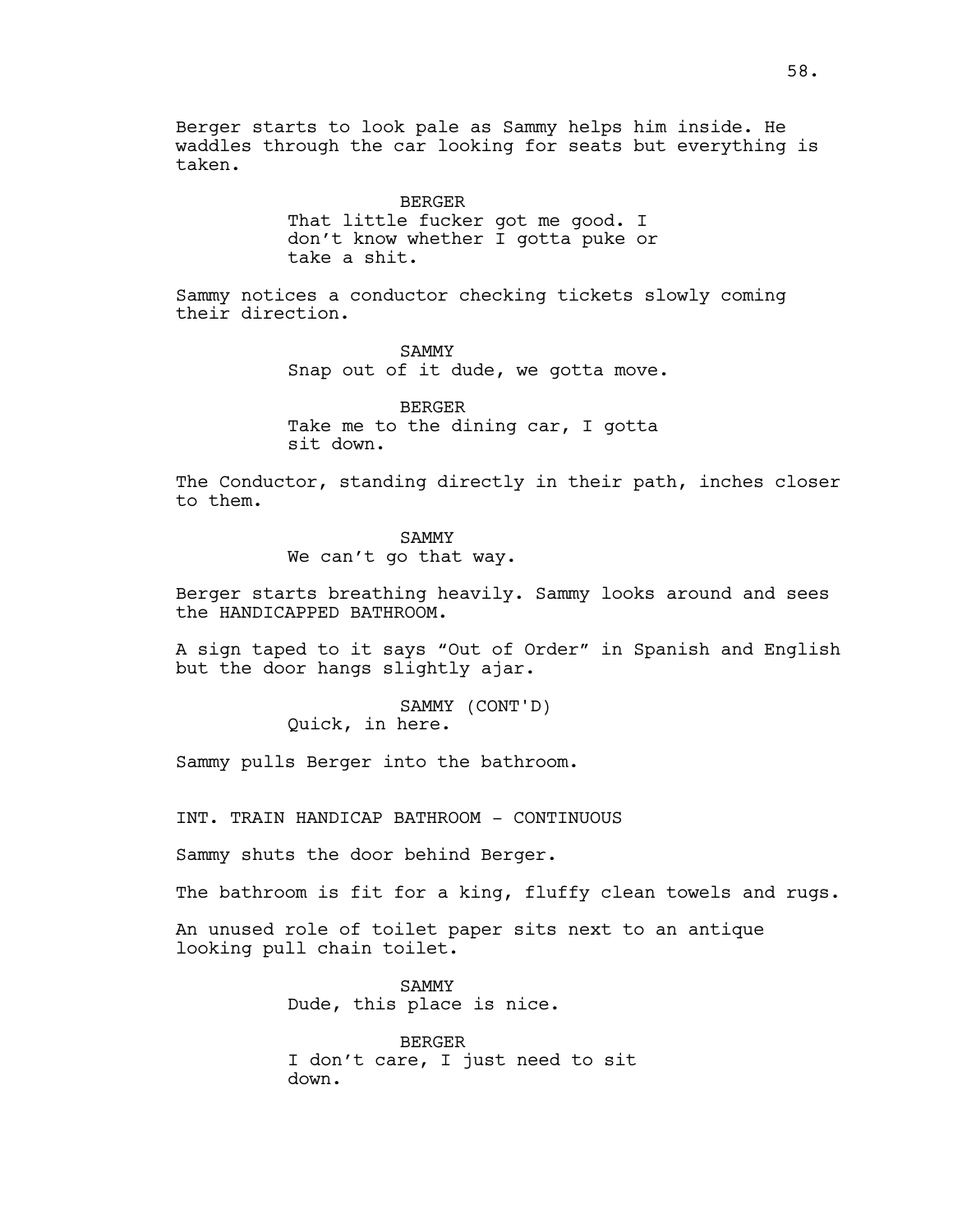They look around and spot piles of linens and towels ready to be washed.

Berger plops down on the sheets.

He is starting to sweat-

SAMMY Do you need some water or something?

## **BEAT**.

Suddenly Berger's stomach starts to rumble.

BERGER

Oh my god.

Berger immediately stands up grabbing at his stomach.

He eyes the toilet-

SAMMY

Don't.

Berger quickly undoes his belt, drops his pants, and waddles over to the bowl.

He pulls down his boxers just in time as shit begins flying out of his ass.

> SAMMY (CONT'D) Oh my god!

Sammy backs into the corner of the room, burying his head into the sheets, trying to get as far away from the stench as possible.

A sigh of relief comes from Berger. He looks like he just had the greatest orgasm of his life.

Berger grabs some toilet paper and wipes his ass.

He stands up, looks at what he's done with pride, and puts his pants back on.

Sammy, on the other hand, isn't so appreciative, as he covers his nose with his sleeve.

> SAMMY (CONT'D) Jesus Christ, the smell...

Berger looks around for the handle.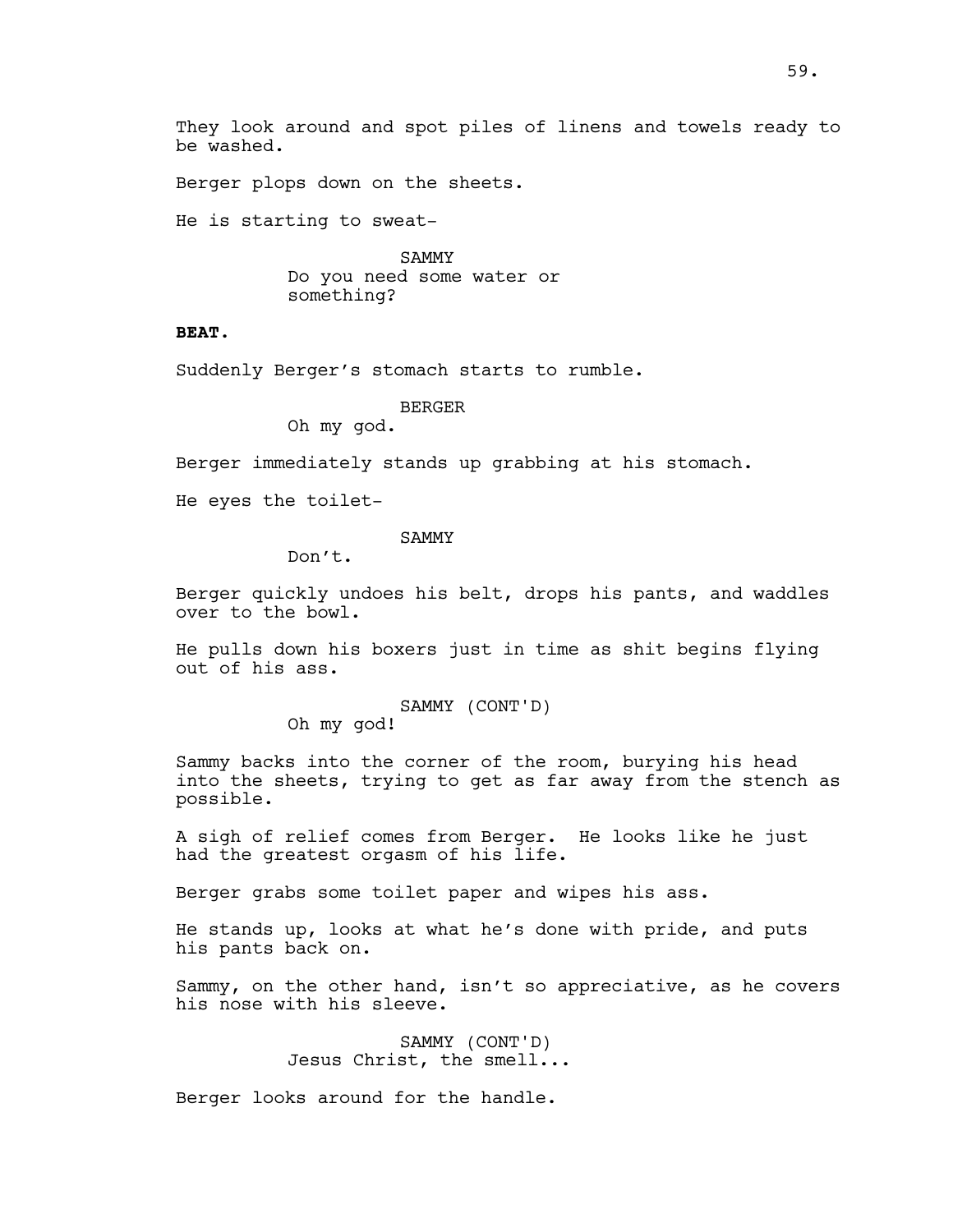BERGER How do you flush this thing?

SAMMY (choking back tears) Pull the chain!

Berger sees a chain hanging from the tank above the toilet. He pulls it but nothing happens. Berger yanks a little harder with the same result.

### BERGER

It's not flushing.

### SAMMY Pull harder.

Berger pulls again and again, each tug harder and harder. He gives it one last rip and breaks the cord.

The toilet flushes.

### BERGER

Got it.

Relief comes over Sammy's face.

Berger glances back down at the toilet as the water starts to overflow.

> BERGER (CONT'D) Oh shit, it's not going down.

SAMMY You fucking clogged it?

BERGER Not on purpose.

The water continues to rise, faster.

SAMMY Don't just stand there! Do something!

Berger desperately looks around for anything.

He grabs some toilet paper and throws it in. The toilet burps and continues to fill up.

He tosses more of the paper into the toilet but the water keeps rising.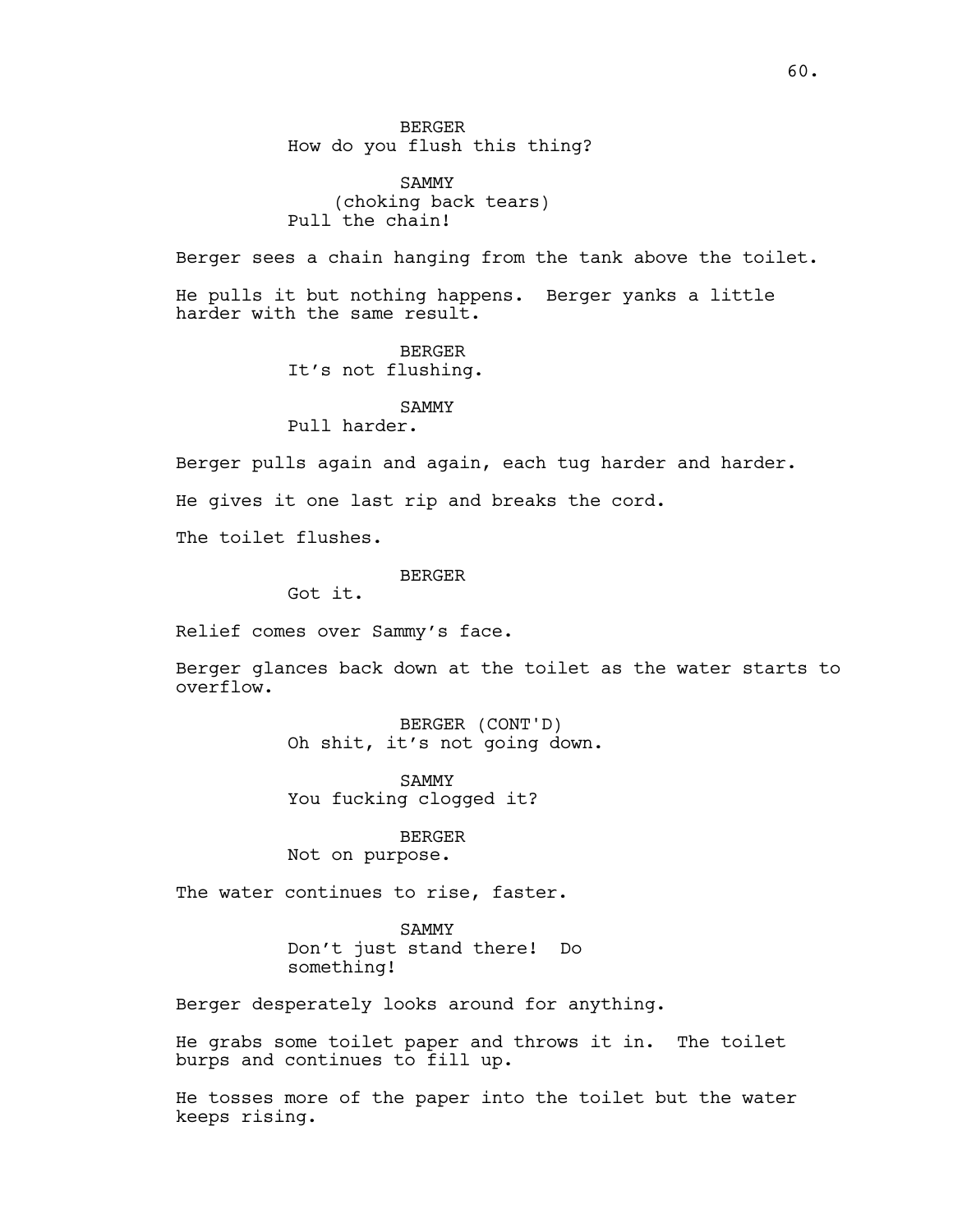# BERGER

# It's not working!

Berger takes the entire roll and chucks it in.

The brown water starts to flow onto the floor. Berger looks over at Sammy.

> BERGER (CONT'D) Quick! The sheets behind you.

Sammy grabs a hand full and runs them to Berger, nearly slipping in the shitty water.

Berger starts soaking up the water with the sheets and wringing it back into the overflowing toilet.

BERGER (CONT'D)

More!

Sammy runs back and grabs more sheets.

The two try and fight back the unstoppable sewage as it overflows.

Berger grabs as many sheets as he can and shoves his arm into the brown water, filling the entire can.

The toilet burps, shakes, but finally stops.

They take a deep breath, relaxing for a moment.

BERGER (CONT'D) Saved the day again.

SAMMY Let's go before anybody notices.

The two grab their things and make for the door.

INT. TRAIN TO AMSTERDAM - CONTINUOUS

Berger and Sammy peek their heads out of the bathroom. There is nobody in the hall and they slip out.

> BERGER How long do we have until they notice?

SAMMY Just keep moving. Don't make eye contact with anyone.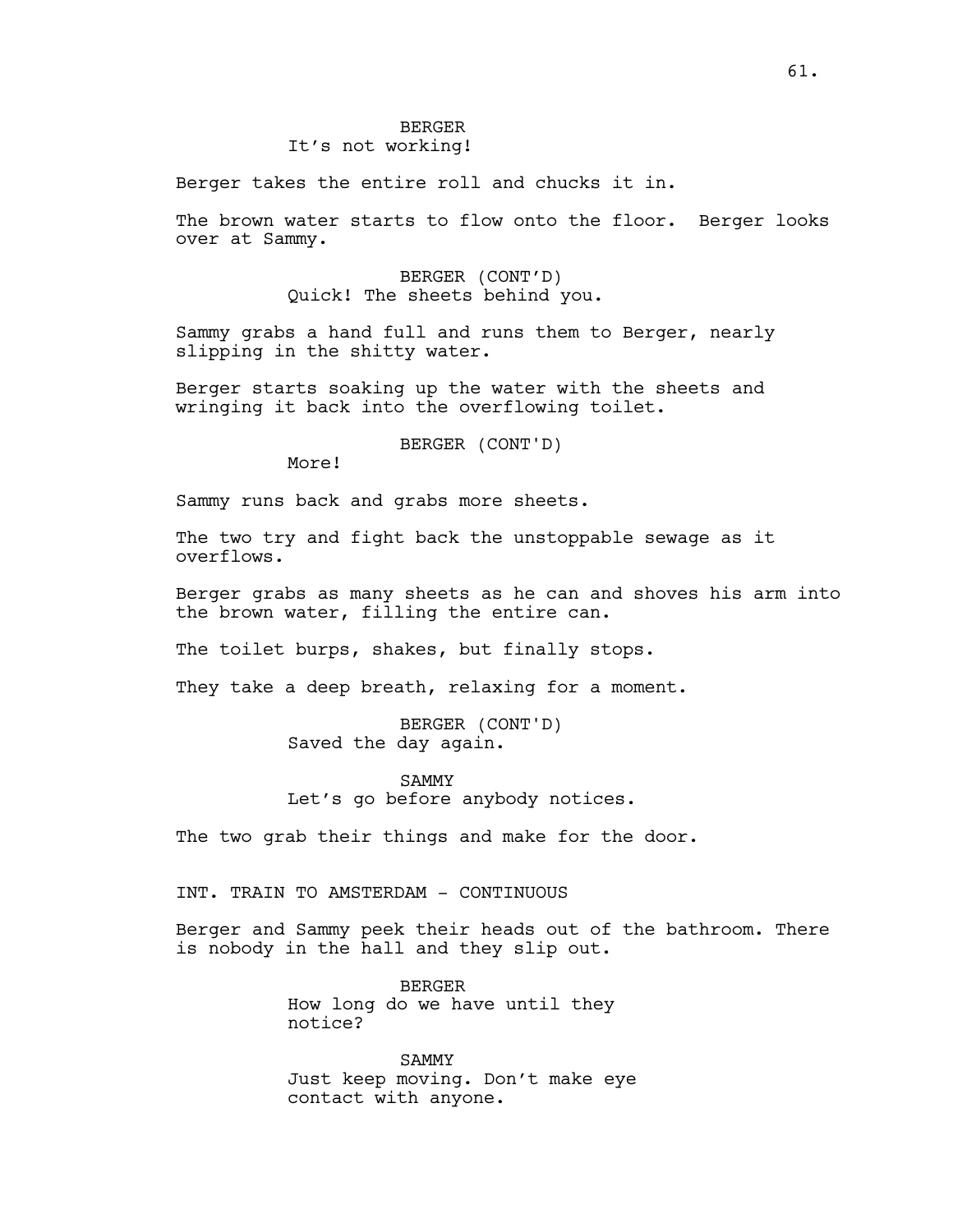SUDDENLY THE DOOR IN FRONT OF THEM SWINGS OPEN AND THE FATHER OF THE CHILD WHO PUNCHED BURGER IN THE GROIN COMES RUNNING OUT OF THE ROOM, COMPLETELY COVERED IN SHIT.

## FATHER (subtitled) THERE'S SHIT EVERYWHERE!

Sammy and Berger look horrified but quickly walk past.

They peer into the room and see raw sewage shooting out of the sink, covering the Spanish Boy's family from head to toe.

The boy screams in terror.

Two Conductors come rushing down the hallway past Sammy and Berger.

> MAN (subtitled) The shit, it won't stop! Save my family!

CONDUCTOR 1 (subtitled) The sheets, in the disabled bathroom, quick!

Conductor 2 rushes to the bathroom.

CONDUCTOR 1 (CONT'D) (subtitled) I'm so sorry, sir. We'll take care of this immediately.

Conductor 2 pops out of the bathroom.

CONDUCTOR 2 (subtitled) The bathroom! It's trashed! The sheets are ruined!

Conductor 2 looks into the bathroom and sees the total and utter destruction.

He looks around and sees a trail of fecal matter leading out the bathroom and down the hall where Sammy and Berger are exiting into the next car.

INT. NEXT TRAIN CAR - CONTINUOUS

Sammy and Berger step into the next car trying to remain as inconspicuous as possible.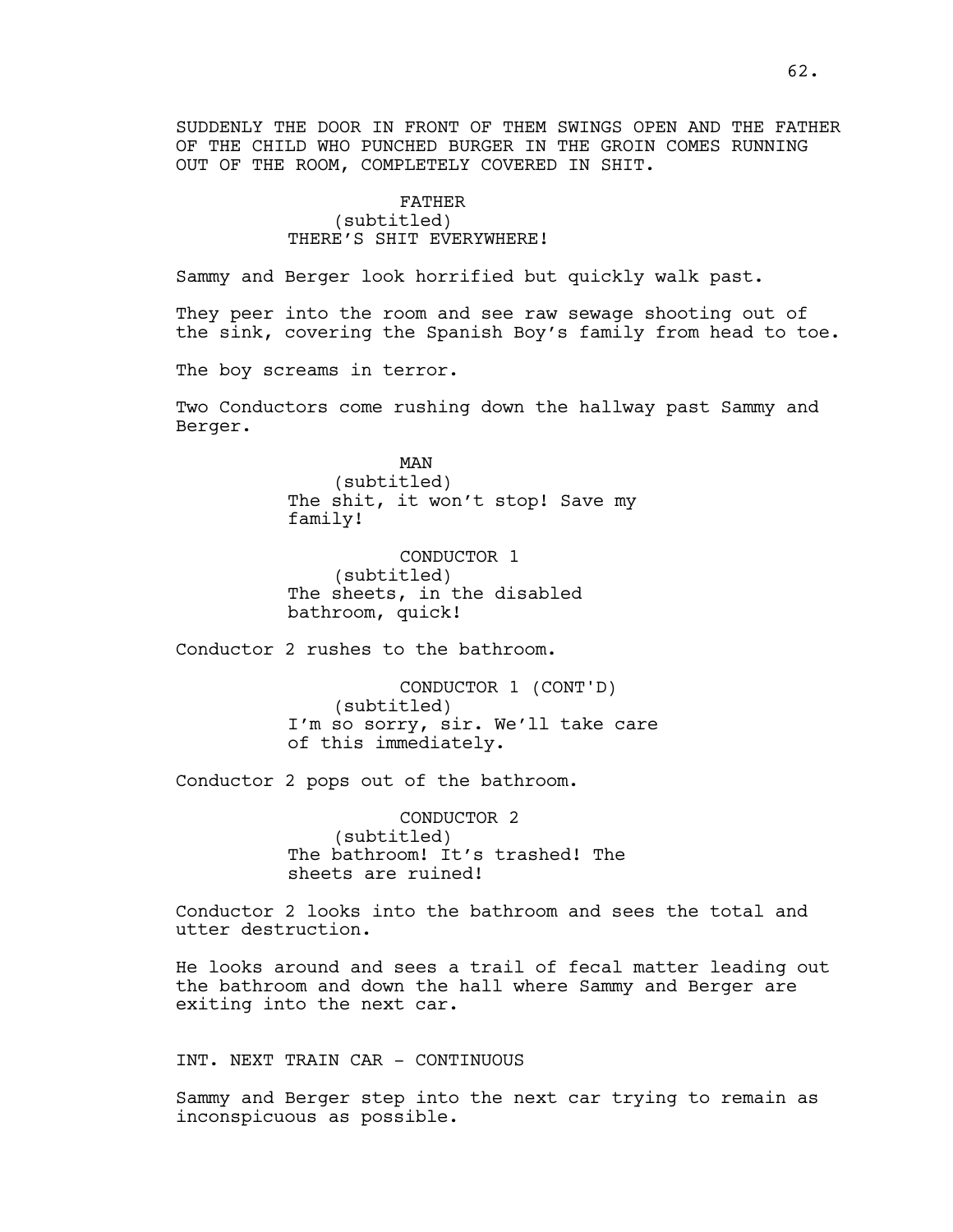## BERGER

Just be cool.

They walk down the hallway avoiding eye contact with everyone.

> SAMMY I can still smell it.

BERGER Just keep walking.

Conductor 1 busts through the door behind them.

CONDUCTOR 1 (subtitled) You two! Stop!

The two look back and see the Conductor's rage pouring out his ears.

They take off towards the next car, the Conductor in hot pursuit.

INT. DINING CAR - CONTINUOUS

Sammy and Berger rush into the fancy dining car. Several patrons enjoying their meals look up in surprise as Berger and Sammy rush through the car.

Sammy is about to exit the dining car when he crashes into three GIGANTIC BULGARIANS, PAVEL, NIKOLAI AND GREGOR.

They are loud, sweaty, and speak broken English.

Pavel, the biggest of them all, picks Sammy off his feet and holds him high above his head.

> PAVEL Take watch, tiny baby man!

Sammy screams.

BERGER Put him down, he's fragile!

Pavel sets Sammy down gently.

PAVEL Where you go in much hurry?

BERGER Anywhere but here.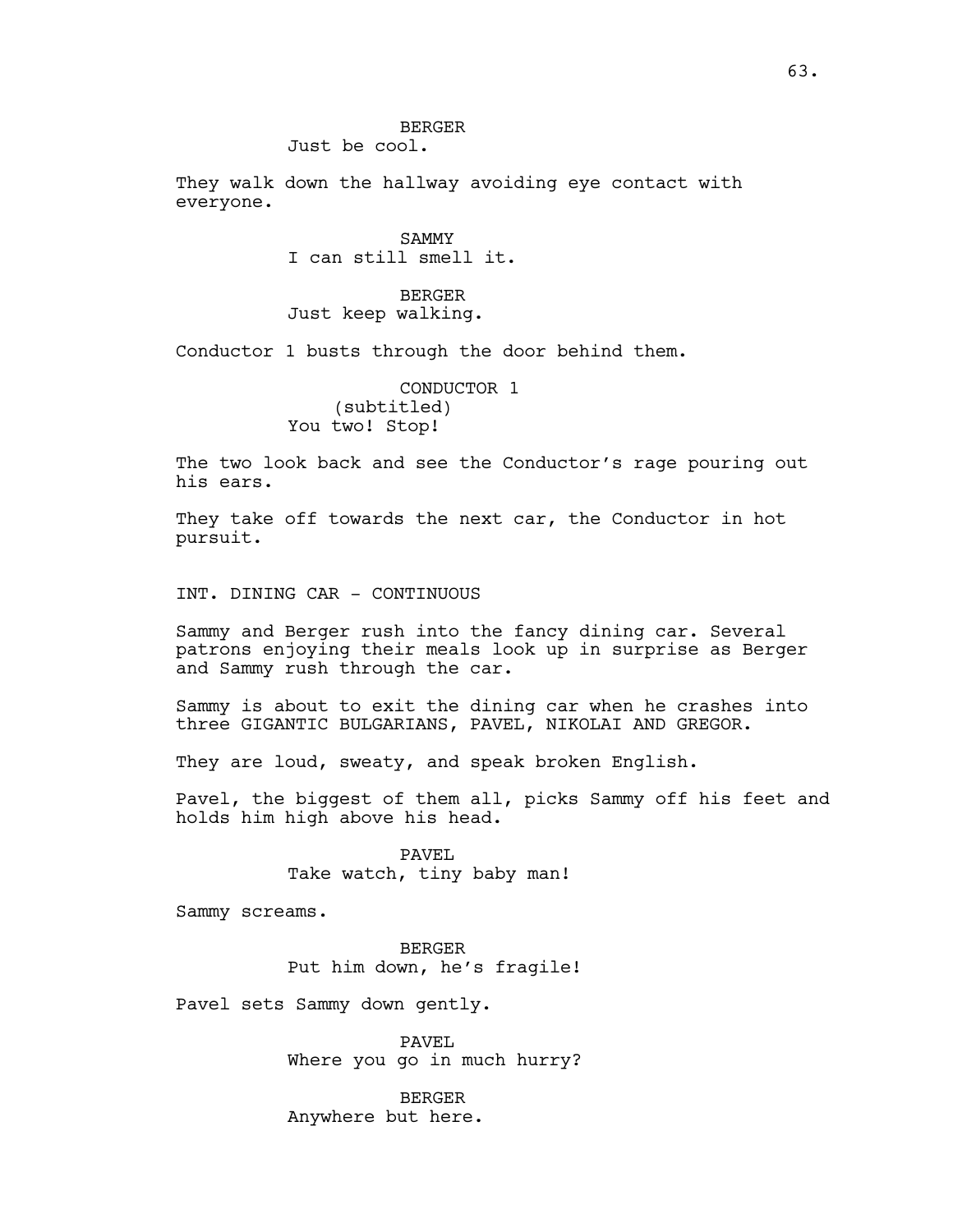NIKOLAI We go to disco and have sexy times!

SAMMY Yes yes, go go!

INT. TRAIN CAR - CONTINUOUS

The Bulgarians push Sammy and Berger through the car shielding them from the Conductor's sight.

The Conductor rushes right past the group without stopping, disappearing through the next door.

> SAMMY The conductor's gone, let's get out of here.

Sammy looks behind him at the Bulgarians who walk side by side, taking up the entire walk way.

> BERGER We need a place to lay low for a while, the disco is perfect.

> > SAMMY

You're saying that becuase you want a drink.

BERGER

I just shit my guts out. I think I deserve one.

SAMMY

Berger, we cannot afford to buy drinks for ourselves. We need to save our money to get to Amsterdam and win the Cup.

#### BERGER

I didn't say I was buying the drinks for me. They're to get someone drunk enough to fuck me.

SAMMY Berger, you're not buying any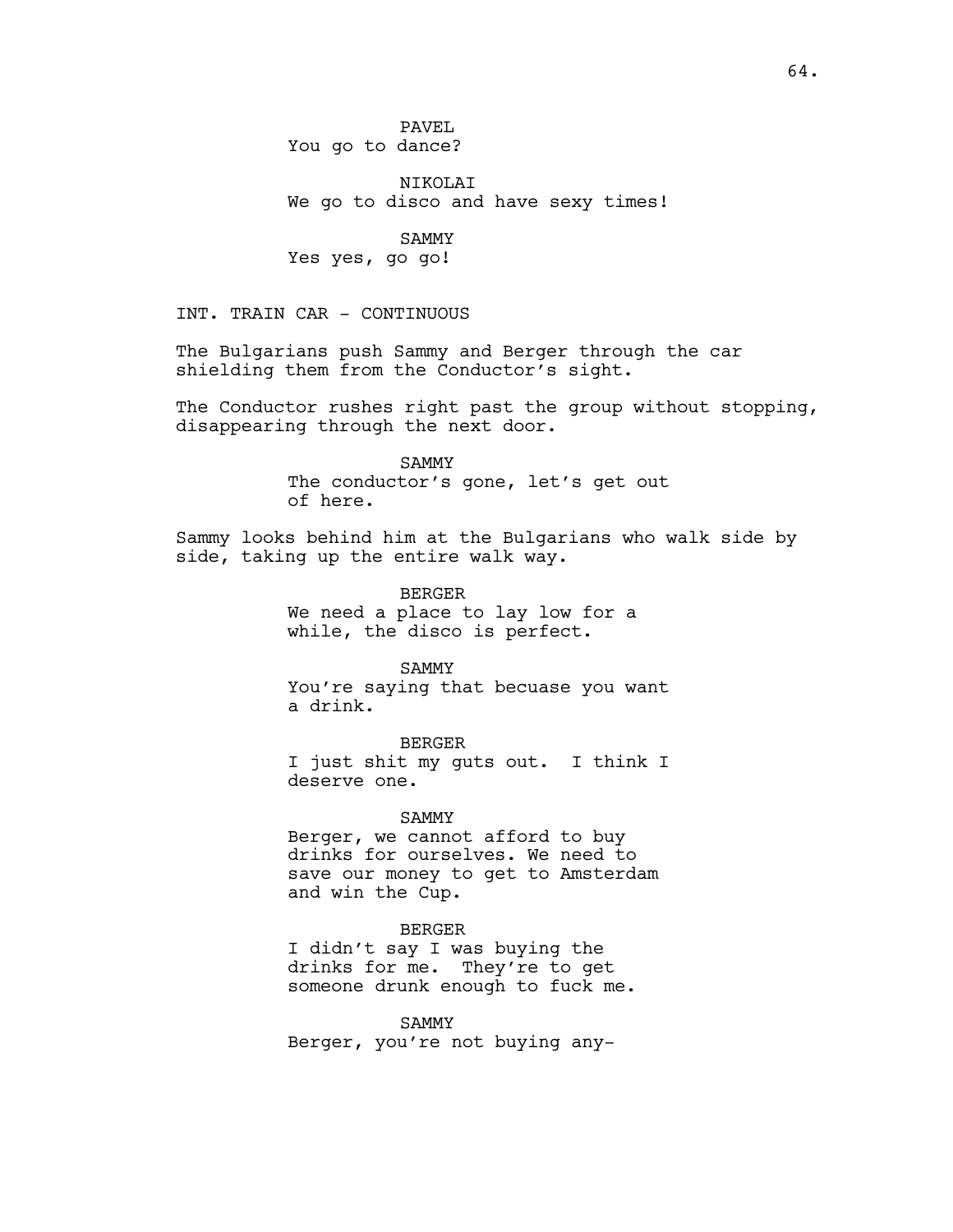The doors to the club bust open. Sammy and Berger stare in awe.

### SAMMY

Drinks...

BERGER And Moses brought forth the chosen people from the desert to the land of milk and honey!

Sammy's mouth hangs wide open as his eyes feast on a HORDE OF BEAUTIFUL EUROPEAN WOMEN bumping and grinding on the dance floor.

The club has a thick layer of smoke inside and Dubstep music blares loudly from the speakers.

Off to the right is a bar and the drinks are flowing.

PAVEL Now we drink!

INT. TRAIN CLUB BAR - CONTINUOUS

Pavel flashes a gold card at the BARTENDER who immediately begins pouring drinks for everyone.

> BERGER We need one of those cards man.

SAMMY Don't ruin this for us!

They raise their glasses.

PAVEL To new friend of train!

NIKOLAI AND GREGOR New friend of train!

They all drink.

## MONTAGE:

1. Sammy and Berger are engaged in a drinking game with the Bulgarians. Berger tries to reach for the card, but Pavel pockets it as he does.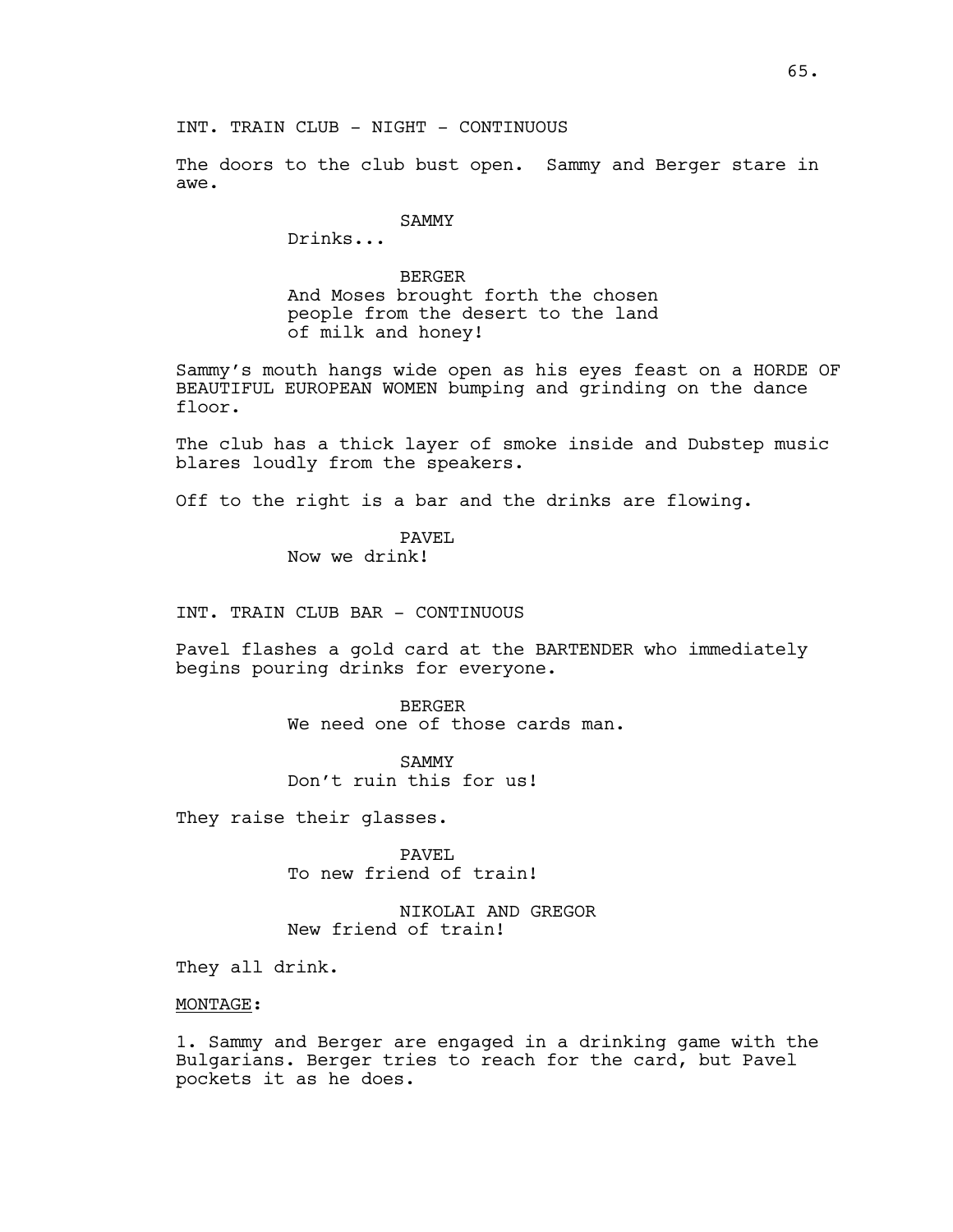2. Sammy takes a big shot and begins to cough and dry heave. The Bulgarians laugh loudly and pat him on the back. Again Berger tries to reach for the card, but Pavel pulls him in for a hug.

3. Berger's vision starts to double. A hot girl comes to the bar next to him and he shouts "Twins!" The girl looks confused and quickly leaves.

4. Sammy and Berger plead with the DJ to play a particular record. The DJ picks a different record and Berger gets mad, knocking the records everywhere.

Pavel takes Sammy and Berger under either arm. They are both completely hammered.

> PAVEL You have good times?

BERGER How can a Jew like me compalin about free drinks!

SAMMY (grinning) I can't feel my legs!

PAVEL Wait here, I get more drinks.

Pavel goes to the bar and gets two mixed drinks.

He pulls TWO WHITE PILLS out of his pocket and drops them into either glass dissolving instantly.

Pavel hands the drinks to Sammy and Berger.

SAMMY To friend of train!

BERGER To friend of train!

Sammy and Berger down their spiked drinks.

NIKOLAI (subtitled) Is it time?

PAVEL (subtitled) Not yet. In fifteen minutes we make our move.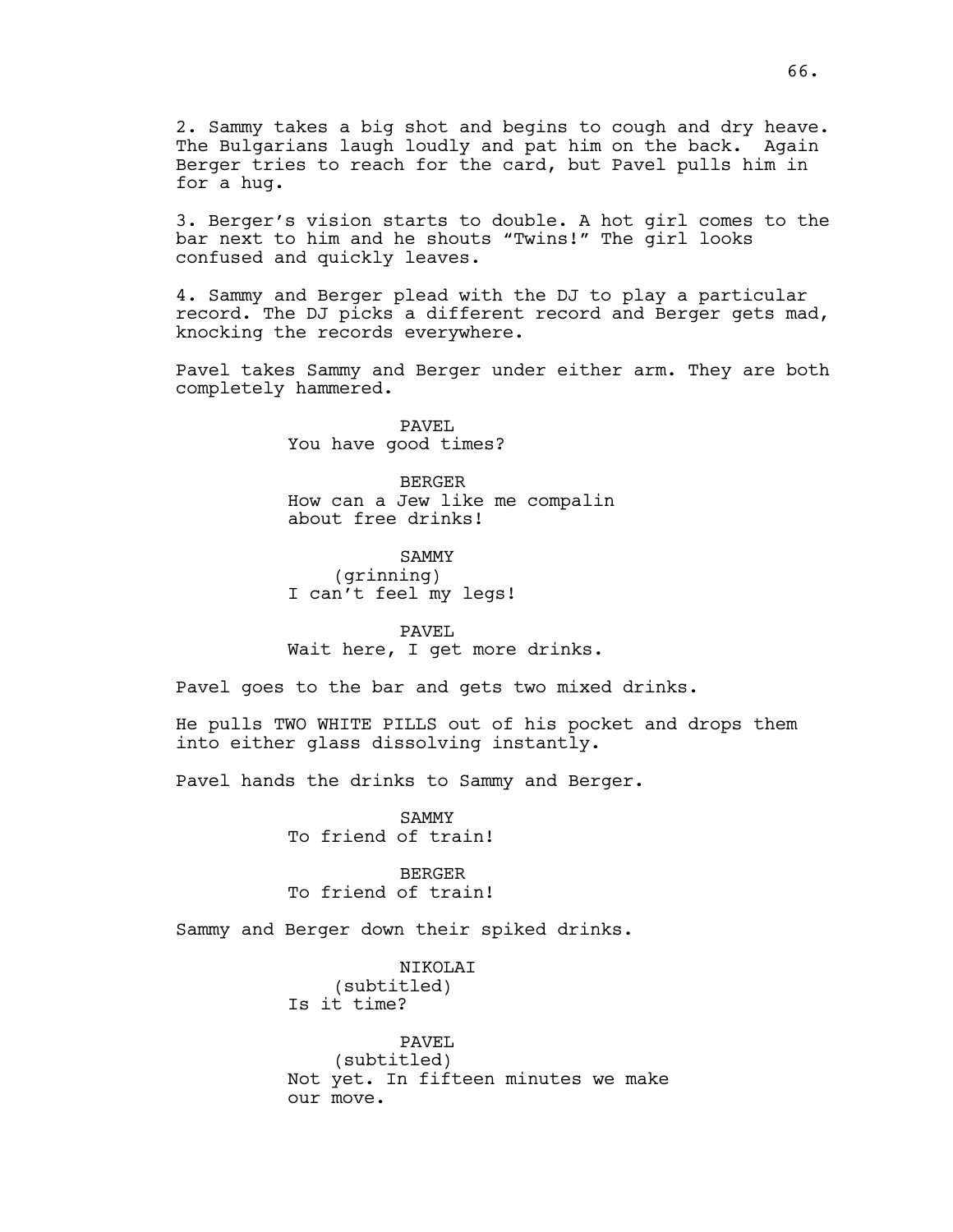Pavel and Nikolai push Sammy and Berger towards the dance floor.

Grigor stays behind and wiping all the residue from their drinks.

Sammy and Berger start drunkenly flailing their arms and legs to the beat of the music.

Two attractive English girls in tight mini skirts and six inch "fuck me" pumps watch Sammy and Berger from the edge of the dance floor.

The girls, SALLY and SARAH, whisper to each other, noticing how intoxicated Sammy and Berger are. They smile at each other and approach the drunken duo.

> SALLY Hey boys, you look like you could use some company.

BERGER (belligerently) We don't need company, YOU need company.

SAMMY Yeah, don't tell us what we need, only we know what we need.

SARAH I'll bet you could use some of this.

Sarah grabs Sammy head and pulls it into her bosom, letting him motor boat her. His eyes light up as she starts dancing with him.

Sally immediately moves towards Berger, pulling him close. She turns around and starts bumping and grinding on his crotch.

Sammy flails his arms to the beat awkwardly as Sarah tries to keep up.

> SAMMY So what are a couple of gorgeous girls like you gunna be doing in Amsterdam?

SARAH We both got a job in sales.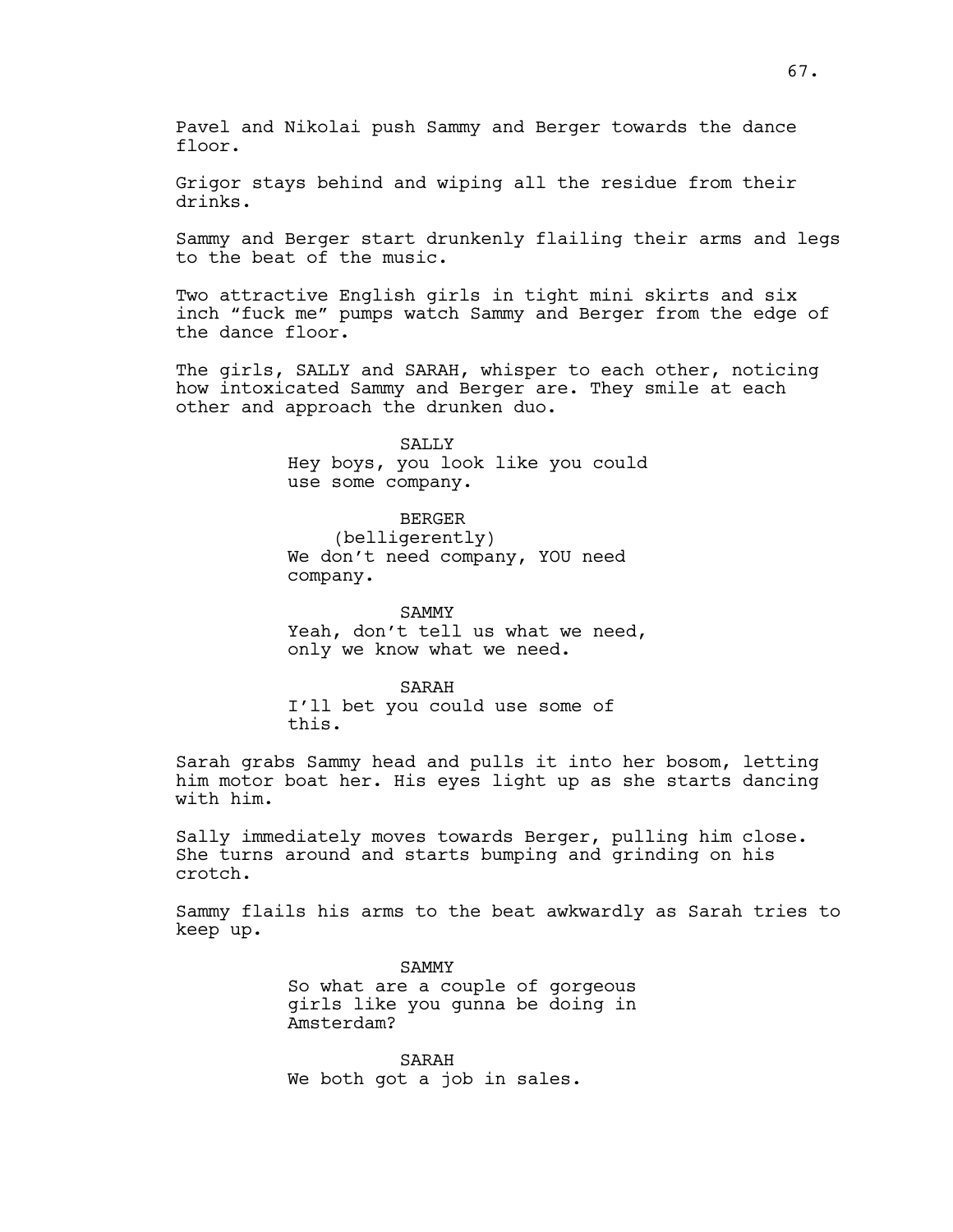Selling?

SARAH

Our vaginas.

Sammy's eyes light up. He looks over at Berger who has all but passed out on Sally's shoulders.

> SARAH (CONT'D) Tonight we're offering a special. Two for one.

Suddenly Sammy starts to feel the effects of the drugs. The color drains from his face.

> SARAH (CONT'D) So what do you say?

Sammy look directly at her. His eyes flutter.

SARAH (CONT'D) Do I have something in my teeth?

SUDDENLY A STREAM OF VOMIT COMES FROM SAMMY'S MOUTH AND HITS THE GIRL RIGHT IN THE FACE. HE COLLAPSES DIRECTLY ONTO THE DANCE FLOOR.

Berger points and laughs-

SUDDENLY HIS EYES ROLL INTO THE BACK OF HIS HEAD-

He passes out right next to Sammy.

Before anyone has time to react the Bulgarians swoop in to extract the drugged friends from the dance floor.

> PAVEL Come with us, tiny baby man. We get you food.

INT. THE BULGARIAN'S CABIN - LATER

Blackness. Nothing. Just the empty world around Berger.

Faint voices in the distance, too hard to make out.

Berger slowly opens his eyes, the light above blinding him. He shields his eyes as the voices become recognizable.

> GRIGOR (subtitled) What if they wake up?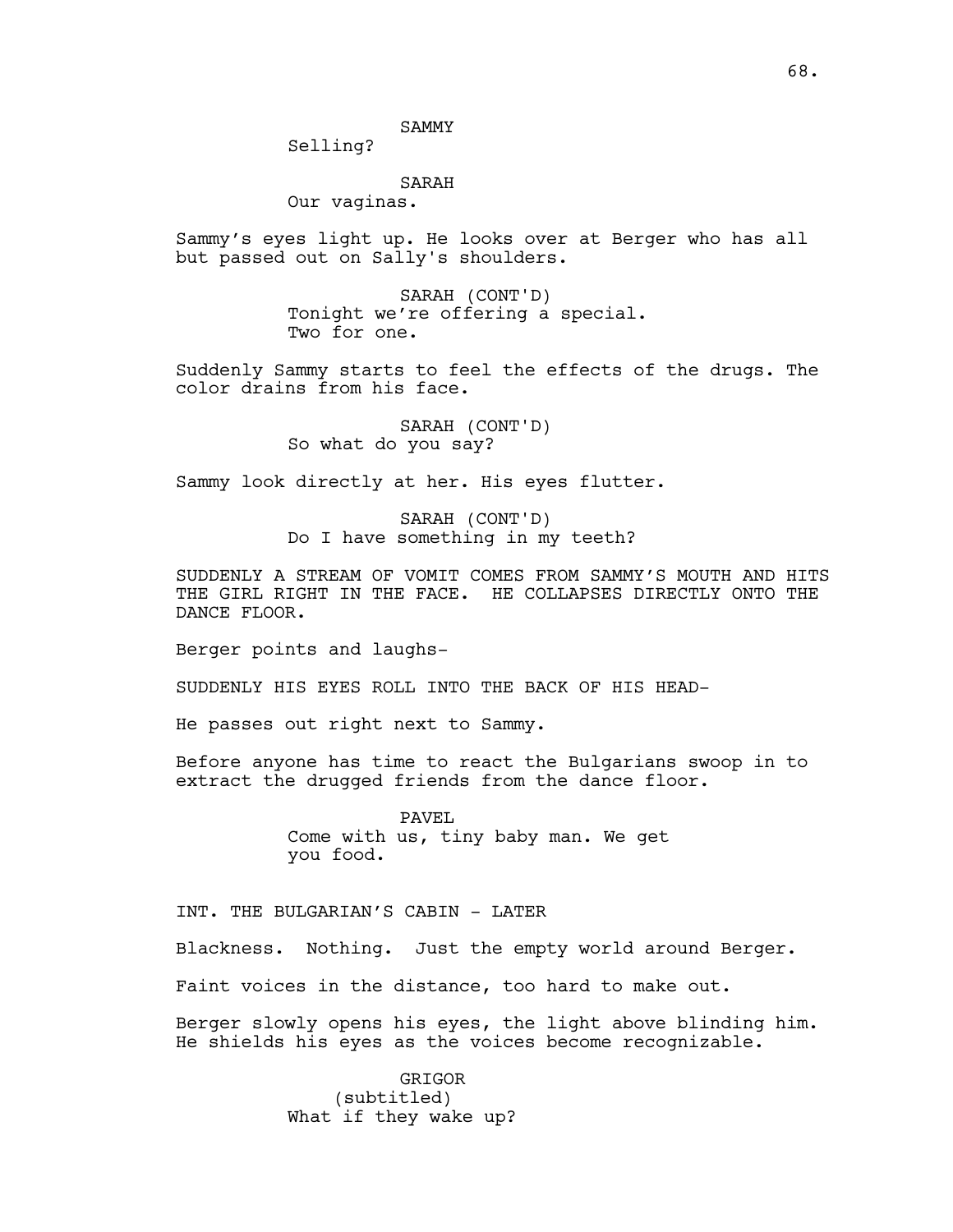PAVEL (subtitled) Don't worry, they're not going anywhere.

The three Bulgarians leave the cabin.

Berger starts to slowly regain consciousness. He looks around and sees the virtually empty room save for a couple of bunk beds and a sink.

Sammy sits passed out on the other side of the room.

Berger gets up and heads to the door, peering out into the hallway.

The Bulgarians are nowhere to be seen. Berger turns around and sees that his and Sammy's bags are open, every pocket unzipped.

Berger runs over to Sammy, and shakes him.

BERGER Sammy wake up, we're in trouble.

Sammy doesn't move.

BERGER (CONT'D) Don't die on me, bro!

SAMMY

(half-asleep) No Berger I will not suck your dick for bud...

BERGER You got some fucked up dreams there, brother.

Berger slaps Sammy across the face.

BERGER (CONT'D) Come on, get with me here.

Sammy starts to come to.

SAMMY

Hey Berger-

BERGER Let's go, get up.

Sammy becomes slightly more conscious.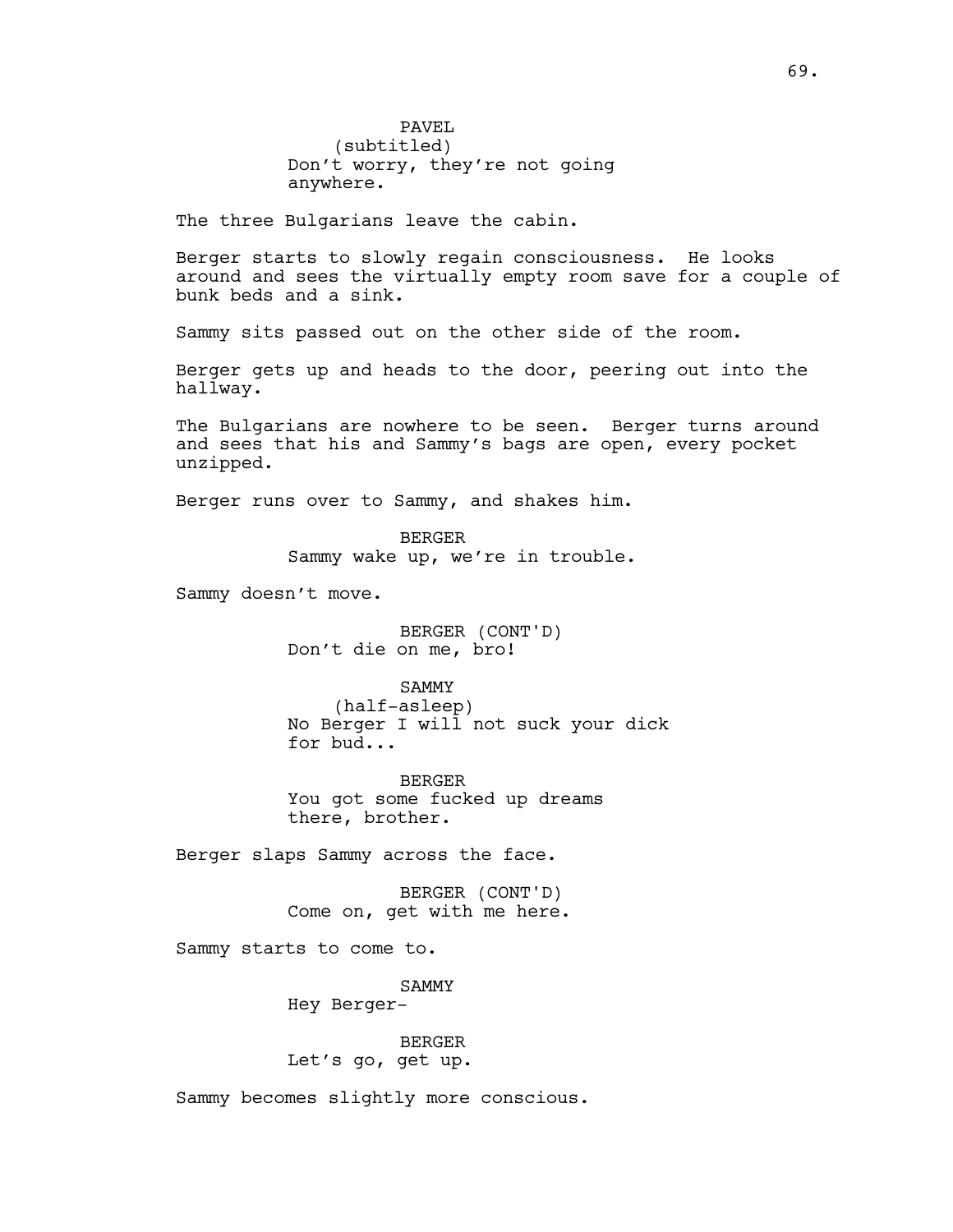Sammy sits up abruptly.

SAMMY (CONT'D) WE MISSED OUR FLIGHT TO AMSTERDAM, DIDN'T WE? I told you to set your alarm!

Sammy gets up a little too fast. His legs give out on him. He grabs at his throbbing head.

> BERGER Snap the fuck out of it, man. We're on a train to Amsterdam.

SAMMY The Bulgarians!

BERGER They must have drugged us.

Sammy sees the contents of their bags all over the room.

SAMMY

Our bags!

Berger walks over to the door. He peeks out, planning their escape route.

> BERGER No sign of them. Time to go.

> > SAMMY

But our stuff!

Berger grabs Sammy by the arm pulling him through the door.

INT. TRAIN HALLWAY - CONTINUOUS

Berger and Sammy continue down the hall.

The train has stopped at a station. Some passengers are disembarking while others struggle to get their bags onto the train.

Sammy is still woozy from the drugs.

SAMMY Are we in Amsterdam?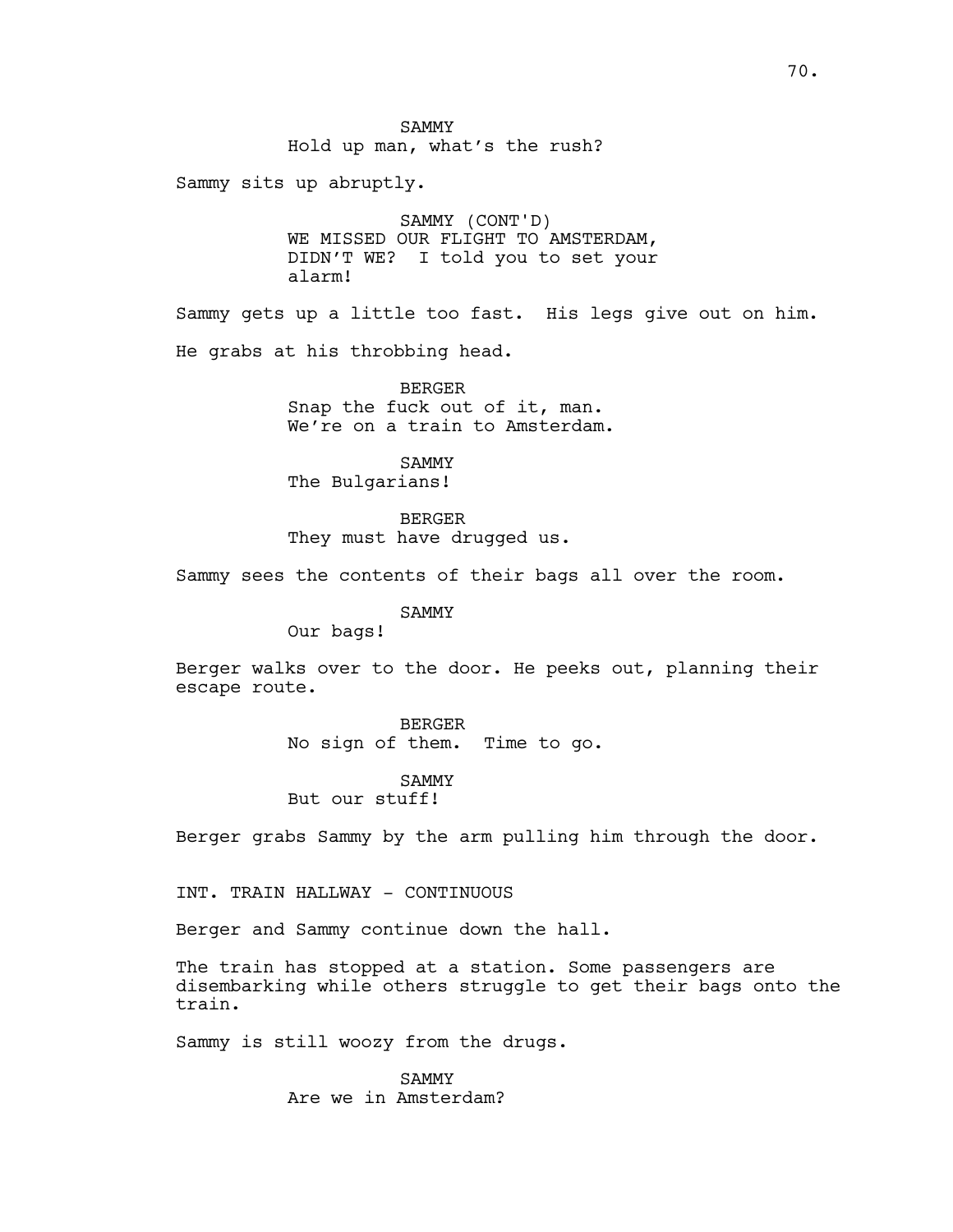## BERGER

Not quite, we're in Brussels.

Just then the Bulgarians come down the hall in the opposite direction. They notice Sammy and Berger up ahead.

### PAVEL

Hey! Americans!

BERGER Come on, don't look back.

Berger pulls Sammy through the train car, walking as quickly as they can without making a scene.

> PAVEL American hotties, come back! We play now!

Berger picks up speed, dragging Sammy along behind him. The two start knocking into people.

### BERGER

Sorry. Excuse me! Sorry.

The Bulgarians keep pace, gaining on them, and knocking people over with no regard for anyone.

> BERGER (CONT'D) QUICK, OFF THE TRAIN!

Berger leads Sammy off the train, hurling him around the corner.

EXT. BRUSSELS TRAIN STATION - CONTINUOUS

Berger and Sammy knock over an OLD WOMAN with a walker. She falls but Berger doesn't stop.

## BERGER Sorry, grandma!

The two blend in with the crowd, keeping their heads down.

SAMMY Please tell me you have some sort of plan.

BERGER I always have a plan.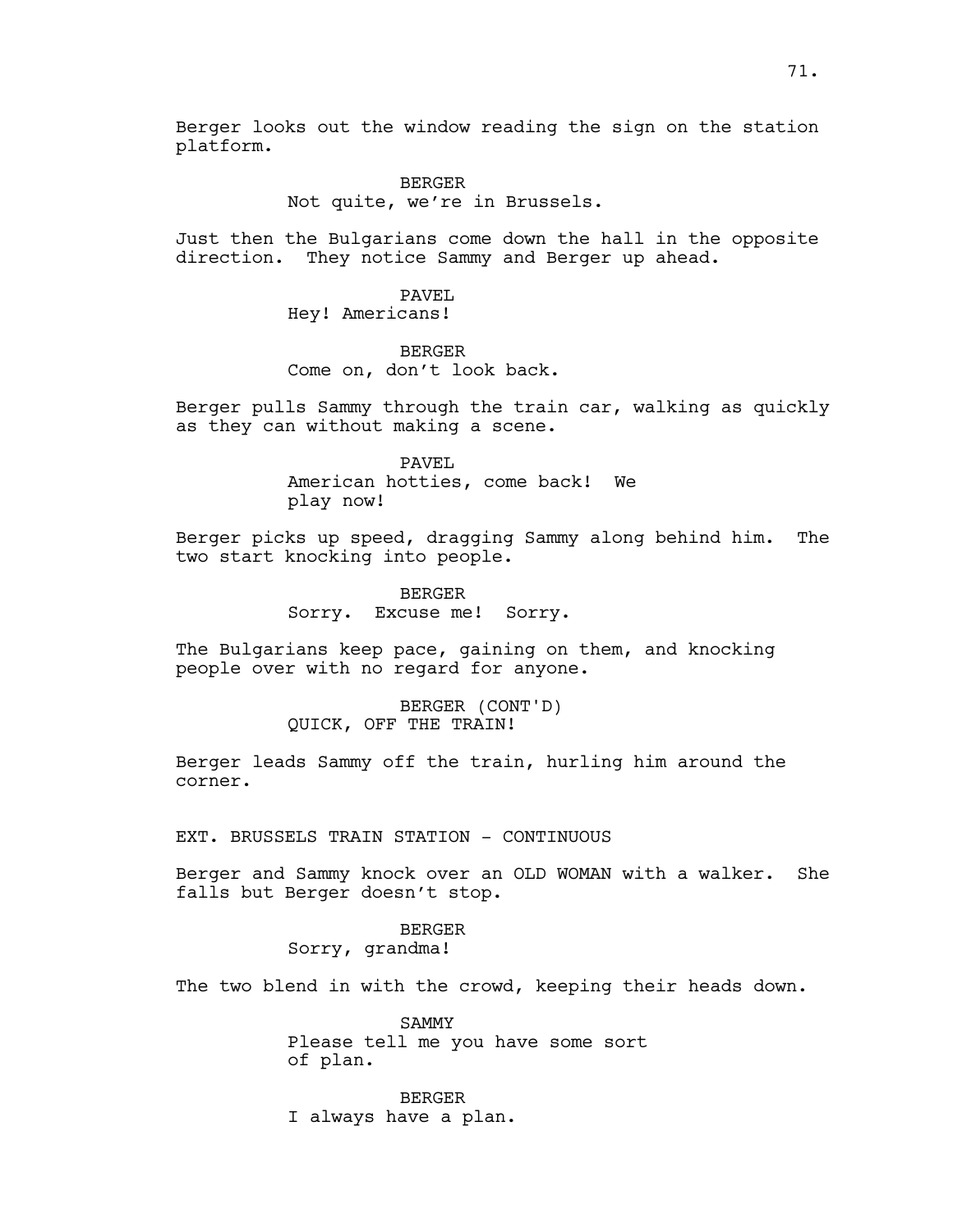Sammy sees the Bulgarians get off the train.

SAMMY

You better, because here they come!

The Bulgarians stand a full head above everyone else on the platform.

Pavel spots the grandma sprawled on the floor up ahead where people have gathered around trying to help her.

Pavel looks ahead and sees Sammy and Berger.

They make eye contact.

Pavel and the Bulgarians make their way towards the two.

SAMMY (CONT'D)

Shit.

### BERGER

This way!

Berger drags Sammy towards a different train on the other side of the platform.

The Bulgarians follow suit and head towards the same car but a different door.

INT. SECOND TRAIN - CONTINUOUS

Berger throws Sammy on the train by his shirt. Sammy flies through the air nearly landing on a child.

Berger gets on. As he does he sees Pavel step through the door at the opposite end of the car.

# BERGER

# Off the train!

Berger grabs Sammy by the shirt and tosses him back off the train.

INT./EXT. SECOND TRAIN/PLATFORM - CONTINUOUS

Sammy's shirt starts to rip as he flies out the door.

They rush back across the platform towards their train to Amsterdam.

Pavel and his fellow Bulgarians step out behind them.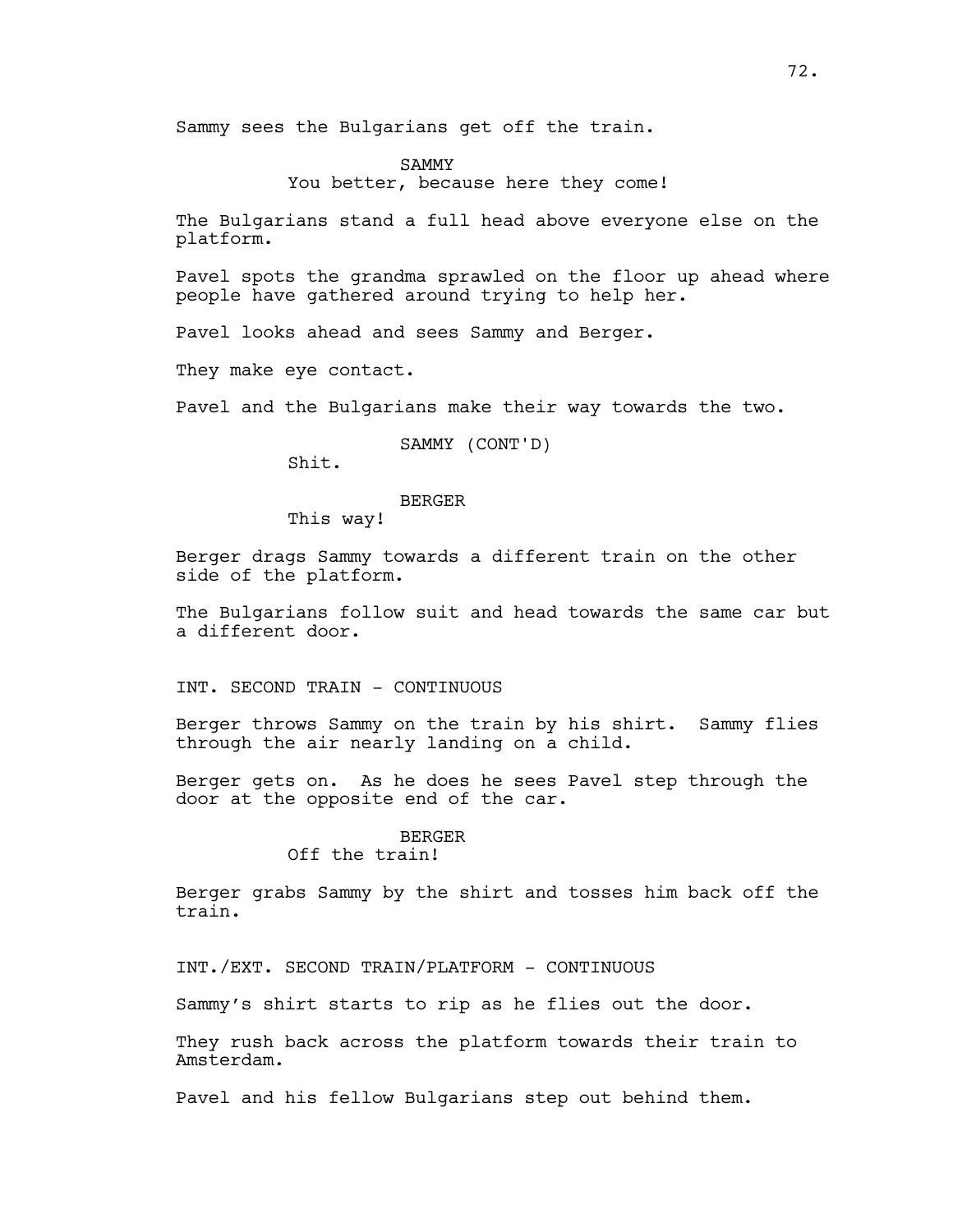The Second Train's whistle rings out. The lights inside dim for a moment.

# CONDUCTOR (in Belgian) All aboard!

# BERGER Back on the train!

Berger throws Sammy back on the second train. Sammy falls to the floor. Berger jumps on just as the door closes.

# SAMMY

My ankle!

Sammy sits there holding his twisted ankle.

Suddenly Pavel forces a door open on the other end of the car.

He spots Sammy and Berger and the Bulgarians start to head towards them.

> BERGER Let's go Sammy, get up!

## SAMMY

I can't, you twisted my ankle.

Berger grabs Sammy under the arms and heaves him over his shoulder.

> SAMMY (CONT'D) Put me down.

Berger looks back towards the Bulgarians. They inch closer and closer.

Berger looks back at the closed door.

#### BERGER

This is going to hurt you a lot more than it's going to hurt me.

# SAMMY

Wait, what?

Berger steps back and takes a slight running start at the closed door.

HE SMALS SAMMY'S HEAD INTO THE GLASS LIKE A BATTERING RAM.

He merely bounces off with a loud thud.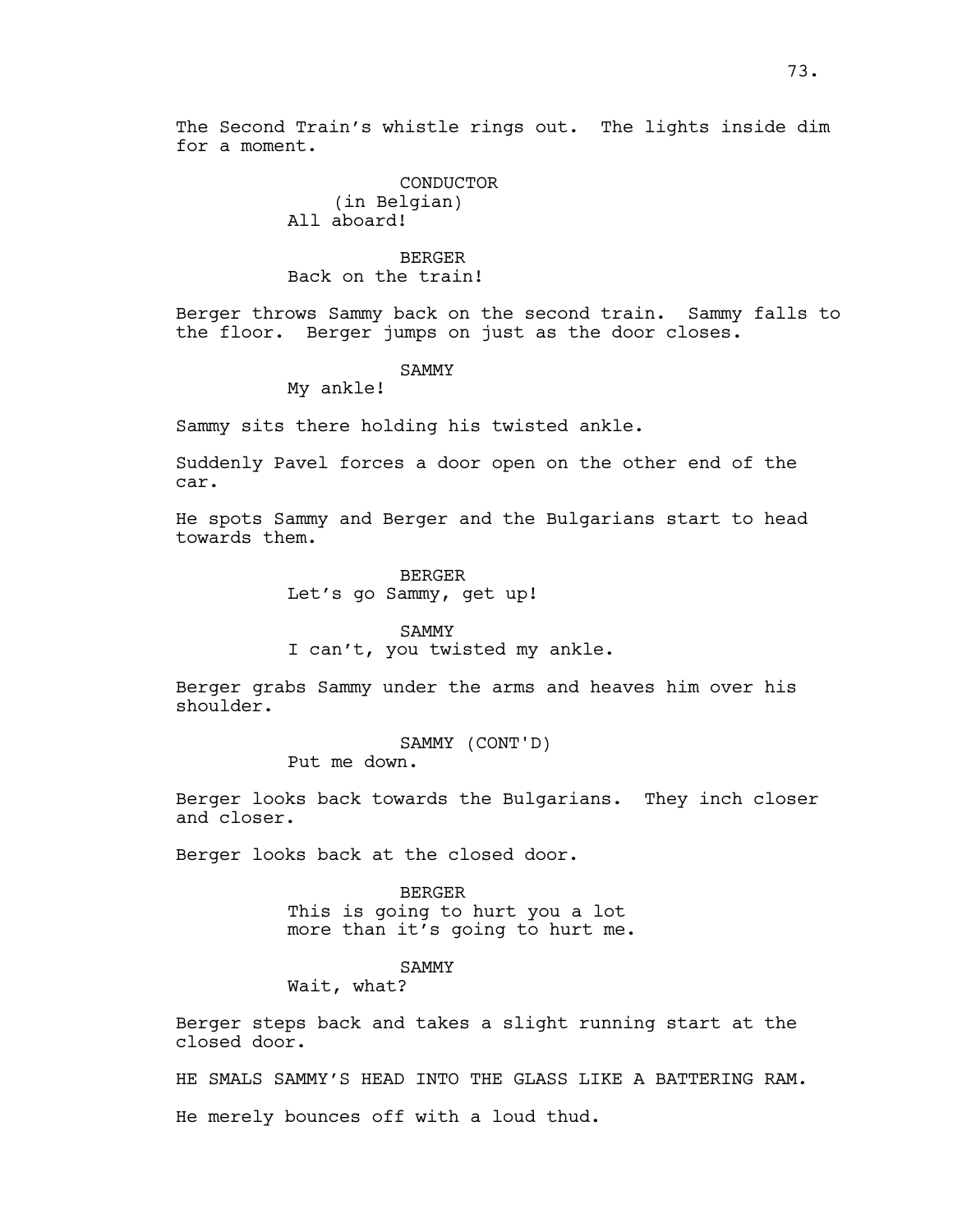SAMMY (CONT'D) WHAT THE FUCK, BERGER?

BERGER I thought it would work.

The Bulgarians get closer and closer.

SAMMY

Fuck! They're coming.

Berger tries to open the door but it won't budge. He starts praying.

> BERGER Please God, I'm not ready to die! I promise, no more hookers, no more drugs, no more fat chicks!

Suddenly the doors open-

BERGER (CONT'D) Thank you!

EXT. PLATFORM - CONTINUOUS

Berger jumps out with Sammy in tow. A CONDUCTOR has opened the door with a special key from the outside.

He lets an OLD MAN in his 80s on the train, a Mr. Magoo looka-like.

Berger starts to take off with Sammy towards the train on the other side of the platform when they pass a CONDUCTOR.

Berger suddenly stops and runs back up to the Conductor.

BERGER See those tall dudes over there? They don't have tickets, they're trying ride for free.

CONDUCTOR

Are you sure?

Berger has already taken off towards the train back to Amsterdam.

He gets on just as the doors close.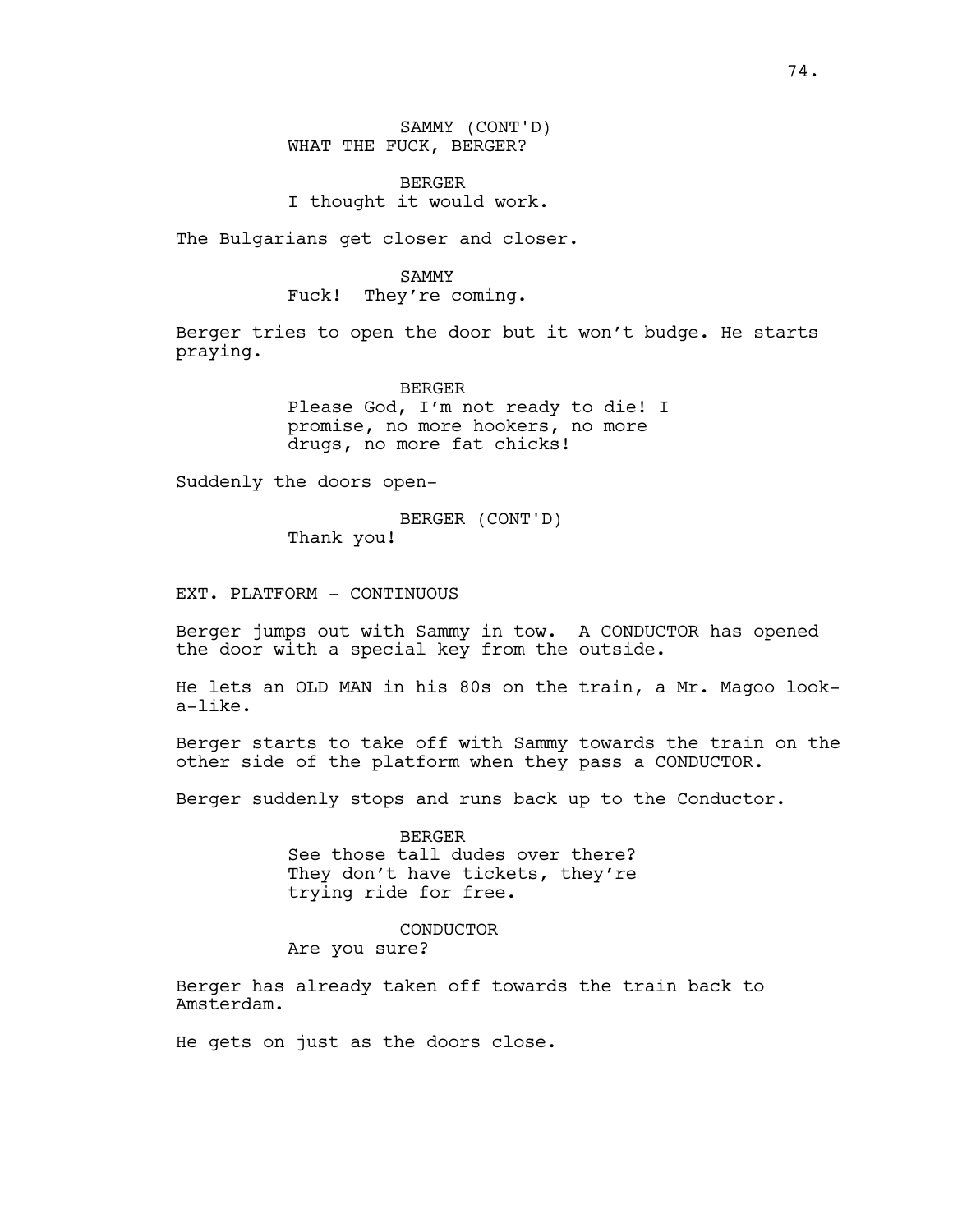Berger puts Sammy down on the floor. Both are out of breath. Sammy rubs his head.

> SAMMY I think I have a concussion.

BERGER At least your ankle doesn't hurt any more.

## SAMMY

# Yes it does!

Sammy continues to rub his ankle and head at the same time.

SAMMY (CONT'D) Help me up. Let's just go find our stuff.

Berger helps Sammy up.

The train blows its whistle and starts to pull out of the station. As it does Sammy and Berger look out the window at the Bulgarians being harassed by several conductors.

Pavel looks up at the departing train and makes eye contact with Berger who flips him the bird.

INT. THE BULGARIANS' CABIN - CONTINUOUS

Berger and Sammy return to the Bulgarian's cabin. All of their things are strewn across the floor.

> SAMMY They went through all of it.

BERGER Did they take anything?

Sammy rummages through his bag desperately. Frustrated, he takes his bag and throws it across the room.

> SAMMY Our cash, our credit cards, our ID's. Those fucking Bulgarians took it all.

Sammy stands up looking at all their things thrown across the floor.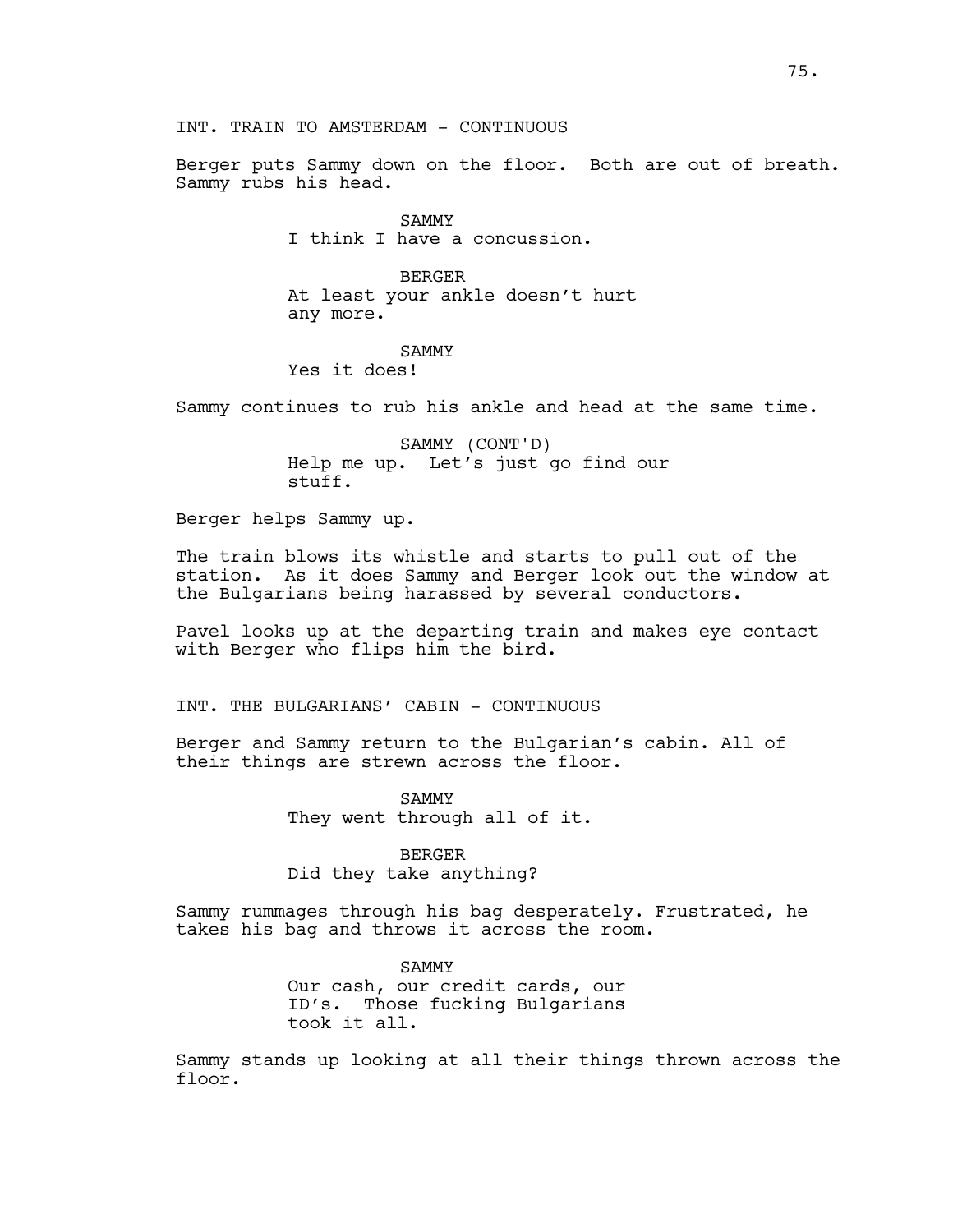We'll figure something out.

Sammy bends down, grabs his bag, and starts stuffing his things back inside.

### SAMMY

Like the time in junior year when you forced me to help you hijack the football team's limo?

# BERGER

Why you gotta bring up the past?

SAMMY Because if my memory serves me right we didn't fare to well in that situation did we?

### BERGER

Yeah but-

### SAMMY

Or how about the time you insisted on smoking some bud with that Army Ranger after the Lakers game.

### BERGER

That's the least I could have done after the guy-

#### SAMMY

It turned out that guy was a raging lunatic. He chased us four blocks. Then we missed the last bus home and had to catch a cab that I paid for.

### BERGER

I told you I would get you some cash for-

#### SAMMY

I haven't seen a dime of that money and that was 3 years ago.

## BERGER

With all the money we're about to make in Amsterdam, we won't have a problem.

SAMMY Us having to go to Amsterdam is the problem! (MORE)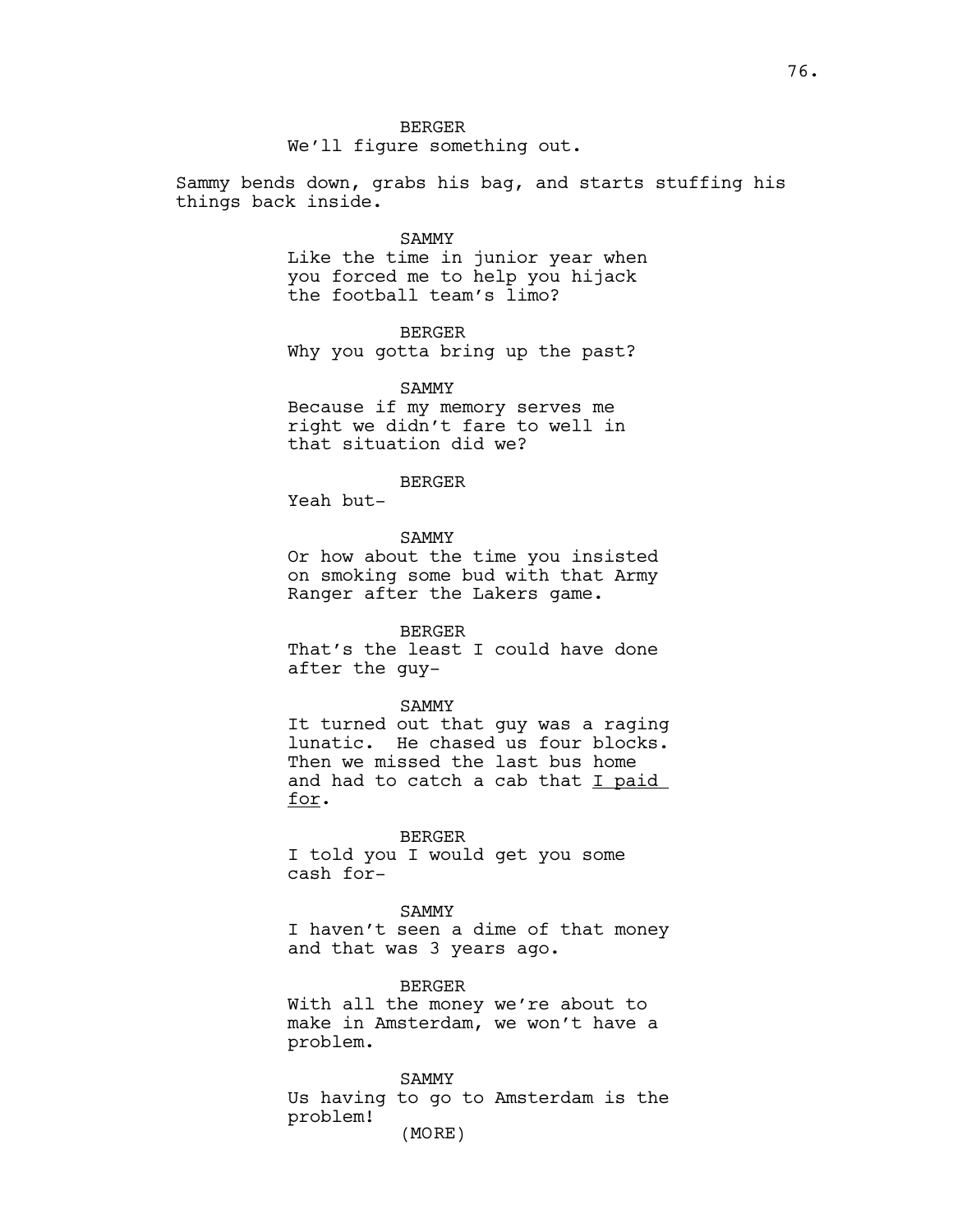## SAMMY (CONT'D)

If it wasn't for you wasting all that money on the new hydroponics grow system we wouldn't be in this mess in the first place.

### BERGER

That hydroponic system helped me create our bud which is going to make us richer than that dispensary ever could. Just chill, it will all work out.

### SAMMY

That's your answer to everything.

BERGER

You're acting like this is all my fault or something.

Sammy's face turns blood red. He jumps up looking Berger dead in the eyes.

## SAMMY

Wake up shit for brains, IT IS YOUR FAULT!

BERGER How is it my fault?

#### SAMMY

Did you not notice all the fucked up situations we've gotten ourselves into this trip?

## BERGER

We're almost there aren't we?

#### SAMMY

Only by the grace of God! We were nearly arrested in Spain, raped by dominatrix trannies, and now we've been robbed by Bulgarians.

#### BERGER

Just don't think about it and it will all go away. That's how I deal with shit like this.

### SAMMY

Maybe you should start thinking for a change.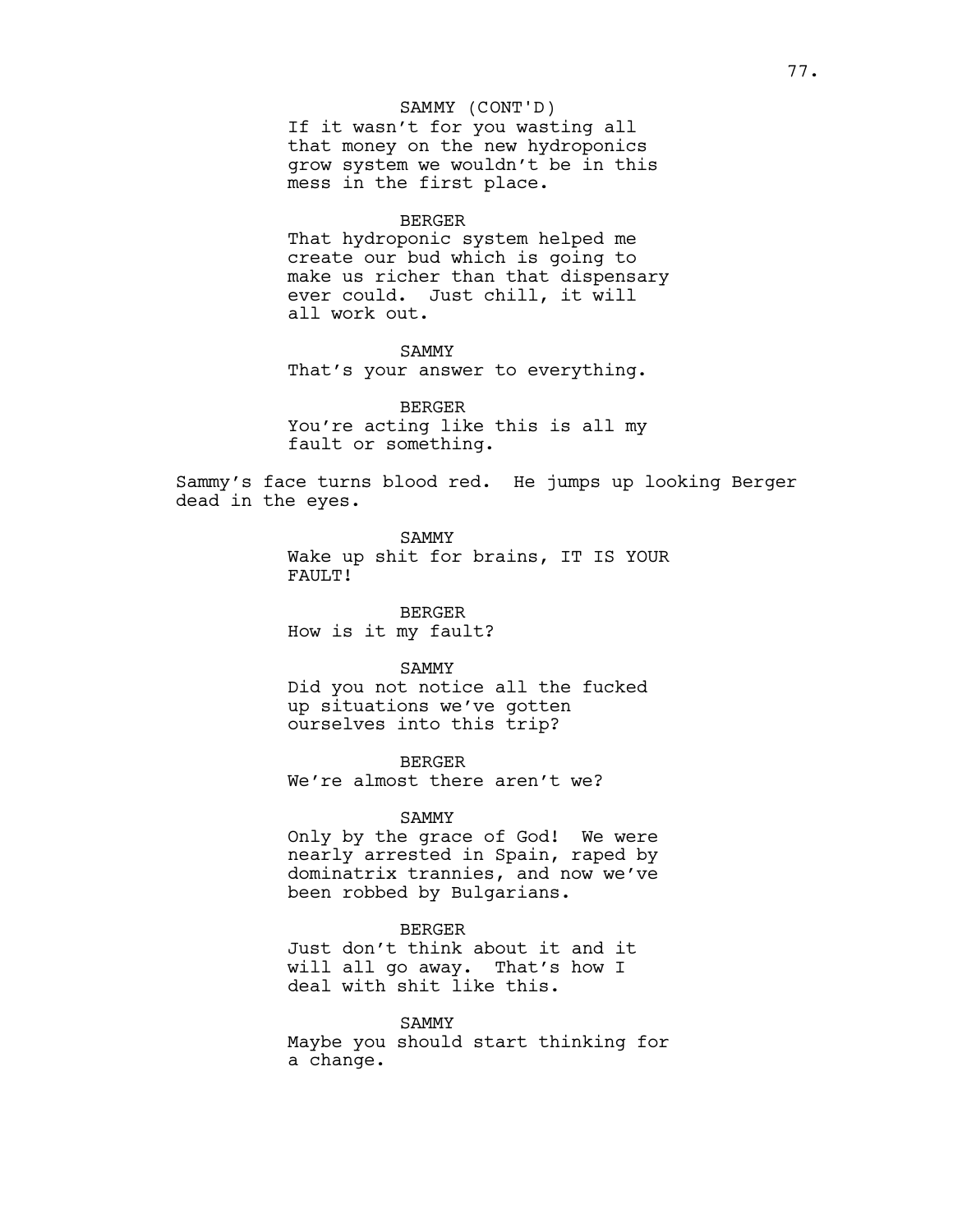## BERGER

And maybe you should try and go with the flow for once. The more you worry the worse things get.

SAMMY

No, the worse things get the more I worry... But not this time.

### BERGER

What the fuck is that supposed to mean?

SAMMY I'm getting to the hotel, picking up the bud and using the winnings to pay for this trip and the bank loan. I'm selling my share and I'm out.

BERGER You can't do that! That's my bud! I grew it, I created it!

Sammy grabs his bag and throws it over his shoulder.

BERGER (CONT'D) Where are you going?

#### SAMMY

Somewhere far away from you. The next time you see me will be on the cover of High Times.

Sammy leaves, slamming the door in Berger's face.

BERGER We'll see about that!

EXT. AMSTERDAM STREETS - DAY

Berger emerges from the Amsterdam Train Station and onto the street.

It is bustling with PEOPLE who go about their daily commute paying no attention to him.

He looks over at the taxi line, it's huge. Berger then looks down towards the canals, empty.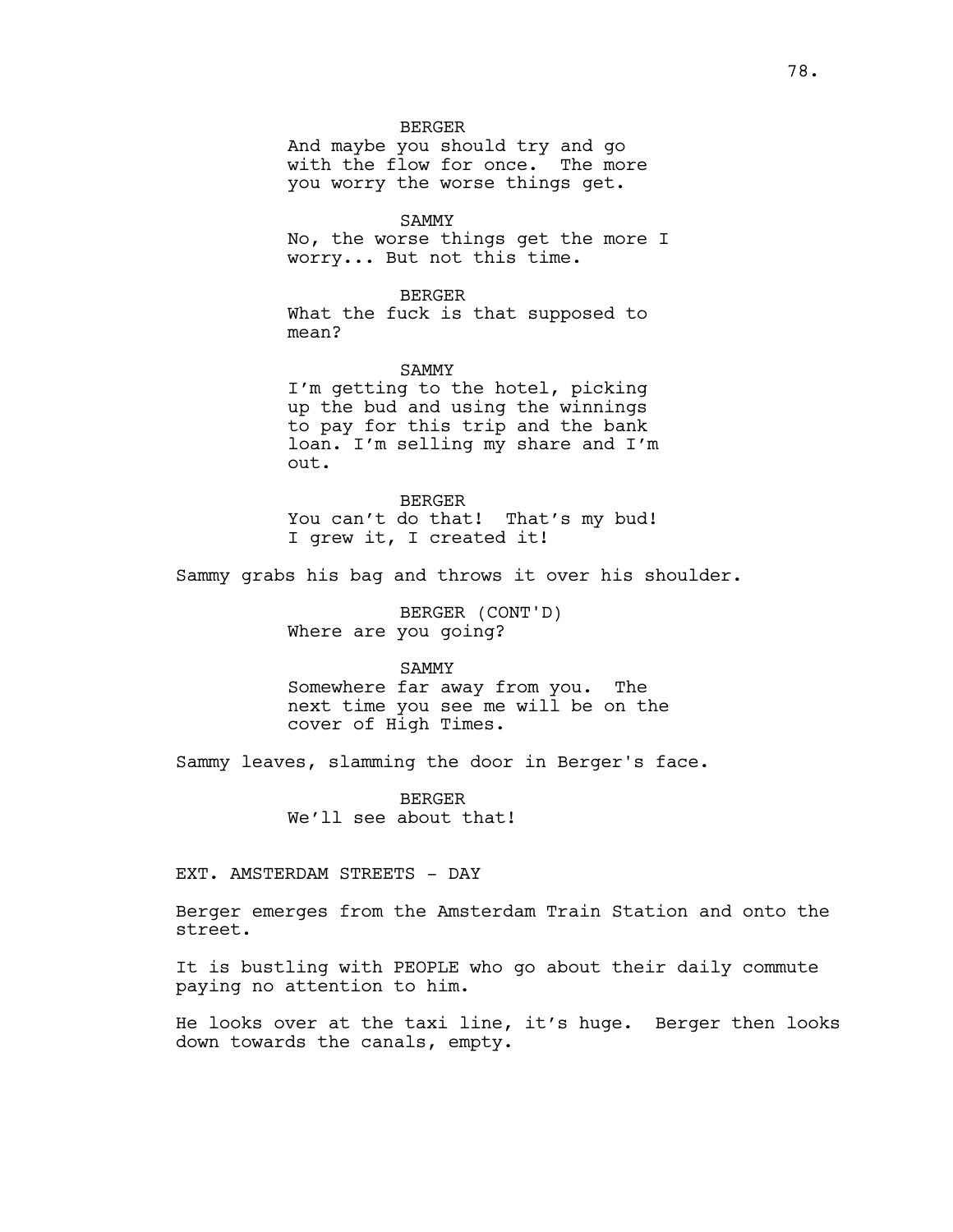Berger makes his way down the empty line. He jumps into the first barge he sees.

It's CAPTAIN, an old gray haired man, sits reading a magazine.

> BERGER The Grand Hotel Krasnapolsky! Hurry!

The Old Man sighs and heaves himself up, puts down his fishing rod, and slowly unties the boat from its mooring.

> BERGER (CONT'D) (under his breath) Come on, come on, come on...

The Captain finally unties the boat. He sits down near the outboard motor and pulls the starter cable.

The motor sputters and stalls. He tries again with the same result.

EXT. AMSTERDAM STREET - DAY

Sammy emerges about 200 yards away from Berger. He doesn't see him.

Sammy does see a second huge line of people waiting for taxis.

He too looks over at the canals, and sees a sign for a water taxi. There's no water taxi, nor is there a line.

> SAMMY Can't be that long of a wait.

# EXT. CANALS - CONTINUOUS

Sammy gets down to the canals, to see a barge pulling up. Behind it's Captain sits Berger.

The barge makes dock.

BERGER You've got to be kidding me. I'm sorry there's just no more room, you're going to have to find another boat.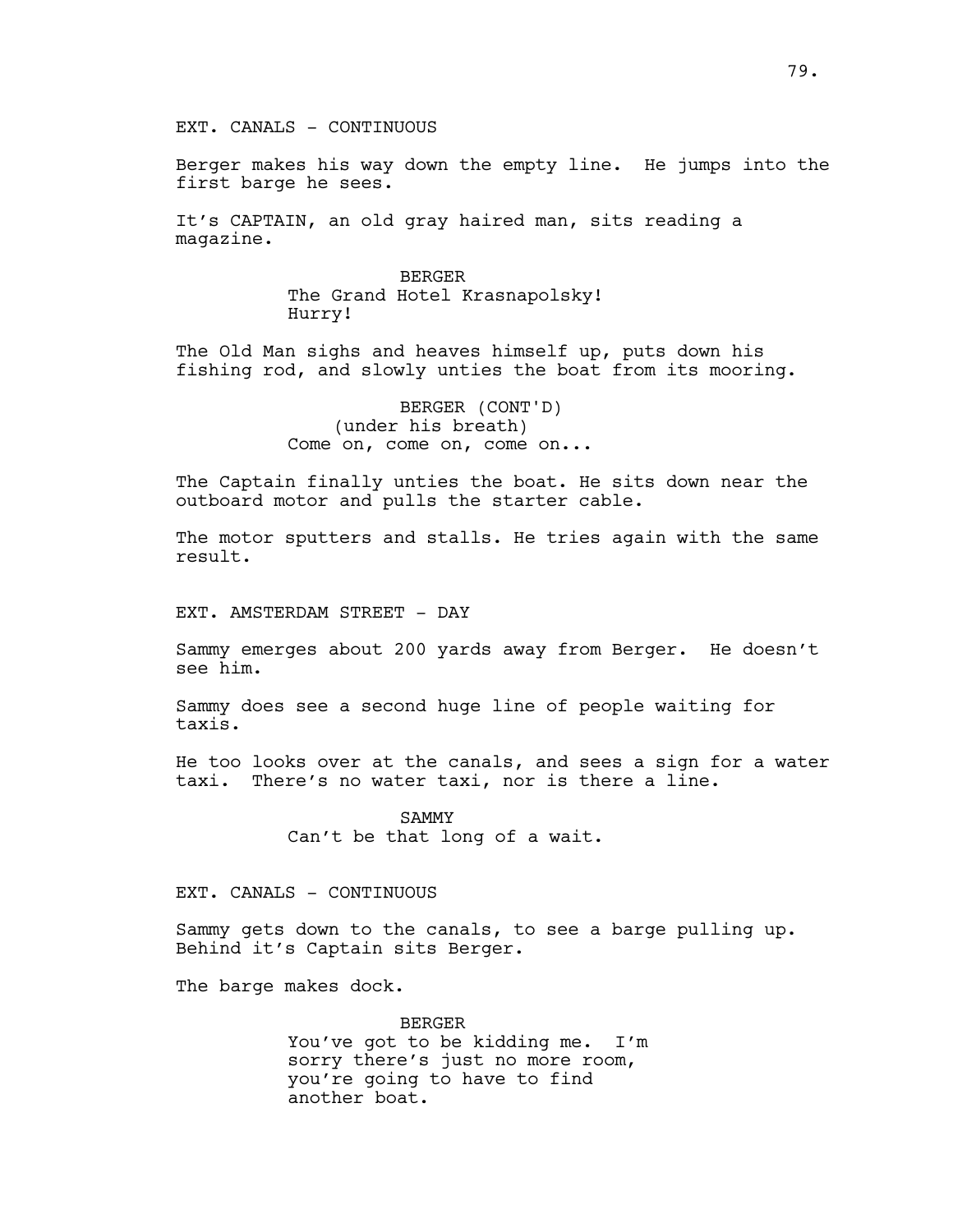Sammy stands there, examining the empty boat. There are another six seats available.

Sammy steps onto the barge.

BERGER (CONT'D) Didn't you hear me! You're going to-

SAMMY Deal with it Burger. We have less than an hour before they close admission.

BERGER You can ride along in the boat but there's no way I'm working with an asshole!

Sammy sits down, as the Captain tries to start the motor.

The old man pulls the starter he gets nothing. The old man tries again, albeit not nearly hard enough. The motor sputters and stalls.

Berger finally loses his patience.

BERGER (CONT'D) Move it, grandpa!

SAMMY

You're going to get us both thrown off this thing!

Berger pulls the starter cable again and the motor roars to life, his maniacal laughter nearly drowned out by the motor.

> BERGER Yee-haw! Let's book it, Dan-O!

The old man sits down behind the wheel of the water-taxi and hits the accelerator.

Berger hums the "Hawaii 5-0" theme song to himself.

His excitement is quickly extinguished, however, when he realizes that the old man is puttering the water-taxi along slower than the people walking on the roads above them.

> BERGER (CONT'D) Hey, Old Man, you're slower than Helen Keller!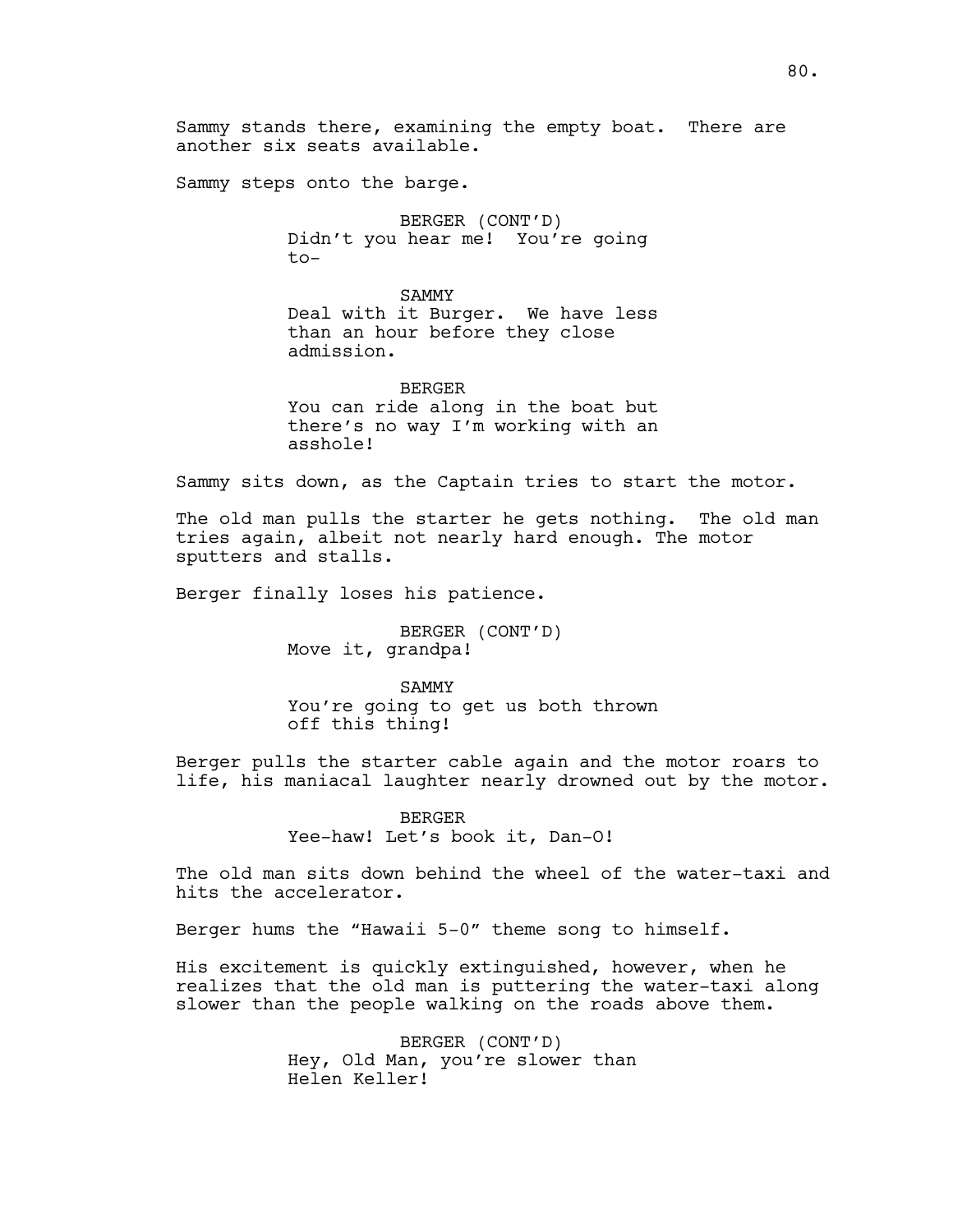The old man doesn't even acknowledge Berger and keeps his eyes on the canal.

Berger watches anxiously as pedestrians walk faster than the water-taxi.

BERGER (CONT'D)

Come on!

The boat putters along towards an intersection in the canals.

Passing in front of the three is a large barge carrying a load of garbage. The old man slows the water-taxi down and waves his hand, signaling the barge to go in front of him.

> BERGER (CONT'D) Don't give him the right of way! Just go!

The old man dismisses Berger's pleas with a wave of his hand as they wait for the barge to pull in front.

The old man reaches below his seat and finds a gas mask. He puts it on.

## SAMMY What the hell is that for?

The scent from of the garbage wafts back over the water-taxi, hitting Sammy and Berger in the face. Their eyes begin to water and the two starts to cough.

### BERGER

Dear Christ!

Sammy hangs his head off the side of the boat trying to escape the toxic fumes to.

> BERGER (CONT'D) Pull around! There's plenty of room!

The old man just sits and putters behind the foul-smelling barge. Berger dry-heaves a couple times

BERGER (CONT'D)

Screw it.

Berger pushes the old man out of his seat and takes control of the water-taxi.

> OLD MAN (subtitled) Stop! Don't!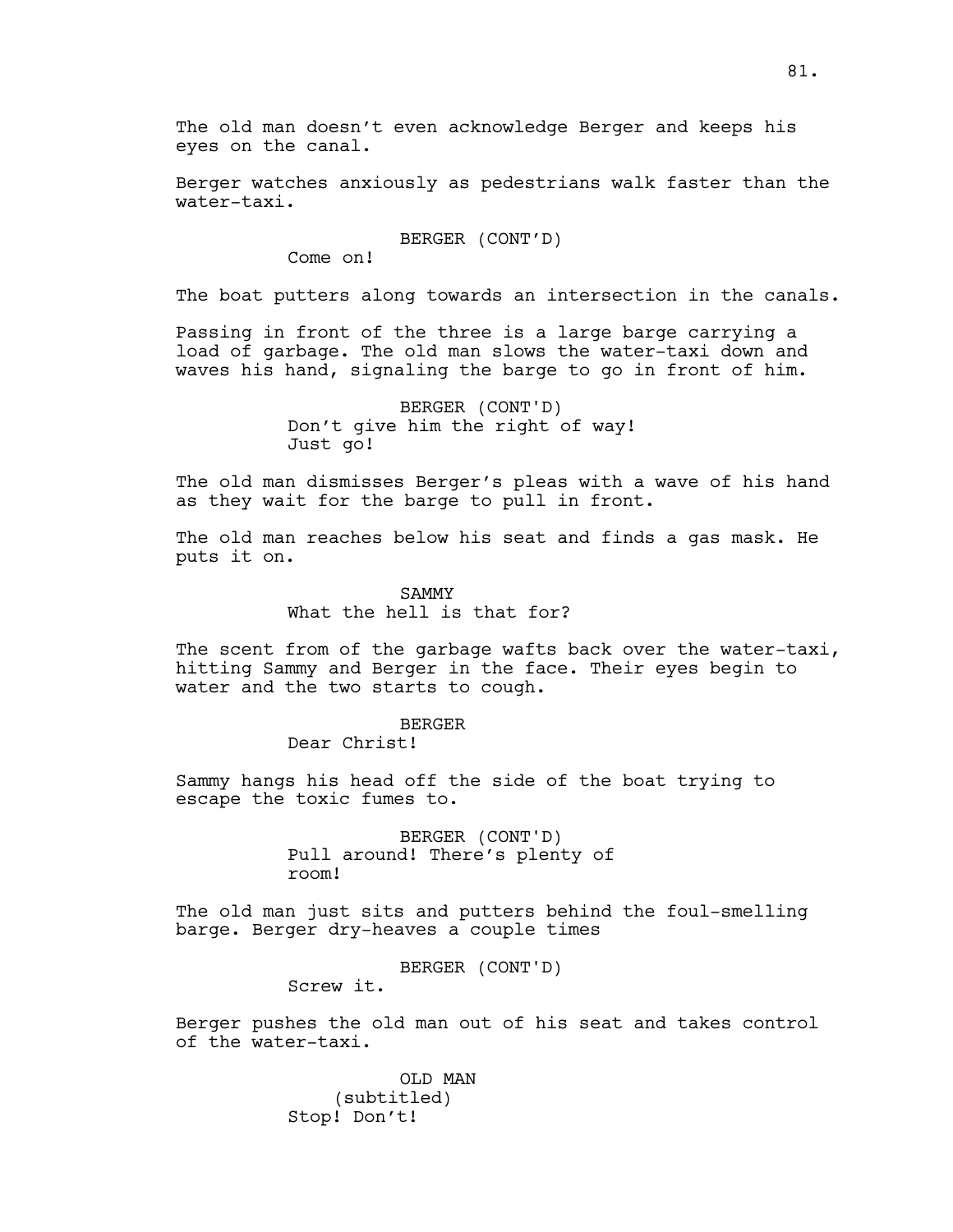Berger hits the accelerator and speeds around the side of the barge. Sammy holds on for dear life, almost flying into the water.

Just as Bergers about to pass the Garbage Barge he sees another water-taxi filled with tourists heading straight for him.

He swerves suddenly, attempting to escape the inevitable.

## BERGER Fuck fuck fuck!

Berger crashes directly into the garbage-boat. The impact is so forceful that the barge-operator loses his balance and falls into the water.

A huge hole opens up in the hull of the garbage boat and it starts to quickly take on water.

The other water-taxi hits the wall of the canal sending several tourists flying.

EXT. OUTDOOR CAFE - CONTINUOUS

Several classy-looking PEOPLE sit at an outdoor cafe, sipping coffee and smoking cigarettes.

A WAITER brings a cup of coffee and some milk to an ATTRACTIVE WOMAN (40). Underneath her is a BIG BLACK DOG tied to her chair, napping in the sun.

Suddenly the dog rouses, his nose twitching. He starts to growl.

The attractive woman reaches for her milk and starts to pour it. Her face sours. She smells her milk.

> ATTRACTIVE WOMAN (subtitled) Excuse me, waiter. This milk has gone bad.

The waiter comes over to her table.

WAITER (subtitled) That's impossible, madame. This milk is was delivered today.

ATTRACTIVE WOMAN (subtitled) Then what's that awful smell?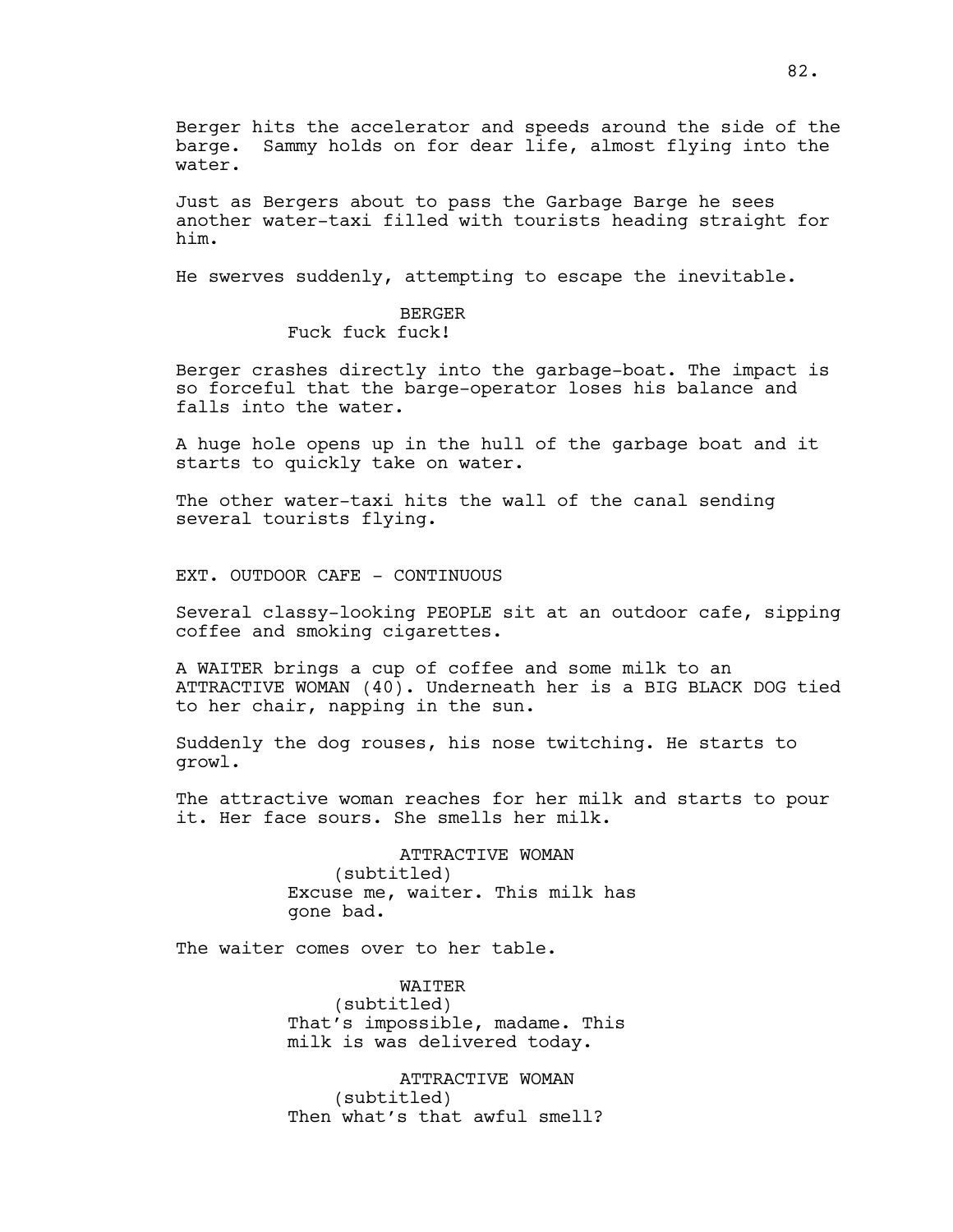EXT. CANAL BANKS - CONTINUOUS

At that moment Berger heaves himself over the side of the canal wall, followed by Sammy.

The two are completely soaked and covered in garbage.

SAMMY Could you fuck this trip get any worse?

EXT. OUTDOOR CAFE - CONTINUOUS

The startled woman drops the milk and gasps.

Suddenly her dog lets out a howl and takes off from under her chair sending her and the table flying.

The dog runs straight for Berger and Sammy dragging the chair behind him.

EXT. CANAL BANKS - CONTINUOUS

BERGER It just did! Run.

Berger and Sammy takes off at full speed but the dog quickly gains on them.

EXT. AMSTERDAM STREET - CONTINUOUS

Berger pushes his way through crowds of people as if he were a fullback blcoking for Sammy. The two try to stay one step ahead of the growling dog.

> BERGER Make way! Coming through! Watch it! Move it or lose it, sister!

The dog snarls and snaps at Sammy's heels, ripping a piece of his pant leg off. The chair swings wildly behind it, knocking people over and damaging property.

# SAMMY

Fuck!

As the dog thrashes his ripped pant leg Sammy breaks away from it. The dog spits out the pant leg and runs after the two.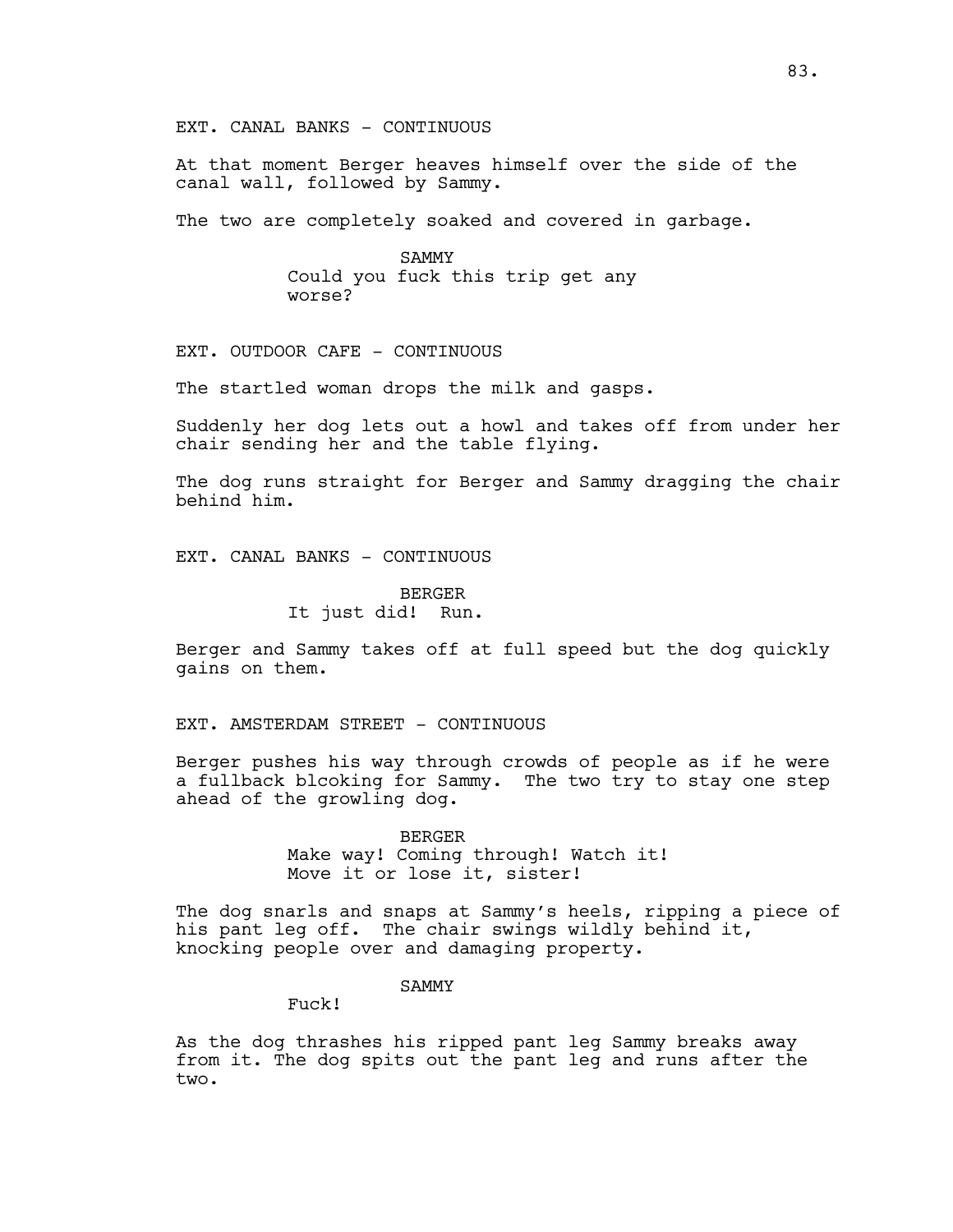Berger rounds a corner near the canal but Sammy loses his footing. He slips and slides to a stop at the edge.

Berger pauses, and looks on in horror.

Sammy turns over and sees the dog pouncing towards him. Sammy instinctively curls into the fetal position.

The dog lands on Sammy who roles backwards, sending the dog hurling into the water.

> SAMMY (CONT'D) Ha! Take that, dog!

Sammy turns around and sees the chair that the dog is tied to coming straight for him.

SAMMY (CONT'D)

Fuck.

Wham! The chair hits Sammy square in the chest and he falls into the canal with the dog.

Berger rushes towards the edge of the Canal.

EXT. AMSTERDAM CANAL - CONTINUOUS

Sammy breaches the surface of the canal water like a whale gasping for air. He looks around and sees the dog swimming right for him.

> SAMMY You've got to be kidding me.

Sammy swims as hard as he can in the opposite direction but the dog stays right on his tail.

EXT. AMSTERDAM CANAL BANKS - CONTINUOUS

SEVERAL PEOPLE have gathered on the banks of the canal looking down in the water. A LITTLE GIRL (about 10) stands with her MOTHER (late 30s).

> LITTLE GIRL (subtitled) Mama! That man and the dog are in the water!

**MOTHER** (subtitled) Help! Somebody help!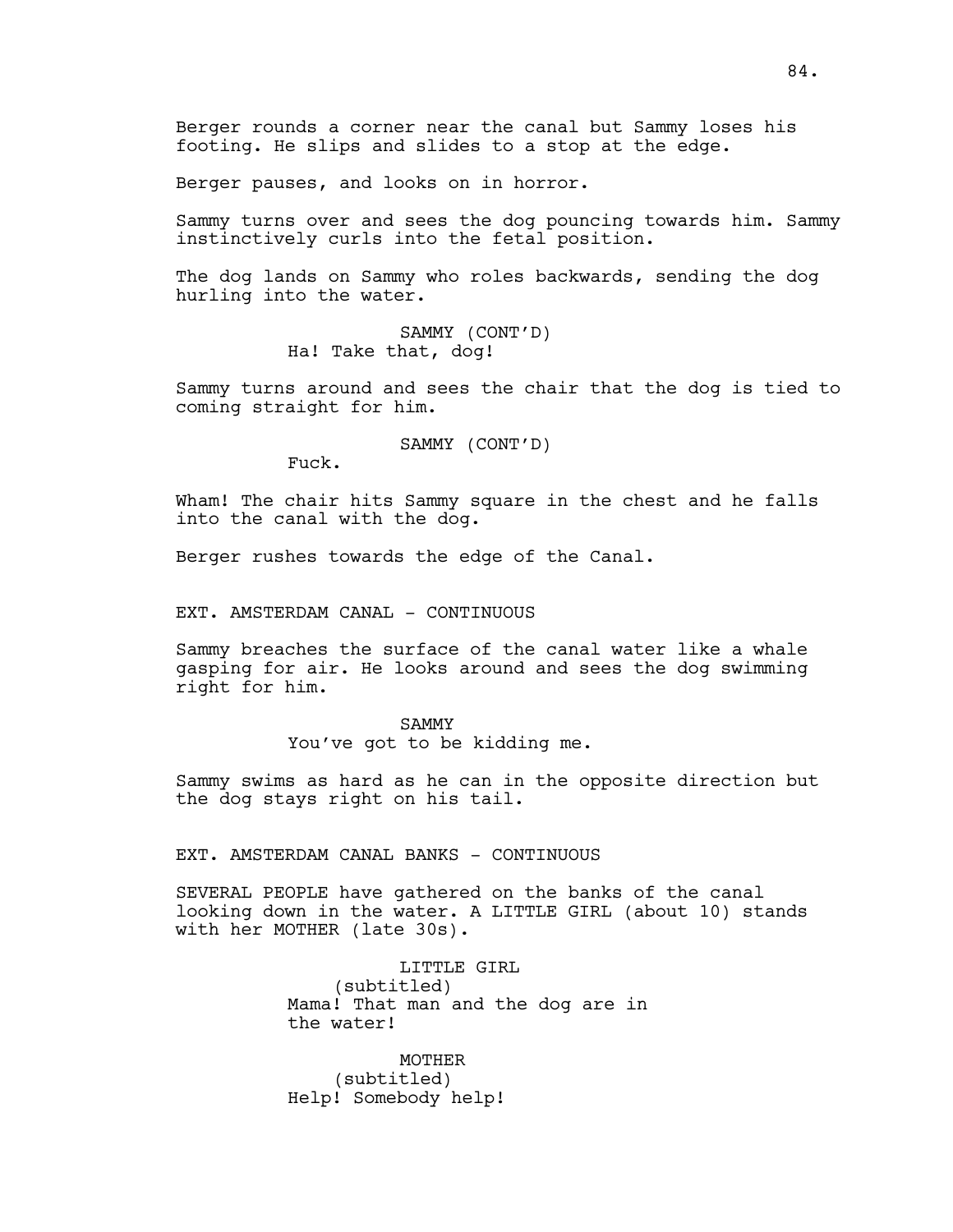## EXT. AMSTERDAM CANAL - [INTERCUT]

Berger stairs at Sammy trying to escape the dog.

BERGER

You OK?

#### SAMMY

Don't worry, I'll be fine. I'm actually Michael Phelps and have 13 gold medals in swimming.

BERGER

That would make sense seeing how he was photographed with that bong...

SAMMY

Fucking help already Berger!

The dog continues to gain on Sammy who is waning.

Berger jumps into the water.

He swims over to Sammy, putting him in a life-gaurds hold. Sammy has trouble keeping his head above the water.

About 40 yards away Berger spots a ladder. He swims furiously towards it while the dog continues to paddle straight for the two.

Berger grabs hold of the ladder and pushes Sammy out. He climbs out behind.

The dog is unable to climb and desperately treads water below him.

Berger sits on the side of the canal catching his breath. He looks around and sees the hotel less than a quarter mile from where he is sitting.

The Little Girl screams.

Berger sees the dog's leash snagged on a root sticking out from the canal wall. The dog starts to lose energy, it's head dipping below the surface momentarily.

Berger looks back and forth between the hotel, the little girl, and the drowning dog.

Berger takes a deep breath and dives back into the canal. He looks around and sees the dog struggling to stay above water. Berger dives down and maneuvers the dog onto his shoulders and swims for the surface.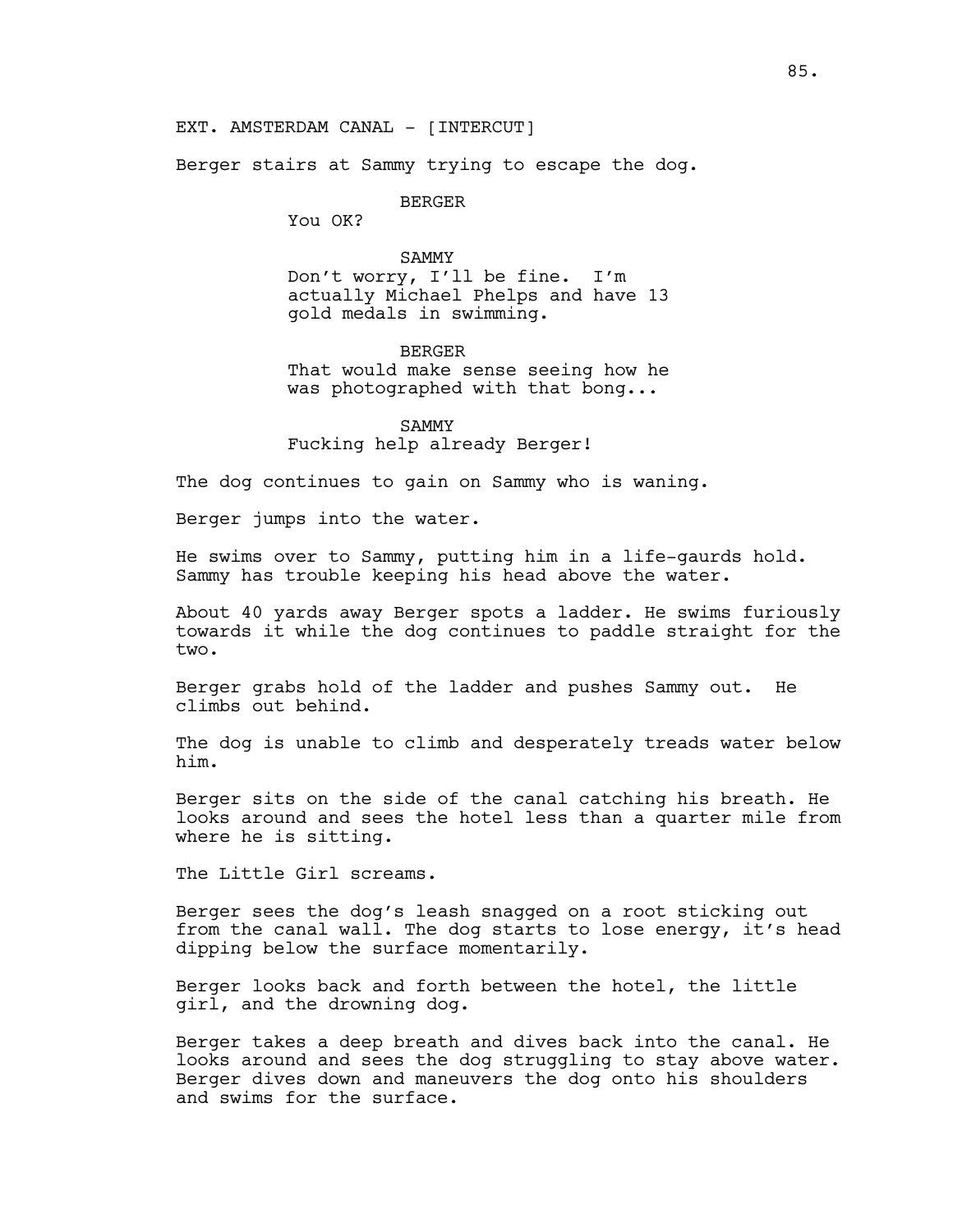Berger struggles to get the leash free but it is no use. Without thinking, Berger frantically unbuckles the dog's collar, freeing the dog enough to put it on his shoulders.

Berger reaches for the ladder and begins to heave himself and the dog out of the canal.

> BERGER Come on, buddy! Let's go!

EXT. AMSTERDAM CANAL BANKS - CONTINUOUS

It takes every last ounce of Berger's strength to pull himself and the dog out of the water but he managers to deposit himself and the dog on the bank of the canal.

The dog licks Berger's face playfully, grateful it is still alive.

Everyone claps. Berger looks up at all of them. He stands and curtsies.

The Little Girl turns her attention to the soaking wet dog. She scratches the dog's ears and its tail happily thumps on the ground.

Sammy gets up, drenched.

SAMMY

Now what?

Berger spots a CAB DRIVER standing against his car, reading the newspaper. He heads straight for it.

> SAMMY (CONT'D) Wait for me!

Sammy follows.

INT. TAXI CAB/EXT. AMSTERDAM STREET - CONTINUOUS

The doors of the taxi cab slam close, grabbing the drivers attention.

The Cab Driver pokes his head into the rolled down rear window.

> BERGER NH Grand Hotel Krasnapolsky, now!

> > CAB DRIVER

Americans?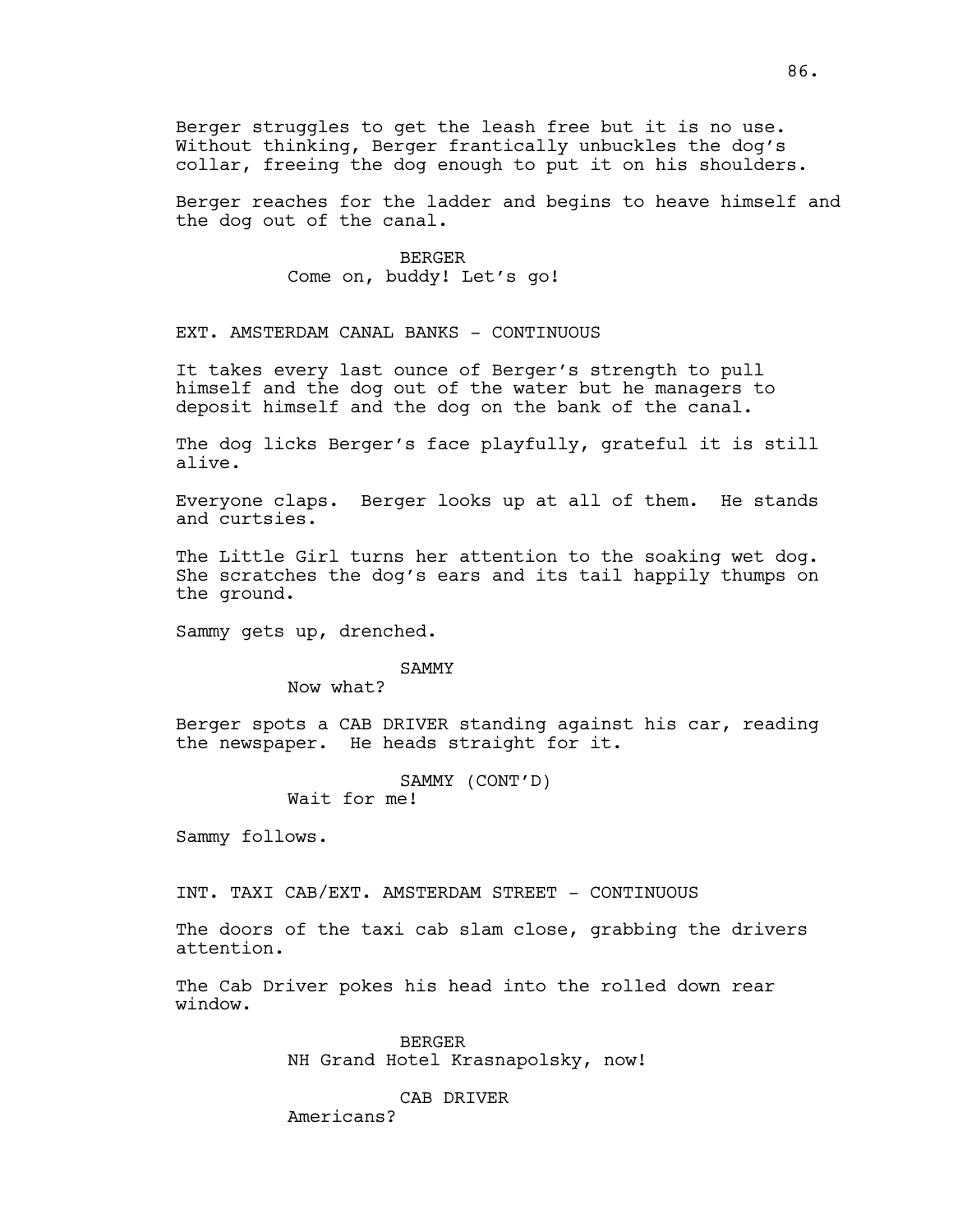SAMMY

Look we don't have time to explain. Get us there in the next ten minuets and we'll pay you triple.

CAB DRIVER

Triple hu?

Berger get's out of the cab, and pushes the Cab Driver into the drivers seat.

BERGER

Good, perfect. Just sit down, turn on the car, and drive.

Berger gets back in, and the Cab Driver turns around.

CAB DRIVER So to the Grand Hotel Krasnapolsky?

SAMMY

Yes.

CAB DRIVER Isn't that right where the Canibus Cup is being held?

BERGER

Yes.

CAB DRIVER You know they close the gates in about 15 minuets. BERGER SAMMY Yes!

Yes!

CAB DRIVER (CONT'D) OK, just making sure you guys know.

The Cab Driver starts the car. He turns on his blinker, checks his blind spot, and slowly moves into traffic.

INT. CAB/EXT. AMSTERDAMN STREETS - CONTINUOUS

The cab driver turns the cornor, driving slowly.

CAB DRIVER So have you American's been enjoying my country?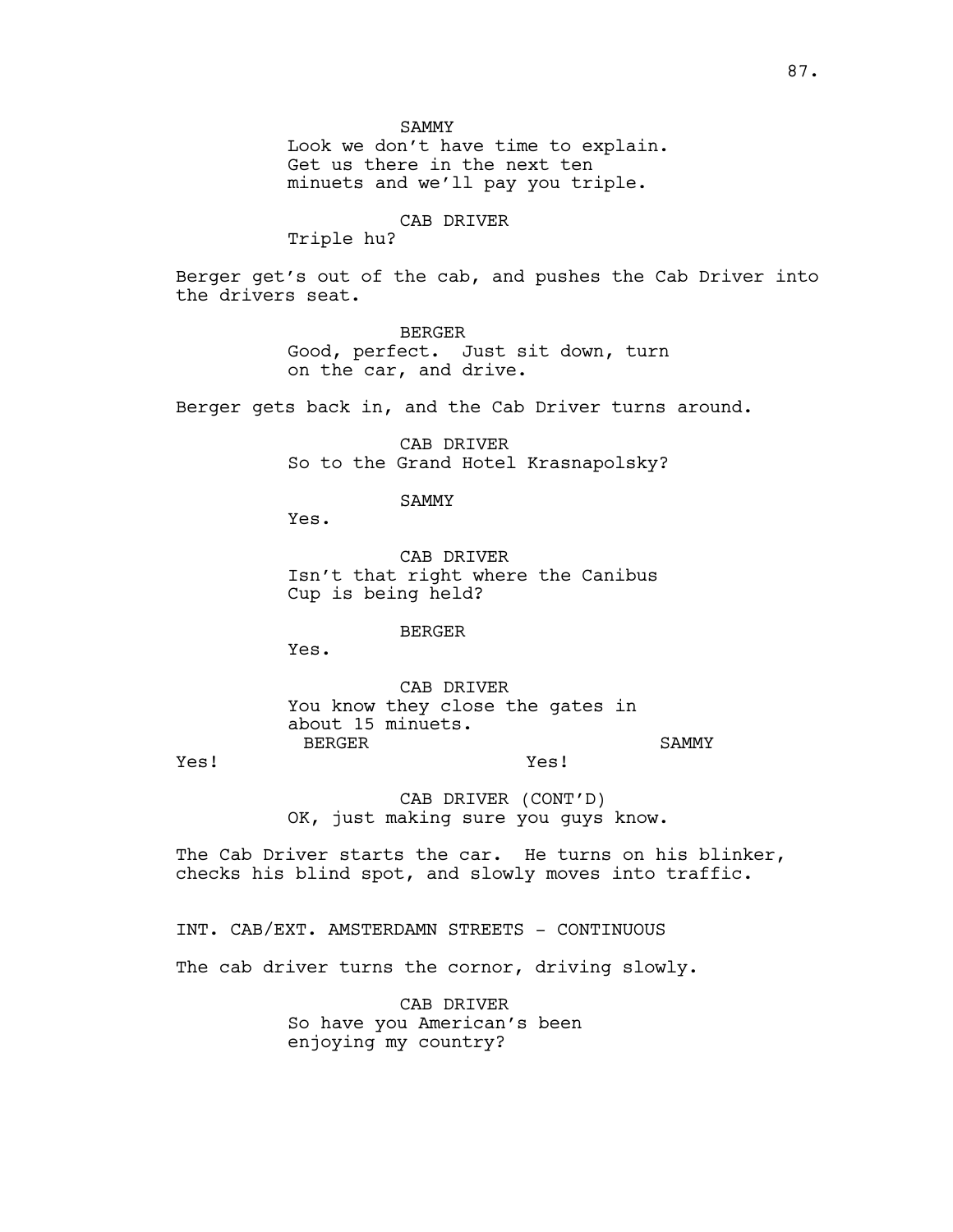### SAMMY

Well if you think being thrown into your trash filled canals, and having a huge dog chase after you, only to get draged back into said canals by said dog, then yeah, it's been a blast!

CAB DRIVER My English isn't so great, but I'm glad you're enjoying yourselves!

The Cab Driver turns a cornor. Sitting off to the side of the street is a POLICE OFFICER. The two lock eyes imdiatly.

CAB DRIVER (CONT'D)

Shit.

The Cab Driver tries to hide his face best he can.

### SAMMY

What's goiong on?

The Cab Driver starts to speed up. The Officer turns onto the street behind them, and flips on his lites.

INT. POLICE OFFICER'S CAR - CONTINUOUS

The Police Officer picks up his loud speaker.

POLICE OFFICER (subtitled) Freddrick stop! You owe 3000 Euro's in unpaid parking tickets!

INT. CAB/EXT. AMSTERDAMN STREETS - CONTINUOUS

SAMMY What did he say?

CAB DRIVER I have a few unpaid parking tickets...

The Driver makes a quick right and takes off down an ally.

EXT. AMSTERDAM ALLY - CONTINUOUS

He zooms down the ally. The Police officers takes the quick right, his tires screech.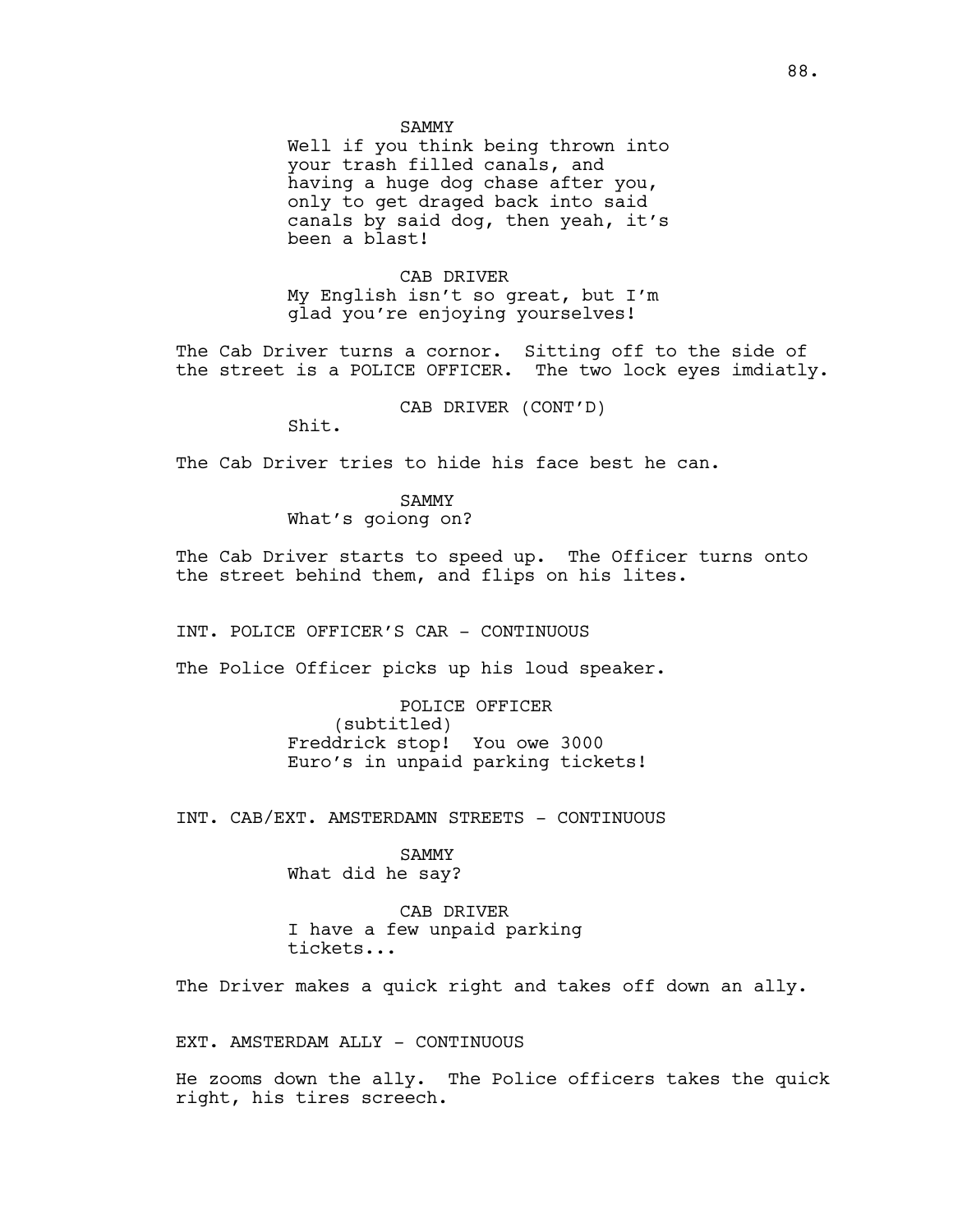A few boxes are in the middle of the street, the Taxi Driver hurls through them, sending them flying. They land on the windshield of the Police Officers car. He usses his windshiled wipers to wipe them off.

The Police Officer glances down at speedometer, 40kph (30mph).

> TAXI DRIVER So where did you say you were going to again?

They make a left onto back onto the main street.

EXT. AMSTERDAM MAIN STREET - CONTINUOUS

As the cab comes onto the main street, it almost slam into a car crossing their way, just missing it by inches.

SAMMY

Too close!

CAB DRIVER I don't know the hotel Too Close.

SAMMY Grand Hotel Krasnapolsky.

The Police officer follows right behind them, making a careful turn into traffic.

The Cab continue to zoom down the street weaving in and out of lanes, around the cars.

> CAB DRIVER Well I'ld stop and let you two off here, but you know, the cop.

They pass the Grand Hotel Krasnapolsky. Sammy looks at it his heart sinks.

> SAMMY Wait let us off!

# CAB DRIVER No can do partner.

The Taxi Driver takes a hard right back down an ally.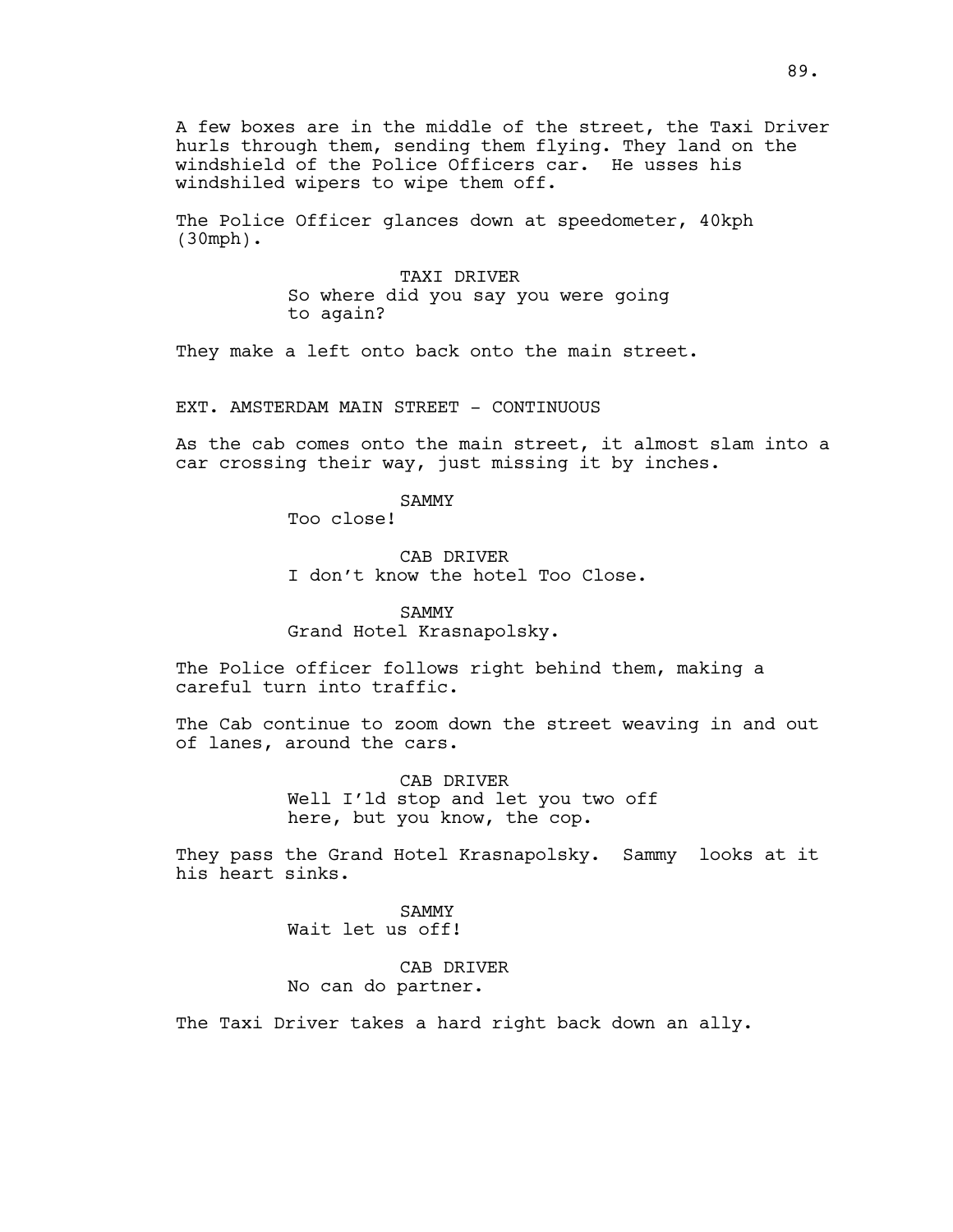## EXT. AMSTERDAM ALLY - CONTINUOUS

They pick up speed down the ally. The Police Officer continue behind them.

### TAXI DRIVER

Don't worry, I know this town like the back of my hand, we'll loose this guy! Just like in the movies, no?

### SAMMY

No not like the movies!

TAXI DRIVER Don't worry I have an old girlfriend who lives around here, she will hide us out for a while.

SAMMY

But I don't want to hide out, I want to get my pot!

BERGER Sammy, it's a girl, who knows, maybe she'll blow us all.

# SAMMY

Shut the fuck up Berger!

# EXT. AMSTERDAM ALLY/MAIN STREET - CONTINUOUS

The Moped continues to weave in and out of traffic, darting in and out of allys. With each turn they take the Police Officer falls further and furhter behind them.

# MONTAGE

1) They come around a cornor almost running into a bus. The bus stops just in time.

2) They ride on the sidewalk, to get around the slower moving cars, trying not to hit everyone as they go.

3) They zoom down an ally, hit a hill, and catch some air. The police car follwoing them slowly drives over the hill.

## INT. CAB/EXT. ALLY - CONTINUOUS

They enter an ally, the isn't cop behind them, but his sirens can still be herd.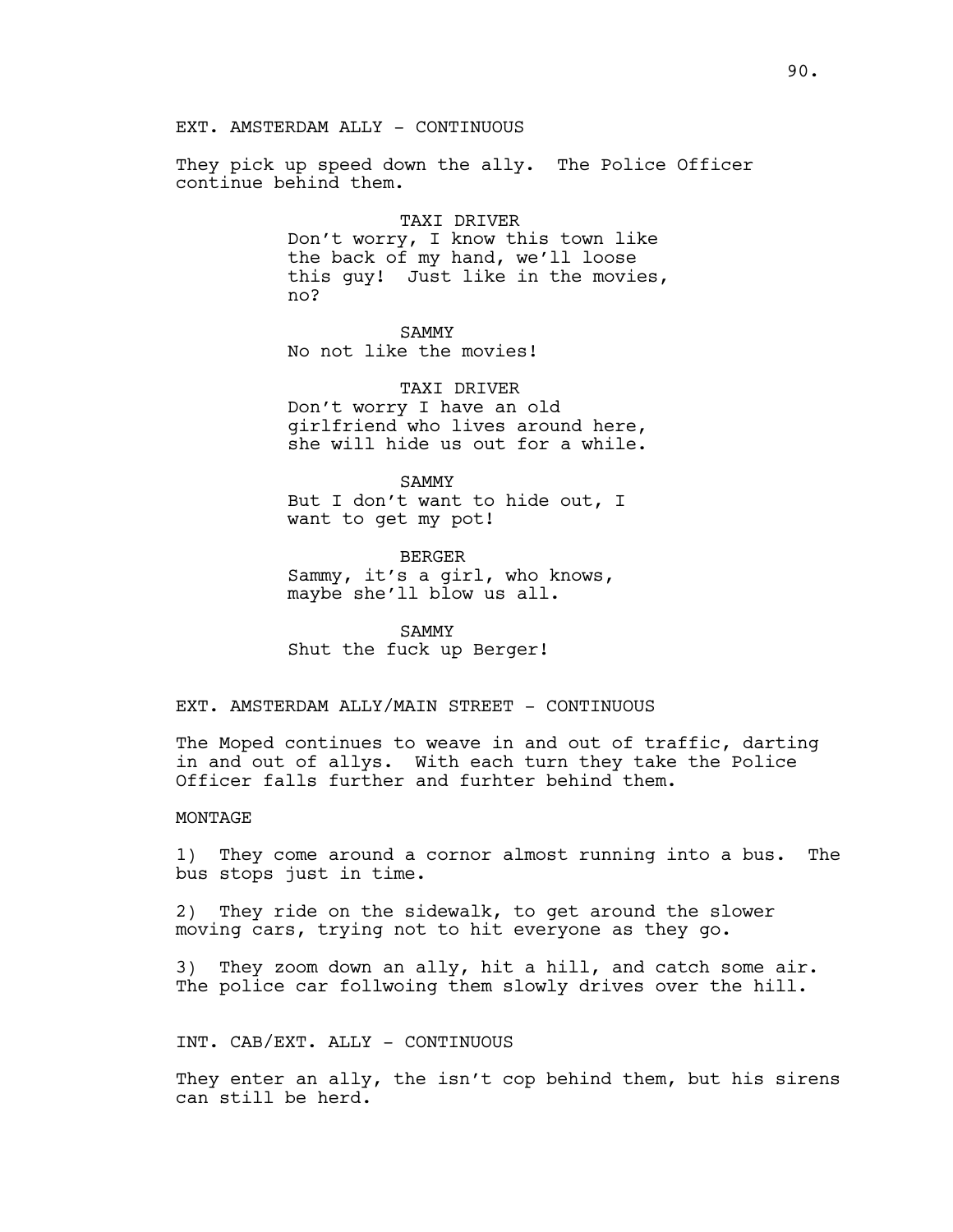The three cross over a bridge and the pull up to an apartment.

> SAMMY Where the hell are we?

TAXI DRIVER Don't worry my girlfriend lives here.

The Taxi Driver turns off his car, and gets out.

He rushes up to the apartment and starts buzzing the call button. Sammy and Berger wait in the car.

A young, gorgeous blond, no more than 25 years old, answers, CHLOIE.

> CHLOIE (O.S.) Who's is it?

CAB DRIVER Cholie it's me Fredrick you must hide me and my friends, the cops are after us.

CHLOIE (O.S.) You piece of shit, you have a lot of nerve coming back here.

CAB DRIVER I don't know what you're talking about.

CHLOIE (O.S.) Don't play that shit with me. You know exactly what i'm talking about. After sleeping with that whore.

CAB DRIVER I didn't sleep with her.

The window above suddenly opens up, Chloie sticks her head out the window, she is beyond beautiful, blond hair, blue eyes, huge tits.

> CHLOIE Get the hell out of here Fredrick I never want to see you again!

The Taxi Driver steps away from the door, looking up at Chloie.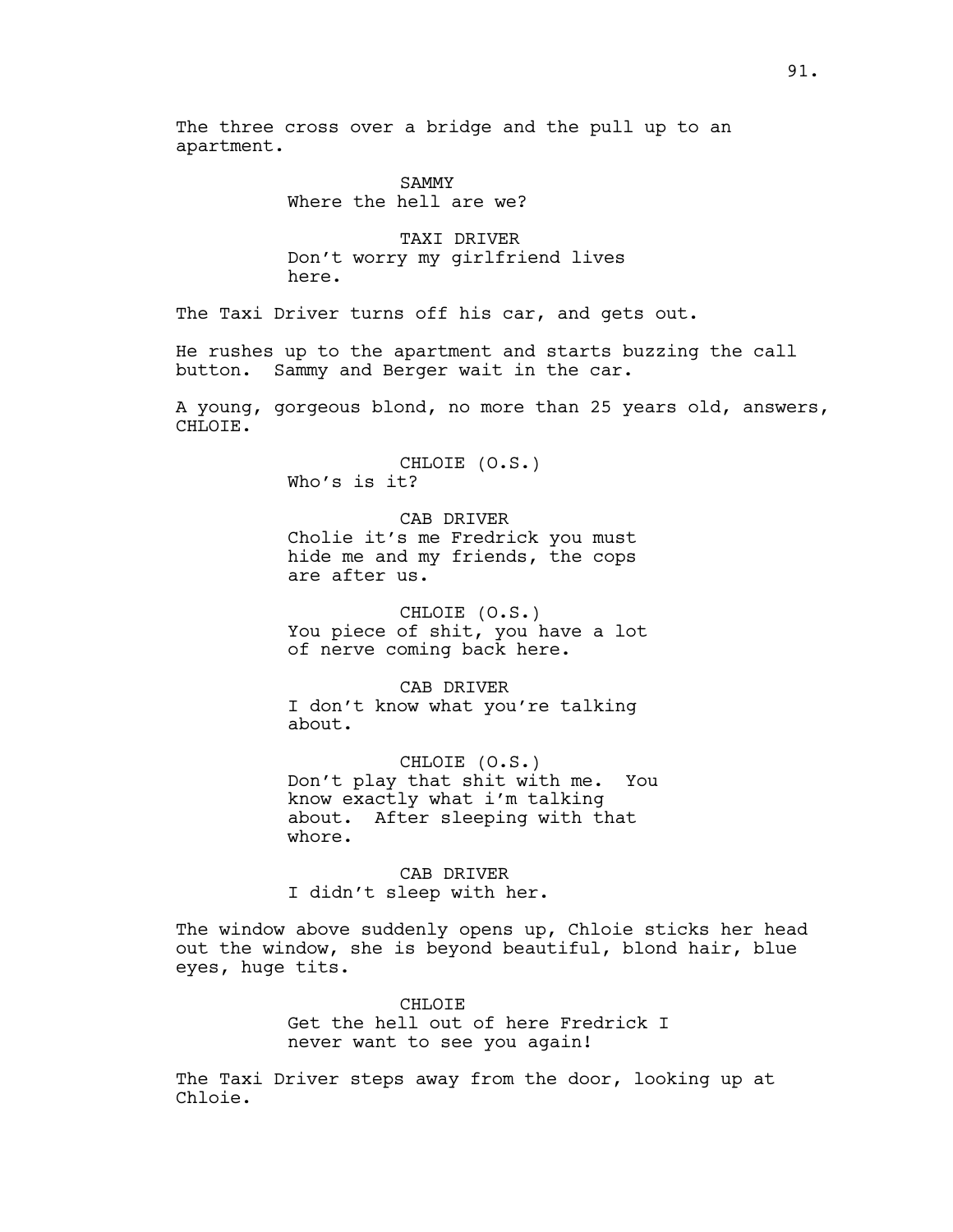# CAB DRIVER

Please, Chloie, they are after me, we have no where else to turn to.

#### BERGER

Look at the knockers on this one. Are all the women out here this hot?

### SAMMY

We have fifteen minuets to make it to the hotel. If we don't leave now we're fucked!

#### CHLOIE

We? Oh your new boyfriends over there. They look sweat, but one looks like a bitch, and the other has bitch tits.

## CAB DRIVER

No, they aren't my boy friends, they're just regular friends, like Monica. She was just a friend, we were just hanging out.

#### CHLOIE

Your dick was hanging out in her mouth, that's for sure.

### CAB DRIVER

No that wasn't what you saw...she was...ah...I got stung by a bee and she was sucking the poison out.

Sammy looks over at the Cab Driver, then at his watch.

# SAMMY

We have to do something.

## BERGER

Like what? Steal the cab?

Sammy looks over towards the stearing colum and notices the keys still inside.

> SAMMY That's exactly what we're going to do.

Sammy starts to climb over to the front seat.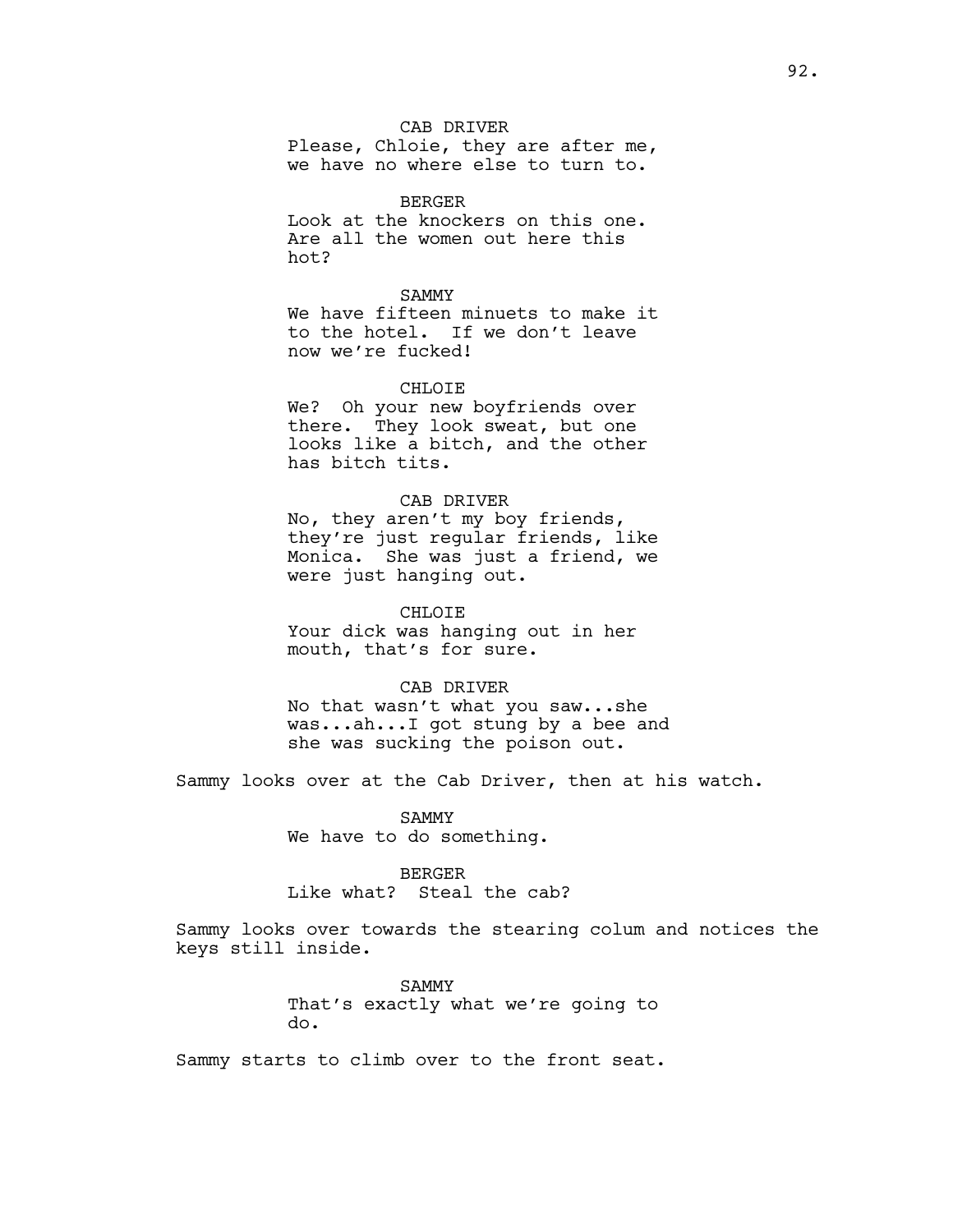BERGER

Wait! No Sammy don't. We're in a forign land, no passports, no ID's. We're going to-

Sammy starts up the car.

BERGER (CONT'D) Sammy! Don't!

The Cab Driver turns around to see his cab flying down the ally.

> CAB DRIVER Wait my friend! My cab!

As the Taxi Driver runs down the Ally the Police Officer pulls in and speeds up next to him. He cuts in front of the Cab Driver, as Sammy leaves them in the dust.

INT. CAB/EXT. AMSTERDAMN STREETS - CONTINUOUS

Sammy turns down the main street, weaving in and out of traffic.

> BERGER Do you have any idea where we're going?

> > SAMMY

Some of this looks familiar.

The two stair out, everything looks the same.

BERGER

There it is!

Berger points across the canal to the Grand Hotel Krasnapolsky.

Sammy looks, and see's the hotel. He makes a sharp left, cutting traffic off completely, running a red light.

EXT. GRAND HOTEL KRASNAPOLSKY - CONTINUOUS

The two pull up to the hotel, the beat up taxi just about to fall apart.

Sammy and Berger rush out of the cab, and into the hotel. Everyone is stairing at the two.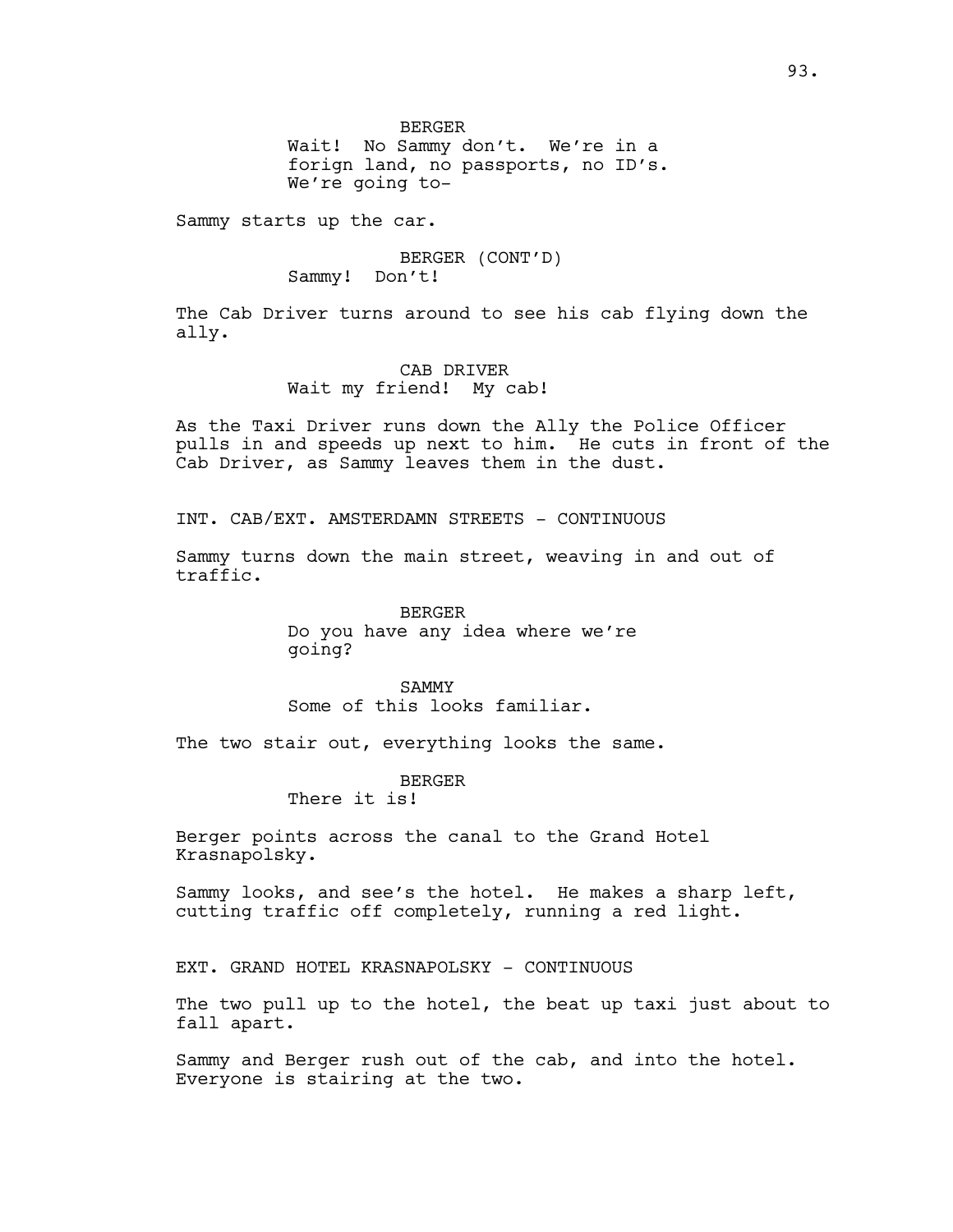INT. GRAND HOTEL KRASNAPOLSKY - CONTINUOUS

Sammy and Berger run through the luxurious lobby and to the front desk.

The BELL-HOP at the desk looks at the two of them.

BELL-HOP May I help you, gentlemen?

BERGER Yes, there's a package for me-

SAMMY No, the package is for me-

Berger straight arms Sammy who loses his balance.

BERGER The package was shipped Federal Express from America. It's a brown box about yay-big addressed to Joshua Rosenberg.

Sammy gets up and pushes Berger away from the desk with his hip.

> SAMMY It's not addressed to Joshua Rosenberg, it's addressed to Samuel Steins.

BELL-HOP Just a moment, I'll check.

The Bell-Hops walks into the back room.

BERGER What the hell were you thinking back there?

SAMMY We made it on time didn't we?

BERGER Yeah, but you could have gotten us killed!

SAMMY When have you ever been worried about anyones physical safety?

The Bell-Hop walks back out with a package.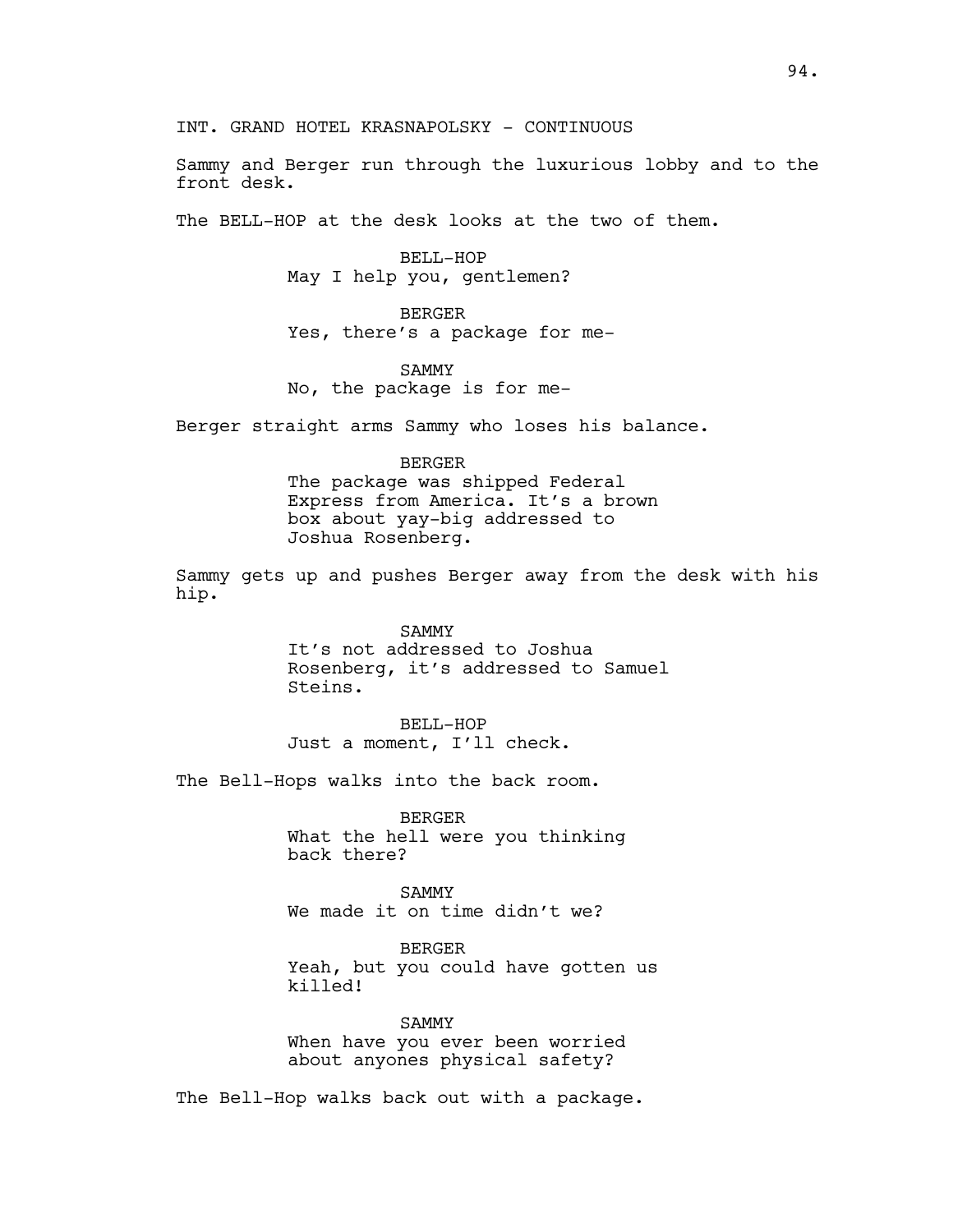Berger smirks triumphantly and grabs for the package. The bell-hop, however, will not let go.

> BELL-HOP (CONT'D) And a Mr. Samuel Steins.

Sammy and Berger stare each other down. They both reach for the package at the same time.

> SAMMY Grab the box, lets go!

EXT. CANNABIS CUP SIGN IN TENT - CONTINUOUS

Sammy and Berger walk up to the table still holding onto either end of the box.

BERGER

You've got to be fucking kidding me.

The OLD SPANISH LADY from the train station in Madrid sits smoking a joint at the table in front of them. She pulls it away from her lips and ashes it on top of their box.

> OLD SPANISH LADY Hello, gay boys.

BERGER We're not gay.

OLD SPANISH LADY It's 2012. It's time to stop lying to yourselves and the world.

BERGER He's my business partner, not-

Sammy slams his fist down on the table.

SAMMY Listen, lady, I've been beat up, raped by dominatrix trannies, and I've lugged this fat fuck all over Europe. Now open the damn box.

The grandma whips out a knife stabbing it into the box. She slides it down the middle, almost slicing Berger's and Sammy's hands.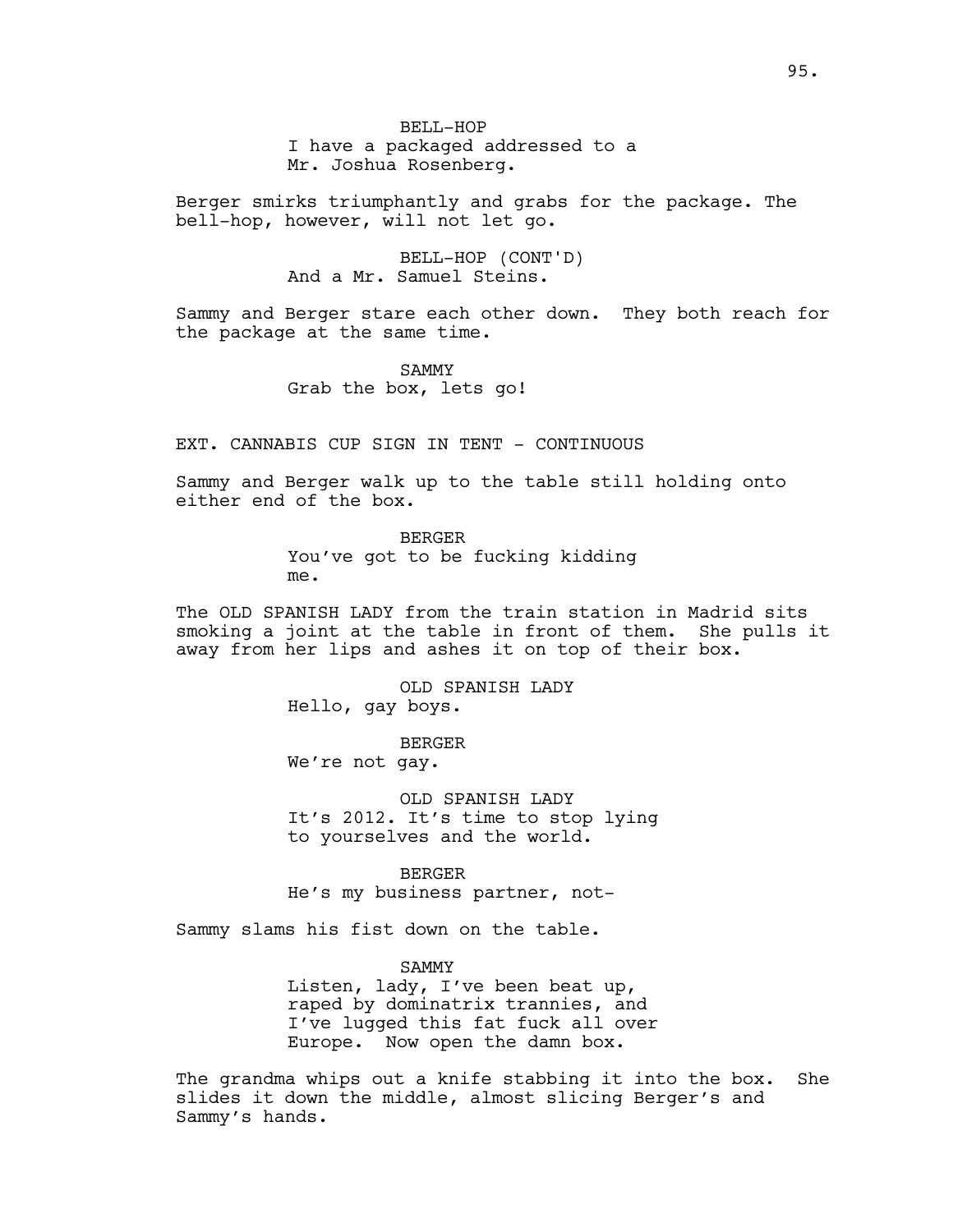On the count of three, flip it.

Sammy acknowledges with no more than a nod.

BERGER (CONT'D) One...two...three!

The two flip the box open. Toiletries and sundries spill across the table.

Sammy and Berger stare at the contents on the counter, horrified.

> BERGER (CONT'D) What the hell is this?

SAMMY This isn't our package.

OLD SPANISH LADY How much acid did you two do?

Sammy starts ripping open the little boxes of toothpaste, shaving cream, and deodorant.

> BERGER There was a can of coffee, where is it?

Something starts vibrating across the table. Sammy and Berger look around, trying to find the source of the noise. Old Spanish Lady picks up a pack of RIBBED CONDOMS WITH VIBRATING PLEASURE RINGS, the same condoms Sammy put into the box for the troops.

> OLD SPANISH LADY Your condoms, boys.

Old Spanish Lady hands the pack of condoms to Sammy and goes to check in another entrant.

Berger stares dumbfounded at the condoms.

Sammy starts hyperventilating.

SAMMY You're telling me that we travelled five thousand miles across the world and shipped ourselves the wrong package?

Berger is speechless.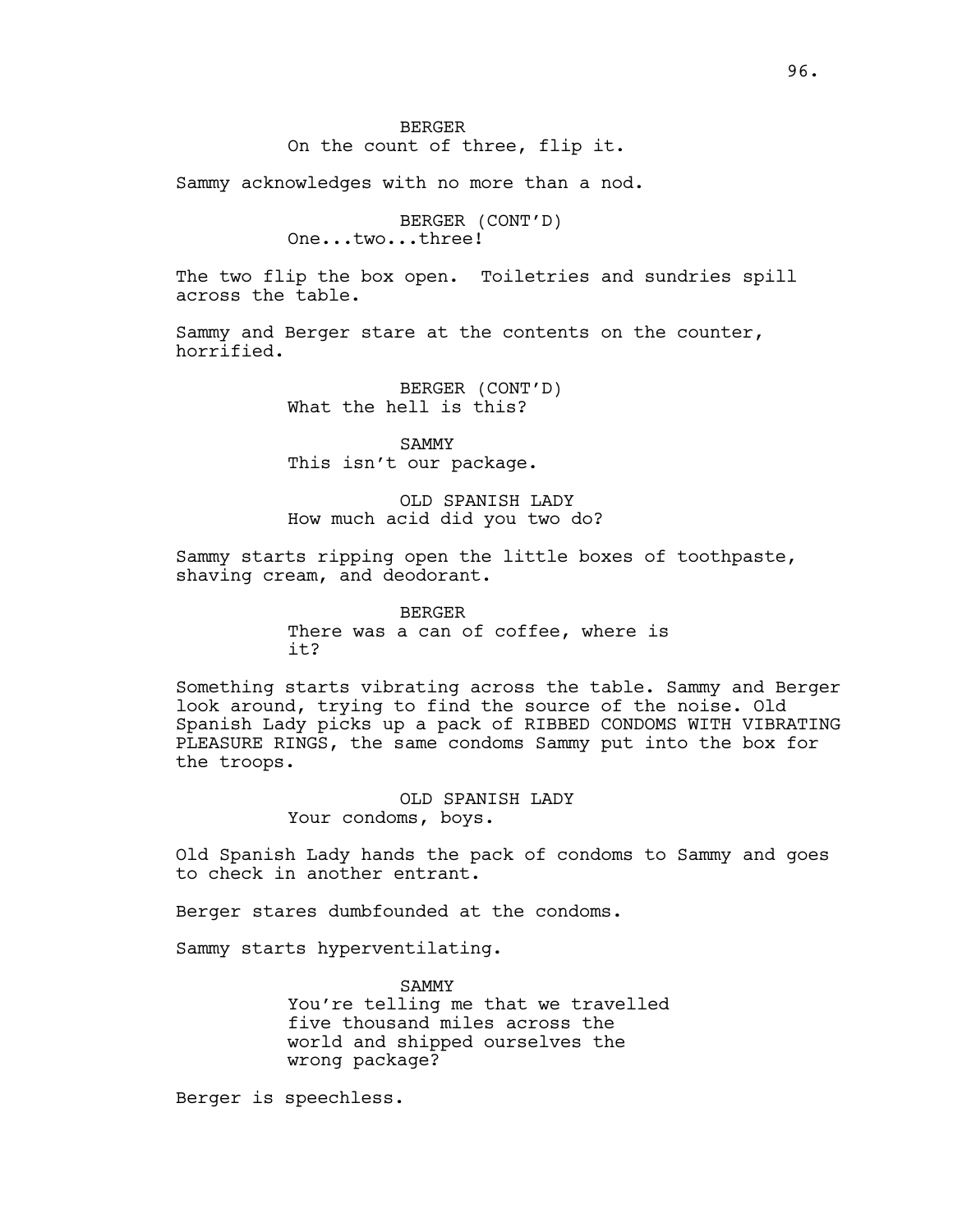# SAMMY (CONT'D) FUUUUUUUUUUUUCCCCCCCCKKKKKKKKKKK!

INT. GRAND HOTEL KRASNAPOLSKY - LATER

Sammy sits hunched over in a large leather chair. The melancholy look on his face is as low as it could get. His eyes melt into the back of his head, dejected.

A baggie of weed falls into his lap. Sammy looks up and sees Berger who jumps over the back of the adjoining chair, his normal cheerful self.

> SAMMY I'm still not talking to you.

BERGER Come on, you're not going to let some small thing like this get between our ten years of friendship, are you?

Sammy doesn't say a word, he just turns his back to Berger.

BERGER (CONT'D) Lets bygones be bygones. Help me smoke this blunt.

Sammy remains silent.

BERGER (CONT'D) Listen, I fuck around. I've never been good at taking things seriously. But you know what I realized? Sometimes shit is just out of our control and there isn't a damn thing you can do about it.

Berger reaches into his pocket and pulls out an envelope. He tosses it onto Sammy's lap.

SAMMY

What's this?

He opens the envelope and his eyes light up.

BERGER I got our deposit back from the Cannabis Cup. All five-hundred is there, minus twenty for the weed.

Sammy fans through the cash.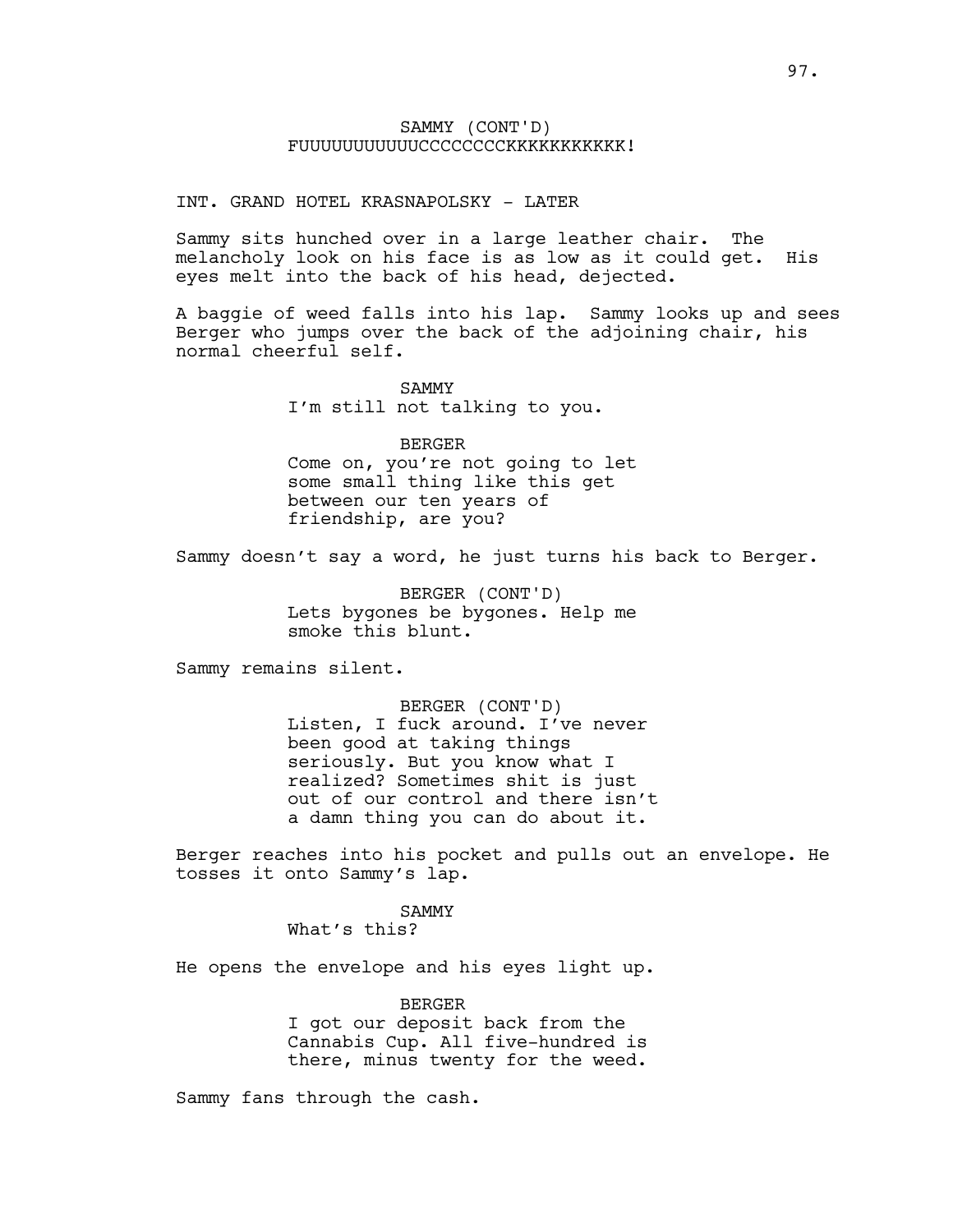# BERGER (CONT'D)

I was gunna use it on a couple of hookers but figured it would be better spent on rent... Considering we're gunna be out of jobs.

Sammy buries his face in his hands.

### SAMMY

We probably wouldn't have won anyway.

BERGER

Of course we would have won! That bud is going to change the world. It's The Golden Ticket.

SAMMY

I guess.

BERGER Look on the bright side, we got to see Europe.

Sammy finally turns back around.

BERGER (CONT'D) So we didn't win. You can't let it get you down. It's water off the duck's ass.

Sammy smiles.

SAMMY You mean water off the duck's back?

BERGER Whatever, it doesn't matter. What matters is we're in Amsterdam and we still have two VIP passes to the Cannabis Cup.

Berger pulls out the passes from his back pocket. Sammy smiles.

> SAMMY You're right. Water off the duck's ass.

Sammy pats Berger on the back.

BERGER So does that mean we're still friends?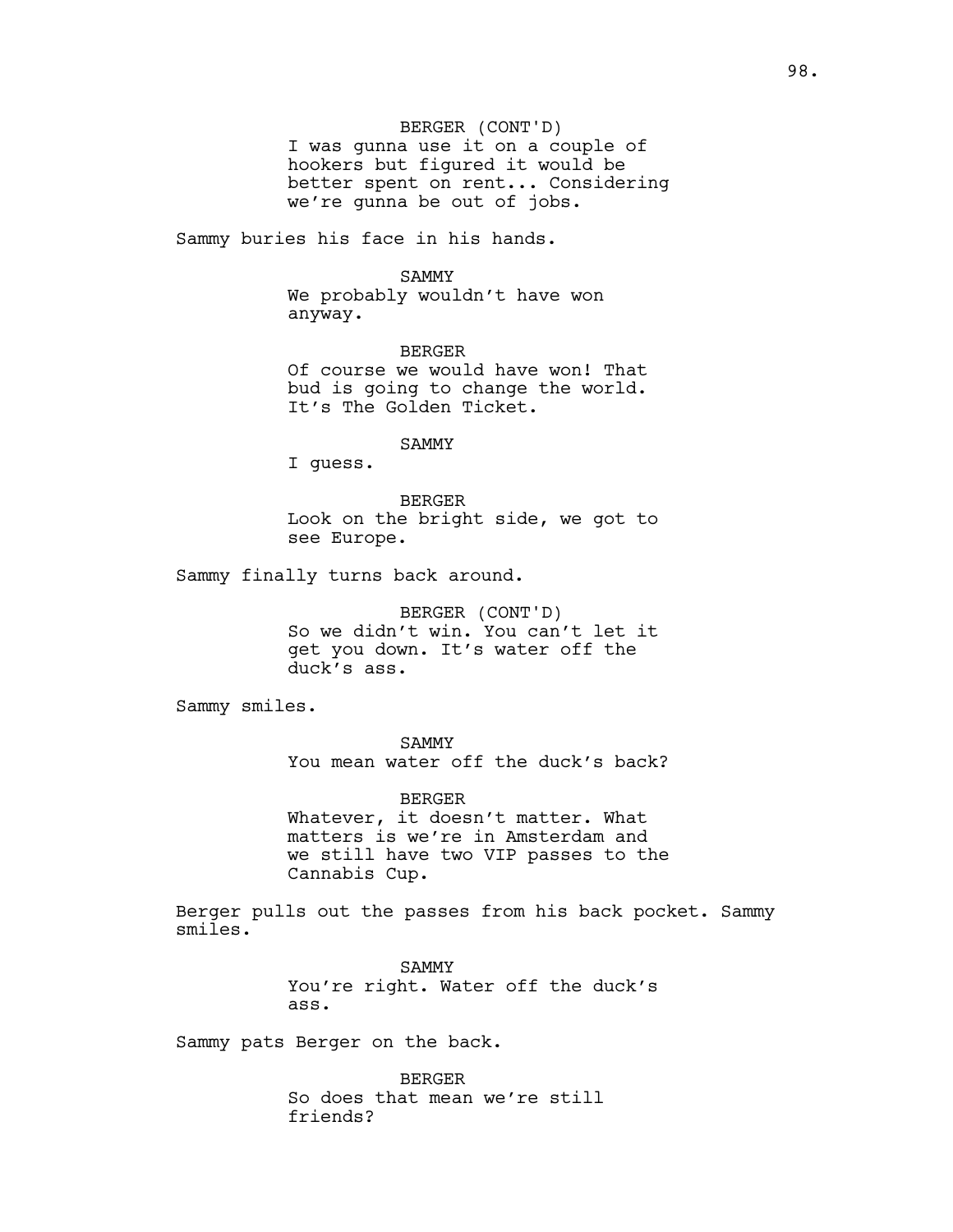SAMMY

How could I not be friends with the man who sucked my plastic dick?

Berger laughs and shakes his head. Sammy points to the baggie of weed.

> SAMMY (CONT'D) So what'd you get us?

BERGER Some real OG Kush.

## SAMMY

Bullshit.

Sammy opens the baggie and takes a huge sniff. The smell melts him.

> BERGER No bullshit, bro. I got this off a guy who entered it in the competition.

Sammy and Berger get up and start walking towards the door.

SAMMY You know I love you bro.

BERGER Love you too man, no homo.

Sammy and Berger laugh.

EXT. CANNABIS CUP COMPETITION - LATER

Sammy and Berger are already stoned. Their eyes are bloodshot and they have goofy grins on their faces. Sammy takes a hit from a massive joint and passes it to Berger as the two walk down the aisle of what looks like a giant marijuana trade show.

Every vendor has something different they are showing off. Berger and Sammy admire the different buds, edibles, display cases, and custom glass blown pipes and bongs.

Berger snaps pictures of the festivities with the Bright Pink Camera.

> SAMMY I think I died and this is what heaven's like.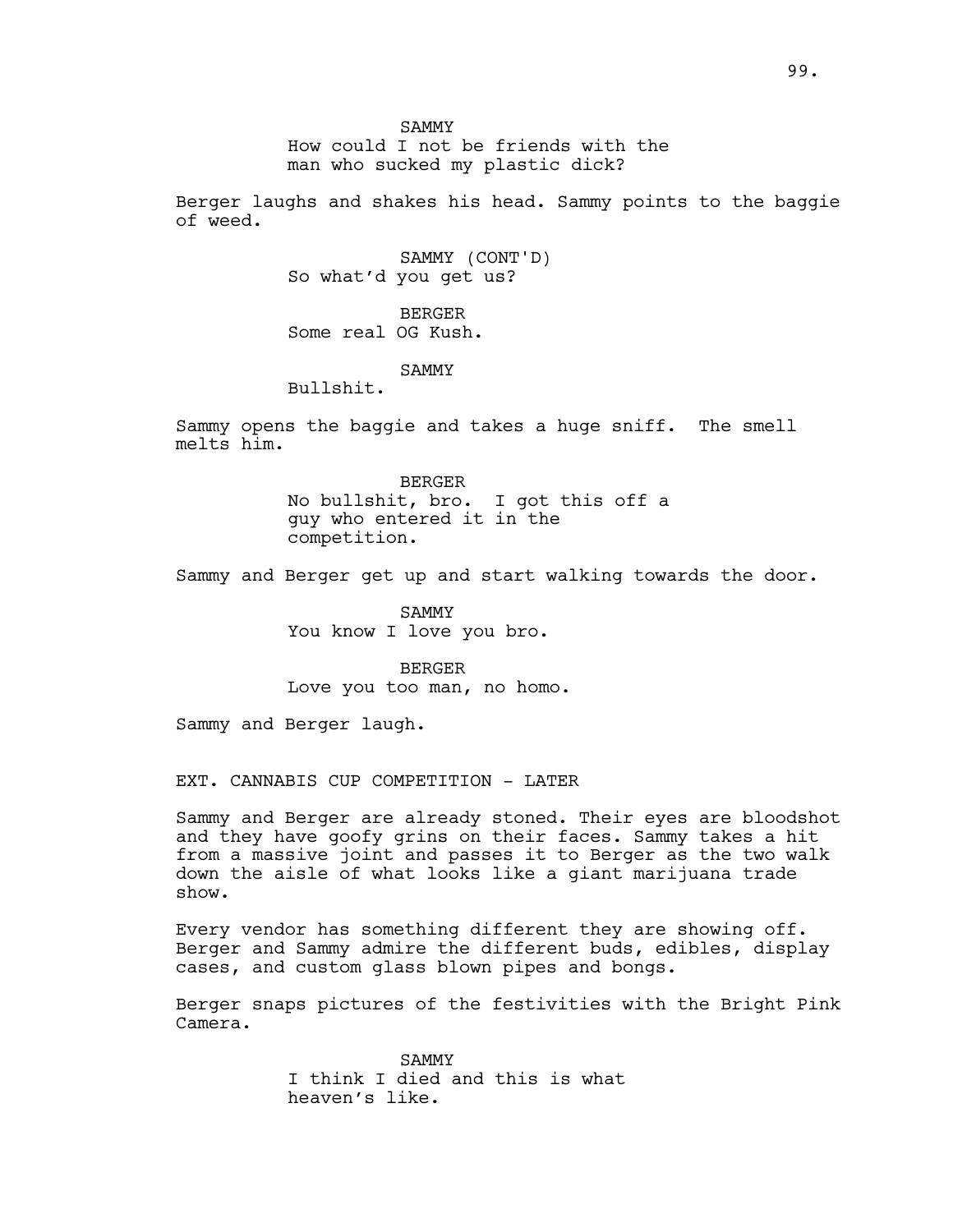BERGER

No, heaven would be hot ass naked chicks lighting joints rolled with hundred dollar bills for us.

Berger snaps another picture.

SAMMY Tell me you deleted those photos from the hostel.

BERGER I still can't figure this stupid thing out.

The two turn the corner and see a girl about 5'6" with pale skin and short brown hair.

> BERGER (CONT'D) Hey isn't that the chick from the plane?

Sammy looks at who Berger is pointing at.

The girl turns around. It's Abigael. She stands behind a counter selling different buds, talking with other patrons of the Cannabis Cup.

SAMMY

Holy shit.

BERGER

I told you.

Sammy stands there stunned, his mouth hanging wide open.

BERGER (CONT'D) You gunna talk to her?

SAMMY

I don't know, she probably wouldn't like me man. Look at me, I haven't showered since we left from LA.

## BERGER

You're telling me you're still scared to talk to some chick you might never see again after what we went through?

Sammy takes a long look at Abigael.

SAMMY

You're right.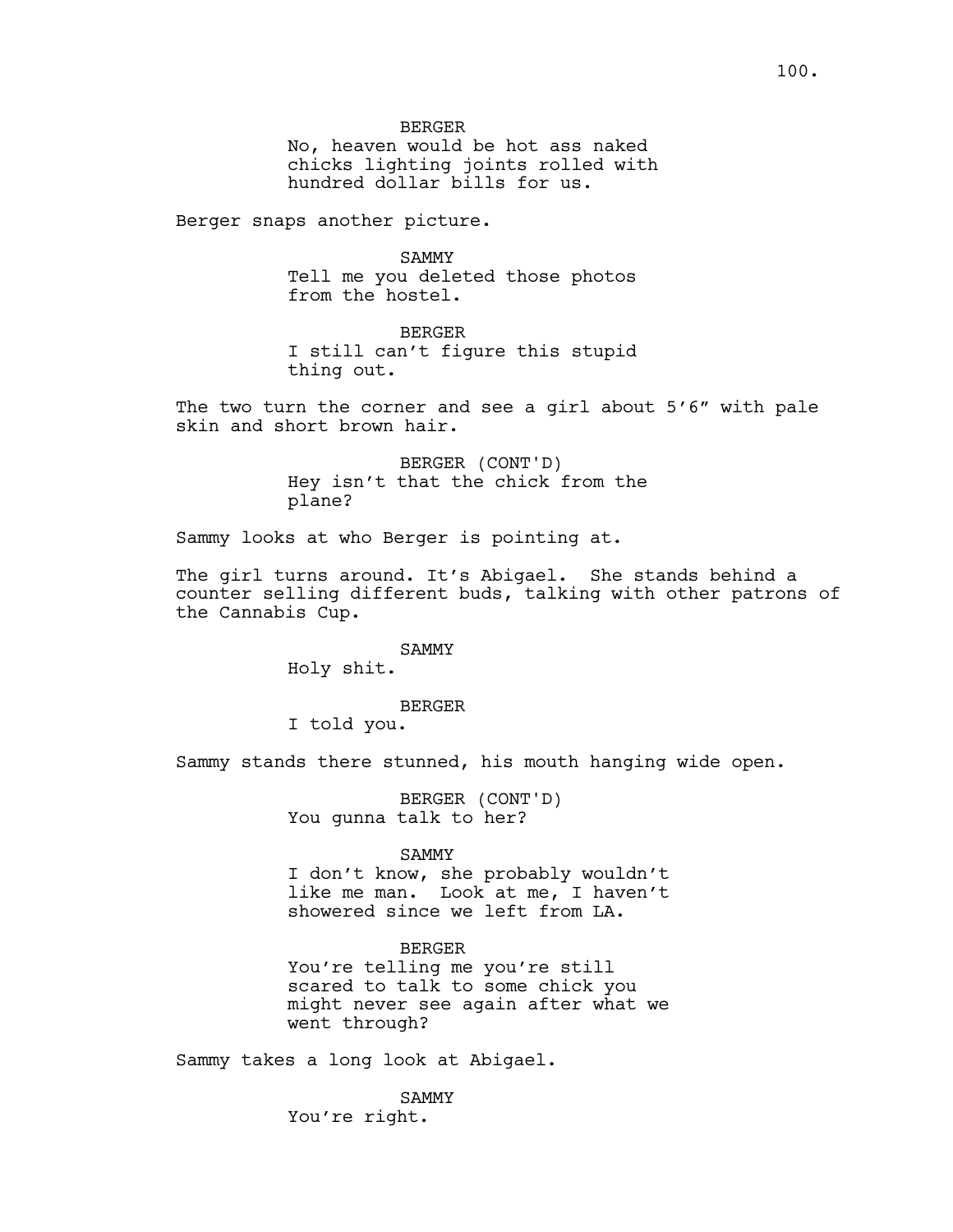EXT. CANNABIS CUP - CONTINUOUS

Sammy pushes past the crowd that has gathered in front of Abigael's counter. She finishes with a customer, turns around, and almost walks into Sammy.

### SAMMY

Hi there.

ABIGAEL Sammy! You startled me.

SAMMY

I see you made it back in time.

Berger walks up next to Sammy and leans up against the glass.

ABIGAEL Yeah, our plane ended up leaving a couple hours after you left.

SAMMY

What!?!?

Sammy turns to Berger his face steaming.

BERGER Water off the duck's ass, bro.

Sammy's anger starts to subside.

ABIGAEL You two look like shit. What happened?

SAMMY Don't ask, way too traumatizing.

Abigael sees Berger holding the Bright Pink Camera.

ABIGAEL

Cute camera, boys. Let's see what you two lovers were up to.

Abigael goes to take the camera from Berger's hand.

SAMMY

No!

Sammy tries to hit her hands away and knocks the camera out of Berger's hands which shatters into a million pieces on the ground.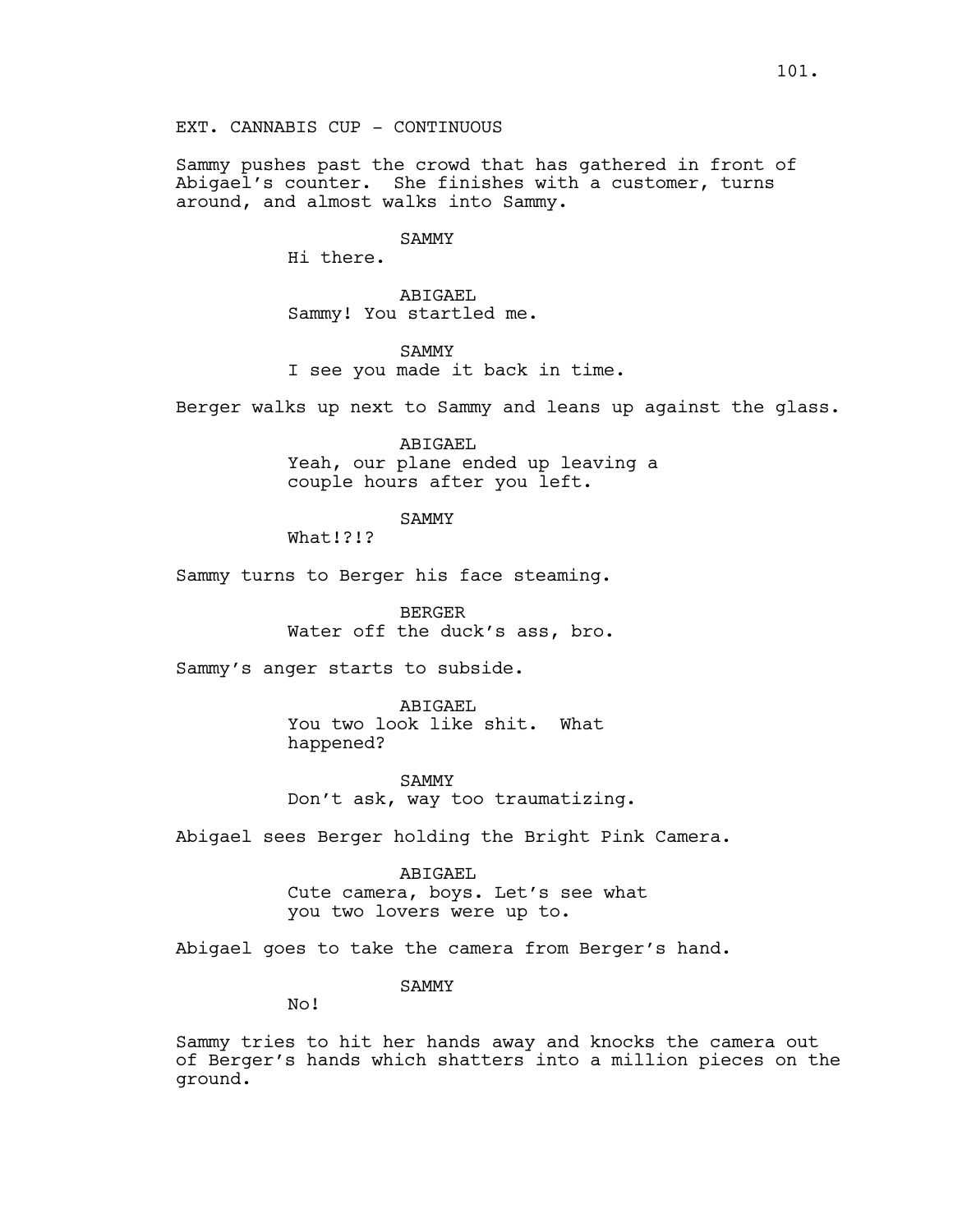I'm so sorry!

SAMMY Don't worry about it. Believe me, there are some things I'd rather forget about this trip.

Abigael smiles.

ABIGAEL I think you're funny, Sammy.

SAMMY Thanks, that makes one of us. So do they ever give you any time off?

ABIGAEL What's it to you?

SAMMY Well I was wondering if you might wanna show me the city.

She smiles.

### ABIGAEL

Hold on.

Abigael grabs a business card. She hands it to Sammy.

ABIGAEL (CONT'D) Give me a call in twenty minutes.

A huge smile comes across his face.

SAMMY Yeah, I'll do that.

Sammy pockets the card and smiles at her.

EXT. CANNABIS CUP - CONTINUOUS

Sammy and Berger make their way through the crowd towards the stage.

> BERGER See? I told you it would work! You should bring her weed. Bitches love weed.

SAMMY You are such an idiot sometimes.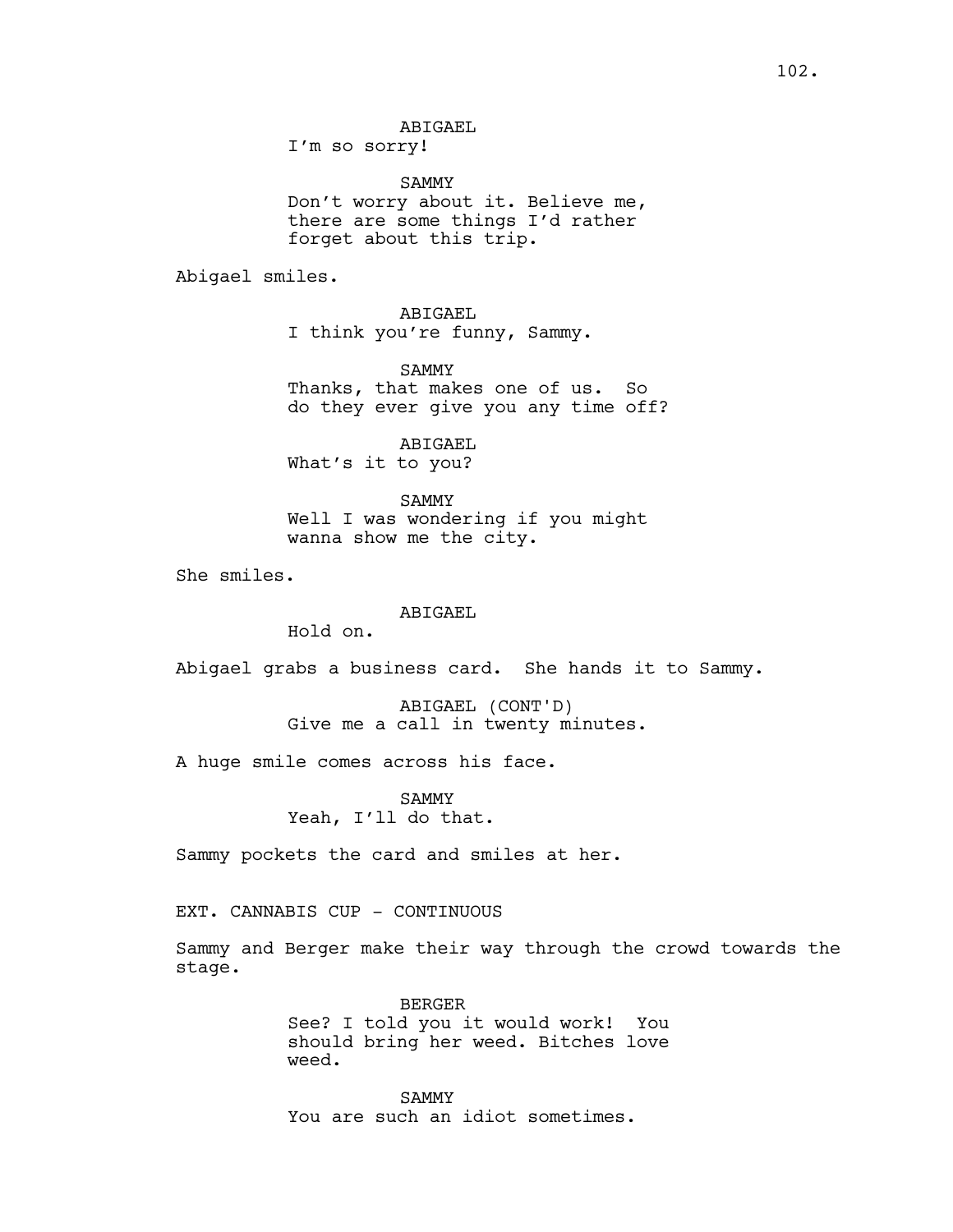# BERGER Yeah but you still love me.

AN ANNOUNCER steps onto the stage.

ANNOUNCER And now the moment you've all been waiting for. The winner of this

year's Cannabis Cup.

### BERGER

Hold up, I wanna see who wins.

The announcer opens an envelope.

# ANNOUNCER Anton Villarosa with his hybrid 'Up In Smoke'!

ANTON VILLAROSA comes out on stage to thunderous applause. He shakes the Announcer's hand as a GIRL IN A POT LEAF BIKINI hands him an oversized novelty check.

Sammy and Berger stare longingly up at the stage. A look of disappointment comes across their faces.

> BERGER That should have been us.

SAMMY Yeah, but hey, what you gonna do?

BERGER Lets get out of here and grab ourselves a couple of hookers.

Sammy smiles and looks at Abigael's business card.

### SAMMY

You go ahead, I have a phone call to make.

They start to leave when the Announcer gets back on the loudspeakers.

ANNOUNCER

We'll see everybody next weekend in Vancouver for the Canada Cup. The winner there will take home five hundred thousand dollars.

Sammy and Berger stop dead in their tracks. They look at each other, the light bulbs going off in their heads.